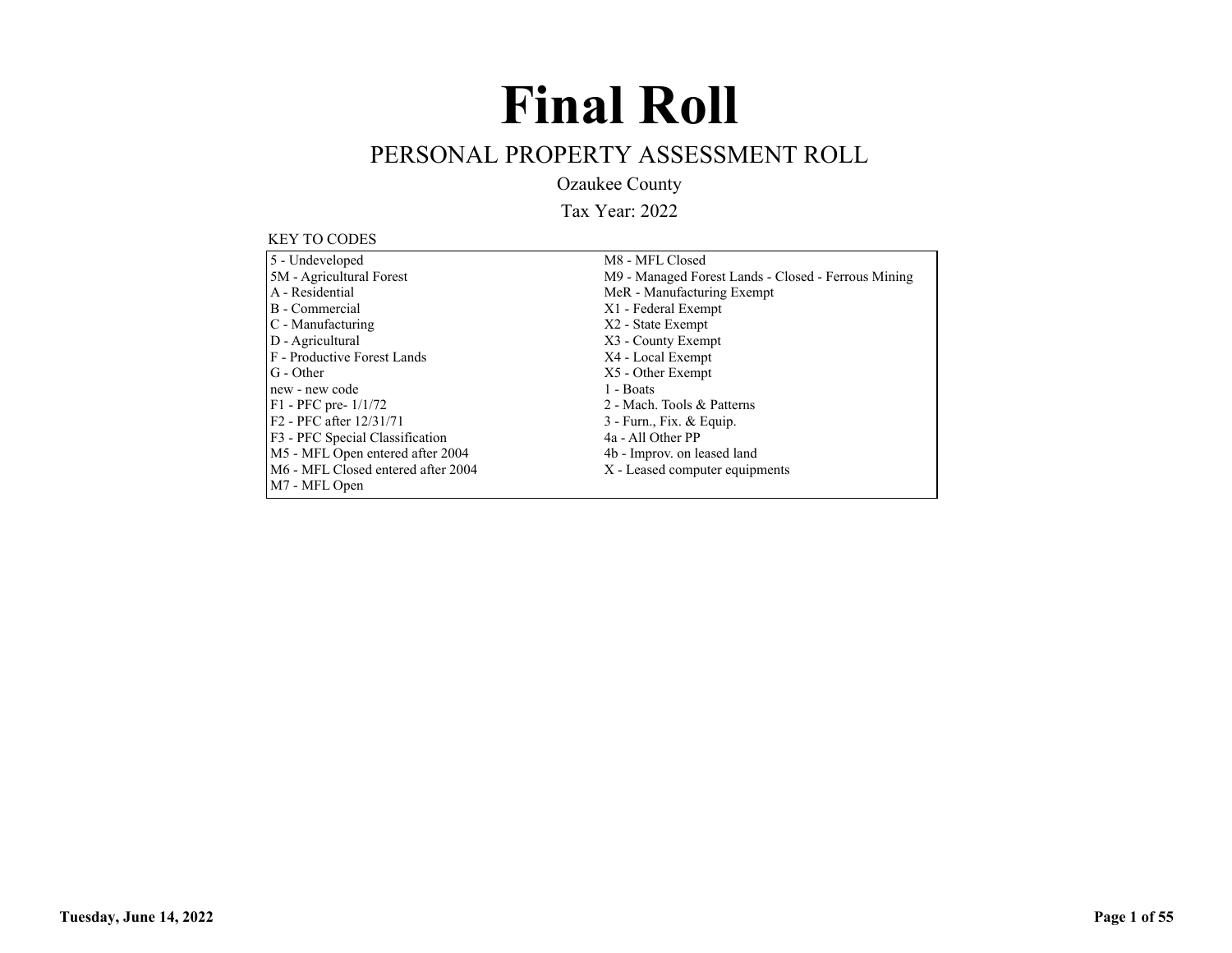|                                                                                                            |                                                                                                                                                             | 2022<br><b>Assessment Values</b> |                |                                               |
|------------------------------------------------------------------------------------------------------------|-------------------------------------------------------------------------------------------------------------------------------------------------------------|----------------------------------|----------------|-----------------------------------------------|
| Account Information                                                                                        |                                                                                                                                                             | Code                             | Value          |                                               |
| 45131 100000003000<br>Aba Semar LLC; Paul Bordetsky<br>1516 Wisconsin Ave                                  | School District: (2217) Grafton School<br>(0900) Milwaukee Area Technical College<br><b>Special Districts: 1003</b><br>Physical Address: 1516 Wisconsin Ave | $\overline{3}$<br><b>TOTAL</b>   | 800<br>800     | New Account<br>Doomage<br>Inactive            |
| Grafton WI 53024<br>Business Name: Aba Semar LLC<br>Owner Name: Aba Semar LLC; Paul Bordetsky              |                                                                                                                                                             |                                  |                | State Assessed                                |
| 45131 100000004000<br>Academy Of Martial Arts Inc; F.M. Vanhecke<br>1327 Wisconsin Ave<br>Grafton WI 53024 | School District: (2217) Grafton School<br>(0900)Milwaukee Area Technical College<br><b>Special Districts: 1003</b><br>Physical Address: 1327 Wisconsin Ave  | $\overline{3}$<br><b>TOTAL</b>   | 1,400<br>1.400 | New Account<br>$  \vee  $ Doomage<br>Inactive |
| Business Name: Academy Of Martial Arts Inc<br>Owner Name: Academy Of Martial Arts Inc; F.M.<br>Vanhecke    |                                                                                                                                                             |                                  |                | State Assessed                                |
| 45131 100000005000<br>Kalies Hardware Inc.                                                                 | School District: (2217) Grafton School<br>(0900)Milwaukee Area Technical College                                                                            | $\overline{3}$                   | 19,700         | New Account                                   |
| 1818 Wisconsin Ave                                                                                         | <b>Special Districts: 1004</b>                                                                                                                              | 4a                               | 500            | Doomage                                       |
| Grafton WI 53024                                                                                           | Physical Address: 1818 Wisconsin Ave                                                                                                                        | <b>TOTAL</b>                     | 20,200         | Inactive                                      |
| Business Name: Kalies Hardware Inc.<br>Owner Name: Kalies Hardware Inc.                                    |                                                                                                                                                             |                                  |                | State Assessed                                |
| 45131 100000008000                                                                                         | School District: (2217) Grafton School                                                                                                                      | $\overline{3}$                   | 62,500         | New Account                                   |
| Landmark Credit Union; Tax Department<br>PO Box 510870                                                     | (0900) Milwaukee Area Technical College<br><b>Special Districts: 1004</b>                                                                                   | 4a                               | 1,700          | Doomage                                       |
| New Berlin WI 53151                                                                                        | Physical Address: 2190 Wisconsin Ave                                                                                                                        | <b>TOTAL</b>                     | 64,200         | Inactive                                      |
| Business Name: Landmark Credit Union<br>Owner Name: Landmark Credit Union; Tax<br>Department               |                                                                                                                                                             |                                  |                | State Assessed                                |
| 45131 100000009000                                                                                         | School District: (2217) Grafton School                                                                                                                      | $\overline{\mathbf{3}}$          | 2,900          | New Account                                   |
| Phil Graebner<br>1514 Wisconsin Ave                                                                        | (0900)Milwaukee Area Technical College<br><b>Special Districts: 1003</b>                                                                                    | 4a                               | 500            | Doomage                                       |
| Grafton WI 53024                                                                                           | Physical Address: 1514 Wisconsin Ave                                                                                                                        | <b>TOTAL</b>                     | 3,400          | Inactive                                      |
| <b>Business Name: Phil Graebner</b><br><b>Owner Name:</b> Phil Graebner                                    |                                                                                                                                                             |                                  |                | State Assessed                                |
| 45131 100000010000                                                                                         | School District: (2217) Grafton School                                                                                                                      | $\overline{3}$                   | 1,000          | New Account                                   |
| Ron Wilke<br>1930 Wisconsin Ave                                                                            | (0900)Milwaukee Area Technical College<br><b>Special Districts: 1004</b>                                                                                    | <b>TOTAL</b>                     | 1,000          | $  \vee  $ Doomage                            |
| Grafton WI 53024                                                                                           | Physical Address: 1930 Wisconsin Ave                                                                                                                        |                                  |                | Inactive                                      |
| <b>Business Name: Ron Wilke</b><br><b>Owner Name:</b> Ron Wilke                                            |                                                                                                                                                             |                                  |                | State Assessed                                |
| 45131 100000016000                                                                                         | School District: (2217) Grafton School                                                                                                                      | $\overline{3}$                   | 9,400          | New Account                                   |
| Badger Optical Of WI Inc; Adam Kaminski, Pres                                                              | (0900) Milwaukee Area Technical College                                                                                                                     | 4a                               | 1,100          | Doomage                                       |
| 1210 12th Ave<br>Grafton WI 53024                                                                          | <b>Special Districts: 1003</b><br>Physical Address: 1210 12th Ave                                                                                           | <b>TOTAL</b>                     | 10,500         | Inactive                                      |
| Business Name: Badger Optical Of WI Inc                                                                    |                                                                                                                                                             |                                  |                | State Assessed                                |
| Owner Name: Adam Kaminski, Pres; Badger<br>Optical Of WI Inc                                               |                                                                                                                                                             |                                  |                |                                               |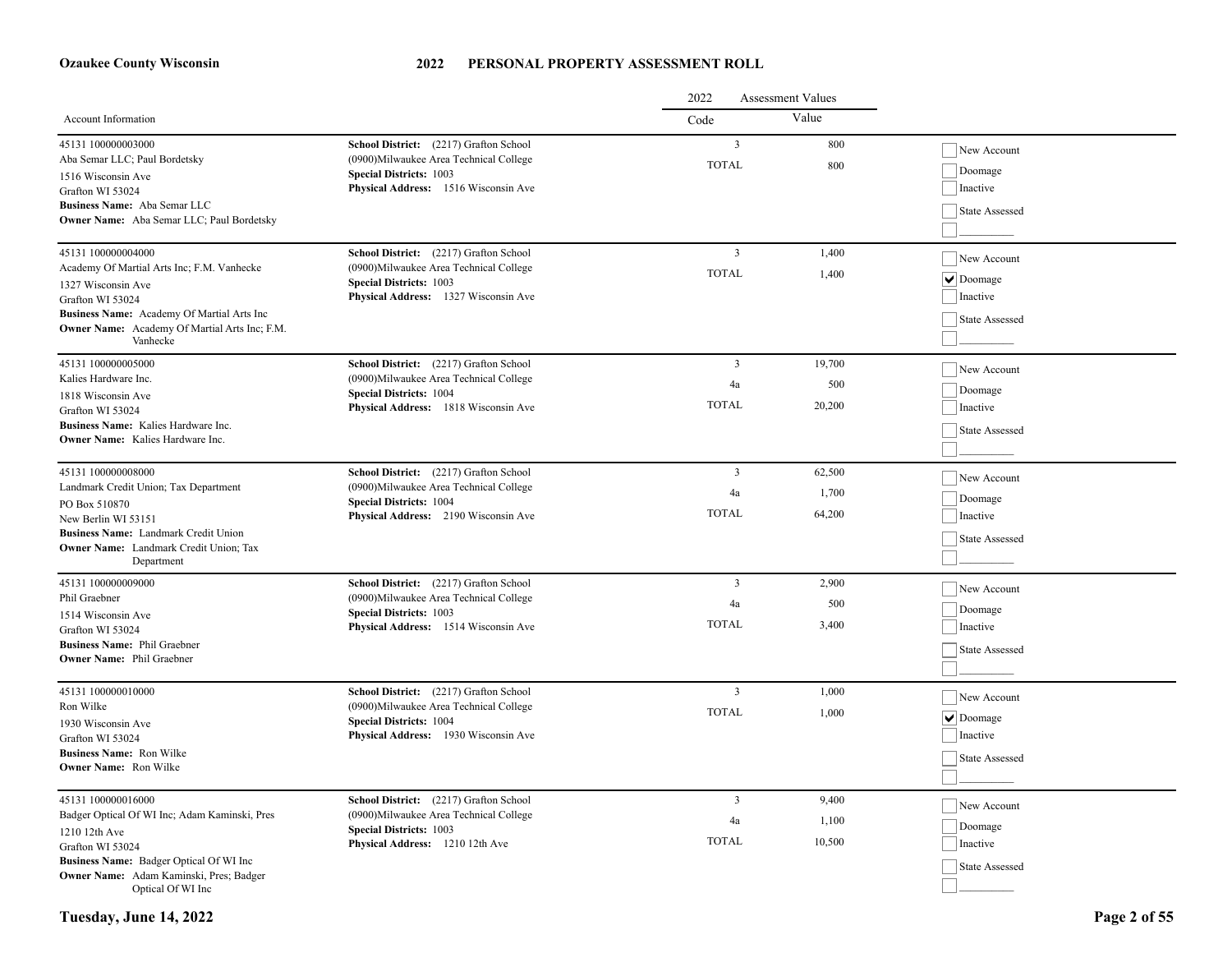|                                                                                                                                  |                                                                                                                                                            | 2022<br><b>Assessment Values</b> |                    |                                    |
|----------------------------------------------------------------------------------------------------------------------------------|------------------------------------------------------------------------------------------------------------------------------------------------------------|----------------------------------|--------------------|------------------------------------|
| Account Information                                                                                                              |                                                                                                                                                            | Code                             | Value              |                                    |
| 45131 100000018600<br>Comfort Inn & Suites; Mequon Investment Group<br><b>LLC</b><br>1415 Port Washington Rd<br>Grafton WI 53024 | School District: (2217) Grafton School<br>(0900)Milwaukee Area Technical College<br><b>Special Districts:</b><br>Physical Address: 1415 Port Washington Rd | $\overline{3}$<br><b>TOTAL</b>   | 187,700<br>187,700 | New Account<br>Doomage<br>Inactive |
| <b>Business Name:</b> Comfort Inn & Suites<br>Owner Name: Comfort Inn & Suites; Mequon<br>Investment Group LLC                   |                                                                                                                                                            |                                  |                    | State Assessed                     |
| 45131 100000019000<br>Becker & Grisar DDS Ltd; Dr. Grisar                                                                        | School District: (2217) Grafton School                                                                                                                     | $\overline{\mathbf{3}}$          | 63,400             | New Account                        |
| 1515 Wisconsin Ave                                                                                                               | (0900) Milwaukee Area Technical College<br><b>Special Districts: 1003</b>                                                                                  | 4a                               | 3,700              | $\vert$ Doomage                    |
| Grafton WI 53024                                                                                                                 | Physical Address: 1515 Wisconsin Ave                                                                                                                       | <b>TOTAL</b>                     | 67,100             | Inactive                           |
| Business Name: Becker & Grisar DDS Ltd<br><b>Owner Name:</b> Becker & Grisar DDS Ltd; Dr. Grisar                                 |                                                                                                                                                            |                                  |                    | State Assessed                     |
| 45131 100000023000                                                                                                               | School District: (2217) Grafton School                                                                                                                     | $\overline{\mathbf{3}}$          | 22,500             | New Account                        |
| Big Apple Bagels; Joseph Wu                                                                                                      | (0900)Milwaukee Area Technical College                                                                                                                     | 4a                               | 9,800              | Doomage                            |
| <b>Special Districts: 1004</b><br>JW Food Co LLC<br>1961 Wisconsin Ave<br>Grafton WI 53024                                       | Physical Address: 1961 Wisconsin Ave                                                                                                                       | <b>TOTAL</b>                     | 32,300             | Inactive                           |
| <b>Business Name:</b> Big Apple Bagels<br>Owner Name: Big Apple Bagels; Joseph Wu                                                |                                                                                                                                                            |                                  |                    | State Assessed                     |
| 45131 100000027300                                                                                                               | School District: (2217) Grafton School                                                                                                                     | 2                                |                    | New Account                        |
| <b>JBT</b> Corporation<br>704 10th Ave                                                                                           | (0900) Milwaukee Area Technical College<br><b>Special Districts:</b>                                                                                       | 3                                |                    | Doomage                            |
| Grafton WI 53024                                                                                                                 | Physical Address: 704 10th Ave                                                                                                                             | 4a                               |                    | Inactive                           |
| <b>Business Name: JBT Corporation</b><br><b>Owner Name: JBT Corporation</b>                                                      |                                                                                                                                                            | <b>TOTAL</b>                     |                    | V State Assessed                   |
| 45131 100000031000                                                                                                               | School District: (2217) Grafton School                                                                                                                     | 3                                | 38,300             | New Account                        |
| Bridge Inn, LLC; Mitch Longly                                                                                                    | (0900) Milwaukee Area Technical College                                                                                                                    | 4a                               | 9,700              | $  \vee  $ Doomage                 |
| 1210 W Grand Ave<br>Port Washington WI 53074                                                                                     | <b>Special Districts: 1003</b><br>Physical Address: 1216 Bridge St                                                                                         | <b>TOTAL</b>                     | 48,000             | Inactive                           |
| Business Name: Bridge Inn, LLC<br>Owner Name: Bridge Inn, LLC; Mitch Longly                                                      |                                                                                                                                                            |                                  |                    | State Assessed                     |
|                                                                                                                                  |                                                                                                                                                            |                                  |                    |                                    |
| 45131 100000034000<br>Full Service Car Wash, Inc.                                                                                | School District: (2217) Grafton School<br>(0900) Milwaukee Area Technical College                                                                          | $\overline{3}$                   | 200                | New Account                        |
| PO Box 565                                                                                                                       | <b>Special Districts: 1004</b>                                                                                                                             | 4a                               | 100                | Doomage                            |
| Hales Corners WI 53130                                                                                                           | Physical Address: 255 Chateau Dr                                                                                                                           | <b>TOTAL</b>                     | 300                | Inactive                           |
| Business Name: Full Service Car Wash, Inc.<br><b>Owner Name:</b> Full Service Car Wash, Inc.                                     |                                                                                                                                                            |                                  |                    | State Assessed                     |
|                                                                                                                                  |                                                                                                                                                            |                                  |                    |                                    |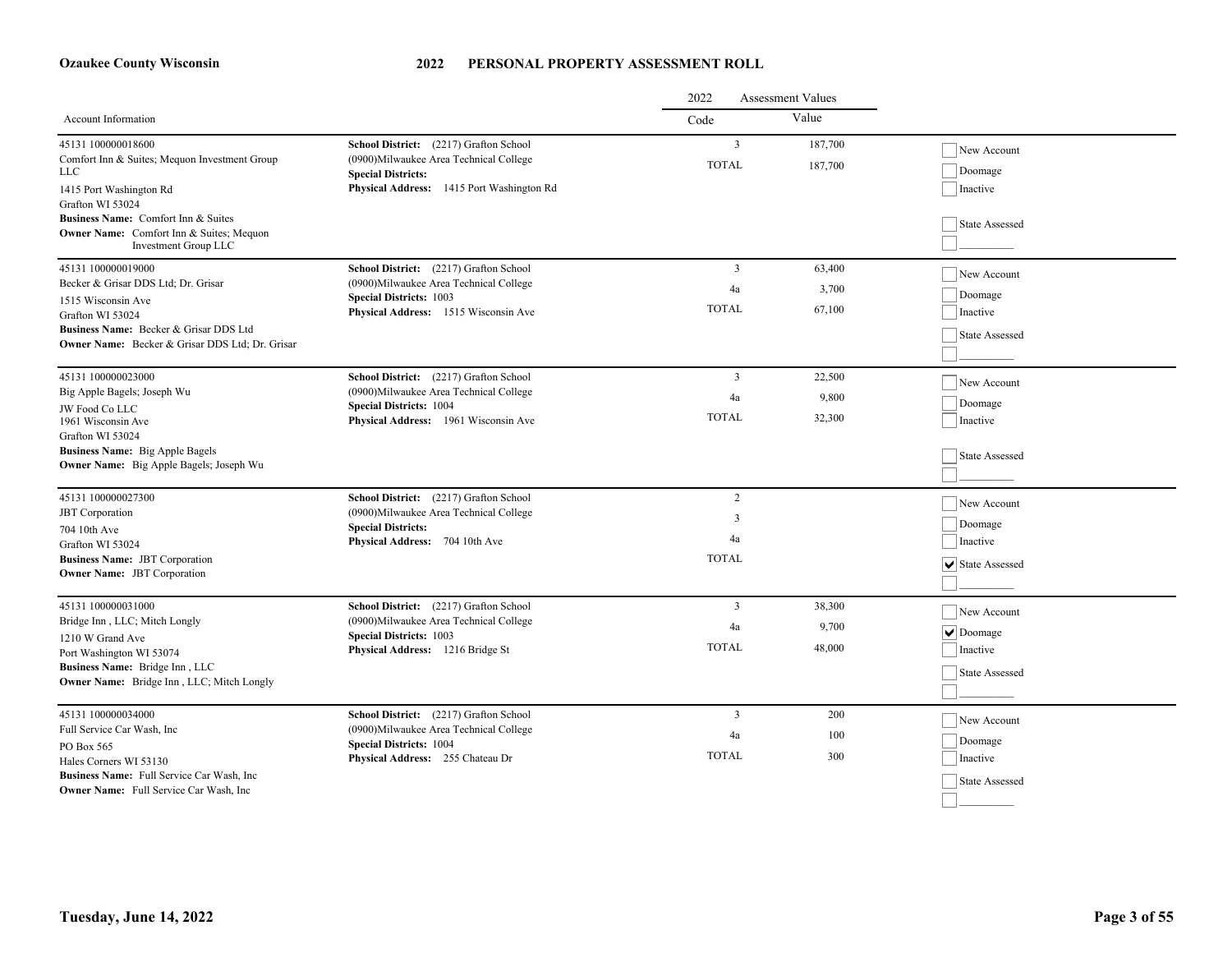|                                                                                  |                                                                        | 2022<br><b>Assessment Values</b> |         |                               |
|----------------------------------------------------------------------------------|------------------------------------------------------------------------|----------------------------------|---------|-------------------------------|
| Account Information                                                              |                                                                        | Code                             | Value   |                               |
| 45131 100000036000                                                               | School District: (2217) Grafton School                                 | $\overline{3}$                   | 8,100   | New Account                   |
| Cary Inc; Steve Cary                                                             | (0900) Milwaukee Area Technical College                                | 4a                               | 200     | Doomage                       |
| 1324 12th Ave<br>PO Box 226                                                      | <b>Special Districts: 1003</b><br>Physical Address: 1324 12th Ave      | <b>TOTAL</b>                     | 8,300   | Inactive                      |
| Grafton WI 53024                                                                 |                                                                        |                                  |         |                               |
| Business Name: Cary Inc                                                          |                                                                        |                                  |         | State Assessed                |
| Owner Name: Cary Inc; Steve Cary                                                 |                                                                        |                                  |         |                               |
|                                                                                  |                                                                        |                                  |         |                               |
| 45131 100000041000                                                               | School District: (2217) Grafton School                                 | $\overline{3}$                   | 30,100  | New Account                   |
| Grafton Group LLC; Gandabhai M Patel                                             | (0900)Milwaukee Area Technical College                                 | 4a                               | 6,400   | $\blacktriangleright$ Doomage |
| 1706 Wisconsin Ave                                                               | <b>Special Districts: 1004</b><br>Physical Address: 1706 Wisconsin Ave | <b>TOTAL</b>                     | 36,500  | Inactive                      |
| Grafton WI 53024                                                                 |                                                                        |                                  |         |                               |
| Business Name: Grafton Group LLC<br>Owner Name: Gandabhai M Patel; Grafton Group |                                                                        |                                  |         | State Assessed                |
| <b>LLC</b>                                                                       |                                                                        |                                  |         |                               |
| 45131 100000046000                                                               | School District: (2217) Grafton School                                 | $\overline{\mathbf{3}}$          | 56,900  | New Account                   |
| Cornerstone Community Bank Of Grafton                                            | (0900) Milwaukee Area Technical College                                | 4a                               | 20,600  |                               |
| PO Box 146                                                                       | <b>Special Districts: 1004</b>                                         |                                  |         | Doomage                       |
| 2090 Wisconsin Ave                                                               | Physical Address: 2090 Wisconsin Ave                                   | <b>TOTAL</b>                     | 77,500  | Inactive                      |
| Grafton WI 53024                                                                 |                                                                        |                                  |         |                               |
| Business Name: Cornerstone Community Bank Of<br>Grafton                          |                                                                        |                                  |         | State Assessed                |
| <b>Owner Name:</b> Cornerstone Community Bank Of                                 |                                                                        |                                  |         |                               |
| Grafton                                                                          |                                                                        |                                  |         |                               |
| 45131 100000049000                                                               | School District: (2217) Grafton School                                 | $\overline{\mathbf{3}}$          | 1,300   | New Account                   |
| Via Moda Group, LLC                                                              | (0900)Milwaukee Area Technical College                                 | <b>TOTAL</b>                     | 1,300   |                               |
| 2370 Terrace Ave                                                                 | <b>Special Districts:</b>                                              |                                  |         | Doomage                       |
| Milwaukee WI 53211                                                               | Physical Address: 418 Falls Rd                                         |                                  |         | Inactive                      |
| Business Name: Via Moda Group, LLC<br>Owner Name: Via Moda Group, LLC            |                                                                        |                                  |         | State Assessed                |
|                                                                                  |                                                                        |                                  |         |                               |
| 45131 100000051000                                                               | School District: (2217) Grafton School                                 | $\overline{\mathbf{3}}$          | 34,500  |                               |
| Cousins Subs                                                                     | (0900) Milwaukee Area Technical College                                | <b>TOTAL</b>                     |         | New Account                   |
| N83 W13400 Leon Rd                                                               | <b>Special Districts:</b>                                              |                                  | 34,500  | Doomage                       |
| Menomonee Falls WI 53051                                                         | Physical Address: 442 Falls Rd                                         |                                  |         | Inactive                      |
| <b>Business Name: Cousins Subs</b>                                               |                                                                        |                                  |         | State Assessed                |
| <b>Owner Name:</b> Cousins Subs                                                  |                                                                        |                                  |         |                               |
| 45131 100000053000                                                               | School District: (2217) Grafton School                                 | $\overline{3}$                   | 105,400 |                               |
| Grafton Burgers, Inc                                                             | (0900) Milwaukee Area Technical College                                |                                  |         | New Account                   |
| 2651 Kirking Ct                                                                  | <b>Special Districts: 1004</b>                                         | 4a                               | 900     | Doomage                       |
| Portage WI 53901                                                                 | Physical Address: 2001 Wisconsin Ave                                   | <b>TOTAL</b>                     | 106,300 | Inactive                      |
| Business Name: Grafton Burgers, Inc.                                             |                                                                        |                                  |         | State Assessed                |
| Owner Name: Grafton Burgers, Inc                                                 |                                                                        |                                  |         |                               |
|                                                                                  |                                                                        |                                  |         |                               |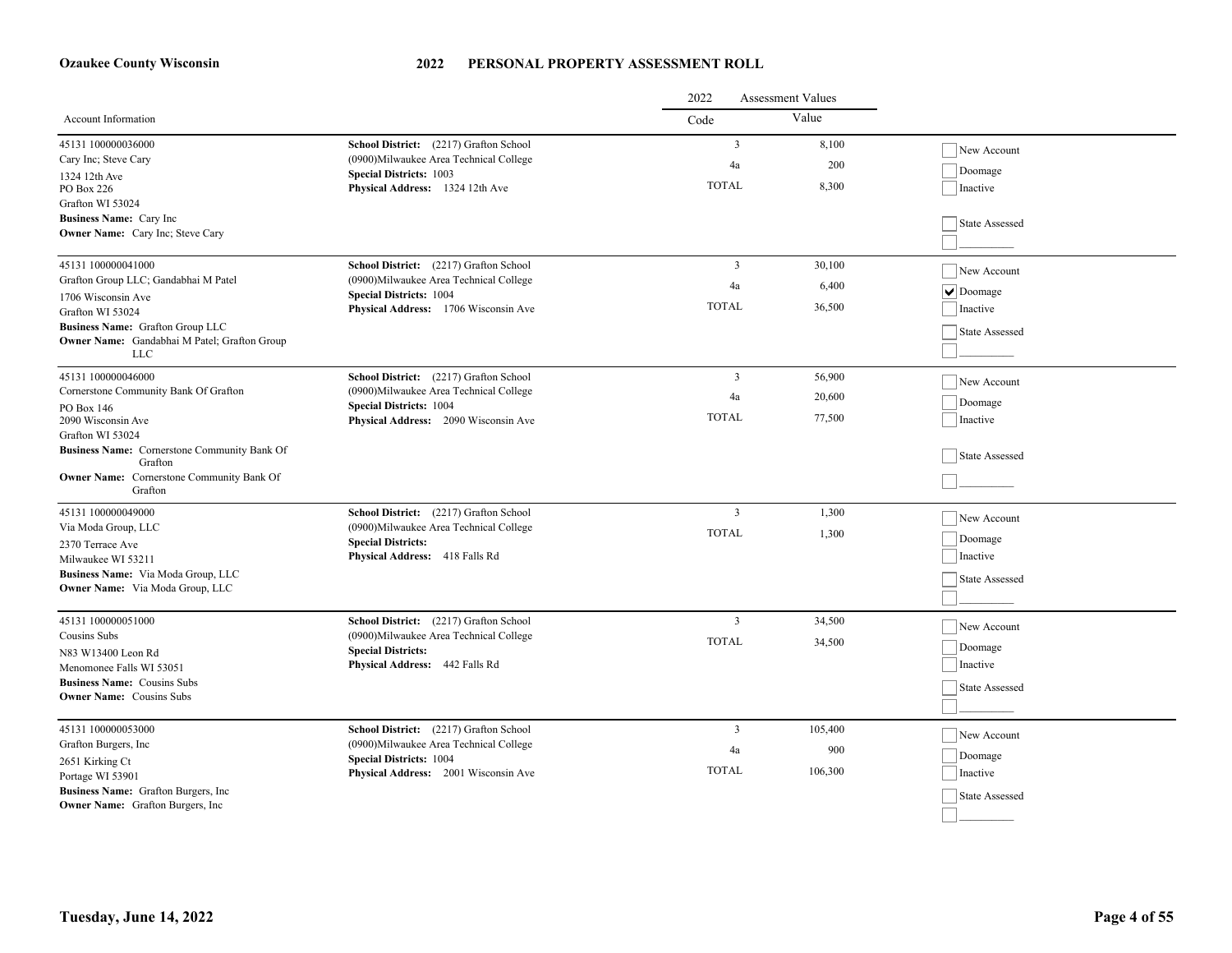|                                                                            |                                                                        | 2022<br><b>Assessment Values</b> |        |                |
|----------------------------------------------------------------------------|------------------------------------------------------------------------|----------------------------------|--------|----------------|
| Account Information                                                        |                                                                        | Code                             | Value  |                |
| 45131 100000061000                                                         | School District: (2217) Grafton School                                 | $\overline{3}$                   | 49,500 | New Account    |
| Donahue & Associates LLC; Michael Donahue                                  | (0900)Milwaukee Area Technical College                                 | 4a                               | 400    | Doomage        |
| 2134 Wisconsin Ave<br>PO Box 128                                           | <b>Special Districts: 1004</b><br>Physical Address: 2134 Wisconsin Ave | <b>TOTAL</b>                     | 49,900 | Inactive       |
| Grafton WI 53024                                                           |                                                                        |                                  |        |                |
| Business Name: Donahue & Associates LLC                                    |                                                                        |                                  |        | State Assessed |
| Owner Name: Donahue & Associates LLC; Michael                              |                                                                        |                                  |        |                |
| Donahue                                                                    |                                                                        |                                  |        |                |
| 45131 100000064500                                                         | School District: (2217) Grafton School                                 | $\overline{3}$                   | 2,400  | New Account    |
| Edward D Jones & Co., L.P.                                                 | (0900) Milwaukee Area Technical College                                | 4a                               | 4,800  | Doomage        |
| PO Box 66528                                                               | <b>Special Districts: 1003</b><br>Physical Address: 1215 12th Ave      | <b>TOTAL</b>                     | 7,200  | Inactive       |
| St Louis MO 63166<br>Business Name: Edward D Jones & Co., L.P.             |                                                                        |                                  |        |                |
| <b>Owner Name:</b> Edward D Jones & Co., L.P.                              |                                                                        |                                  |        | State Assessed |
|                                                                            |                                                                        |                                  |        |                |
| 45131 100000069000                                                         | School District: (2217) Grafton School                                 | 3                                | 7,800  | New Account    |
| Family Tree Res Facilities Inc                                             | (0900) Milwaukee Area Technical College                                | 4a                               | 100    |                |
| Hamburg House                                                              | <b>Special Districts:</b>                                              | <b>TOTAL</b>                     | 7,900  | Doomage        |
| PO Box 163<br>Cedarburg WI 53012                                           | Physical Address: 1951 1st Ave                                         |                                  |        | Inactive       |
| Business Name: Family Tree Res Facilities Inc                              |                                                                        |                                  |        |                |
| <b>Owner Name:</b> Family Tree Res Facilities Inc                          |                                                                        |                                  |        | State Assessed |
|                                                                            |                                                                        |                                  |        |                |
| 45131 100000073000                                                         | School District: (2217) Grafton School                                 | $\overline{3}$                   | 5,000  | New Account    |
| Feind, Robert L, Atty At Law                                               | (0900) Milwaukee Area Technical College                                | <b>TOTAL</b>                     | 5,000  | Doomage        |
| 1650 Ninth Ave                                                             | <b>Special Districts:</b><br>Physical Address: 1650 9th Ave            |                                  |        | Inactive       |
| Grafton WI 53024<br>Business Name: Feind, Robert L, Atty At Law            |                                                                        |                                  |        |                |
| Owner Name: Feind, Robert L, Atty At Law                                   |                                                                        |                                  |        | State Assessed |
|                                                                            |                                                                        |                                  |        |                |
| 45131 100000080500                                                         | School District: (2217) Grafton School                                 | 3                                | 19,000 | New Account    |
| Frantz Group (The)                                                         | (0900)Milwaukee Area Technical College                                 | 4a                               | 100    |                |
| 1245 Cheyenne Ave Ste 200                                                  | <b>Special Districts:</b>                                              | <b>TOTAL</b>                     | 19,100 | Doomage        |
| Grafton WI 53024                                                           | Physical Address: 1245 Cheyenne Ave                                    |                                  |        | Inactive       |
| Business Name: Frantz Group (The)<br><b>Owner Name:</b> Frantz Group (The) |                                                                        |                                  |        | State Assessed |
|                                                                            |                                                                        |                                  |        |                |
| 45131 100000083000                                                         | School District: (2217) Grafton School                                 | $\overline{3}$                   | 5,000  | New Account    |
| Gallo, John M, Atty At Law                                                 | (0900)Milwaukee Area Technical College                                 | <b>TOTAL</b>                     | 5,000  |                |
| 1650 9th Ave                                                               | <b>Special Districts:</b>                                              |                                  |        | Doomage        |
| PO Box 104                                                                 | Physical Address: 1650 9th Ave                                         |                                  |        | Inactive       |
| Grafton WI 53024<br>Business Name: Gallo, John M, Atty At Law              |                                                                        |                                  |        |                |
| Owner Name: Gallo, John M, Atty At Law                                     |                                                                        |                                  |        | State Assessed |
|                                                                            |                                                                        |                                  |        |                |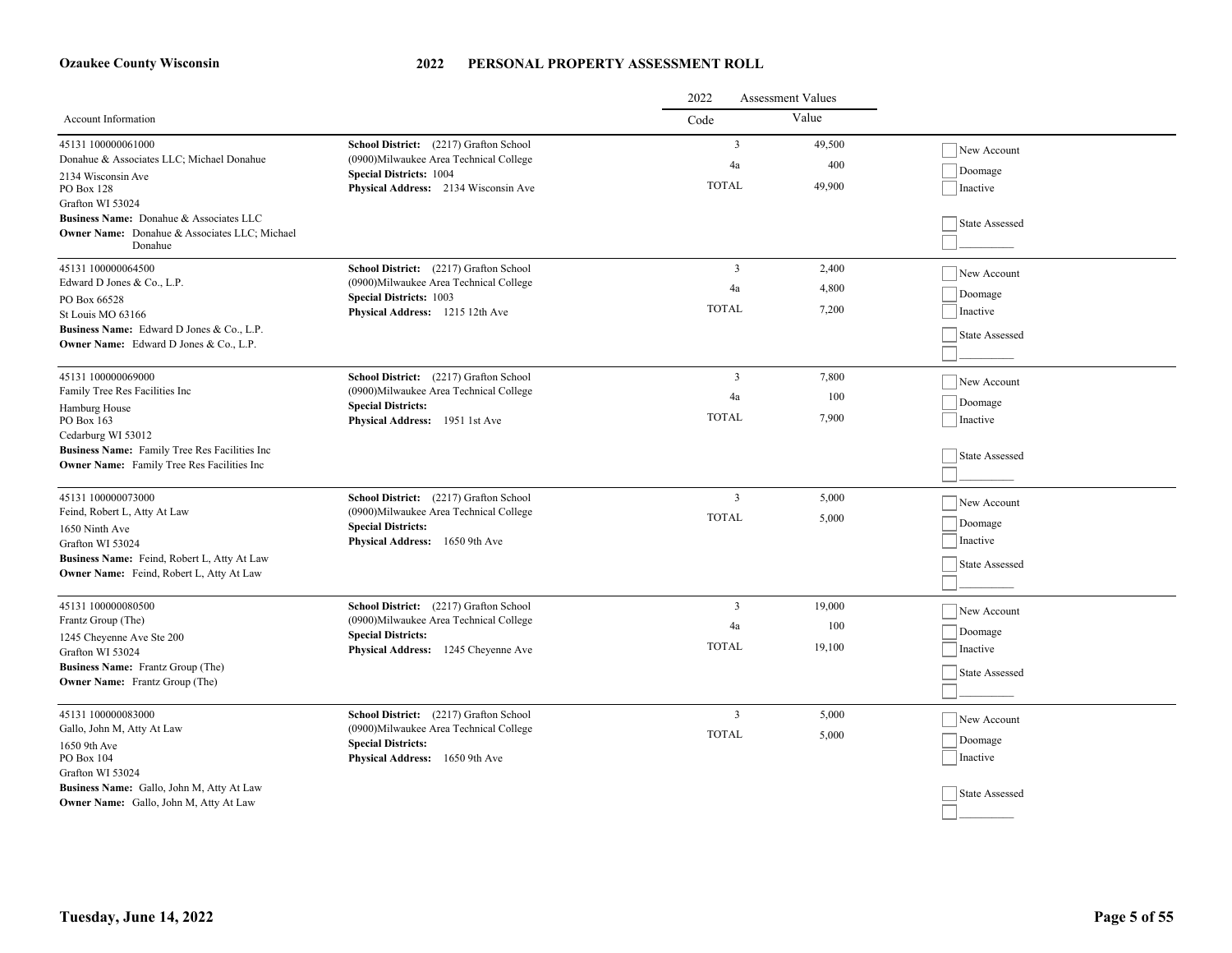|                                                                                                                                                                                                                                 |                                                                                                                                                              | 2022<br><b>Assessment Values</b>     |                         |                                                      |
|---------------------------------------------------------------------------------------------------------------------------------------------------------------------------------------------------------------------------------|--------------------------------------------------------------------------------------------------------------------------------------------------------------|--------------------------------------|-------------------------|------------------------------------------------------|
| <b>Account Information</b>                                                                                                                                                                                                      |                                                                                                                                                              | Code                                 | Value                   |                                                      |
| 45131 100000084400<br>Wells Fargo Vendor Financial Serv LLC<br>Prop Tax Compliance<br>PO Box 36200                                                                                                                              | School District: (2217) Grafton School<br>(0900) Milwaukee Area Technical College<br><b>Special Districts:</b><br>Physical Address: 870 Badger Cir           | $\overline{3}$<br><b>TOTAL</b>       | 14,000<br>14,000        | New Account<br>Doomage<br>Inactive                   |
| Billings MT 59107<br>Business Name: Wells Fargo Vendor Financial Serv<br>LLC<br><b>Owner Name:</b> Wells Fargo Vendor Financial Serv<br><b>LLC</b>                                                                              |                                                                                                                                                              |                                      |                         | State Assessed                                       |
| 45131 100000090000<br>Chiropractic Company<br>5306 N Port Washington Rd<br>Milwaukee WI 53217<br>Business Name: Chiropractic Company<br><b>Owner Name:</b> Chiropractic Company                                                 | School District: (2217) Grafton School<br>(0900) Milwaukee Area Technical College<br><b>Special Districts: 1004</b><br><b>Physical Address:</b> 1664 7th Ave | $\overline{3}$<br>4a<br><b>TOTAL</b> | 23,400<br>100<br>23,500 | New Account<br>Doomage<br>Inactive<br>State Assessed |
| 45131 100000092000<br>Grafton Citgo Supersales; Douglas Gall<br>PO Box 493<br>Cedarburg WI 53012<br>Business Name: Grafton Citgo Supersales<br>Owner Name: Douglas Gall; Grafton Citgo<br>Supersales                            | School District: (2217) Grafton School<br>(0900) Milwaukee Area Technical College<br><b>Special Districts:</b><br>Physical Address: 1185 Port Washington Rd  | $\overline{3}$<br><b>TOTAL</b>       | 37,400<br>37,400        | New Account<br>Doomage<br>Inactive<br>State Assessed |
| 45131 100000113000<br>Hallmark Marketing Company LLC; Tax 407<br>PO Box 419479<br>Kansas City MO 64141<br>Business Name: Hallmark Marketing Company LLC<br><b>Owner Name:</b> Hallmark Marketing Company LLC;<br><b>Tax 407</b> | School District: (2217) Grafton School<br>(0900) Milwaukee Area Technical College<br><b>Special Districts: 1004</b><br>Physical Address: 1915 Wisconsin Ave  | 3<br><b>TOTAL</b>                    | 1,200<br>1,200          | New Account<br>Doomage<br>Inactive<br>State Assessed |
| 45131 100000114000<br>Jills Headquarters LLC; Jill Moorbeck<br>1522 Wisconsin Ave<br>Grafton WI 53024<br>Business Name: Jills Headquarters LLC<br><b>Owner Name:</b> Jill Moorbeck; Jills Headquarters<br><b>LLC</b>            | School District: (2217) Grafton School<br>(0900)Milwaukee Area Technical College<br><b>Special Districts: 1003</b><br>Physical Address: 1522 Wisconsin Ave   | 3<br>4a<br><b>TOTAL</b>              | 400<br>400<br>800       | New Account<br>Doomage<br>Inactive<br>State Assessed |
| 45131 100000115000<br>Heim's Shoe Store; Arlene McDaniel<br>1215 Bridge St<br>Grafton WI 53024<br><b>Business Name:</b> Heim's Shoe Store<br><b>Owner Name:</b> Arlene McDaniel: Heim's Shoe Store                              | School District: (2217) Grafton School<br>(0900) Milwaukee Area Technical College<br><b>Special Districts: 1003</b><br>Physical Address: 1215 Bridge St      | $\overline{3}$<br><b>TOTAL</b>       | 2,100<br>2,100          | New Account<br>Doomage<br>Inactive<br>State Assessed |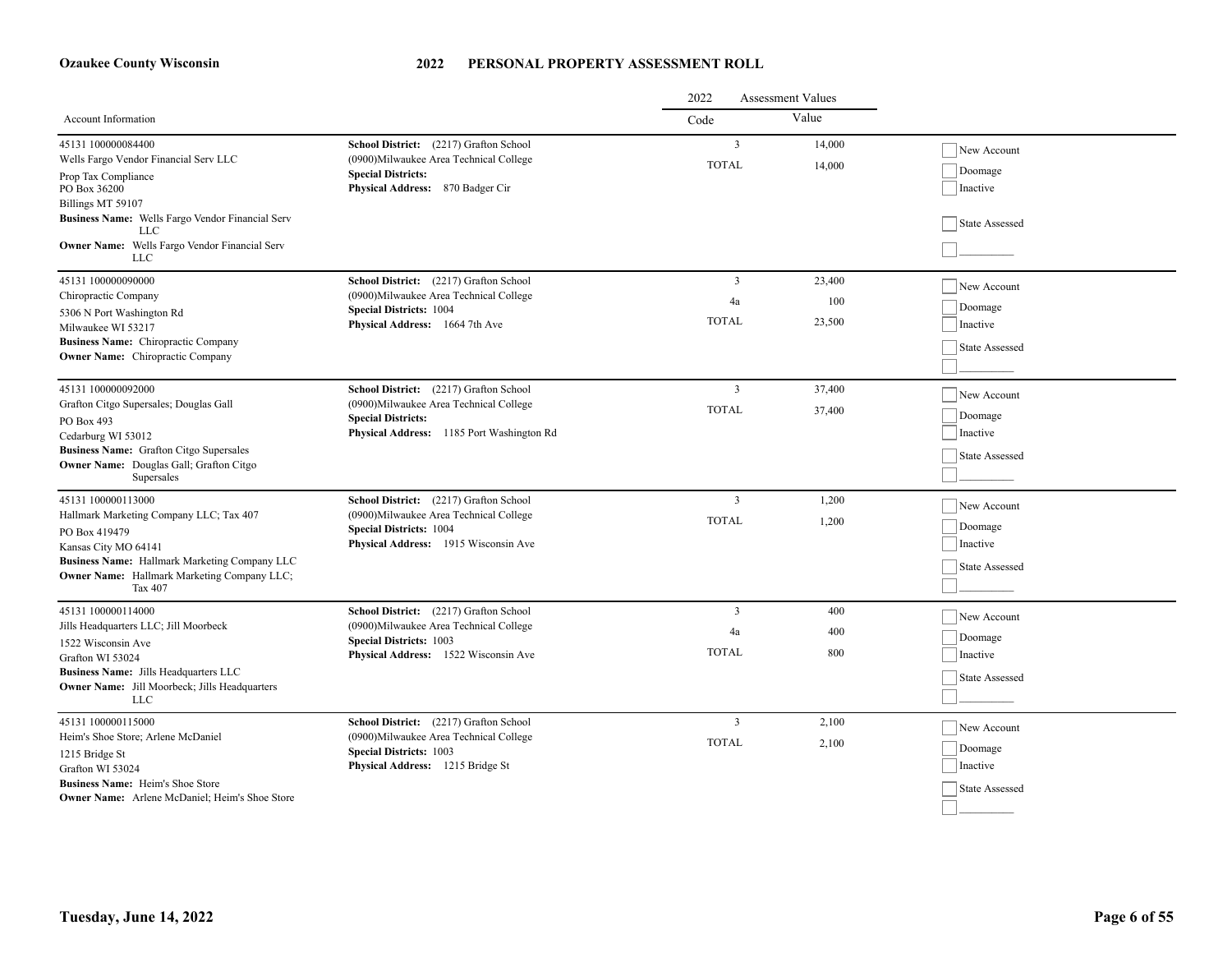|                                                                            |                                                                                   | 2022<br><b>Assessment Values</b> |           |                    |  |
|----------------------------------------------------------------------------|-----------------------------------------------------------------------------------|----------------------------------|-----------|--------------------|--|
| Account Information                                                        |                                                                                   | Code                             | Value     |                    |  |
| 45131 100000116000<br>Hein Electric Supply Co                              | School District: (2217) Grafton School<br>(0900) Milwaukee Area Technical College | $\overline{3}$                   | 400       | New Account        |  |
| PO Box 270225                                                              | <b>Special Districts:</b>                                                         | 4a                               | 3,900     | Doomage            |  |
| West Allis WI 53227                                                        | Physical Address: 1235 Dakota Dr                                                  | <b>TOTAL</b>                     | 4,300     | Inactive           |  |
| Business Name: Hein Electric Supply Co                                     |                                                                                   |                                  |           | State Assessed     |  |
| <b>Owner Name:</b> Hein Electric Supply Co                                 |                                                                                   |                                  |           |                    |  |
| 45131 100000118000                                                         | School District: (2217) Grafton School                                            | $\overline{3}$                   | 200       | New Account        |  |
| William Hilgart & Sons Inc                                                 | (0900) Milwaukee Area Technical College<br><b>Special Districts: 1003</b>         | 4a                               | 100       | Doomage            |  |
| 1004 Washington St<br>Grafton WI 53024                                     | Physical Address: 1004 Washington St                                              | <b>TOTAL</b>                     | 300       | Inactive           |  |
| Business Name: William Hilgart & Sons Inc                                  |                                                                                   |                                  |           |                    |  |
| <b>Owner Name:</b> William Hilgart & Sons Inc                              |                                                                                   |                                  |           | State Assessed     |  |
|                                                                            |                                                                                   |                                  |           |                    |  |
| 45131 100000120000<br>Herbrand, Michael, Atty at Law                       | School District: (2217) Grafton School<br>(0900)Milwaukee Area Technical College  | $\overline{\mathbf{3}}$          | 4,700     | New Account        |  |
| 1650 9th Ave                                                               | <b>Special Districts:</b><br>Physical Address: 1650 9th Ave                       | <b>TOTAL</b>                     | 4,700     | Doomage            |  |
| Grafton WI 53024                                                           |                                                                                   |                                  |           | Inactive           |  |
| Business Name: Herbrand, Michael, Atty at Law                              |                                                                                   |                                  |           | State Assessed     |  |
| Owner Name: Herbrand, Michael, Atty at Law                                 |                                                                                   |                                  |           |                    |  |
| 45131 100000121000                                                         | School District: (2217) Grafton School                                            | $\overline{\mathbf{3}}$          | 4,000     |                    |  |
| Hollrith Realty Inc; Owner/Mngr                                            | (0900) Milwaukee Area Technical College                                           | <b>TOTAL</b>                     | 4,000     | New Account        |  |
| 1545 Wisconsin Ave                                                         | <b>Special Districts: 1003</b>                                                    |                                  |           | $  \vee  $ Doomage |  |
| PO Box 41<br>Grafton WI 53024                                              | Physical Address: 1545 Wisconsin Ave                                              |                                  |           | Inactive           |  |
| Business Name: Hollrith Realty Inc                                         |                                                                                   |                                  |           |                    |  |
| <b>Owner Name:</b> Hollrith Realty Inc; Owner/Mngr                         |                                                                                   |                                  |           | State Assessed     |  |
|                                                                            |                                                                                   | $\overline{3}$                   |           |                    |  |
| 45131 100000123000<br>Home Depot USA #4919; Prop Tax Dept B-12             | School District: (2217) Grafton School<br>(0900)Milwaukee Area Technical College  |                                  | 671,900   | New Account        |  |
| PO Box 105842                                                              | <b>Special Districts:</b>                                                         | 4a                               | 3,700     | Doomage            |  |
| Atlanta GA 30348                                                           | Physical Address: 1350 Port Washington Rd                                         | <b>TOTAL</b>                     | 675,600   | Inactive           |  |
| Business Name: Home Depot USA #4919                                        |                                                                                   |                                  |           | State Assessed     |  |
| Owner Name: Home Depot USA #4919; Prop Tax<br>Dept B-12                    |                                                                                   |                                  |           |                    |  |
| 45131 100000127000                                                         | School District: (2217) Grafton School                                            | $\overline{3}$                   | 1,900     | New Account        |  |
| Hutch (The); Jemnny Sacho                                                  | (0900) Milwaukee Area Technical College                                           | <b>TOTAL</b>                     | 1,900     |                    |  |
| 1321 Wisconsin Ave                                                         | <b>Special Districts: 1003</b>                                                    |                                  |           | Doomage            |  |
| Grafton WI 53024                                                           | Physical Address: 1321 Wisconsin Ave                                              |                                  |           | Inactive           |  |
| <b>Business Name:</b> Hutch (The)<br>Owner Name: Hutch (The); Jemnny Sacho |                                                                                   |                                  |           | State Assessed     |  |
|                                                                            |                                                                                   |                                  |           |                    |  |
| 45131 100000138000                                                         | School District: (2217) Grafton School                                            | $\overline{3}$                   | 1,170,400 | New Account        |  |
| Kohl's Value Services, Inc.                                                | (0900) Milwaukee Area Technical College<br><b>Special Districts: 1005</b>         | 4a                               | 2,600     | Doomage            |  |
| PO Box 3208<br>Milwaukee WI 53201                                          | Physical Address: 1050 Port Washington Rd                                         | <b>TOTAL</b>                     | 1,173,000 | Inactive           |  |
| Business Name: Kohl's Value Services, Inc.                                 |                                                                                   |                                  |           | State Assessed     |  |
| <b>Owner Name:</b> Kohl's Value Services, Inc.                             |                                                                                   |                                  |           |                    |  |
|                                                                            |                                                                                   |                                  |           |                    |  |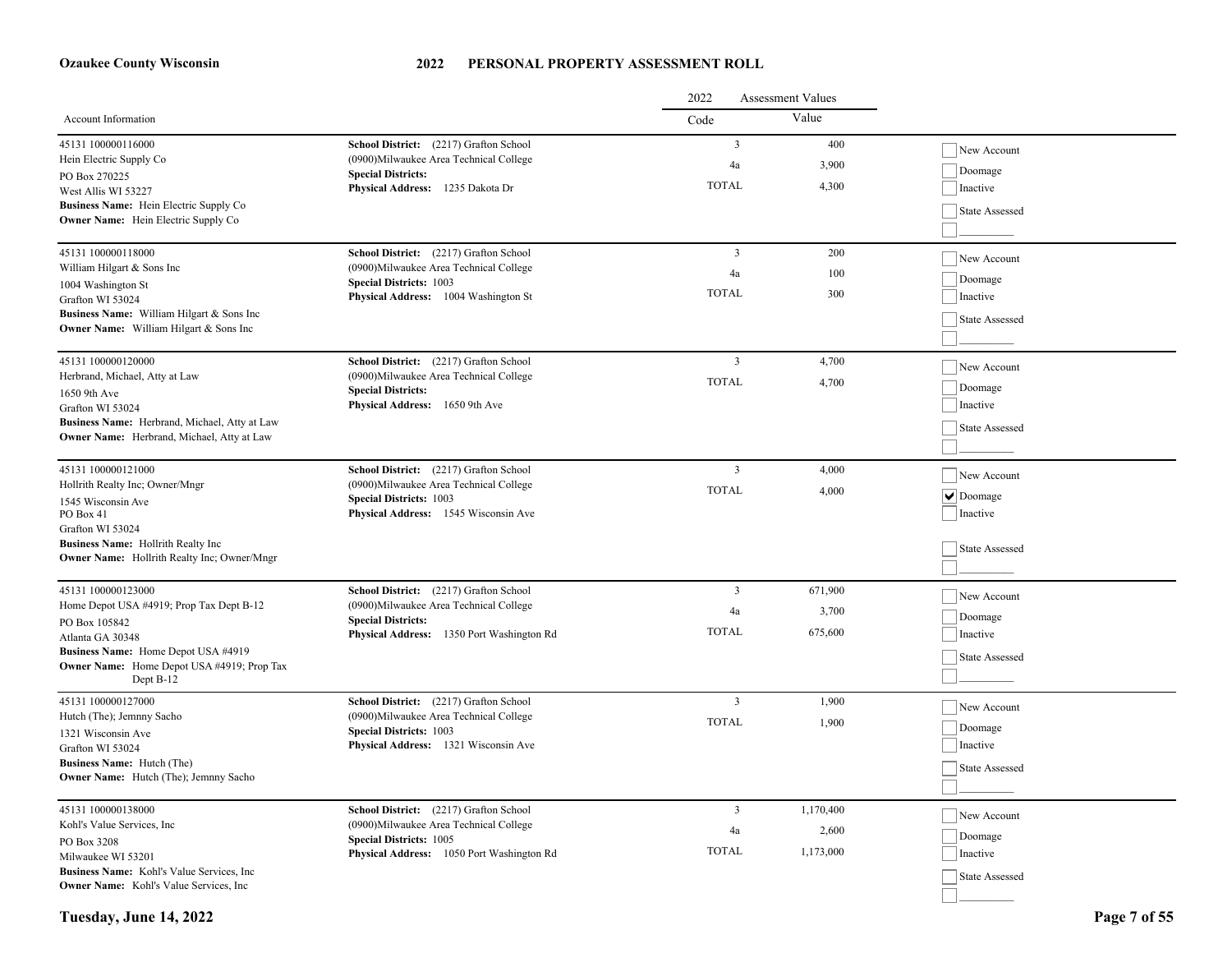|                                                                                                   |                                                                           | 2022<br><b>Assessment Values</b> |         |                |
|---------------------------------------------------------------------------------------------------|---------------------------------------------------------------------------|----------------------------------|---------|----------------|
| Account Information                                                                               |                                                                           | Code                             | Value   |                |
| 45131 100000140500                                                                                | School District: (2217) Grafton School                                    | $\mathbf{3}$                     | 3,600   | New Account    |
| Krause & Associates, SC; David Krause                                                             | (0900)Milwaukee Area Technical College                                    | 4a                               | 400     | Doomage        |
| 1214 Bridge St                                                                                    | <b>Special Districts: 1003</b><br>Physical Address: 1214 Bridge St        | <b>TOTAL</b>                     | 4,000   | Inactive       |
| Grafton WI 53024<br>Business Name: Krause & Associates, SC                                        |                                                                           |                                  |         |                |
| Owner Name: David Krause; Krause &                                                                |                                                                           |                                  |         | State Assessed |
| Associates.SC                                                                                     |                                                                           |                                  |         |                |
| 45131 100000147000                                                                                | School District: (2217) Grafton School                                    | $\overline{3}$                   | 41,500  | New Account    |
| Little Caesars Pizza<br>(0900) Milwaukee Area Technical College<br><b>Special Districts: 1004</b> | 4a                                                                        | 400                              | Doomage |                |
| 2459 N 93rd St<br>Wauwatosa WI 53226                                                              | Physical Address: 1663 Wisconsin Ave                                      | <b>TOTAL</b>                     | 41,900  | Inactive       |
| <b>Business Name:</b> Little Caesars Pizza                                                        |                                                                           |                                  |         |                |
| <b>Owner Name:</b> Little Caesars Pizza                                                           |                                                                           |                                  |         | State Assessed |
|                                                                                                   |                                                                           |                                  |         |                |
| 45131 100000152000                                                                                | School District: (2217) Grafton School                                    | $\overline{3}$                   | 4,100   | New Account    |
| Sweet Smiles Family Denistry, LLC                                                                 | (0900) Milwaukee Area Technical College<br><b>Special Districts: 1003</b> | 4a                               | 4,300   | $\vee$ Doomage |
| 1300 Bridge St<br>PO Box 168                                                                      | Physical Address: 1300 Bridge St                                          | <b>TOTAL</b>                     | 8,400   | Inactive       |
| Grafton WI 53024                                                                                  |                                                                           |                                  |         |                |
| Business Name: Sweet Smiles Family Denistry, LLC                                                  |                                                                           |                                  |         | State Assessed |
| Owner Name: Sweet Smiles Family Denistry, LLC                                                     |                                                                           |                                  |         |                |
| 45131 100000153500                                                                                | School District: (2217) Grafton School                                    | $\overline{3}$                   | 7,200   |                |
| MAK Wood Inc; Mark Brudnak                                                                        | (0900) Milwaukee Area Technical College                                   |                                  |         | New Account    |
| 1235 Dakota Dr Unit E                                                                             | <b>Special Districts:</b>                                                 | 4a                               | 3,500   | $\vee$ Doomage |
| Grafton WI 53024                                                                                  | Physical Address: 1235 Dakota Dr                                          | <b>TOTAL</b>                     | 10,700  | Inactive       |
| <b>Business Name: MAK Wood Inc.</b>                                                               |                                                                           |                                  |         | State Assessed |
| Owner Name: MAK Wood Inc; Mark Brudnak                                                            |                                                                           |                                  |         |                |
| 45131 100000155000                                                                                | School District: (2217) Grafton School                                    | $\overline{\mathbf{3}}$          | 11,400  |                |
| Manchester Heights Elderly Housing; Robert Mandel                                                 | (0900) Milwaukee Area Technical College                                   | <b>TOTAL</b>                     |         | New Account    |
| PO Box 16569                                                                                      | <b>Special Districts:</b>                                                 |                                  | 11,400  | Doomage        |
| Milwaukee WI 53216                                                                                | Physical Address: 642 Maple St                                            |                                  |         | Inactive       |
| Business Name: Manchester Heights Elderly<br>Housing                                              |                                                                           |                                  |         | State Assessed |
| <b>Owner Name:</b> Manchester Heights Elderly Housing;                                            |                                                                           |                                  |         |                |
| Robert Mandel                                                                                     |                                                                           |                                  |         |                |
| 45131 100000158600                                                                                | School District: (2217) Grafton School                                    | $\overline{3}$                   | 4,100   | New Account    |
| Mark's Automotive; Mark Kusnierewicz                                                              | (0900) Milwaukee Area Technical College                                   | <b>TOTAL</b>                     | 4,100   | Doomage        |
| 1050 Spring St<br>Grafton WI 53024                                                                | <b>Special Districts:</b><br>Physical Address: 1050 Spring St             |                                  |         | Inactive       |
| <b>Business Name: Mark's Automotive</b>                                                           |                                                                           |                                  |         |                |
| Owner Name: Mark Kusnierewicz; Mark's                                                             |                                                                           |                                  |         | State Assessed |
| Automotive                                                                                        |                                                                           |                                  |         |                |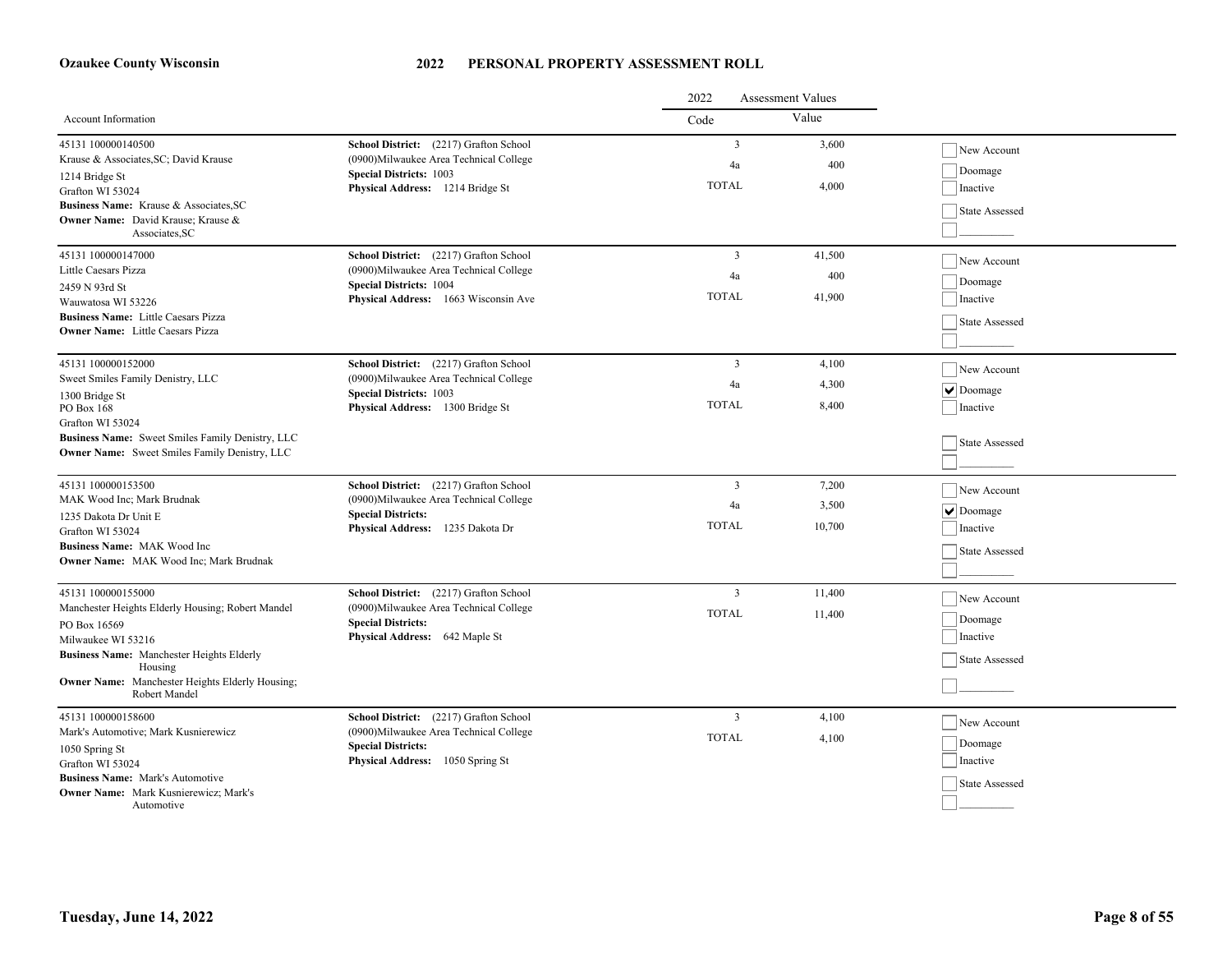|                                                                                                                          |                                                                                   | 2022<br><b>Assessment Values</b> |                   |                        |
|--------------------------------------------------------------------------------------------------------------------------|-----------------------------------------------------------------------------------|----------------------------------|-------------------|------------------------|
| Account Information                                                                                                      |                                                                                   | Code                             | Value             |                        |
| 45131 100000161000<br>McDonald's of Grafton                                                                              | School District: (2217) Grafton School<br>(0900) Milwaukee Area Technical College | $\overline{3}$<br>4a             | 206,300<br>29,500 | New Account<br>Doomage |
| Kilian's of Jackson<br>1722 Clarence Ct<br>West Bend WI 53095<br>Business Name: McDonald's of Grafton                    | <b>Special Districts: 1004</b><br>Physical Address: 606 Falls Rd                  | <b>TOTAL</b>                     | 235,800           | Inactive               |
| <b>Owner Name:</b> McDonald's of Grafton                                                                                 |                                                                                   |                                  |                   | State Assessed         |
| 45131 100000166000<br>Mike The Plumber; Michael Gruenberger                                                              | School District: (2217) Grafton School<br>(0900) Milwaukee Area Technical College | $\overline{3}$                   | 100               | New Account            |
| 1535 11th Ave                                                                                                            | <b>Special Districts:</b><br>Physical Address: 1535 11th Ave                      | 4a<br><b>TOTAL</b>               | 100<br>200        | Doomage<br>Inactive    |
| Grafton WI 53024<br>Business Name: Mike The Plumber<br><b>Owner Name:</b> Michael Gruenberger; Mike The                  |                                                                                   |                                  |                   | State Assessed         |
| Plumber                                                                                                                  |                                                                                   |                                  |                   |                        |
| 45131 100000168000<br>Aurora Advanced Healthcare Inc                                                                     | School District: (2217) Grafton School<br>(0900)Milwaukee Area Technical College  | $\overline{3}$                   | 54,600            | New Account            |
| 750 W Virginia St<br>PO Box 341880                                                                                       | <b>Special Districts:</b><br>Physical Address: 215 W Washington St                | 4a<br><b>TOTAL</b>               | 41,700<br>96,300  | Doomage<br>Inactive    |
| Milwaukee WI 53234<br>Business Name: Aurora Advanced Healthcare Inc<br><b>Owner Name:</b> Aurora Advanced Healthcare Inc |                                                                                   |                                  |                   | State Assessed         |
| 45131 100000172000                                                                                                       | School District: (2217) Grafton School                                            | $\overline{3}$                   | 27,100            | New Account            |
| Mueller Funeral Home<br>979 12th Ave                                                                                     | (0900) Milwaukee Area Technical College<br><b>Special Districts:</b>              | 4a                               | 1,000             | Doomage                |
| PO Box 161<br>Grafton WI 53024                                                                                           | Physical Address: 979 N Green Bay Rd                                              | <b>TOTAL</b>                     | 28,100            | Inactive               |
| <b>Business Name:</b> Mueller Funeral Home<br><b>Owner Name:</b> Mueller Funeral Home                                    |                                                                                   |                                  |                   | State Assessed         |
| 45131 100000176000<br>Norm Petersen Cabinets, Inc.                                                                       | School District: (2217) Grafton School                                            | $\overline{3}$                   | 300               | New Account            |
| 1350 14th Ave Ste 5                                                                                                      | (0900)Milwaukee Area Technical College<br><b>Special Districts: 1003</b>          | 4a<br><b>TOTAL</b>               | 400               | Doomage                |
| Grafton WI 53024<br>Business Name: Norm Petersen Cabinets, Inc.                                                          | Physical Address: 1350 14th Ave                                                   |                                  | 700               | Inactive               |
| <b>Owner Name:</b> Norm Petersen Cabinets, Inc.                                                                          |                                                                                   |                                  |                   | State Assessed         |
| 45131 100000180000<br>O F Enterprises                                                                                    | School District: (2217) Grafton School<br>(0900) Milwaukee Area Technical College | $\overline{3}$                   | 8,400             | New Account            |
| 1522 Wisconsin Ave                                                                                                       | <b>Special Districts: 1003</b>                                                    | 4a                               | 2,400             | Doomage                |
| PO Box 131<br>Grafton WI 53024                                                                                           | Physical Address: 1522 Wisconsin Ave                                              | <b>TOTAL</b>                     | 10,800            | Inactive               |
| <b>Business Name: OF Enterprises</b><br><b>Owner Name:</b> O F Enterprises                                               |                                                                                   |                                  |                   | State Assessed         |
|                                                                                                                          |                                                                                   |                                  |                   |                        |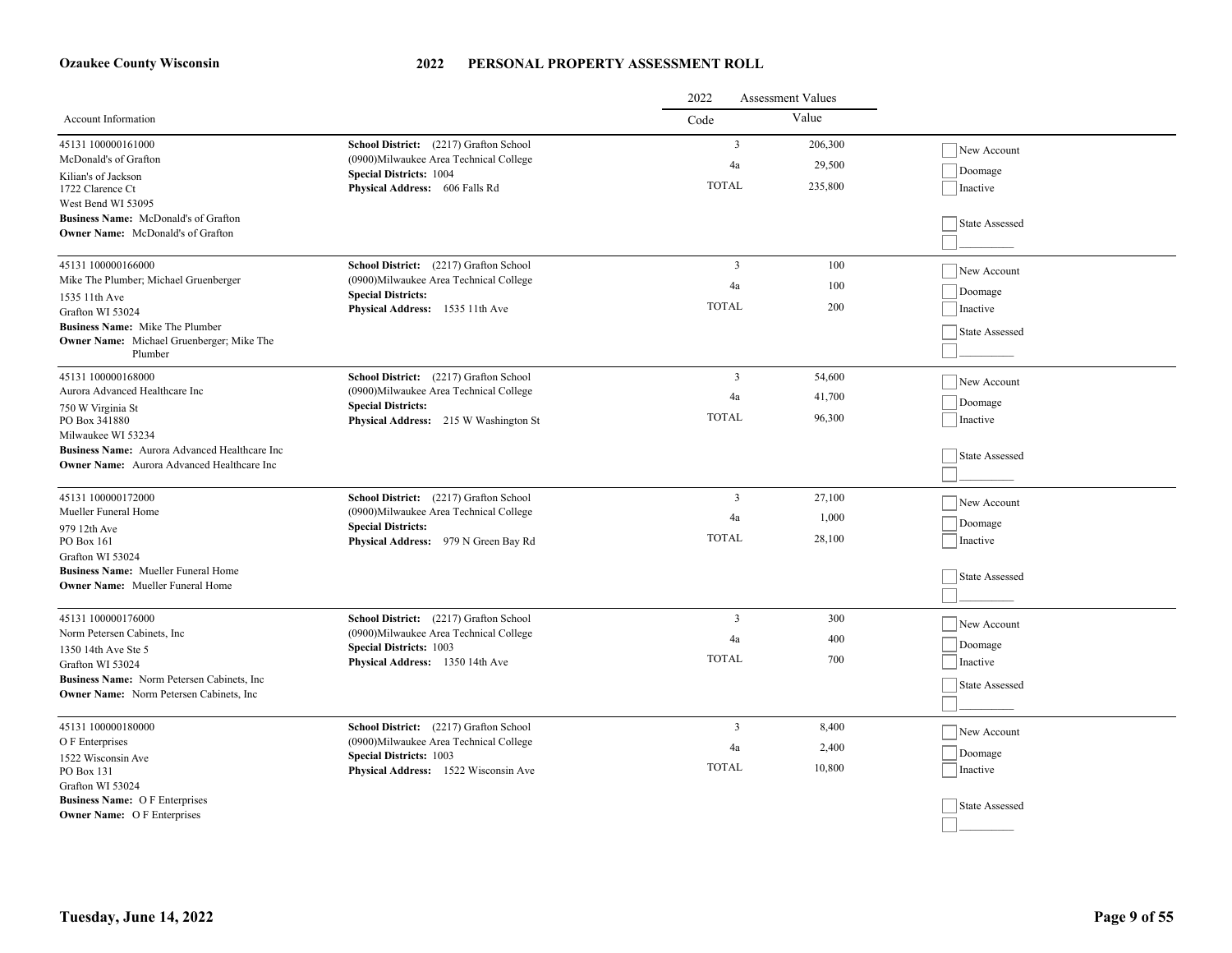| 2022<br><b>Assessment Values</b>                                                      |                                                                                   |                |         |                       |
|---------------------------------------------------------------------------------------|-----------------------------------------------------------------------------------|----------------|---------|-----------------------|
| Account Information                                                                   |                                                                                   | Code           | Value   |                       |
| 45131 100000180500<br>Office Max North America Inc                                    | School District: (2217) Grafton School<br>(0900) Milwaukee Area Technical College | $\mathbf{3}$   | 21,100  | New Account           |
| PO Box 80615                                                                          | <b>Special Districts:</b>                                                         | 4a             | 600     | Doomage               |
| Indianapolis IN 46280                                                                 | Physical Address: 1346 Port Washington Rd                                         | <b>TOTAL</b>   | 21,700  | Inactive              |
| Business Name: Office Max North America Inc                                           |                                                                                   |                |         | State Assessed        |
| <b>Owner Name:</b> Office Max North America Inc                                       |                                                                                   |                |         |                       |
| 45131 100000188000                                                                    | School District: (2217) Grafton School                                            | $\mathbf{3}$   | 6,500   |                       |
| Pitney Bowes Global Financial Svcs LLC                                                | (0900) Milwaukee Area Technical College                                           | <b>TOTAL</b>   | 6,500   | New Account           |
| 5310 Cypress Center Dr #100                                                           | <b>Special Districts:</b>                                                         |                |         | Doomage               |
| Tampa FL 33609                                                                        | <b>Physical Address:</b><br>$&\#x0A$ ;                                            |                |         | Inactive              |
| <b>Business Name:</b> Pitney Bowes Global Financial Svcs<br><b>LLC</b>                |                                                                                   |                |         | State Assessed        |
| <b>Owner Name:</b> Pitney Bowes Global Financial Svcs<br>LLC                          |                                                                                   |                |         |                       |
| 45131 100000190000                                                                    | School District: (2217) Grafton School                                            | $\mathfrak{Z}$ | 2,600   | New Account           |
| EYM Pizza of Wisconsin; Ryan Tax Compliance Svcs                                      | (0900) Milwaukee Area Technical College                                           | 4a             | 3,400   |                       |
| <b>LLC</b>                                                                            | <b>Special Districts: 1004</b>                                                    | <b>TOTAL</b>   | 6.000   | Doomage               |
| PO Box 460189                                                                         | Physical Address: 2293 Wisconsin Ave                                              |                |         | Inactive              |
| Houston TX 77056<br>Business Name: EYM Pizza of Wisconsin                             |                                                                                   |                |         |                       |
| <b>Owner Name:</b> EYM Pizza of Wisconsin; Ryan Tax                                   |                                                                                   |                |         | State Assessed        |
| Compliance Svcs LLC                                                                   |                                                                                   |                |         |                       |
| 45131 100000206000                                                                    | School District: (2217) Grafton School                                            | $\overline{3}$ | 5,900   | New Account           |
| Hilgendorf Memorials; North American Heritage<br>Services                             | (0900)Milwaukee Area Technical College                                            | 4a             | 900     | Doomage               |
| PO Box 1330                                                                           | <b>Special Districts:</b><br>Physical Address: 1657 Wisconsin Ave                 | <b>TOTAL</b>   | 6,800   | Inactive              |
| Elizabethtown KY 42702                                                                |                                                                                   |                |         |                       |
| <b>Business Name:</b> Hilgendorf Memorials                                            |                                                                                   |                |         | State Assessed        |
| Owner Name: Hilgendorf Memorials; North                                               |                                                                                   |                |         |                       |
| American Heritage Services                                                            |                                                                                   |                |         |                       |
| 45131 100000210000                                                                    | School District: (2217) Grafton School                                            | $\overline{3}$ | 200     | New Account           |
| Schmit Realty Inc                                                                     | (0900) Milwaukee Area Technical College<br><b>Special Districts: 1003</b>         | 4a             | 100     | Doomage               |
| 1211 12th Ave                                                                         | Physical Address: 1211 12th Ave                                                   | <b>TOTAL</b>   | 300     | Inactive              |
| Grafton WI 53024<br>Business Name: Schmit Realty Inc                                  |                                                                                   |                |         |                       |
| <b>Owner Name:</b> Schmit Realty Inc                                                  |                                                                                   |                |         | <b>State Assessed</b> |
|                                                                                       |                                                                                   |                |         |                       |
| 45131 100000211000                                                                    | School District: (2217) Grafton School                                            | $\overline{3}$ | 96,000  | New Account           |
| Grafton Orthodontics, SC; Dr. Amanda Olejniczak                                       | (0900) Milwaukee Area Technical College                                           | 4a             | 10,600  | Doomage               |
| 1505 Wisconsin Ave Ste 130                                                            | <b>Special Districts: 1003</b>                                                    | <b>TOTAL</b>   | 106,600 | Inactive              |
| Grafton WI 53024                                                                      | Physical Address: 1505 Wisconsin Ave                                              |                |         |                       |
| Business Name: Grafton Orthodontics, SC<br>Owner Name: Dr. Amanda Olejniczak; Grafton |                                                                                   |                |         | State Assessed        |
| Orthodontics, SC                                                                      |                                                                                   |                |         |                       |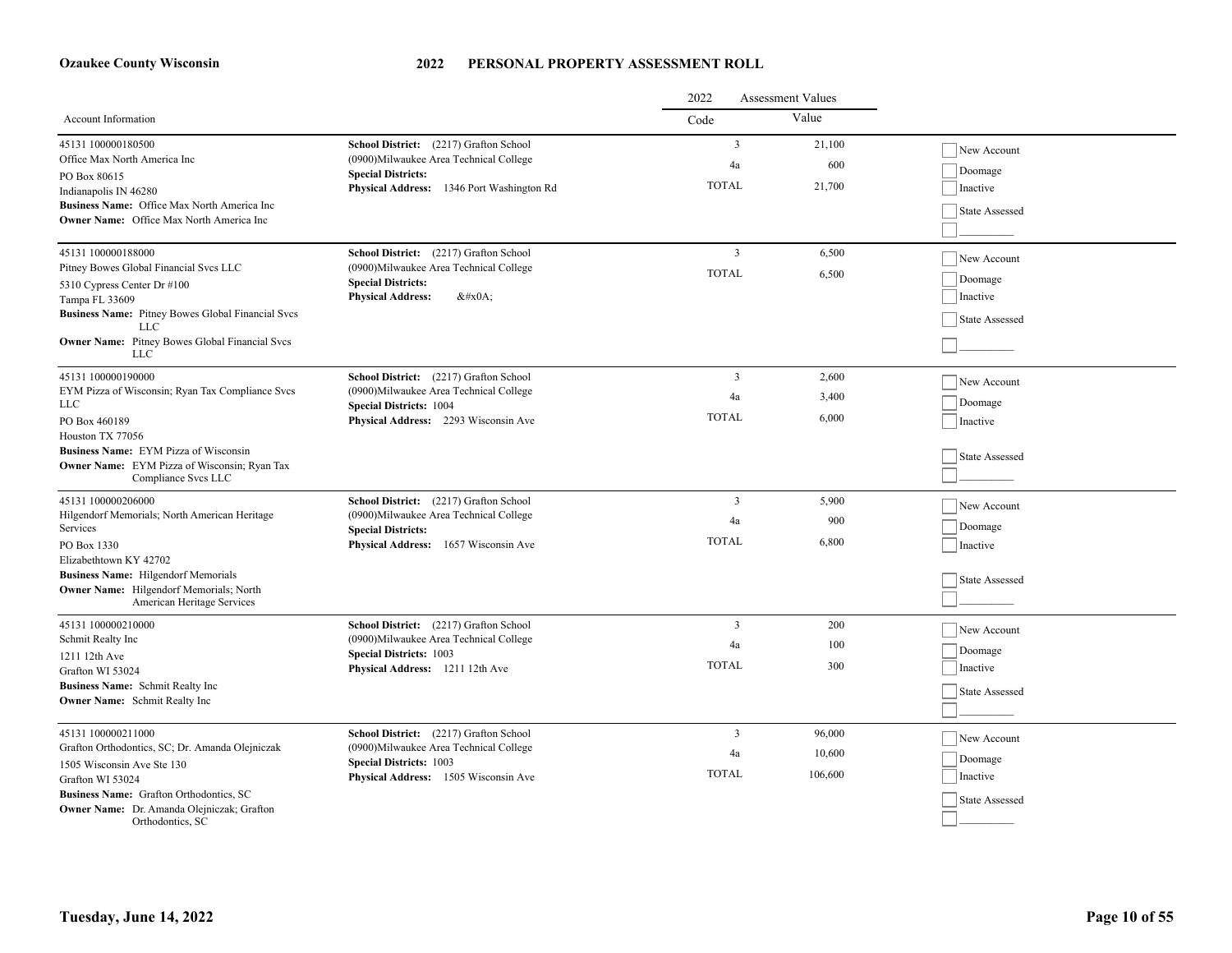|                                                                                                            |                                                                                                                                                       | 2022<br><b>Assessment Values</b> |            |                                             |
|------------------------------------------------------------------------------------------------------------|-------------------------------------------------------------------------------------------------------------------------------------------------------|----------------------------------|------------|---------------------------------------------|
| <b>Account Information</b>                                                                                 |                                                                                                                                                       | Code                             | Value      |                                             |
| 45131 100000213000<br>Seth's Antiques; Vijay Seth<br>1233 12th Ave<br>Grafton WI 53024                     | School District: (2217) Grafton School<br>(0900)Milwaukee Area Technical College<br><b>Special Districts: 1003</b><br>Physical Address: 1233 12th Ave | 3<br><b>TOTAL</b>                | 800<br>800 | New Account<br>$ \vee $ Doomage<br>Inactive |
| <b>Business Name:</b> Seth's Antiques<br>Owner Name: Seth's Antiques; Vijay Seth                           |                                                                                                                                                       |                                  |            | State Assessed                              |
| 45131 100000214400<br>Shorewest Realty; Michele Monroe                                                     | School District: (2217) Grafton School<br>(0900)Milwaukee Area Technical College                                                                      | $\overline{3}$                   | 35,600     | New Account                                 |
| PO Box 942                                                                                                 | <b>Special Districts:</b>                                                                                                                             | 4a                               | 700        | Doomage                                     |
| Brookfield WI 53008                                                                                        | Physical Address: 1245 Cheyenne Ave                                                                                                                   | <b>TOTAL</b>                     | 36,300     | Inactive                                    |
| <b>Business Name:</b> Shorewest Realty<br><b>Owner Name:</b> Michele Monroe; Shorewest Realty              |                                                                                                                                                       |                                  |            | State Assessed                              |
| 45131 100000215000                                                                                         | School District: (2217) Grafton School                                                                                                                | $\overline{3}$                   | 200        | New Account                                 |
| Silk Screen Specialists Inc; Sara Mc Cutcheon                                                              | (0900) Milwaukee Area Technical College<br><b>Special Districts: 1003</b>                                                                             | 4a                               | 400        | Doomage                                     |
| 1231 11th Ave<br>Grafton WI 53024                                                                          | Physical Address: 1231 11th Ave                                                                                                                       | <b>TOTAL</b>                     | 600        | Inactive                                    |
| Business Name: Silk Screen Specialists Inc<br>Owner Name: Sara Mc Cutcheon; Silk Screen<br>Specialists Inc |                                                                                                                                                       |                                  |            | State Assessed                              |
| 45131 100000224000                                                                                         | School District: (2217) Grafton School                                                                                                                | $\overline{3}$                   | 18,600     | New Account                                 |
| Subway                                                                                                     | (0900) Milwaukee Area Technical College                                                                                                               | <b>TOTAL</b>                     | 18,600     | Doomage                                     |
| 7935 Almor Dr<br>Verona WI 53593                                                                           | <b>Special Districts:</b><br>Physical Address: 1264 Port Washington Rd                                                                                |                                  |            | Inactive                                    |
| <b>Business Name: Subway</b><br><b>Owner Name:</b> Subway                                                  |                                                                                                                                                       |                                  |            | State Assessed                              |
| 45131 100000224600                                                                                         | School District: (2217) Grafton School                                                                                                                | 4a                               | 15,800     | New Account                                 |
| DS Services Of America, Inc.                                                                               | (0900) Milwaukee Area Technical College                                                                                                               | <b>TOTAL</b>                     | 15,800     | Doomage                                     |
| 4221 W Boy Scout Blvd Ste 400<br>Tampa FL 33607                                                            | <b>Special Districts:</b><br><b>Physical Address:</b><br>$&\#x0A;$                                                                                    |                                  |            | Inactive                                    |
| Business Name: DS Services Of America, Inc.<br><b>Owner Name:</b> DS Services Of America, Inc.             |                                                                                                                                                       |                                  |            | State Assessed                              |
|                                                                                                            |                                                                                                                                                       |                                  |            |                                             |
| 45131 100000228000                                                                                         | School District: (2217) Grafton School<br>(0900)Milwaukee Area Technical College                                                                      | $\overline{3}$                   | 1,003,800  | New Account                                 |
| <b>Target Corporation</b><br>PO Box 9456                                                                   | <b>Special Districts:</b>                                                                                                                             | 4a                               | 7,500      | Doomage                                     |
| Minneapolis MN 55440                                                                                       | Physical Address: 1250 Port Washington Rd                                                                                                             | <b>TOTAL</b>                     | 1,011,300  | Inactive                                    |
| <b>Business Name:</b> Target Corporation<br><b>Owner Name:</b> Target Corporation                          |                                                                                                                                                       |                                  |            | State Assessed                              |
| 45131 100000230000                                                                                         | School District: (2217) Grafton School                                                                                                                | 3                                | 4,400      | New Account                                 |
| DRJ Joint Venture                                                                                          | (0900) Milwaukee Area Technical College<br><b>Special Districts: 1003</b>                                                                             | 4a                               | 100        | Doomage                                     |
| 1055 Spring St<br>Grafton WI 53024                                                                         | Physical Address: 1055 Spring St                                                                                                                      | <b>TOTAL</b>                     | 4,500      | Inactive                                    |
| Business Name: DRJ Joint Venture                                                                           |                                                                                                                                                       |                                  |            | State Assessed                              |
| <b>Owner Name:</b> DRJ Joint Venture                                                                       |                                                                                                                                                       |                                  |            |                                             |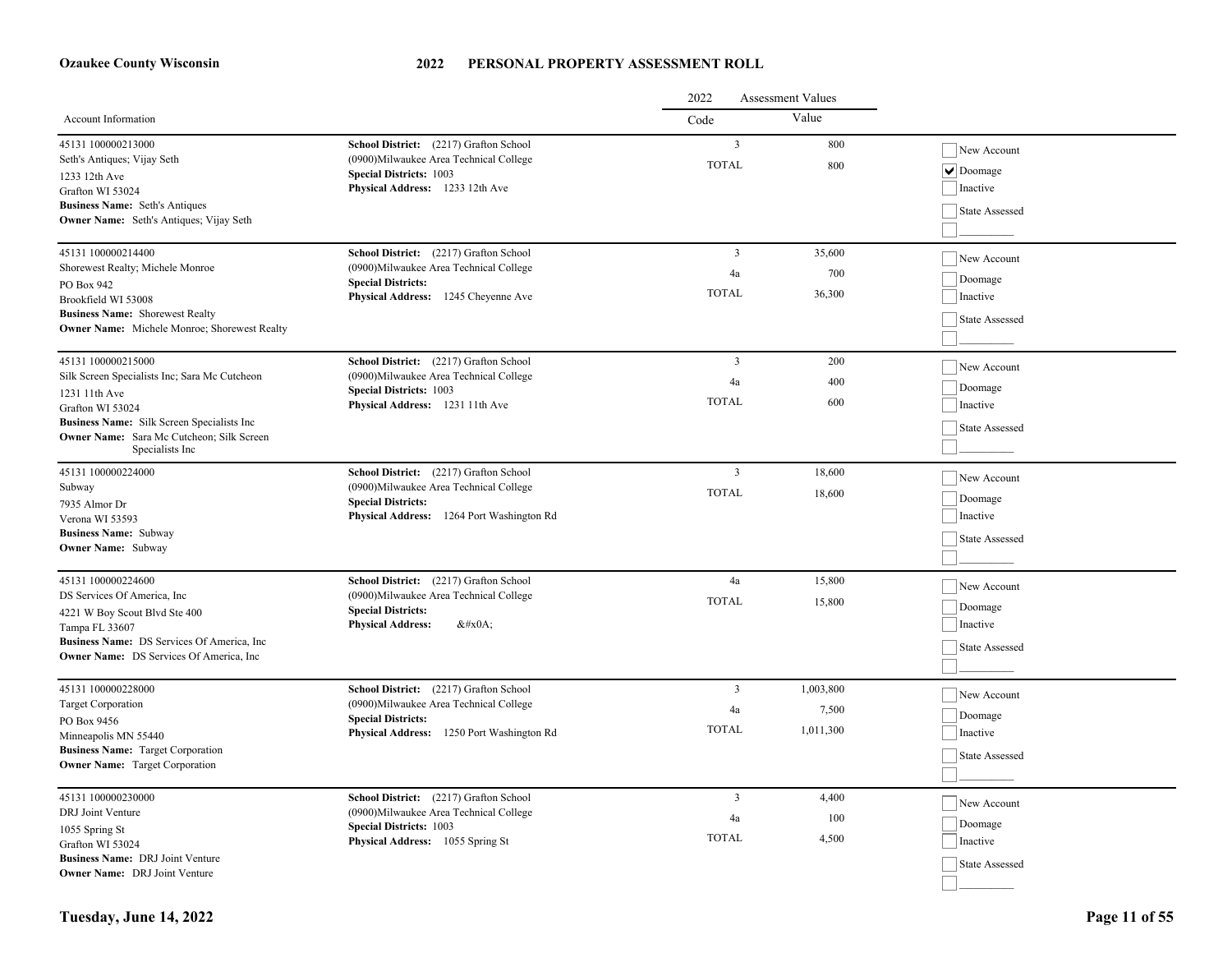|                                                                                                                                 |                                                                                  | 2022<br><b>Assessment Values</b> |                    |                                                  |
|---------------------------------------------------------------------------------------------------------------------------------|----------------------------------------------------------------------------------|----------------------------------|--------------------|--------------------------------------------------|
| Account Information                                                                                                             |                                                                                  | Code                             | Value              |                                                  |
| 45131 100000235000<br>UFS, LLC                                                                                                  | School District: (2217) Grafton School<br>(0900)Milwaukee Area Technical College | $\overline{3}$<br>4a             | 1,092,900<br>2,100 | New Account<br>Doomage                           |
| 2230 Dakota Dr<br>Grafton WI 53024<br>Business Name: UFS, LLC<br>Owner Name: UFS, LLC                                           | <b>Special Districts:</b><br>Physical Address: 2230 Dakota Dr                    | <b>TOTAL</b>                     | 1,095,000          | Inactive<br>State Assessed                       |
| 45131 100000237000                                                                                                              | School District: (2217) Grafton School                                           | $\overline{3}$                   | 1,000              | New Account                                      |
| Verlo Mattress Factory; FWR Wisconsin, LLC<br>301 N Broadway Ste 300                                                            | (0900) Milwaukee Area Technical College<br><b>Special Districts: 1004</b>        | 4a                               | 600                | $\boxed{\blacktriangledown}$ Doomage             |
| Milwaukee WI 53202<br><b>Business Name:</b> Verlo Mattress Factory<br>Owner Name: FWR Wisconsin, LLC; Verlo<br>Mattress Factory | Physical Address: 2089 Wisconsin Ave                                             | <b>TOTAL</b>                     | 1.600              | Inactive<br>State Assessed                       |
| 45131 100000243000                                                                                                              | School District: (2217) Grafton School                                           | $\overline{3}$                   | 56,100             | New Account                                      |
| Winter, Scott W. SC<br>1308 12th Ave                                                                                            | (0900)Milwaukee Area Technical College<br><b>Special Districts: 1003</b>         | 4a                               | 2,600              | Doomage                                          |
| Grafton WI 53024                                                                                                                | Physical Address: 1308 12th Ave                                                  | <b>TOTAL</b>                     | 58,700             | Inactive                                         |
| Business Name: Winter, Scott W. SC<br><b>Owner Name:</b> Winter, Scott W. SC                                                    |                                                                                  |                                  |                    | State Assessed                                   |
| 45131 100000249000                                                                                                              | School District: (2217) Grafton School                                           | 2                                |                    | New Account                                      |
| ARZ Machining Inc<br>PO Box 323                                                                                                 | (0900)Milwaukee Area Technical College<br><b>Special Districts:</b>              | 3                                |                    | Doomage                                          |
| Grafton WI 53024                                                                                                                | Physical Address: 752 Beech St                                                   | 4a                               |                    | Inactive                                         |
| Business Name: ARZ Machining Inc<br><b>Owner Name:</b> ARZ Machining Inc                                                        |                                                                                  | <b>TOTAL</b>                     |                    | ↓ State Assessed                                 |
| 45131 100000250000                                                                                                              | School District: (2217) Grafton School                                           | $\overline{3}$                   |                    | New Account                                      |
| <b>B&amp;K</b> Investor Partners I LLC                                                                                          | (0900)Milwaukee Area Technical College<br><b>Special Districts:</b>              | 4a                               |                    | Doomage                                          |
| 707 Beech St<br>Grafton WI 53024                                                                                                | Physical Address: 707 Beech St                                                   | <b>TOTAL</b>                     |                    | Inactive                                         |
| Business Name: B&K Investor Partners I LLC<br><b>Owner Name: B&amp;K Investor Partners I LLC</b>                                |                                                                                  |                                  |                    | $ \mathbf{v} $ State Assessed                    |
| 45131 100000254300                                                                                                              | School District: (2217) Grafton School                                           | 2                                |                    | New Account                                      |
| Blanking Systems, Inc<br>440 9th Ave                                                                                            | (0900) Milwaukee Area Technical College<br><b>Special Districts:</b>             | $\overline{3}$                   |                    | Doomage                                          |
| Grafton WI 53024                                                                                                                | Physical Address: 440 9th Ave                                                    | 4a                               |                    | Inactive                                         |
| Business Name: Blanking Systems, Inc<br>Owner Name: Blanking Systems, Inc                                                       |                                                                                  | <b>TOTAL</b>                     |                    | $ \mathbf{v} $ State Assessed                    |
| 45131 100000257500                                                                                                              | School District: (2217) Grafton School                                           | $\overline{\mathbf{3}}$          |                    | New Account                                      |
| Cal-X Inc                                                                                                                       | (0900) Milwaukee Area Technical College                                          | 4a                               |                    | Doomage                                          |
| 900 Cheyenne Ave Unit B<br>Grafton WI 53024                                                                                     | <b>Special Districts:</b><br>Physical Address: 900 Cheyenne Ave                  | <b>TOTAL</b>                     |                    | Inactive                                         |
| <b>Business Name:</b> Cal-X Inc                                                                                                 |                                                                                  |                                  |                    | $\vert\overline{\mathbf{v}}\vert$ State Assessed |
| <b>Owner Name:</b> Cal-X Inc                                                                                                    |                                                                                  |                                  |                    |                                                  |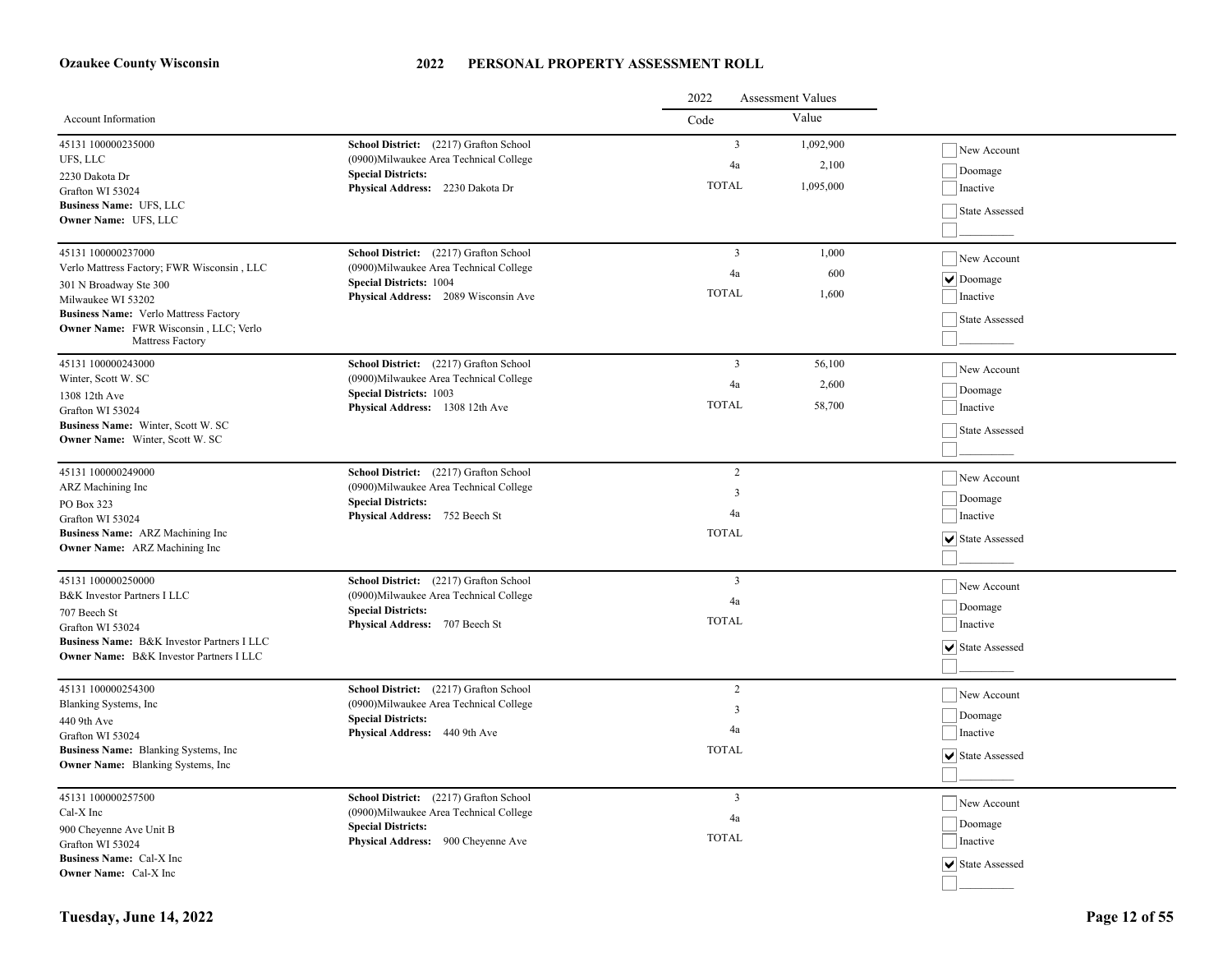|                                                                              |                                                                  | 2022<br><b>Assessment Values</b> |                  |
|------------------------------------------------------------------------------|------------------------------------------------------------------|----------------------------------|------------------|
| Account Information                                                          |                                                                  | Value<br>Code                    |                  |
| 45131 100000258000                                                           | School District: (2217) Grafton School                           | $\overline{3}$                   | New Account      |
| Cedarburg Pharmaceuticals                                                    | (0900)Milwaukee Area Technical College                           | 4a                               |                  |
| 870 Badger Cir                                                               | <b>Special Districts:</b>                                        | <b>TOTAL</b>                     | Doomage          |
| Grafton WI 53024                                                             | Physical Address: 870 Badger Cir                                 |                                  | Inactive         |
| Business Name: Cedarburg Pharmaceuticals                                     |                                                                  |                                  | ↓ State Assessed |
| <b>Owner Name:</b> Cedarburg Pharmaceuticals                                 |                                                                  |                                  |                  |
| 45131 100000260000                                                           | School District: (2217) Grafton School                           | $\overline{c}$                   | New Account      |
| Construction Forms, Inc.                                                     | (0900) Milwaukee Area Technical College                          | 3                                |                  |
| PO Box 308                                                                   | <b>Special Districts:</b>                                        | 4a                               | Doomage          |
| Port Washington WI 53074                                                     | Physical Address: 1040 9th Ave                                   |                                  | Inactive         |
| Business Name: Construction Forms, Inc.                                      |                                                                  | <b>TOTAL</b>                     | ↓ State Assessed |
| <b>Owner Name:</b> Construction Forms, Inc.                                  |                                                                  |                                  |                  |
| 45131 100000262000                                                           | School District: (2217) Grafton School                           | $\overline{c}$                   | New Account      |
| Controlled Dynamics Inc                                                      | (0900)Milwaukee Area Technical College                           | 3                                |                  |
| 1058 Overland Ct                                                             | <b>Special Districts:</b>                                        | 4a                               | Doomage          |
| Grafton WI 53024                                                             | Physical Address: 1058 Overland Ct                               |                                  | Inactive         |
| Business Name: Controlled Dynamics Inc                                       |                                                                  | <b>TOTAL</b>                     | ↓ State Assessed |
| Owner Name: Controlled Dynamics Inc                                          |                                                                  |                                  |                  |
| 45131 100000263000                                                           | School District: (2217) Grafton School                           | $\overline{c}$                   | New Account      |
| Dickman Inc                                                                  | (0900) Milwaukee Area Technical College                          | $\overline{3}$                   | Doomage          |
| 606 Beech St                                                                 | <b>Special Districts:</b><br>Physical Address: 606 Beech St      | 4a                               | Inactive         |
| Grafton WI 53024                                                             |                                                                  |                                  |                  |
| Business Name: Dickman Inc<br><b>Owner Name:</b> Dickman Inc                 |                                                                  | <b>TOTAL</b>                     | ↓ State Assessed |
|                                                                              |                                                                  |                                  |                  |
| 45131 100000265000                                                           | School District: (2217) Grafton School                           | $\overline{c}$                   | New Account      |
| Exacto Spring Corp                                                           | (0900) Milwaukee Area Technical College                          | 3                                | Doomage          |
| PO Box 24                                                                    | <b>Special Districts:</b><br>Physical Address: 1201 Hickory St   | 4a                               | Inactive         |
| Grafton WI 53024                                                             |                                                                  |                                  |                  |
| Business Name: Exacto Spring Corp<br><b>Owner Name:</b> Exacto Spring Corp   |                                                                  | <b>TOTAL</b>                     | State Assessed   |
|                                                                              |                                                                  |                                  |                  |
| 45131 100000266000                                                           | School District: (2217) Grafton School                           | 2                                | New Account      |
| Fasprint, Inc.                                                               | (0900)Milwaukee Area Technical College                           | 3                                | Doomage          |
| 903 Beech St                                                                 | <b>Special Districts: 1003</b><br>Physical Address: 903 Beech St | 4a                               | Inactive         |
| Grafton WI 53024                                                             |                                                                  | <b>TOTAL</b>                     |                  |
| Business Name: Fasprint, Inc.<br>Owner Name: Fasprint, Inc                   |                                                                  |                                  | ↓ State Assessed |
|                                                                              |                                                                  |                                  |                  |
| 45131 100000266500                                                           | School District: (2217) Grafton School                           | $\overline{\mathbf{3}}$          | New Account      |
| Frontier Global LLC                                                          | (0900) Milwaukee Area Technical College                          | 4a                               | Doomage          |
| 770 10th Ave                                                                 | <b>Special Districts:</b>                                        | <b>TOTAL</b>                     | Inactive         |
| Grafton WI 53024                                                             | Physical Address: 770 10th Ave                                   |                                  |                  |
| Business Name: Frontier Global LLC<br><b>Owner Name:</b> Frontier Global LLC |                                                                  |                                  | ▼ State Assessed |
|                                                                              |                                                                  |                                  |                  |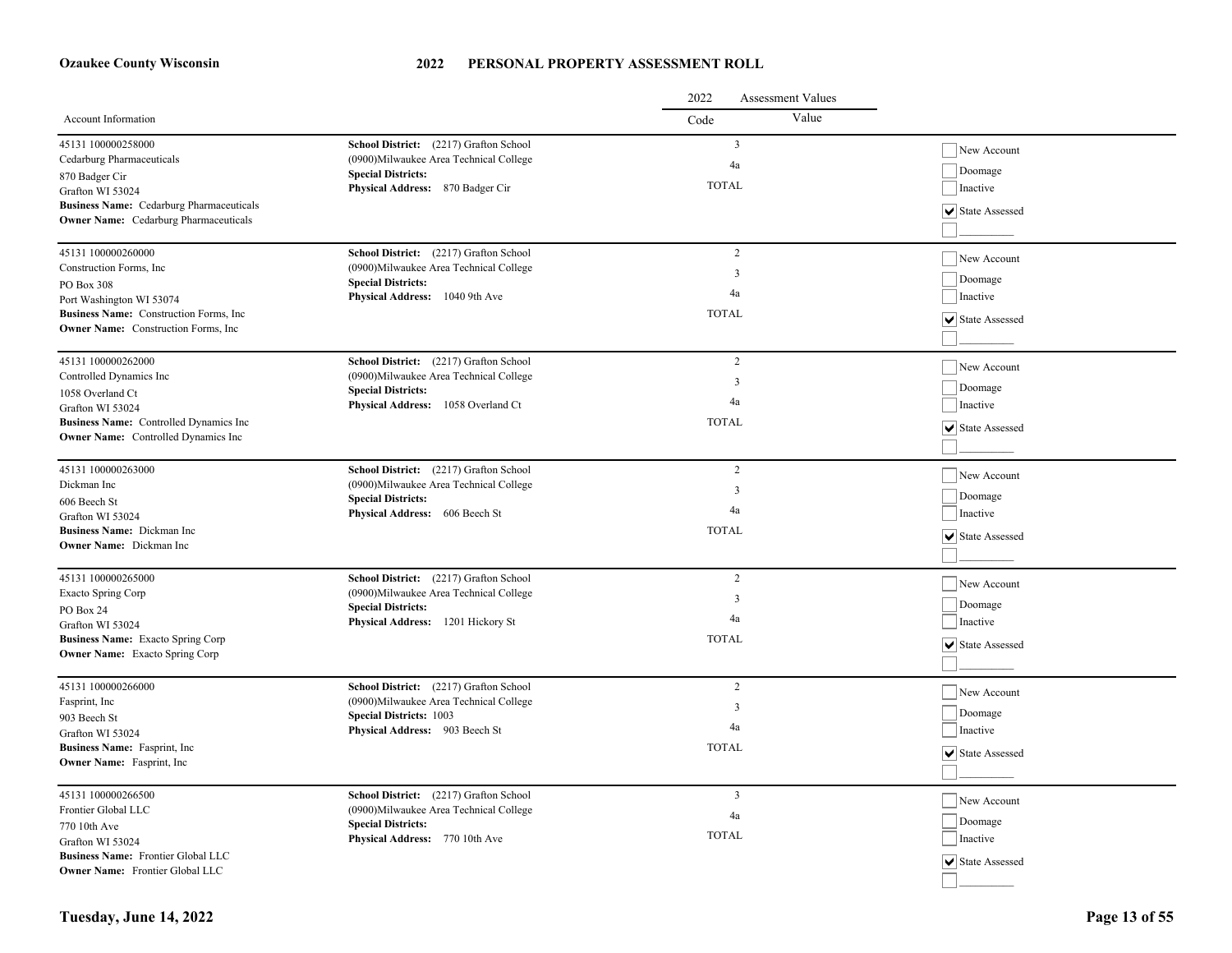|                                                                                |                                         | 2022<br><b>Assessment Values</b> |                  |
|--------------------------------------------------------------------------------|-----------------------------------------|----------------------------------|------------------|
| Account Information                                                            |                                         | Value<br>Code                    |                  |
| 45131 100000266900                                                             | School District: (2217) Grafton School  | $\overline{2}$                   | New Account      |
| Gauthier Biomedical Inc                                                        | (0900) Milwaukee Area Technical College | $\overline{3}$                   |                  |
| 2221 Washington St                                                             | <b>Special Districts:</b>               | 4a                               | Doomage          |
| Grafton WI 53024                                                               | Physical Address: 2221 Washington St    |                                  | Inactive         |
| Business Name: Gauthier Biomedical Inc                                         |                                         | <b>TOTAL</b>                     | ↓ State Assessed |
| <b>Owner Name:</b> Gauthier Biomedical Inc                                     |                                         |                                  |                  |
| 45131 100000267000                                                             | School District: (2217) Grafton School  | $\overline{c}$                   | New Account      |
| Gilman USA LLC                                                                 | (0900) Milwaukee Area Technical College | 3                                |                  |
| 1230 Cheyenne Ave                                                              | <b>Special Districts:</b>               | 4a                               | Doomage          |
| Grafton WI 53024                                                               | Physical Address: 1230 Cheyenne Ave     |                                  | Inactive         |
| Business Name: Gilman USA LLC                                                  |                                         | <b>TOTAL</b>                     | ▼ State Assessed |
| Owner Name: Gilman USA LLC                                                     |                                         |                                  |                  |
| 45131 100000268000                                                             | School District: (2217) Grafton School  | $\overline{2}$                   | New Account      |
| Grob, Inc                                                                      | (0900)Milwaukee Area Technical College  | $\overline{3}$                   |                  |
| 1731 10th Ave                                                                  | <b>Special Districts:</b>               | 4a                               | Doomage          |
| Grafton WI 53024                                                               | Physical Address: 1731 10th Ave         |                                  | Inactive         |
| Business Name: Grob, Inc.                                                      |                                         | <b>TOTAL</b>                     | State Assessed   |
| Owner Name: Grob, Inc.                                                         |                                         |                                  |                  |
| 45131 100000269000                                                             | School District: (2217) Grafton School  | 2                                | New Account      |
| Grob Ted Corporation                                                           | (0900) Milwaukee Area Technical College | 3                                | Doomage          |
| 603 Beech St                                                                   | <b>Special Districts:</b>               | 4a                               | Inactive         |
| Grafton WI 53024                                                               | Physical Address: 603 Beech St          |                                  |                  |
| Business Name: Grob Ted Corporation<br><b>Owner Name:</b> Grob Ted Corporation |                                         | <b>TOTAL</b>                     | ↓ State Assessed |
|                                                                                |                                         |                                  |                  |
| 45131 100000274000                                                             | School District: (2217) Grafton School  | $\overline{2}$                   | New Account      |
| Kapco Inc                                                                      | (0900) Milwaukee Area Technical College | 3                                | Doomage          |
| PO Box 227                                                                     | <b>Special Districts:</b>               | 4a                               |                  |
| Grafton WI 53024                                                               | Physical Address: 1046 Hickory St       |                                  | Inactive         |
| Business Name: Kapco Inc                                                       |                                         | <b>TOTAL</b>                     | State Assessed   |
| Owner Name: Kapco Inc                                                          |                                         |                                  |                  |
| 45131 100000275000                                                             | School District: (2217) Grafton School  | $\overline{c}$                   | New Account      |
| Kapco Inc                                                                      | (0900) Milwaukee Area Technical College | 3                                | Doomage          |
| PO Box 227                                                                     | <b>Special Districts:</b>               | 4a                               | Inactive         |
| Grafton WI 53024                                                               | Physical Address: 1000 Badger Cir       |                                  |                  |
| Business Name: Kapco Inc                                                       |                                         | <b>TOTAL</b>                     | ↓ State Assessed |
| <b>Owner Name:</b> Kapco Inc                                                   |                                         |                                  |                  |
| 45131 100000278000                                                             | School District: (2217) Grafton School  | $\overline{c}$                   | New Account      |
| Pace Industries                                                                | (0900) Milwaukee Area Technical College | 3                                |                  |
| PO Box 309                                                                     | <b>Special Districts:</b>               | 4a                               | Doomage          |
| Fayetteville AR 72702                                                          | Physical Address: 1600 7th Ave          |                                  | Inactive         |
| <b>Business Name: Pace Industries</b><br><b>Owner Name:</b> Pace Industries    |                                         | <b>TOTAL</b>                     | ↓ State Assessed |
|                                                                                |                                         |                                  |                  |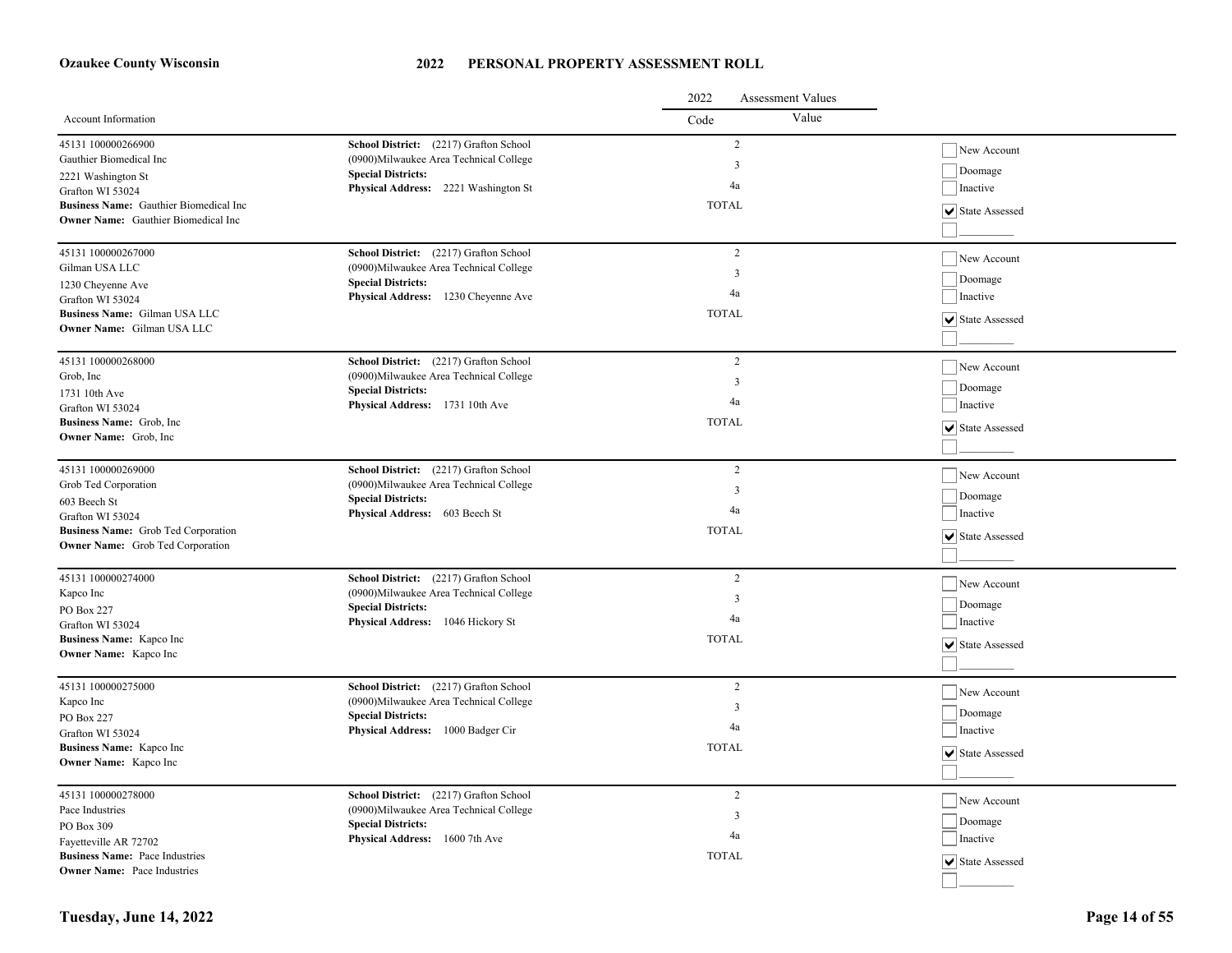|                                                 |                                                                      | 2022<br><b>Assessment Values</b> |         |                  |  |
|-------------------------------------------------|----------------------------------------------------------------------|----------------------------------|---------|------------------|--|
| Account Information                             |                                                                      | Code                             | Value   |                  |  |
| 45131 100000281000                              | School District: (2217) Grafton School                               | $\overline{3}$                   |         | New Account      |  |
| Master Tool & Mold Inc                          | (0900)Milwaukee Area Technical College                               | 4a                               |         |                  |  |
| PO Box 152                                      | <b>Special Districts:</b>                                            | <b>TOTAL</b>                     |         | Doomage          |  |
| Grafton WI 53024                                | Physical Address: 765 11th Ave                                       |                                  |         | Inactive         |  |
| Business Name: Master Tool & Mold Inc           |                                                                      |                                  |         | V State Assessed |  |
| Owner Name: Master Tool & Mold Inc              |                                                                      |                                  |         |                  |  |
| 45131 100000282000                              | School District: (2217) Grafton School                               | $\overline{3}$                   | 187,100 | New Account      |  |
| Frank Mayer & Associates Inc                    | (0900)Milwaukee Area Technical College                               | 4a                               | 4,700   |                  |  |
| 1975 Wisconsin St                               | <b>Special Districts: 1004</b>                                       |                                  |         | Doomage          |  |
| Grafton WI 53024                                | Physical Address: 1975 Wisconsin Ave                                 | <b>TOTAL</b>                     | 191,800 | Inactive         |  |
| Business Name: Frank Mayer & Associates Inc     |                                                                      |                                  |         | State Assessed   |  |
| Owner Name: Frank Mayer & Associates Inc        |                                                                      |                                  |         |                  |  |
| 45131 100000283000                              | School District: (2217) Grafton School                               | $\overline{c}$                   |         | New Account      |  |
| Young Microbrush                                | (0900)Milwaukee Area Technical College                               | 3                                |         |                  |  |
| 1376 Cheyenne Ave                               | <b>Special Districts:</b>                                            | 4a                               |         | Doomage          |  |
| Grafton WI 53024                                | Physical Address: 1376 Cheyenne Ave                                  |                                  |         | Inactive         |  |
| Business Name: Young Microbrush                 |                                                                      | <b>TOTAL</b>                     |         | ▼ State Assessed |  |
| <b>Owner Name:</b> Young Microbrush             |                                                                      |                                  |         |                  |  |
| 45131 100000284000                              | School District: (2217) Grafton School                               | 2                                |         | New Account      |  |
| Mid-America Seasonings Inc                      | (0900) Milwaukee Area Technical College                              | 3                                |         |                  |  |
| PO Box 134                                      | <b>Special Districts:</b>                                            | 4a                               |         | Doomage          |  |
| Grafton WI 53024                                | Physical Address: 640 9th Ave                                        |                                  |         | Inactive         |  |
| Business Name: Mid-America Seasonings Inc       |                                                                      | <b>TOTAL</b>                     |         | ↓ State Assessed |  |
| <b>Owner Name:</b> Mid-America Seasonings Inc   |                                                                      |                                  |         |                  |  |
| 45131 100000285000                              | School District: (2217) Grafton School                               | $\overline{c}$                   |         | New Account      |  |
| Mold Dynamics LLC                               | (0900) Milwaukee Area Technical College                              | 3                                |         |                  |  |
| 615 Bridge St                                   | <b>Special Districts:</b>                                            | 4a                               |         | Doomage          |  |
| Grafton WI 53024                                | Physical Address: 615 Bridge St                                      |                                  |         | Inactive         |  |
| Business Name: Mold Dynamics LLC                |                                                                      | <b>TOTAL</b>                     |         | ↓ State Assessed |  |
| <b>Owner Name:</b> Mold Dynamics LLC            |                                                                      |                                  |         |                  |  |
| 45131 100000288000                              | School District: (2217) Grafton School                               | $\overline{2}$                   |         | New Account      |  |
| MIBA Industrial Bearings US                     | (0900)Milwaukee Area Technical College<br><b>Special Districts:</b>  | 3                                |         | Doomage          |  |
| 111 Cedar Creek Rd<br>Grafton WI 53024          | Physical Address: 1111 Cedar Creek Rd                                | 4a                               |         | Inactive         |  |
| Business Name: MIBA Industrial Bearings US      |                                                                      | <b>TOTAL</b>                     |         |                  |  |
| Owner Name: MIBA Industrial Bearings US         |                                                                      |                                  |         | √State Assessed  |  |
|                                                 |                                                                      |                                  |         |                  |  |
| 45131 100000290000                              | School District: (2217) Grafton School                               | $\overline{c}$                   |         | New Account      |  |
| Philipp Lithographing Co Inc                    | (0900) Milwaukee Area Technical College<br><b>Special Districts:</b> | 3                                |         | Doomage          |  |
| PO Box 4<br>Grafton WI 53024                    | Physical Address: 1960 Wisconsin Ave                                 | 4a                               |         | Inactive         |  |
| Business Name: Philipp Lithographing Co Inc     |                                                                      | <b>TOTAL</b>                     |         |                  |  |
| <b>Owner Name:</b> Philipp Lithographing Co Inc |                                                                      |                                  |         | ↓ State Assessed |  |
|                                                 |                                                                      |                                  |         |                  |  |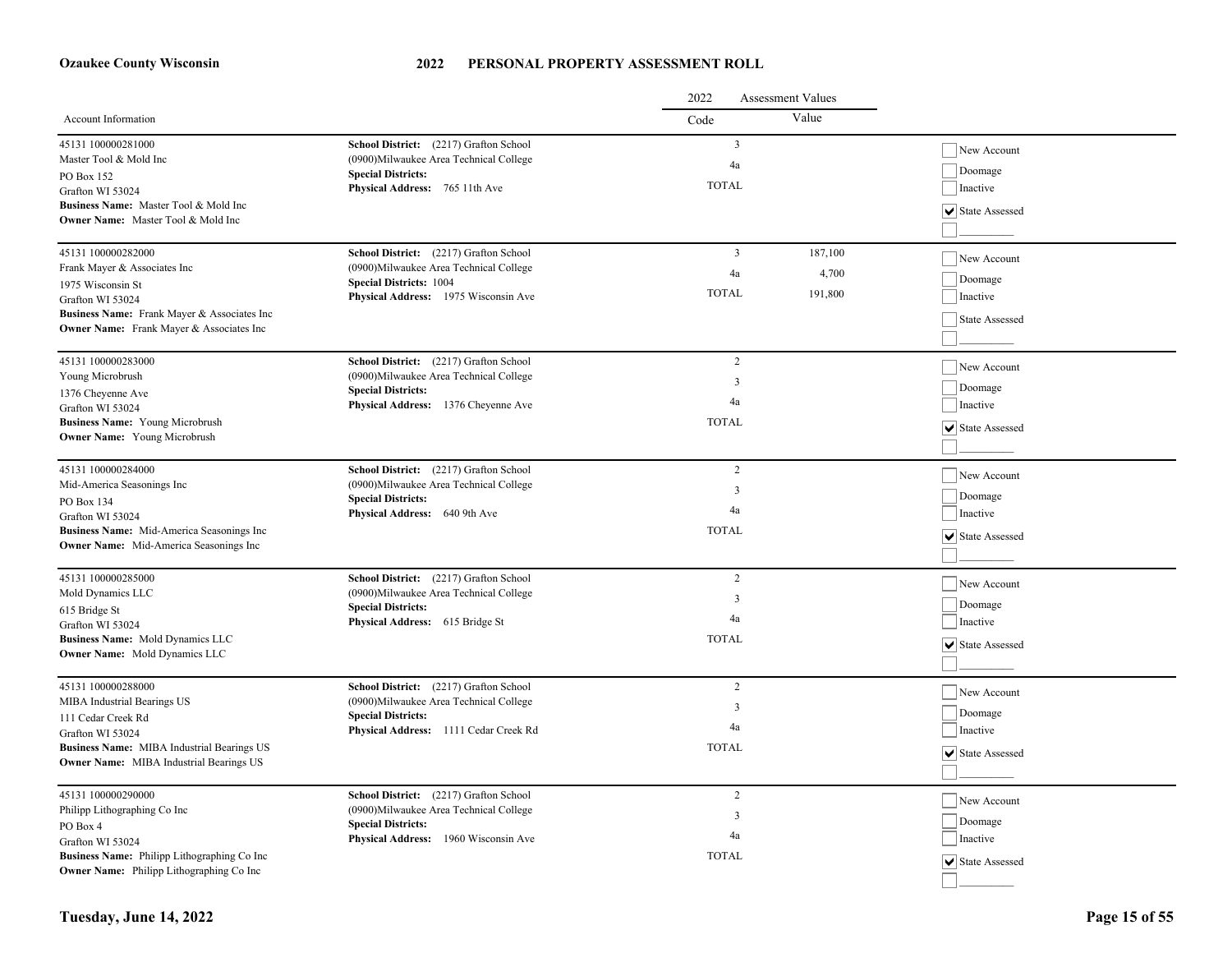|                                                        |                                                                                   | 2022<br><b>Assessment Values</b> |                                  |
|--------------------------------------------------------|-----------------------------------------------------------------------------------|----------------------------------|----------------------------------|
| Account Information                                    |                                                                                   | Value<br>Code                    |                                  |
| 45131 100000291000                                     | School District: (2217) Grafton School                                            | $\sqrt{2}$                       | New Account                      |
| Ram Tools Inc                                          | (0900) Milwaukee Area Technical College                                           | $\mathfrak{Z}$                   | Doomage                          |
| PO Box 656                                             | <b>Special Districts:</b><br>Physical Address: 1420 Cheyenne Ave                  | 4a                               | Inactive                         |
| Grafton WI 53024<br>Business Name: Ram Tools Inc       |                                                                                   | <b>TOTAL</b>                     |                                  |
| <b>Owner Name:</b> Ram Tools Inc                       |                                                                                   |                                  | ↓ State Assessed                 |
|                                                        |                                                                                   |                                  |                                  |
| 45131 100000292200                                     | School District: (2217) Grafton School                                            | $\overline{c}$                   | New Account                      |
| RMG Machining LLC                                      | (0900) Milwaukee Area Technical College                                           | 3                                | Doomage                          |
| 450 9th Ave                                            | <b>Special Districts:</b><br><b>Physical Address:</b> 450 9th Ave                 | 4a                               | Inactive                         |
| Grafton WI 53024<br>Business Name: RMG Machining LLC   |                                                                                   | <b>TOTAL</b>                     |                                  |
| Owner Name: RMG Machining LLC                          |                                                                                   |                                  | ↓ State Assessed                 |
|                                                        |                                                                                   |                                  |                                  |
| 45131 100000292300                                     | School District: (2217) Grafton School                                            | $\overline{2}$                   | New Account                      |
| RMI Inc                                                | (0900)Milwaukee Area Technical College<br><b>Special Districts: 1003</b>          | $\overline{3}$                   | Doomage                          |
| 524 Bel Aire Dr<br>Thiensville WI 53092                | Physical Address: 1350 14th Ave                                                   | 4a                               | Inactive                         |
| <b>Business Name: RMI Inc.</b>                         |                                                                                   | <b>TOTAL</b>                     |                                  |
| Owner Name: RMI Inc                                    |                                                                                   |                                  | State Assessed                   |
|                                                        |                                                                                   |                                  |                                  |
| 45131 100000293000                                     | School District: (2217) Grafton School                                            |                                  | $\sqrt{\phantom{a}}$ New Account |
| Rostad Aluminum Corp                                   | (0900) Milwaukee Area Technical College<br><b>Special Districts:</b>              | <b>TOTAL</b>                     | Doomage                          |
| 1411 6th AVE<br>Grafton WI 53024                       | Physical Address: 1411 6th Ave                                                    |                                  | Inactive                         |
| Business Name: Rostad Aluminum Corp                    |                                                                                   |                                  |                                  |
| <b>Owner Name:</b> Rostad Aluminum Corp                |                                                                                   |                                  | ↓ State Assessed                 |
|                                                        |                                                                                   |                                  |                                  |
| 45131 100000293100<br>ROSTAD ALUMINUM OF WISCONSIN LLC | School District: (2217) Grafton School<br>(0900) Milwaukee Area Technical College | 3                                | New Account                      |
| 1411 6TH AVE                                           | <b>Special Districts:</b>                                                         | 4a                               | Doomage                          |
| <b>GRAFTON WI 53024</b>                                | Physical Address: 1411 6TH AVE                                                    | <b>TOTAL</b>                     | Inactive                         |
| Business Name: ROSTAD ALUMINUM OF                      |                                                                                   |                                  | $ \mathbf{v} $ State Assessed    |
| WISCONSIN LLC<br>Owner Name: ROSTAD ALUMINUM OF        |                                                                                   |                                  |                                  |
| WISCONSIN LLC                                          |                                                                                   |                                  |                                  |
| 45131 100000294000                                     | School District: (2217) Grafton School                                            | $\sqrt{2}$                       | New Account                      |
| Rychtik Welding & Manufacturing Inc                    | (0900) Milwaukee Area Technical College                                           | 3                                |                                  |
| 818 Beech St                                           | <b>Special Districts:</b>                                                         | 4a                               | Doomage                          |
| Grafton WI 53024                                       | Physical Address: 818 Beech St                                                    |                                  | Inactive                         |
| Business Name: Rychtik Welding & Manufacturing<br>Inc  |                                                                                   | <b>TOTAL</b>                     | ↓ State Assessed                 |
| Owner Name: Rychtik Welding & Manufacturing<br>Inc.    |                                                                                   |                                  |                                  |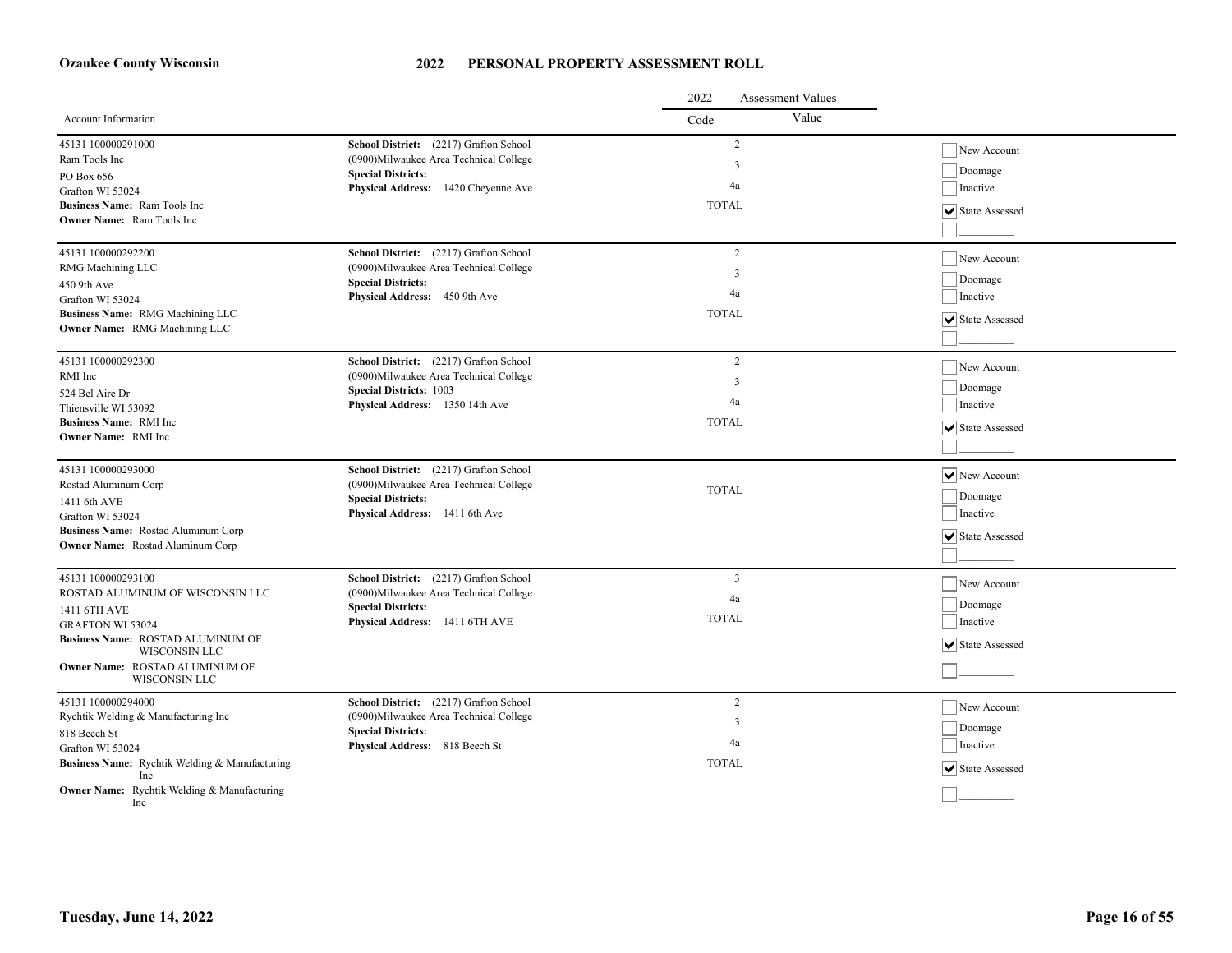#### **2022 PERSONAL PROPERTY ASSESSMENT ROLL**

|                                                                                   |                                                                                   | 2022<br><b>Assessment Values</b> |        |                                          |
|-----------------------------------------------------------------------------------|-----------------------------------------------------------------------------------|----------------------------------|--------|------------------------------------------|
| Account Information                                                               |                                                                                   | Code                             | Value  |                                          |
| 45131 100000299000<br>United Division Mid-City Foundry Co                         | School District: (2217) Grafton School<br>(0900) Milwaukee Area Technical College | 2<br>3                           |        | New Account                              |
| PO Box 04696                                                                      | <b>Special Districts:</b>                                                         |                                  |        | Doomage                                  |
| Milwaukee WI 53204                                                                | Physical Address: 460 9th Ave                                                     | 4a                               |        | Inactive                                 |
| Business Name: United Division Mid-City Foundry<br>Co                             |                                                                                   | <b>TOTAL</b>                     |        | ↓ State Assessed                         |
| Owner Name: United Division Mid-City Foundry<br>Co                                |                                                                                   |                                  |        |                                          |
| 45131 100000300000                                                                | School District: (2217) Grafton School                                            | 2                                |        | New Account                              |
| Waukesha Tool & Stamping LLC                                                      | (0900) Milwaukee Area Technical College<br><b>Special Districts: 1004</b>         | 3                                |        | Doomage                                  |
| 2076 1st Ave                                                                      | Physical Address: 2076 1st Ave                                                    | 4a                               |        | Inactive                                 |
| Grafton WI 53024<br>Business Name: Waukesha Tool & Stamping LLC                   |                                                                                   | <b>TOTAL</b>                     |        |                                          |
| Owner Name: Waukesha Tool & Stamping LLC                                          |                                                                                   |                                  |        | State Assessed                           |
|                                                                                   |                                                                                   |                                  |        |                                          |
| 45131 100000300100                                                                | School District: (2217) Grafton School                                            |                                  |        | $ \mathbf{v} $ New Account               |
| Yamato Corporation                                                                | (0900) Milwaukee Area Technical College<br><b>Special Districts:</b>              | <b>TOTAL</b>                     |        | Doomage                                  |
| 1272 Dakota Dr<br>Grafton WI 53024                                                | Physical Address: 1272 Dakota Dr                                                  |                                  |        | Inactive                                 |
| <b>Business Name:</b> Yamato Corporation                                          |                                                                                   |                                  |        |                                          |
| <b>Owner Name:</b> Yamato Corporation                                             |                                                                                   |                                  |        | State Assessed                           |
|                                                                                   |                                                                                   |                                  |        |                                          |
| 45131 100000301000                                                                | School District: (2217) Grafton School                                            |                                  |        | $ \mathbf{v} $ New Account               |
| Weld-Tech Inc                                                                     | (0900) Milwaukee Area Technical College                                           | <b>TOTAL</b>                     |        |                                          |
| 825 Beech St                                                                      | <b>Special Districts:</b>                                                         |                                  |        | Doomage                                  |
| Grafton WI 53024                                                                  | Physical Address: 825 Beech St                                                    |                                  |        | Inactive                                 |
| <b>Business Name:</b> Weld-Tech Inc.<br><b>Owner Name:</b> Weld-Tech Inc          |                                                                                   |                                  |        | $ \overline{\mathbf{v}} $ State Assessed |
|                                                                                   |                                                                                   |                                  |        |                                          |
| 45131 100002003001                                                                | School District: (2217) Grafton School                                            | 3                                | 600    | New Account                              |
| Bonnie Ann Bartley                                                                | (0900) Milwaukee Area Technical College                                           | <b>TOTAL</b>                     | 600    |                                          |
| 1226B 11th Ave                                                                    | <b>Special Districts: 1003</b>                                                    |                                  |        | Doomage                                  |
| Grafton WI 53024                                                                  | Physical Address: 1226 11th Ave                                                   |                                  |        | Inactive                                 |
| <b>Business Name:</b> Bonnie Ann Bartley<br><b>Owner Name:</b> Bonnie Ann Bartley |                                                                                   |                                  |        | State Assessed                           |
|                                                                                   |                                                                                   |                                  |        |                                          |
| 45131 100002003002                                                                | School District: (2217) Grafton School                                            | 3                                | 72,400 | New Account                              |
| Berkshire (The)                                                                   | (0900) Milwaukee Area Technical College                                           | 4a                               | 400    | Doomage                                  |
| 6938 N Santa Monica Blvd                                                          | <b>Special Districts: 1003</b><br>Physical Address: 1004 Beech St                 | <b>TOTAL</b>                     | 72,800 | Inactive                                 |
| Fox Point WI 53217                                                                |                                                                                   |                                  |        |                                          |
| Business Name: Berkshire (The)<br><b>Owner Name:</b> Berkshire (The)              |                                                                                   |                                  |        | State Assessed                           |
|                                                                                   |                                                                                   |                                  |        |                                          |
| 45131 100002003003                                                                | School District: (2217) Grafton School                                            | 3                                | 11,300 | New Account                              |
| Carter's Salon; Carter Prinsen                                                    | (0900) Milwaukee Area Technical College                                           | 4a                               | 500    | Doomage                                  |
| 1350 14th Ave                                                                     | <b>Special Districts: 1003</b><br>Physical Address: 1350 14th Ave                 | <b>TOTAL</b>                     | 11,800 | Inactive                                 |
| Grafton WI 53024<br>Business Name: Carter's Salon                                 |                                                                                   |                                  |        |                                          |
| <b>Owner Name:</b> Carter Prinsen; Carter's Salon                                 |                                                                                   |                                  |        | State Assessed                           |
|                                                                                   |                                                                                   |                                  |        |                                          |

**Tuesday, June 14, 2022 Page 17 of 55**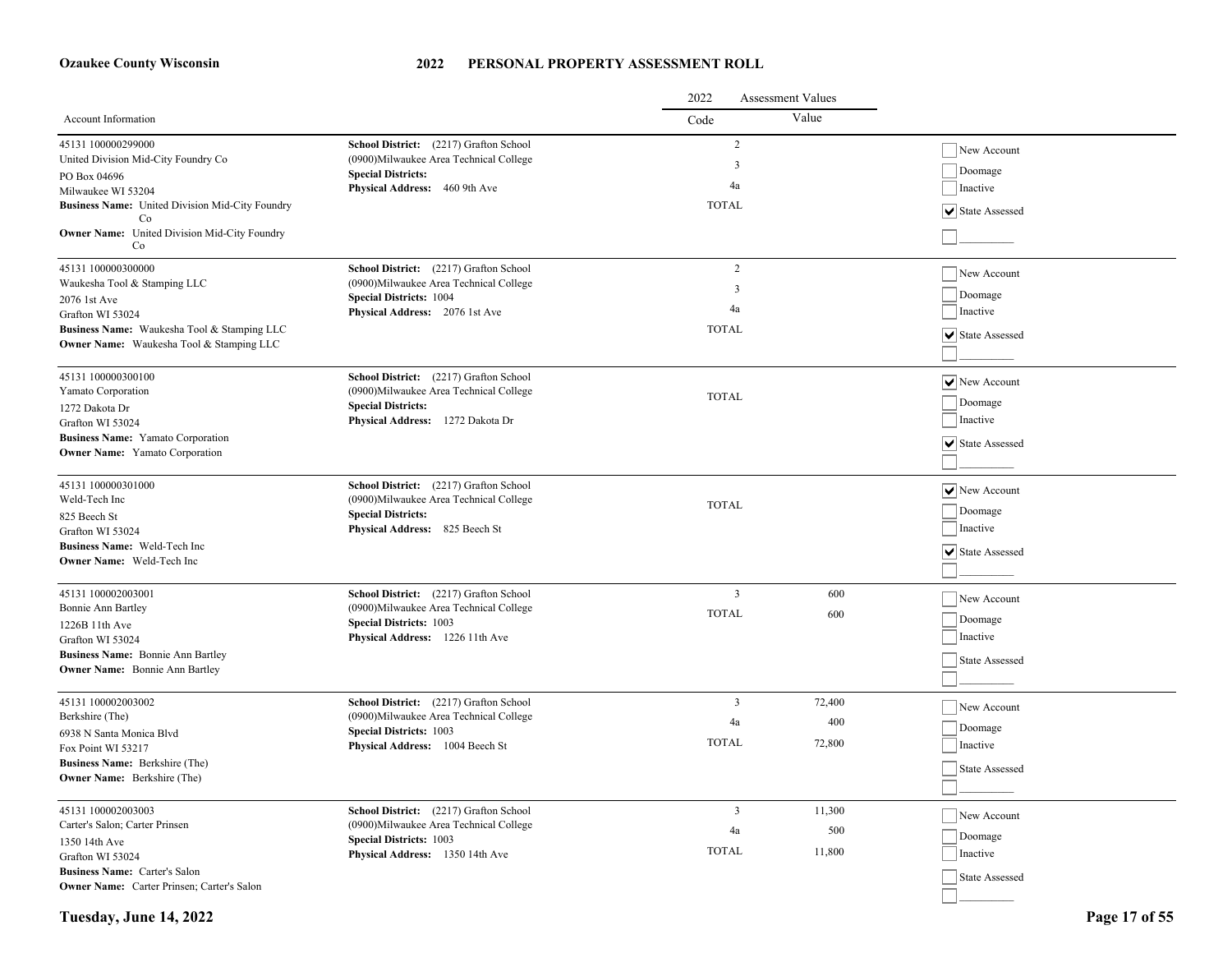|                                                                    |                                                                                  | 2022<br>Assessment Values |         |                     |  |
|--------------------------------------------------------------------|----------------------------------------------------------------------------------|---------------------------|---------|---------------------|--|
| Account Information                                                |                                                                                  | Code                      | Value   |                     |  |
| 45131 100002003004                                                 | School District: (2217) Grafton School                                           | $\overline{\mathbf{3}}$   | 32,000  | New Account         |  |
| Freedom Physical Therapy S.C.                                      | (0900) Milwaukee Area Technical College                                          | 4a                        | 200     | Doomage             |  |
| 6908 N Santa Monica Blvd                                           | <b>Special Districts:</b><br>Physical Address: 1235 Dakota Dr                    | <b>TOTAL</b>              | 32,200  | Inactive            |  |
| Fox Point WI 53217<br>Business Name: Freedom Physical Therapy S.C. |                                                                                  |                           |         |                     |  |
| Owner Name: Freedom Physical Therapy S.C.                          |                                                                                  |                           |         | State Assessed      |  |
|                                                                    |                                                                                  |                           |         |                     |  |
| 45131 100002003013<br>Investment Center of Grafton                 | School District: (2217) Grafton School<br>(0900)Milwaukee Area Technical College | $\overline{3}$            | 1,000   | New Account         |  |
| 1019 Cedar St                                                      | <b>Special Districts: 1003</b>                                                   | 4a                        | 100     | Doomage             |  |
| Grafton WI 53024                                                   | Physical Address: 1019 Cedar St                                                  | <b>TOTAL</b>              | 1,100   | Inactive            |  |
| Business Name: Investment Center of Grafton                        |                                                                                  |                           |         | State Assessed      |  |
| <b>Owner Name:</b> Investment Center of Grafton                    |                                                                                  |                           |         |                     |  |
| 45131 100002003017                                                 | School District: (2217) Grafton School                                           | $\overline{3}$            | 384,700 |                     |  |
| Roundy's Wisconsin; Property Tax - 7th Floor                       | (0900)Milwaukee Area Technical College                                           | 4a                        | 75,300  | New Account         |  |
| 1014 Vine St                                                       | <b>Special Districts: 1004</b>                                                   |                           |         | Doomage             |  |
| Cincinatti OH 45202                                                | Physical Address: 301 Falls Rd                                                   | <b>TOTAL</b>              | 460,000 | Inactive            |  |
| Business Name: Roundy's Wisconsin                                  |                                                                                  |                           |         | State Assessed      |  |
| Owner Name: Property Tax - 7th Floor; Roundy's<br>Wisconsin        |                                                                                  |                           |         |                     |  |
| 45131 100002003019                                                 | School District: (2217) Grafton School                                           | $\overline{\mathbf{3}}$   | 400     | New Account         |  |
| Pitney Bowes Inc,                                                  | (0900)Milwaukee Area Technical College                                           | <b>TOTAL</b>              | 400     |                     |  |
| 5310 Cypress Center Dr #110                                        | <b>Special Districts:</b><br><b>Physical Address:</b><br>$&\#x0A$ :              |                           |         | Doomage<br>Inactive |  |
| Tampa FL 33609<br>Business Name: Pitney Bowes Inc,                 |                                                                                  |                           |         |                     |  |
| Owner Name: Pitney Bowes Inc,                                      |                                                                                  |                           |         | State Assessed      |  |
|                                                                    |                                                                                  |                           |         |                     |  |
| 45131 100002003020                                                 | School District: (2217) Grafton School                                           | $\overline{3}$            | 2,000   | New Account         |  |
| La Bella, LLC; Leonid Loshak                                       | (0900)Milwaukee Area Technical College<br><b>Special Districts: 1003</b>         | 4a                        | 100     | $\vee$ Doomage      |  |
| 1207 Bridge St<br>Grafton WI 53024                                 | Physical Address: 1207 Bridge St                                                 | <b>TOTAL</b>              | 2,100   | Inactive            |  |
| Business Name: La Bella, LLC                                       |                                                                                  |                           |         |                     |  |
| Owner Name: La Bella, LLC; Leonid Loshak                           |                                                                                  |                           |         | State Assessed      |  |
|                                                                    |                                                                                  |                           |         |                     |  |
| 45131 100002003025                                                 | School District: (2217) Grafton School                                           | 4a                        | 3,000   | New Account         |  |
| DISH Network LLC; Tax Dept                                         | (0900)Milwaukee Area Technical College<br><b>Special Districts:</b>              | <b>TOTAL</b>              | 3,000   | Doomage             |  |
| PO Box 6623<br>Englewood CO 80155                                  | <b>Physical Address:</b><br>$&\#x0A;$                                            |                           |         | Inactive            |  |
| <b>Business Name: DISH Network LLC</b>                             |                                                                                  |                           |         |                     |  |
| Owner Name: DISH Network LLC; Tax Dept                             |                                                                                  |                           |         | State Assessed      |  |
|                                                                    |                                                                                  |                           |         |                     |  |
| 45131 100002003027                                                 | School District: (2217) Grafton School                                           | $\overline{\mathbf{3}}$   | 3,300   | New Account         |  |
| Farmer Bros Co; Tax Dept<br>1912 Farmer Brothers Dr                | (0900) Milwaukee Area Technical College<br><b>Special Districts:</b>             | <b>TOTAL</b>              | 3,300   | Doomage             |  |
| Northlake TX 76262                                                 | <b>Physical Address:</b><br>$&\#x0A$ :                                           |                           |         | Inactive            |  |
| <b>Business Name:</b> Farmer Bros Co                               |                                                                                  |                           |         | State Assessed      |  |
| Owner Name: Farmer Bros Co; Tax Dept                               |                                                                                  |                           |         |                     |  |
|                                                                    |                                                                                  |                           |         |                     |  |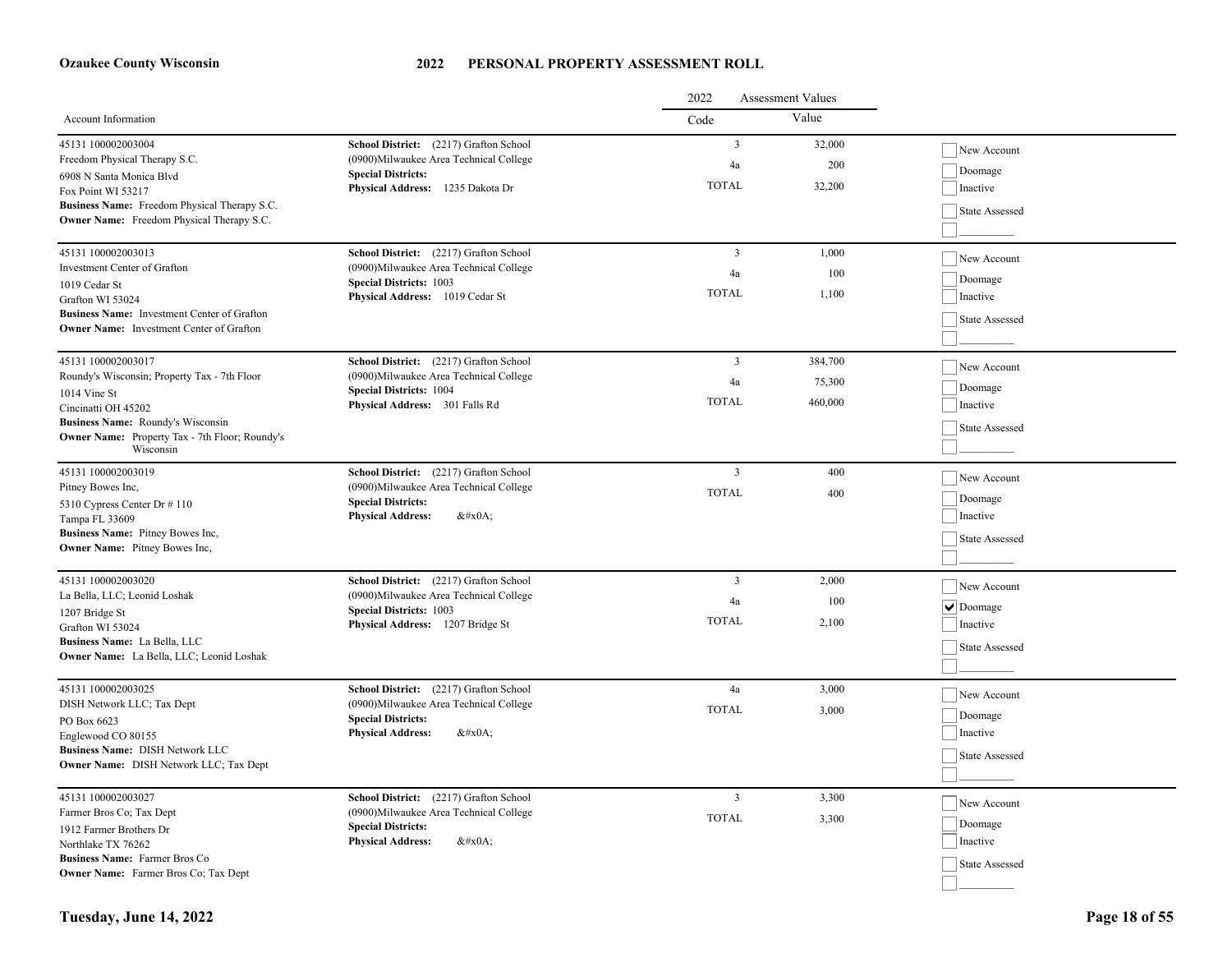|                                                                                                |                                                                                   | 2022<br>Assessment Values |        |                    |  |
|------------------------------------------------------------------------------------------------|-----------------------------------------------------------------------------------|---------------------------|--------|--------------------|--|
| Account Information                                                                            |                                                                                   | Code                      | Value  |                    |  |
| 45131 100002004001                                                                             | School District: (2217) Grafton School                                            | $\overline{3}$            | 1,200  | New Account        |  |
| Best Friends Vet Clinic; Dr Nan Boss                                                           | (0900)Milwaukee Area Technical College                                            | $\sqrt{4a}$               | 700    | Doomage            |  |
| 2082 Cheyenne Ct                                                                               | <b>Special Districts:</b><br>Physical Address: 2082 Cheyenne Ct                   | <b>TOTAL</b>              | 1,900  | Inactive           |  |
| Grafton WI 53024<br>Business Name: Best Friends Vet Clinic                                     |                                                                                   |                           |        |                    |  |
| <b>Owner Name:</b> Best Friends Vet Clinic; Dr Nan Boss                                        |                                                                                   |                           |        | State Assessed     |  |
|                                                                                                |                                                                                   |                           |        |                    |  |
| 45131 100002004009                                                                             | School District: (2217) Grafton School                                            | $\overline{3}$            | 300    | New Account        |  |
| Kramer Industrial                                                                              | (0900)Milwaukee Area Technical College                                            | <b>TOTAL</b>              | 300    | $ \nabla $ Doomage |  |
| 2134 Wisconsin Ave<br>PO Box 475                                                               | <b>Special Districts: 1004</b><br>Physical Address: 2134 Wisconsin Ave            |                           |        | Inactive           |  |
| Grafton WI 53024                                                                               |                                                                                   |                           |        |                    |  |
| <b>Business Name:</b> Kramer Industrial                                                        |                                                                                   |                           |        | State Assessed     |  |
| <b>Owner Name:</b> Kramer Industrial                                                           |                                                                                   |                           |        |                    |  |
|                                                                                                |                                                                                   |                           |        |                    |  |
| 45131 100002004011<br>Postnet Postal Center                                                    | School District: (2217) Grafton School<br>(0900) Milwaukee Area Technical College | $\overline{3}$            | 22,400 | New Account        |  |
| 361 Falls Rd                                                                                   | <b>Special Districts: 1004</b>                                                    | 4a                        | 2,700  | Doomage            |  |
| Grafton WI 53024                                                                               | Physical Address: 361 Falls Rd                                                    | <b>TOTAL</b>              | 25,100 | Inactive           |  |
| <b>Business Name:</b> Postnet Postal Center                                                    |                                                                                   |                           |        | State Assessed     |  |
| <b>Owner Name:</b> Postnet Postal Center                                                       |                                                                                   |                           |        |                    |  |
| 45131 100002004012                                                                             | School District: (2217) Grafton School                                            | $\overline{\mathbf{3}}$   | 87,500 |                    |  |
| Port Washington State Bank                                                                     | (0900) Milwaukee Area Technical College                                           | <b>TOTAL</b>              | 87,500 | New Account        |  |
| 2080 Washington St                                                                             | <b>Special Districts:</b>                                                         |                           |        | Doomage            |  |
| Grafton WI 53024                                                                               | Physical Address: 2080 Washington St                                              |                           |        | Inactive           |  |
| Business Name: Port Washington State Bank                                                      |                                                                                   |                           |        | State Assessed     |  |
| <b>Owner Name:</b> Port Washington State Bank                                                  |                                                                                   |                           |        |                    |  |
| 45131 100002004016                                                                             | School District: (2217) Grafton School                                            | $\overline{3}$            | 600    | New Account        |  |
| US Patent Services; Lori Rudolf                                                                | (0900)Milwaukee Area Technical College                                            | 4a                        | 900    |                    |  |
| 1350 14th Ave Ste 9                                                                            | <b>Special Districts: 1003</b>                                                    | <b>TOTAL</b>              | 1,500  | $\vert$ Doomage    |  |
| Grafton WI 53024                                                                               | Physical Address: 1350 14th Ave                                                   |                           |        | Inactive           |  |
| <b>Business Name:</b> US Patent Services<br><b>Owner Name:</b> Lori Rudolf; US Patent Services |                                                                                   |                           |        | State Assessed     |  |
|                                                                                                |                                                                                   |                           |        |                    |  |
| 45131 100002005002                                                                             | School District: (2217) Grafton School                                            | $\overline{\mathbf{3}}$   | 58,100 | New Account        |  |
| The Char-Grill Inc                                                                             | (0900)Milwaukee Area Technical College                                            | 4a                        | 4,400  | Doomage            |  |
| 16840 W Cleveland Ave                                                                          | <b>Special Districts:</b><br>Physical Address: 1200 Port Washington Rd            | <b>TOTAL</b>              | 62,500 | Inactive           |  |
| New Berlin WI 53051<br>Business Name: The Char-Grill Inc                                       |                                                                                   |                           |        |                    |  |
| <b>Owner Name:</b> The Char-Grill Inc                                                          |                                                                                   |                           |        | State Assessed     |  |
|                                                                                                |                                                                                   |                           |        |                    |  |
| 45131 100002005003                                                                             | School District: (2217) Grafton School                                            | $\overline{3}$            | 4,600  | New Account        |  |
| Colder's; Kenneth Wagner                                                                       | (0900)Milwaukee Area Technical College                                            | 4a                        | 4,500  | Doomage            |  |
| 333 S Hwy 100                                                                                  | <b>Special Districts:</b><br>Physical Address: 2600 Washington St                 | <b>TOTAL</b>              | 9,100  | Inactive           |  |
| West Allis WI 53214<br><b>Business Name:</b> Colder's                                          |                                                                                   |                           |        |                    |  |
| <b>Owner Name:</b> Colder's; Kenneth Wagner                                                    |                                                                                   |                           |        | State Assessed     |  |
|                                                                                                |                                                                                   |                           |        |                    |  |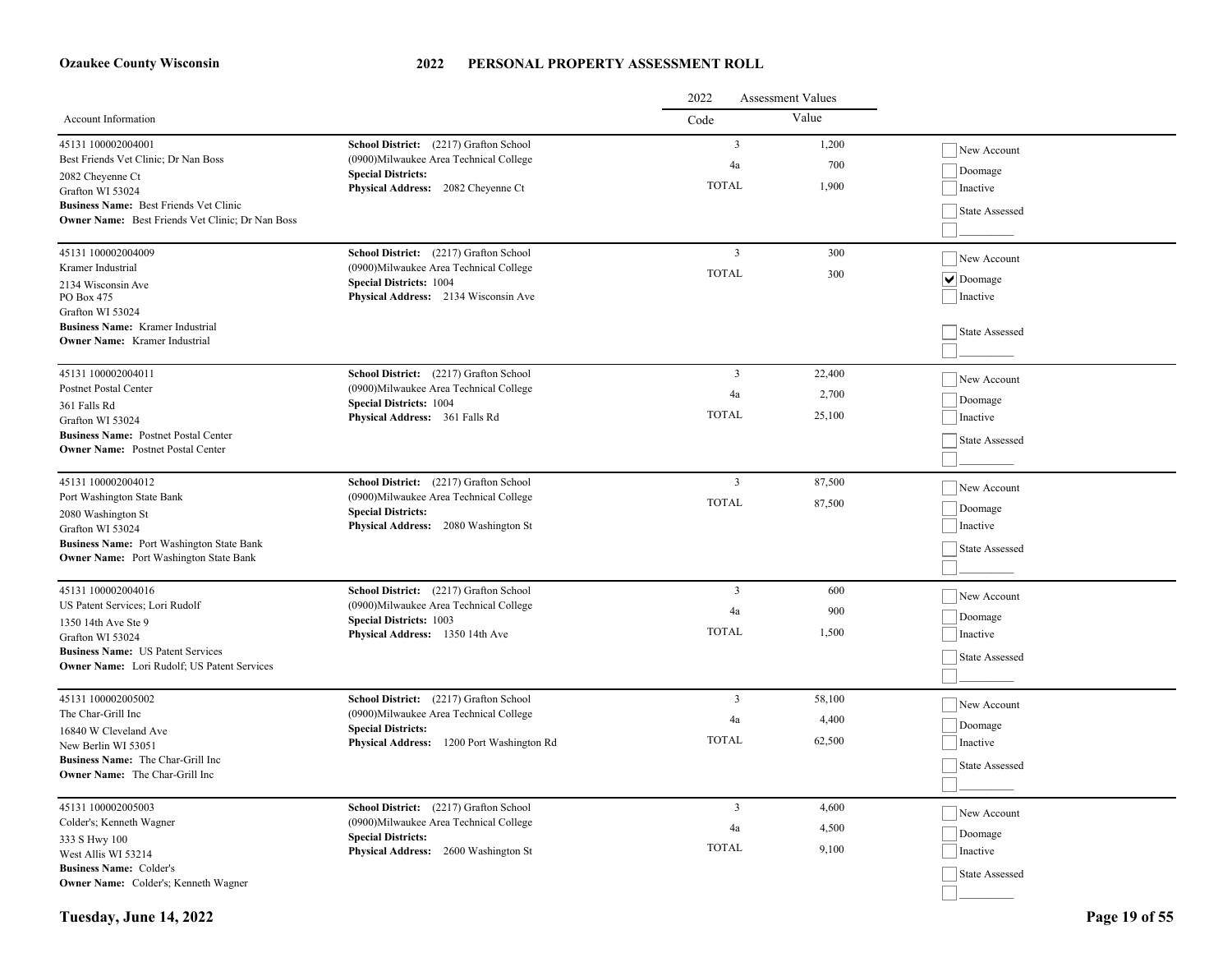|                                                                                           |                                                                           | 2022           | <b>Assessment Values</b> |                |
|-------------------------------------------------------------------------------------------|---------------------------------------------------------------------------|----------------|--------------------------|----------------|
| <b>Account Information</b>                                                                |                                                                           | Code           | Value                    |                |
| 45131 100002005012                                                                        | School District: (2217) Grafton School                                    | $\overline{3}$ | 4,200                    | New Account    |
| Papa Murphy's; Owner/Mngr                                                                 | (0900) Milwaukee Area Technical College                                   | 4a             | 1,200                    | $\vee$ Doomage |
| 1965 Wisconsin Ave                                                                        | <b>Special Districts: 1004</b><br>Physical Address: 1965 Wisconsin Ave    | <b>TOTAL</b>   | 5,400                    | Inactive       |
| Grafton WI 53024                                                                          |                                                                           |                |                          |                |
| Business Name: Papa Murphy's<br><b>Owner Name:</b> Owner/Mngr; Papa Murphy's              |                                                                           |                |                          | State Assessed |
|                                                                                           |                                                                           |                |                          |                |
| 45131 100002005017                                                                        | School District: (2217) Grafton School                                    | 3              | 15,700                   | New Account    |
| Wisconsin Vision, Inc; Jeffrey J. Milbrath, CFO                                           | (0900) Milwaukee Area Technical College                                   | 4a             | 1,700                    | Doomage        |
| 16800 W Cleveland Ave                                                                     | <b>Special Districts:</b><br>Physical Address: 1260 Port Washington Rd    | <b>TOTAL</b>   | 17,400                   | Inactive       |
| New Berlin WI 53151<br>Business Name: Wisconsin Vision, Inc.                              |                                                                           |                |                          |                |
| Owner Name: Jeffrey J. Milbrath, CFO; Wisconsin                                           |                                                                           |                |                          | State Assessed |
| Vision, Inc.                                                                              |                                                                           |                |                          |                |
| 45131 100002005019                                                                        | School District: (2217) Grafton School                                    | 3              | 100,000                  | New Account    |
| Starbuck's Coffee #8969                                                                   | (0900) Milwaukee Area Technical College                                   | 4a             | 8,700                    | Doomage        |
| PO Box 34442<br>$M/Ss-Tax3$                                                               | <b>Special Districts:</b><br>Physical Address: 1249 Port Washington Rd    | <b>TOTAL</b>   | 108,700                  | Inactive       |
| Seattle WA 98124                                                                          |                                                                           |                |                          |                |
| <b>Business Name:</b> Starbuck's Coffee #8969                                             |                                                                           |                |                          |                |
| <b>Owner Name:</b> Starbuck's Coffee #8969                                                |                                                                           |                |                          | State Assessed |
|                                                                                           |                                                                           |                |                          |                |
| 45131 100002005024                                                                        | School District: (2217) Grafton School                                    | $\mathfrak{Z}$ | 4,400                    | New Account    |
| The Coca-Cola Company; Property Tax Dept - NAT 8                                          | (0900)Milwaukee Area Technical College                                    | <b>TOTAL</b>   | 4,400                    | Doomage        |
| PO Box 1734                                                                               | <b>Special Districts: 1005</b>                                            |                |                          | Inactive       |
| Atlanta GA 30301                                                                          | Physical Address: 2506 Washington St                                      |                |                          |                |
| Business Name: The Coca-Cola Company<br><b>Owner Name:</b> Property Tax Dept - NAT 8; The |                                                                           |                |                          | State Assessed |
| Coca-Cola Company                                                                         |                                                                           |                |                          |                |
| 45131 100002005030                                                                        | School District: (2217) Grafton School                                    | 3              | 1,400                    | New Account    |
| Spok Inc; Ernst & Young LLP                                                               | (0900)Milwaukee Area Technical College                                    | <b>TOTAL</b>   | 1,400                    | Doomage        |
| PO Box 330489                                                                             | <b>Special Districts:</b><br>Physical Address: 975 Port Washington Rd     |                |                          | Inactive       |
| Nashville TN 37203                                                                        |                                                                           |                |                          |                |
| <b>Business Name:</b> Spok Inc.<br><b>Owner Name:</b> Ernst & Young LLP; Spok Inc         |                                                                           |                |                          | State Assessed |
|                                                                                           |                                                                           |                |                          |                |
| 45131 100002005031                                                                        | School District: (2217) Grafton School                                    | 3              | 2,100                    | New Account    |
| New Horizon Ventures LLC                                                                  | (0900) Milwaukee Area Technical College<br><b>Special Districts: 1004</b> | 4a             | 400                      | Doomage        |
| PO Box 292<br>Grafton WI 53024                                                            | Physical Address: 1930 Wisconsin Ave                                      | <b>TOTAL</b>   | 2,500                    | Inactive       |
| Business Name: New Horizon Ventures LLC                                                   |                                                                           |                |                          |                |
| <b>Owner Name:</b> New Horizon Ventures LLC                                               |                                                                           |                |                          | State Assessed |
|                                                                                           |                                                                           |                |                          |                |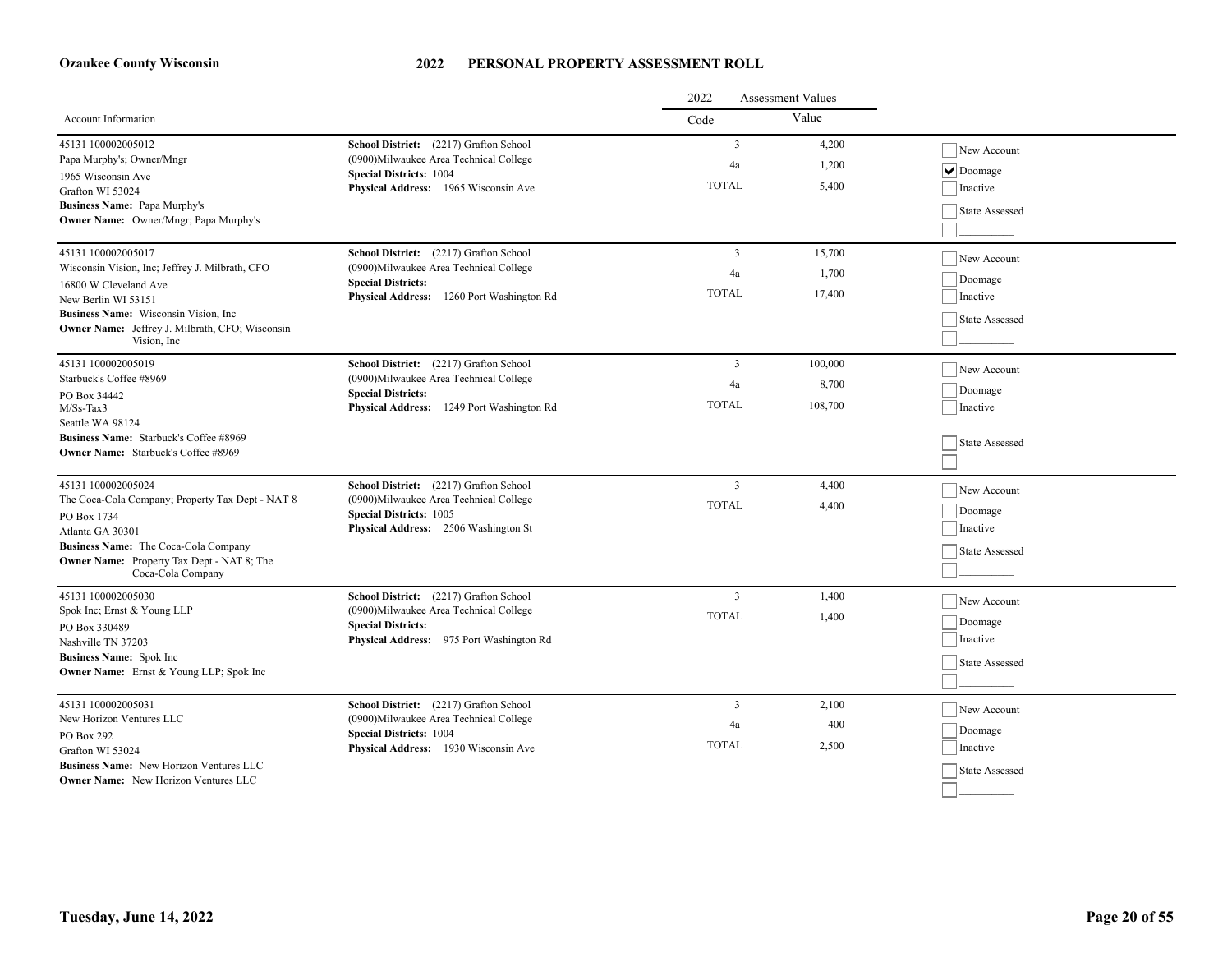|                                                                                                                                                                                                                                                           |                                                                                                                                                            | 2022<br><b>Assessment Values</b>     |                            |                                                                               |
|-----------------------------------------------------------------------------------------------------------------------------------------------------------------------------------------------------------------------------------------------------------|------------------------------------------------------------------------------------------------------------------------------------------------------------|--------------------------------------|----------------------------|-------------------------------------------------------------------------------|
| Account Information                                                                                                                                                                                                                                       |                                                                                                                                                            | Code                                 | Value                      |                                                                               |
| 45131 100002005035<br>Wabasha Leasing Co; DuCharme, McMillen &<br>Associates<br>PO Box 80615<br>Indianapolis IN 46280<br>Business Name: Wabasha Leasing Co<br>Owner Name: DuCharme, McMillen & Associates;<br>Wabasha Leasing Co                          | School District: (2217) Grafton School<br>(0900)Milwaukee Area Technical College<br><b>Special Districts:</b><br><b>Physical Address:</b><br>$&\#x0A;$     | $\overline{3}$<br><b>TOTAL</b>       | 22,500<br>22,500           | New Account<br>Doomage<br>Inactive<br>State Assessed                          |
| 45131 100002006004<br>Great Clips; JDF Inc.<br>1346 Dyke Ave<br>Adams WI 53910<br><b>Business Name:</b> Great Clips<br>Owner Name: Great Clips; JDF Inc.                                                                                                  | School District: (2217) Grafton School<br>(0900)Milwaukee Area Technical College<br><b>Special Districts:</b><br>Physical Address: 1223 Port Washington Rd | $\overline{3}$<br><b>TOTAL</b>       | 9,500<br>9,500             | New Account<br>$\vert \mathbf{v} \vert$ Doomage<br>Inactive<br>State Assessed |
| 45131 100002006006<br>Herro & Lamont LLC<br>Attorneys At Law<br>101 Falls Rd Ste #602<br>Grafton WI 53024<br>Business Name: Herro & Lamont LLC<br>Owner Name: Herro & Lamont LLC                                                                          | School District: (2217) Grafton School<br>(0900)Milwaukee Area Technical College<br><b>Special Districts:</b><br>Physical Address: 101 Falls Rd            | 3<br><b>TOTAL</b>                    | 5,900<br>5,900             | New Account<br>$  \vee  $ Doomage<br>Inactive<br>State Assessed               |
| 45131 100002006011<br>Sendik's Grafton LLC; Debbie Benning<br>7225 W Marcia Rd<br>Milwaukee WI 53223<br>Business Name: Sendik's Grafton LLC<br>Owner Name: Debbie Benning; Sendik's Grafton<br><b>LLC</b>                                                 | School District: (2217) Grafton School<br>(0900) Milwaukee Area Technical College<br><b>Special Districts: 1004</b><br>Physical Address: 2195 1st Ave      | 3<br>4a<br><b>TOTAL</b>              | 62,500<br>21,600<br>84,100 | New Account<br>Doomage<br>Inactive<br>State Assessed                          |
| 45131 100002006013<br>Spring Garden Chinese Restaurant; Jinqing Jiang<br>1015 Washington St<br>Grafton WI 53024<br>Business Name: Spring Garden Chinese Restaurant<br><b>Owner Name:</b> Jinqing Jiang; Spring Garden Chinese<br>Restaurant               | School District: (2217) Grafton School<br>(0900)Milwaukee Area Technical College<br><b>Special Districts: 1003</b><br>Physical Address: 1015 Washington St | $\overline{3}$<br>4a<br><b>TOTAL</b> | 5,300<br>3,100<br>8,400    | New Account<br>Doomage<br>Inactive<br>State Assessed                          |
| 45131 100002006014<br>Timeless Trenz Beauty Salon; Jennifer Salmon<br>(Partner)<br>1209 11th Ave<br>Grafton WI 53024<br>Business Name: Timeless Trenz Beauty Salon<br><b>Owner Name:</b> Jennifer Salmon (Partner); Timeless<br><b>Trenz Beauty Salon</b> | School District: (2217) Grafton School<br>(0900) Milwaukee Area Technical College<br><b>Special Districts: 1003</b><br>Physical Address: 1209 11th Ave     | 3<br><b>TOTAL</b>                    | 400<br>400                 | New Account<br>$ \mathbf{v} $ Doomage<br>Inactive<br>State Assessed           |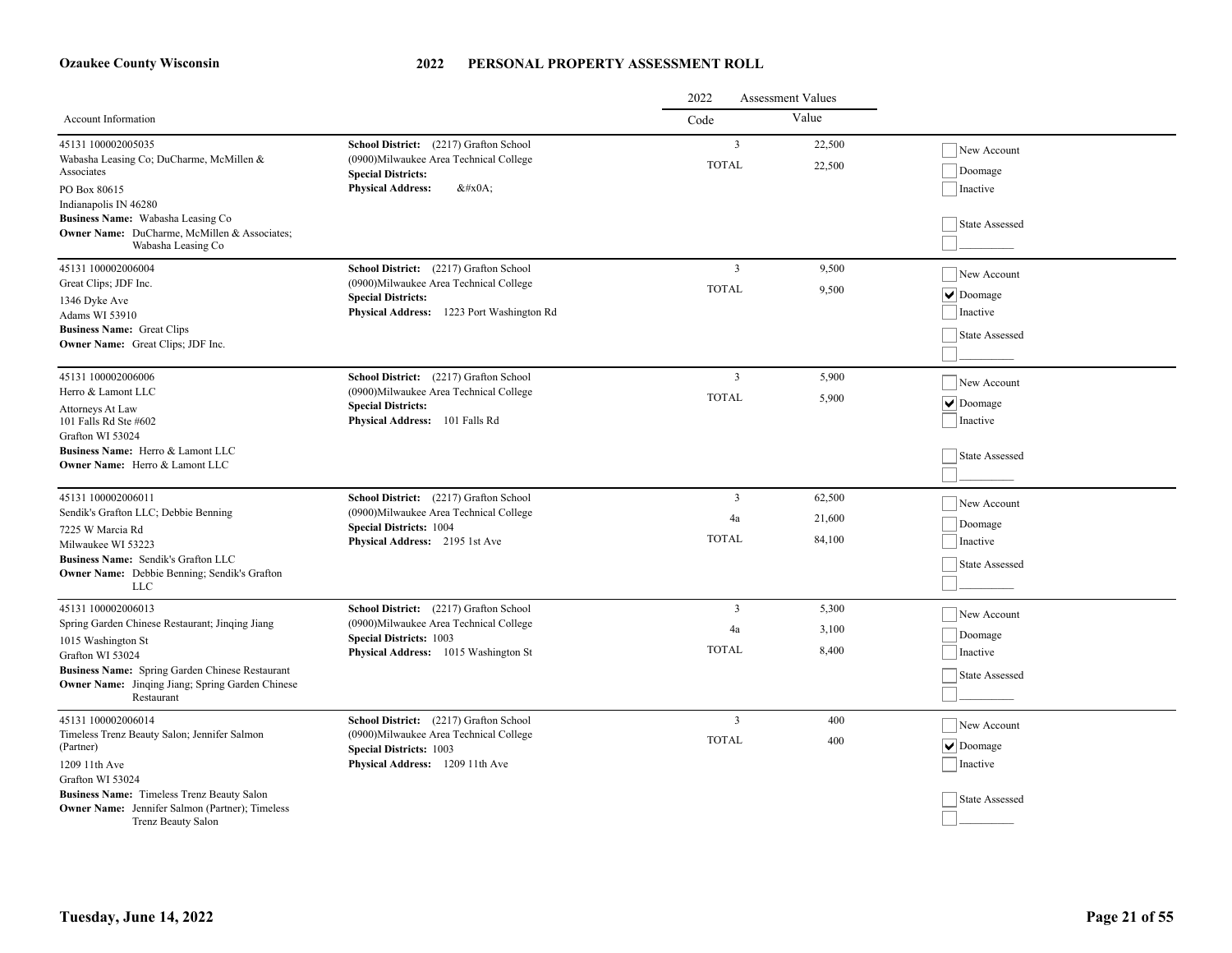|                                                                                                                                                                 |                                                                                                                                                             | 2022<br><b>Assessment Values</b> |                       |                                                      |
|-----------------------------------------------------------------------------------------------------------------------------------------------------------------|-------------------------------------------------------------------------------------------------------------------------------------------------------------|----------------------------------|-----------------------|------------------------------------------------------|
| Account Information                                                                                                                                             |                                                                                                                                                             | Code                             | Value                 |                                                      |
| 45131 100002006016<br>American Power & Communications Group LLC;<br>Kevin Minor<br>1695 7th Ave                                                                 | School District: (2217) Grafton School<br>(0900) Milwaukee Area Technical College<br><b>Special Districts:</b><br>Physical Address: 1695 7th Ave            | 3<br>4a<br><b>TOTAL</b>          | 200<br>2,800<br>3,000 | New Account<br>Doomage<br>Inactive                   |
| Grafton WI 53024<br>Business Name: American Power &<br>Communications Group LLC<br><b>Owner Name:</b> American Power & Communications<br>Group LLC; Kevin Minor |                                                                                                                                                             |                                  |                       | State Assessed                                       |
| 45131 100002006020<br>Little Friends Learning Center LLC; B. & M. San<br>Felippo<br>1214 10th Ave<br>Grafton WI 53024                                           | School District: (2217) Grafton School<br>(0900)Milwaukee Area Technical College<br><b>Special Districts: 1003</b><br>Physical Address: 1214 10th Ave       | 3<br>4a<br><b>TOTAL</b>          | 2,100<br>900<br>3,000 | New Account<br>$  \vee  $ Doomage<br>Inactive        |
| Business Name: Little Friends Learning Center LLC<br>Owner Name: B. & M. San Felippo; Little Friends<br>Learning Center LLC                                     |                                                                                                                                                             |                                  |                       | State Assessed                                       |
| 45131 100002006046<br>Quadient, Inc; Tax Department<br>478 Wheelers Farms Rd<br>Milford CT 06460                                                                | School District: (2217) Grafton School<br>(0900) Milwaukee Area Technical College<br><b>Special Districts:</b><br><b>Physical Address:</b><br>$&\#x0A$ :    | $\overline{3}$<br><b>TOTAL</b>   | 300<br>300            | New Account<br>Doomage<br>Inactive                   |
| Business Name: Quadient, Inc.<br>Owner Name: Quadient, Inc; Tax Department                                                                                      |                                                                                                                                                             |                                  |                       | State Assessed                                       |
| 45131 100002007002<br>Bloomin' Olive; Kim Meisinger<br>1404 12th Ave<br>Grafton WI 53024<br><b>Business Name:</b> Bloomin' Olive                                | School District: (2217) Grafton School<br>(0900) Milwaukee Area Technical College<br><b>Special Districts: 1003</b><br>Physical Address: 1404 12th Ave      | 3<br>4a<br><b>TOTAL</b>          | 1,600<br>200<br>1,800 | New Account<br>Doomage<br>Inactive<br>State Assessed |
| Owner Name: Bloomin' Olive; Kim Meisinger<br>45131 100002007003                                                                                                 | School District: (2217) Grafton School                                                                                                                      | $\overline{3}$                   | 22,200                |                                                      |
| Dragon Gourmet<br>406 Falls Rd<br>Grafton WI 53024<br><b>Business Name: Dragon Gourmet</b>                                                                      | (0900)Milwaukee Area Technical College<br><b>Special Districts:</b><br>Physical Address: 406 Falls Rd                                                       | <b>TOTAL</b>                     | 22,200                | New Account<br>Doomage<br>Inactive                   |
| <b>Owner Name:</b> Dragon Gourmet<br>45131 100002007007                                                                                                         |                                                                                                                                                             | 3                                | 120,700               | State Assessed                                       |
| Walgreens Store #1988-S-PPT<br>300 Wilmot Rd Mail Stop #3301<br>Deerfield IL 60015                                                                              | School District: (2217) Grafton School<br>(0900) Milwaukee Area Technical College<br><b>Special Districts: 1004</b><br>Physical Address: 1915 Wisconsin Ave | 4a<br><b>TOTAL</b>               | 500<br>121,200        | New Account<br>Doomage<br>Inactive                   |
| Business Name: Walgreens Store #1988-S-PPT<br>Owner Name: Walgreens Store #1988-S-PPT                                                                           |                                                                                                                                                             |                                  |                       | State Assessed                                       |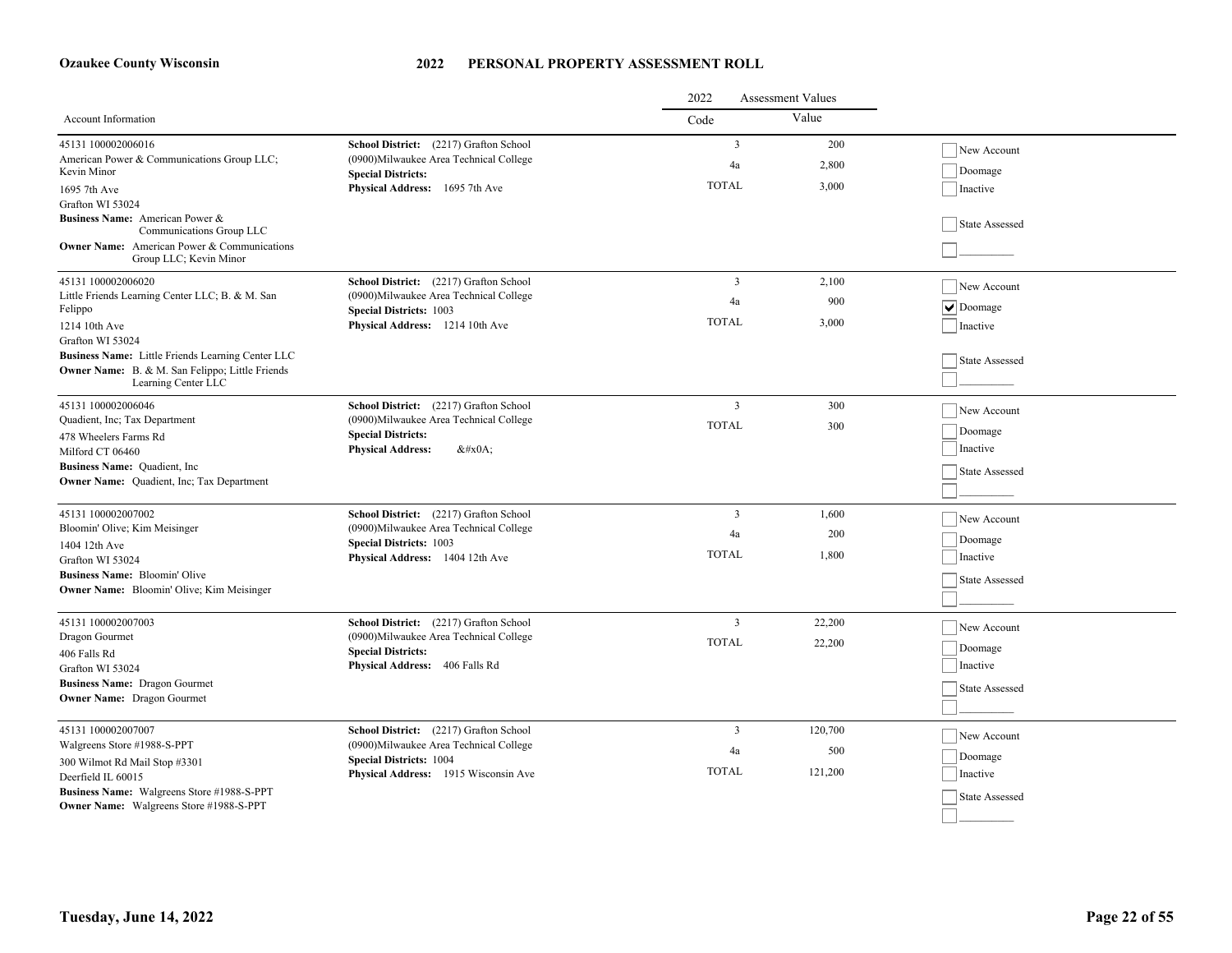|                                                                      |                                                                                   | 2022           | <b>Assessment Values</b> |                       |
|----------------------------------------------------------------------|-----------------------------------------------------------------------------------|----------------|--------------------------|-----------------------|
| <b>Account Information</b>                                           |                                                                                   | Code           | Value                    |                       |
| 45131 100002007014                                                   | School District: (2217) Grafton School                                            | $\mathbf{3}$   | 6,600                    | New Account           |
| OZ Slow Foods                                                        | (0900) Milwaukee Area Technical College                                           | 4a             | 200                      | $\vert$ Doomage       |
| 1229 12th Ave<br>Grafton WI 53024                                    | <b>Special Districts: 1003</b><br>Physical Address: 1229 12th Ave                 | <b>TOTAL</b>   | 6,800                    | Inactive              |
| <b>Business Name: OZ Slow Foods</b>                                  |                                                                                   |                |                          |                       |
| <b>Owner Name: OZ Slow Foods</b>                                     |                                                                                   |                |                          | State Assessed        |
|                                                                      |                                                                                   |                |                          |                       |
| 45131 100002007025                                                   | School District: (2217) Grafton School                                            | $\overline{3}$ | 60,400                   | New Account           |
| Form & Fitness Health Club Inc; Gretchen Quist                       | (0900) Milwaukee Area Technical College<br><b>Special Districts:</b>              | 4a             | 100                      | Doomage               |
| 2020 Cheyenne Ct<br>Grafton WI 53024                                 | Physical Address: 2020 Cheyenne Ct                                                | <b>TOTAL</b>   | 60,500                   | Inactive              |
| Business Name: Form & Fitness Health Club Inc                        |                                                                                   |                |                          |                       |
| <b>Owner Name:</b> Form & Fitness Health Club Inc;                   |                                                                                   |                |                          | State Assessed        |
| Gretchen Quist                                                       |                                                                                   |                |                          |                       |
| 45131 100002008001                                                   | School District: (2217) Grafton School                                            | $\mathfrak{Z}$ | 19,000                   | New Account           |
| Galaxy Nails Spa LLC; Hung M Vu                                      | (0900) Milwaukee Area Technical College                                           | <b>TOTAL</b>   | 19,000                   | Doomage               |
| 1206 12th Ave                                                        | <b>Special Districts: 1003</b><br><b>Physical Address:</b> 1206 12th Ave          |                |                          | Inactive              |
| Grafton WI 53024<br>Business Name: Galaxy Nails Spa LLC              |                                                                                   |                |                          |                       |
| Owner Name: Galaxy Nails Spa LLC; Hung M Vu                          |                                                                                   |                |                          | State Assessed        |
|                                                                      |                                                                                   |                |                          |                       |
| 45131 100002008002                                                   | School District: (2217) Grafton School                                            | 3              | 66,700                   | New Account           |
| Colectivo Coffee Roasters, Inc- Grafton                              | (0900)Milwaukee Area Technical College                                            | 4a             | 200                      | Doomage               |
| 2999 N Humboldt Blvd                                                 | <b>Special Districts: 1003</b><br>Physical Address: 1211 Washington St            | <b>TOTAL</b>   | 66,900                   | Inactive              |
| Milwaukee WI 53212<br>Business Name: Colectivo Coffee Roasters, Inc- |                                                                                   |                |                          |                       |
| Grafton                                                              |                                                                                   |                |                          | State Assessed        |
| <b>Owner Name:</b> Colectivo Coffee Roasters, Inc-                   |                                                                                   |                |                          |                       |
| Grafton                                                              |                                                                                   |                |                          |                       |
| 45131 100002008004<br>Costco Wholesale Corp.                         | School District: (2217) Grafton School<br>(0900) Milwaukee Area Technical College | 3              | 434,500                  | New Account           |
| Property Tax Dept 628                                                | <b>Special Districts: 1005</b>                                                    | 4a             | 14,300                   | Doomage               |
| 999 Lake Dr                                                          | Physical Address: 950 Port Washington Rd                                          | <b>TOTAL</b>   | 448,800                  | Inactive              |
| Issaquah WA 98027                                                    |                                                                                   |                |                          |                       |
| Business Name: Costco Wholesale Corp.                                |                                                                                   |                |                          | <b>State Assessed</b> |
| <b>Owner Name:</b> Costco Wholesale Corp.                            |                                                                                   |                |                          |                       |
| 45131 100002008005                                                   | School District: (2217) Grafton School                                            | 3              | 11,800                   |                       |
| Flipside Cafe & Grill; Mark Kranich                                  | (0900)Milwaukee Area Technical College                                            | 4a             | 500                      | New Account           |
| PO Box 1106                                                          | <b>Special Districts:</b>                                                         |                |                          | Doomage               |
| Grafton WI 53024                                                     | Physical Address: 2074 Washington St                                              | <b>TOTAL</b>   | 12,300                   | Inactive              |
| <b>Business Name:</b> Flipside Cafe & Grill                          |                                                                                   |                |                          | State Assessed        |
| <b>Owner Name:</b> Flipside Cafe & Grill; Mark Kranich               |                                                                                   |                |                          |                       |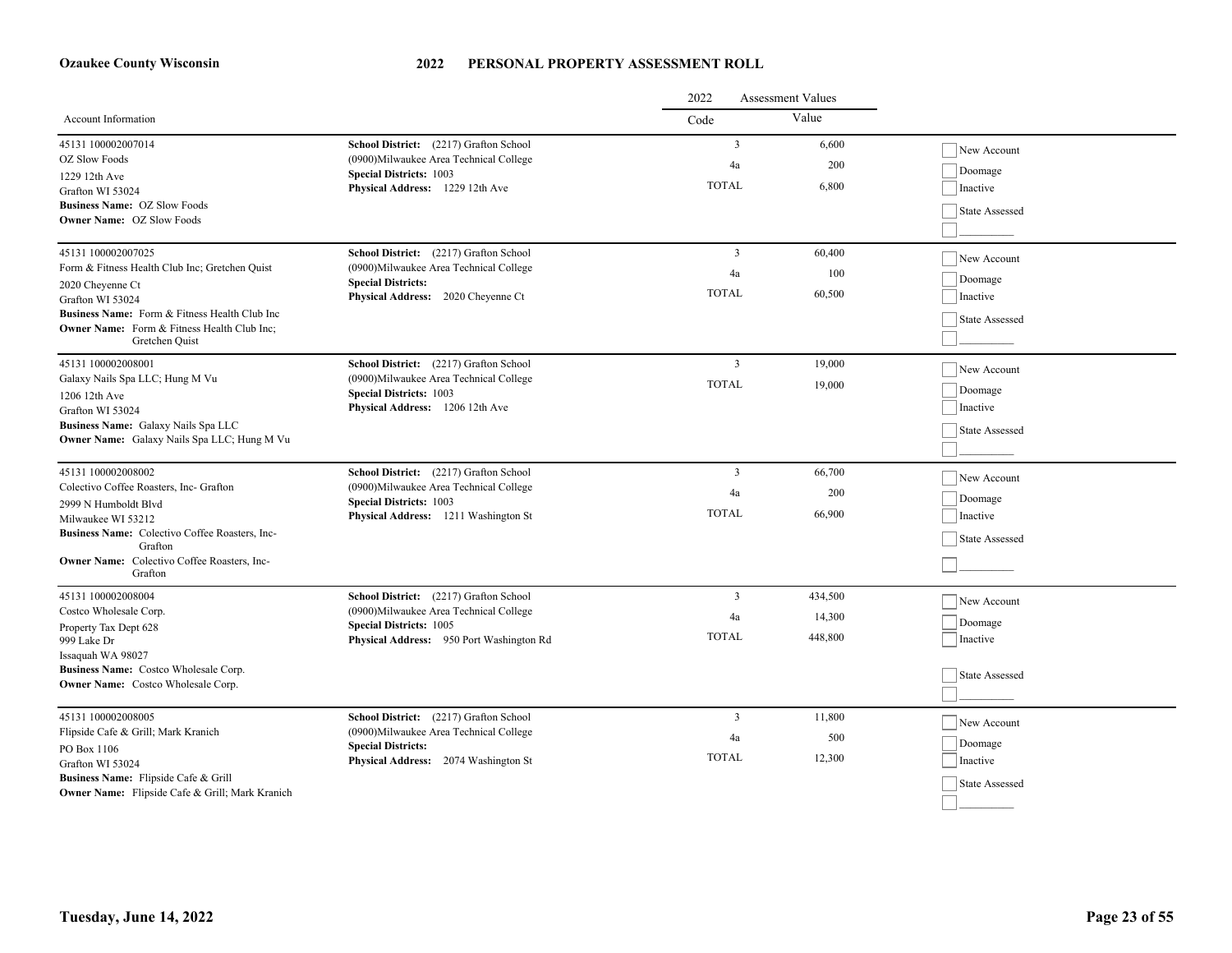|                                                                                |                                                                        | 2022<br><b>Assessment Values</b> |        |                    |  |
|--------------------------------------------------------------------------------|------------------------------------------------------------------------|----------------------------------|--------|--------------------|--|
| <b>Account Information</b>                                                     |                                                                        | Code                             | Value  |                    |  |
| 45131 100002008006<br>4-U Services Inc                                         | School District: (2217) Grafton School                                 | $\overline{3}$                   | 1,200  | New Account        |  |
|                                                                                | (0900) Milwaukee Area Technical College<br><b>Special Districts:</b>   | <b>TOTAL</b>                     | 1,200  | Doomage            |  |
| 1505 7th Ave<br>Grafton WI 53024                                               | Physical Address: 1505 7th Ave                                         |                                  |        | Inactive           |  |
| <b>Business Name: 4-U Services Inc.</b>                                        |                                                                        |                                  |        |                    |  |
| <b>Owner Name:</b> 4-U Services Inc                                            |                                                                        |                                  |        | State Assessed     |  |
|                                                                                |                                                                        |                                  |        |                    |  |
| 45131 100002008008                                                             | School District: (2217) Grafton School                                 | $\overline{3}$                   | 12,100 | New Account        |  |
| Ly Ly Nails & Spa; Ty N Nguyen                                                 | (0900)Milwaukee Area Technical College                                 | <b>TOTAL</b>                     | 12,100 | $  \vee  $ Doomage |  |
| 1375 Pt Washington Rd                                                          | <b>Special Districts:</b>                                              |                                  |        |                    |  |
| Grafton WI 53024                                                               | Physical Address: 1375 Port Washington Rd                              |                                  |        | Inactive           |  |
| Business Name: Ly Ly Nails & Spa                                               |                                                                        |                                  |        | State Assessed     |  |
| Owner Name: Ly Ly Nails & Spa; Ty N Nguyen                                     |                                                                        |                                  |        |                    |  |
| 45131 100002008009                                                             | School District: (2217) Grafton School                                 | 3                                | 58,600 | New Account        |  |
| Noodles & Company #224; K E Andrews & Company                                  | (0900) Milwaukee Area Technical College                                | 4a                               | 7,900  |                    |  |
| 2424 Ridge Rd                                                                  | <b>Special Districts:</b>                                              | <b>TOTAL</b>                     |        | Doomage            |  |
| Rockwall TX 75087                                                              | Physical Address: 1351 Port Washington Rd                              |                                  | 66,500 | Inactive           |  |
| Business Name: Noodles & Company #224                                          |                                                                        |                                  |        | State Assessed     |  |
| <b>Owner Name:</b> K E Andrews & Company; Noodles<br>& Company #224            |                                                                        |                                  |        |                    |  |
|                                                                                |                                                                        |                                  |        |                    |  |
| 45131 100002008010                                                             | School District: (2217) Grafton School                                 | 3                                | 1,800  | New Account        |  |
| Patriot Mortgage; Jeffrey Schoen                                               | (0900) Milwaukee Area Technical College<br><b>Special Districts:</b>   | 4a                               | 100    | Doomage            |  |
| 1211 15th Ave<br>Grafton WI 53024                                              | Physical Address: 1211 15th Ave                                        | <b>TOTAL</b>                     | 1,900  | Inactive           |  |
| <b>Business Name: Patriot Mortgage</b>                                         |                                                                        |                                  |        |                    |  |
| Owner Name: Jeffrey Schoen; Patriot Mortgage                                   |                                                                        |                                  |        | State Assessed     |  |
|                                                                                |                                                                        |                                  |        |                    |  |
| 45131 100002008013                                                             | School District: (2217) Grafton School                                 | $\overline{3}$                   | 3,400  | New Account        |  |
| Studio 60; Gayle Bierman                                                       | (0900)Milwaukee Area Technical College                                 | 4a                               | 400    | Doomage            |  |
| 1930 Wisconsin Ave                                                             | <b>Special Districts: 1004</b><br>Physical Address: 1930 Wisconsin Ave | <b>TOTAL</b>                     | 3,800  | Inactive           |  |
| Grafton WI 53024                                                               |                                                                        |                                  |        |                    |  |
| <b>Business Name:</b> Studio 60<br><b>Owner Name:</b> Gayle Bierman; Studio 60 |                                                                        |                                  |        | State Assessed     |  |
|                                                                                |                                                                        |                                  |        |                    |  |
| 45131 100002008014                                                             | School District: (2217) Grafton School                                 | $\overline{3}$                   | 50,400 | New Account        |  |
| Roaring Fork LLC                                                               | (0900) Milwaukee Area Technical College                                | 4a                               | 23,400 |                    |  |
| 241 N Broadway                                                                 | <b>Special Districts: 1005</b>                                         | <b>TOTAL</b>                     | 73,800 | Doomage            |  |
| Ste 501<br>Milwaukee WI 53202                                                  | <b>Physical Address:</b> 2506 Washington St                            |                                  |        | Inactive           |  |
| Business Name: Roaring Fork LLC                                                |                                                                        |                                  |        |                    |  |
| Owner Name: Roaring Fork LLC                                                   |                                                                        |                                  |        | State Assessed     |  |
|                                                                                |                                                                        |                                  |        |                    |  |
| 45131 100002008017                                                             | School District: (2217) Grafton School                                 | $\mathfrak{Z}$                   | 6,900  | New Account        |  |
| UPS Store (The); CJ Holdings of Grafton LLC                                    | (0900) Milwaukee Area Technical College                                | 4a                               | 1,500  |                    |  |
| 1369 Port Washington Rd                                                        | <b>Special Districts:</b>                                              | <b>TOTAL</b>                     |        | Doomage            |  |
| Grafton WI 53024                                                               | Physical Address: 1369 Port Washington Rd                              |                                  | 8,400  | Inactive           |  |
| <b>Business Name:</b> UPS Store (The)                                          |                                                                        |                                  |        | State Assessed     |  |
| Owner Name: CJ Holdings of Grafton LLC; UPS<br>Store (The)                     |                                                                        |                                  |        |                    |  |

### **Tuesday, June 14, 2022 Page 24 of 55**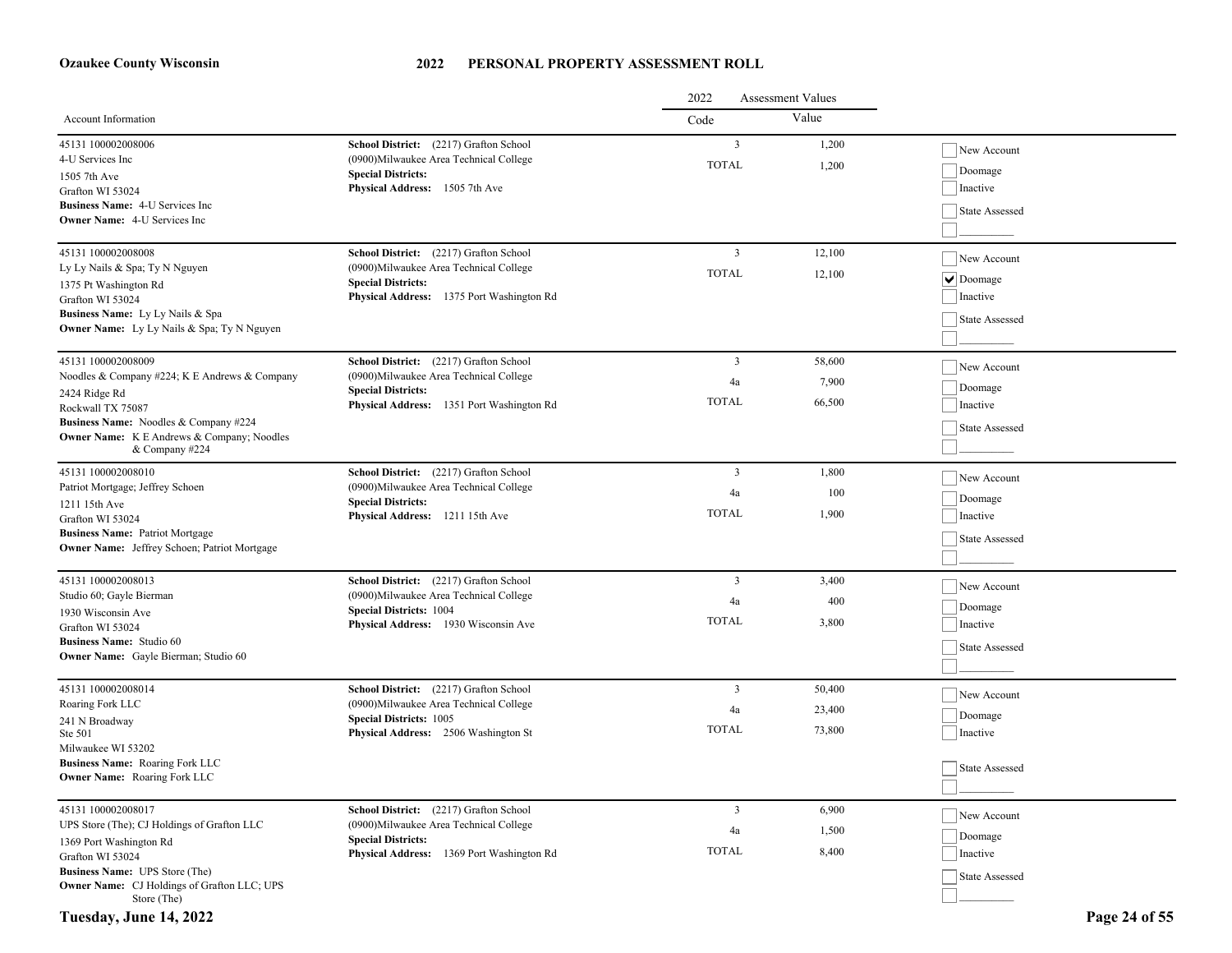#### **2022 PERSONAL PROPERTY ASSESSMENT ROLL**

|                                                                                                                                                                                                                                               |                                                                                                                                                                  | <b>Assessment Values</b><br>2022 |                               |                                                      |
|-----------------------------------------------------------------------------------------------------------------------------------------------------------------------------------------------------------------------------------------------|------------------------------------------------------------------------------------------------------------------------------------------------------------------|----------------------------------|-------------------------------|------------------------------------------------------|
| Account Information                                                                                                                                                                                                                           |                                                                                                                                                                  | Code                             | Value                         |                                                      |
| 45131 100002008027<br>GreatAmerica Financial Services Corp<br>625 First St SE Ste 800<br>Cedar Rapids IA 52401<br><b>Business Name:</b> GreatAmerica Financial Services<br>Corp<br><b>Owner Name:</b> GreatAmerica Financial Services<br>Corp | School District: (2217) Grafton School<br>(0900) Milwaukee Area Technical College<br><b>Special Districts:</b><br>Physical Address: 1201 6th Ave                 | 3<br><b>TOTAL</b>                | 32,700<br>32,700              | New Account<br>Doomage<br>Inactive<br>State Assessed |
| 45131 100002008034<br>US Bank National Association; Property Tax<br>1310 Madrid St #100<br>Marshall WI 56258<br>Business Name: US Bank National Association<br><b>Owner Name:</b> Property Tax; US Bank National<br>Association               | School District: (2217) Grafton School<br>(0900) Milwaukee Area Technical College<br><b>Special Districts:</b><br>Physical Address: 2082 Cheyenne Ct             | 3<br><b>TOTAL</b>                | 3,600<br>3,600                | New Account<br>Doomage<br>Inactive<br>State Assessed |
| 45131 100002009005<br>North Shore Bank FSB<br>15700 W Bluemound Rd<br>Brookfield WI 53005<br><b>Business Name:</b> North Shore Bank FSB<br><b>Owner Name:</b> North Shore Bank FSB                                                            | School District: (1015) Cedarburg School<br>(0900) Milwaukee Area Technical College<br><b>Special Districts:</b><br>Physical Address: 2301 Wisconsin Ave         | 3<br>4a<br><b>TOTAL</b>          | 39,600<br>500<br>40,100       | New Account<br>Doomage<br>Inactive<br>State Assessed |
| 45131 100002009006<br>Cash Store #238<br>2100 W Walnut Hill Ln Ste 300<br>Irving TX 75038<br>Business Name: Cash Store #238<br><b>Owner Name:</b> Cash Store #238                                                                             | School District: (2217) Grafton School<br>(0900) Milwaukee Area Technical College<br><b>Special Districts:</b><br>Physical Address: 1256 Port Washington Rd      | 3<br>4a<br><b>TOTAL</b>          | 5,300<br>5,300<br>10,600      | New Account<br>Doomage<br>Inactive<br>State Assessed |
| 45131 100002009007<br>Dick's Sporting Goods, Inc; Tax Dept<br>345 Court St<br>Coraopolis PA 15108<br><b>Business Name:</b> Dick's Sporting Goods, Inc.<br><b>Owner Name:</b> Dick's Sporting Goods, Inc; Tax Dept                             | School District: (2217) Grafton School<br>(0900)Milwaukee Area Technical College<br><b>Special Districts: 1005</b><br>Physical Address: 1020 Port Washington Rd  | 3<br>4a<br><b>TOTAL</b>          | 201,900<br>131,000<br>332,900 | New Account<br>Doomage<br>Inactive<br>State Assessed |
| 45131 100002009015<br>Kohler Credit Union<br>5727 Superior Ave<br>Sheboygan WI 53083<br>Business Name: Kohler Credit Union<br><b>Owner Name:</b> Kohler Credit Union                                                                          | School District: (2217) Grafton School<br>(0900)Milwaukee Area Technical College<br><b>Special Districts: 1005</b><br>Physical Address: 2550 Washington St       | 3<br>4a<br><b>TOTAL</b>          | 78,100<br>300<br>78,400       | New Account<br>Doomage<br>Inactive<br>State Assessed |
| 45131 100002009017<br>Michaels Stores Inc<br>3939 W John Carpenter Fwy<br>Irving TX 75063<br>Business Name: Michaels Stores Inc<br><b>Owner Name:</b> Michaels Stores Inc                                                                     | School District: (2217) Grafton School<br>(0900) Milwaukee Area Technical College<br><b>Special Districts: 1005</b><br>Physical Address: 1060 Port Washington Rd | 3<br>4a<br><b>TOTAL</b>          | 67,700<br>11,200<br>78,900    | New Account<br>Doomage<br>Inactive<br>State Assessed |

**Tuesday, June 14, 2022 Page 25 of 55**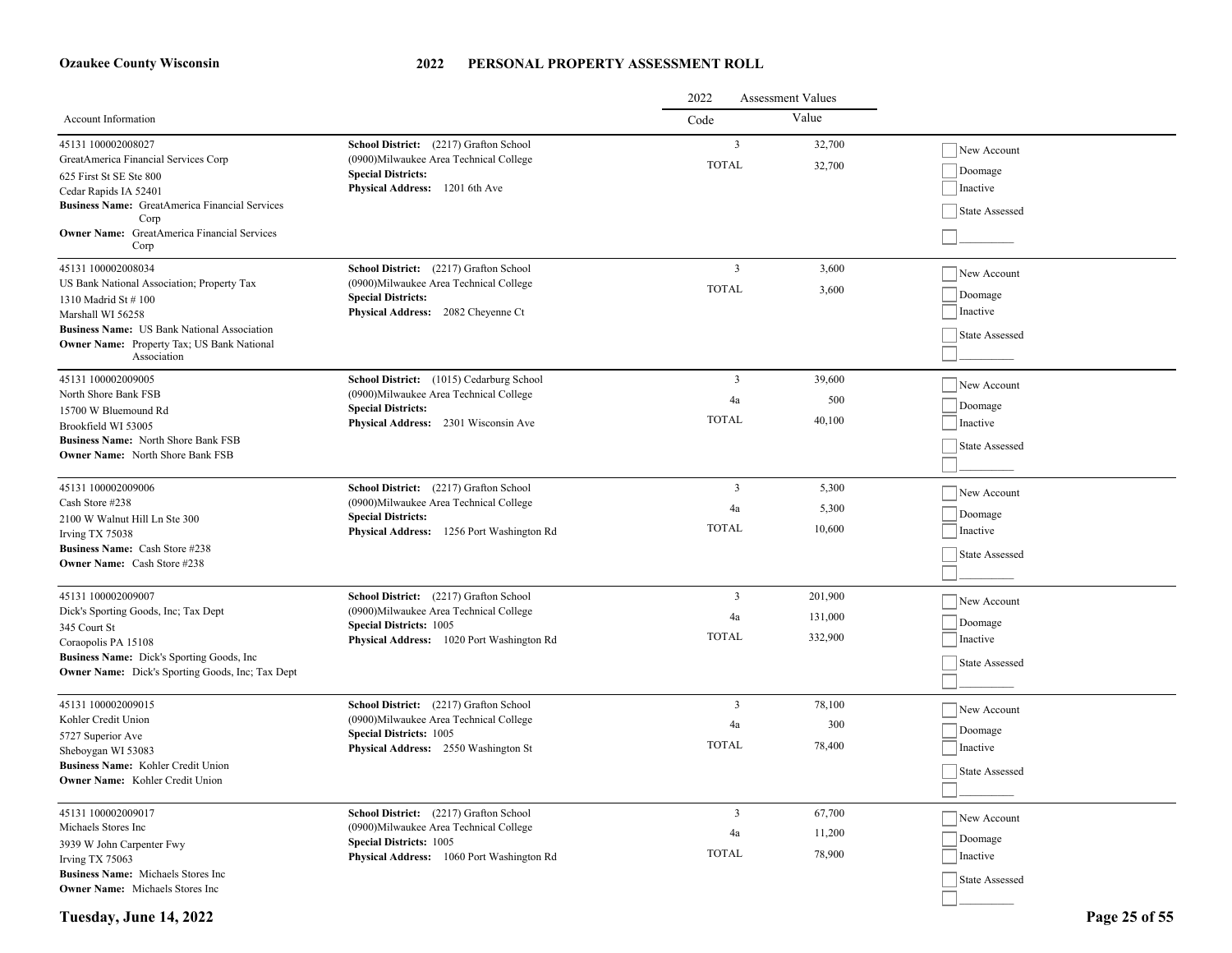|                                                                                 |                                                                                   | 2022<br><b>Assessment Values</b> |         |                               |
|---------------------------------------------------------------------------------|-----------------------------------------------------------------------------------|----------------------------------|---------|-------------------------------|
| Account Information                                                             |                                                                                   | Code                             | Value   |                               |
| 45131 100002009018                                                              | School District: (2217) Grafton School                                            | $\overline{3}$                   | 23,800  | New Account                   |
| <b>SOK LLC</b>                                                                  | (0900) Milwaukee Area Technical College                                           | 4a                               | 2,200   | Doomage                       |
| 1208 13th Ave                                                                   | <b>Special Districts: 1003</b><br>Physical Address: 1208 13th Ave                 | <b>TOTAL</b>                     | 26,000  | Inactive                      |
| Grafton WI 53024<br><b>Business Name: SOK LLC</b>                               |                                                                                   |                                  |         |                               |
| Owner Name: SOK LLC                                                             |                                                                                   |                                  |         | State Assessed                |
|                                                                                 |                                                                                   |                                  |         |                               |
| 45131 100002009020                                                              | School District: (2217) Grafton School                                            | $\overline{3}$                   | 97,300  | New Account                   |
| Petsmart LLC; Ryan LLC                                                          | (0900) Milwaukee Area Technical College<br><b>Special Districts: 1005</b>         | 4a                               | 14,100  | Doomage                       |
| PO Box 4900<br>Dept 350                                                         | Physical Address: 1030 Port Washington Rd                                         | <b>TOTAL</b>                     | 111,400 | Inactive                      |
| Scottsdale AZ 85261                                                             |                                                                                   |                                  |         |                               |
| <b>Business Name: Petsmart LLC</b>                                              |                                                                                   |                                  |         | State Assessed                |
| Owner Name: Petsmart LLC; Ryan LLC                                              |                                                                                   |                                  |         |                               |
|                                                                                 |                                                                                   |                                  |         |                               |
| 45131 100002009025<br>Tres Sweets LLC                                           | School District: (2217) Grafton School<br>(0900) Milwaukee Area Technical College | 3                                | 13,100  | New Account                   |
| 1225 Washington St                                                              | <b>Special Districts: 1003</b>                                                    | 4a                               | 8,400   | $\blacktriangleright$ Doomage |
| Grafton WI 53024                                                                | Physical Address: 1225 Washington St                                              | <b>TOTAL</b>                     | 21,500  | Inactive                      |
| <b>Business Name: Tres Sweets LLC</b>                                           |                                                                                   |                                  |         | State Assessed                |
| <b>Owner Name:</b> Tres Sweets LLC                                              |                                                                                   |                                  |         |                               |
| 45131 100002009034                                                              | School District: (2217) Grafton School                                            | $\mathbf{3}$                     | 15,200  |                               |
| Xerox Corporation                                                               | (0900) Milwaukee Area Technical College                                           |                                  |         | New Account                   |
| Property Tax XRX2-013                                                           | <b>Special Districts:</b>                                                         | <b>TOTAL</b>                     | 15,200  | $\overline{\vee}$ Doomage     |
| PO Box 9601                                                                     | <b>Physical Address:</b><br>$&\#x0A$ ;                                            |                                  |         | Inactive                      |
| Webster NY 14580                                                                |                                                                                   |                                  |         |                               |
| <b>Business Name:</b> Xerox Corporation<br><b>Owner Name:</b> Xerox Corporation |                                                                                   |                                  |         | State Assessed                |
|                                                                                 |                                                                                   |                                  |         |                               |
| 45131 100002009035                                                              | School District: (2217) Grafton School                                            | $\overline{3}$                   | 11.900  | New Account                   |
| Wisconsin Veterinary Referral Center; John Beltz                                | (0900)Milwaukee Area Technical College                                            | 4a                               | 15,400  |                               |
| 1381 Port Washington Rd                                                         | <b>Special Districts:</b>                                                         | <b>TOTAL</b>                     | 27,300  | $\vee$ Doomage                |
| Grafton WI 53024                                                                | Physical Address: 1381 Port Washington Rd                                         |                                  |         | Inactive                      |
| <b>Business Name:</b> Wisconsin Veterinary Referral<br>Center                   |                                                                                   |                                  |         | State Assessed                |
| Owner Name: John Beltz; Wisconsin Veterinary                                    |                                                                                   |                                  |         |                               |
| Referral Center                                                                 |                                                                                   |                                  |         |                               |
| 45131 100002010002                                                              | School District: (2217) Grafton School                                            | 3                                | 35,200  | New Account                   |
| Auto Club Group, The                                                            | (0900) Milwaukee Area Technical College                                           | 4a                               | 200     | Doomage                       |
| 1 Auto Club Dr                                                                  | <b>Special Districts: 1005</b><br>Physical Address: 1040 Port Washington Rd       | <b>TOTAL</b>                     | 35,400  | Inactive                      |
| Dearborn MI 48126<br>Business Name: Auto Club Group, The                        |                                                                                   |                                  |         |                               |
| Owner Name: Auto Club Group, The                                                |                                                                                   |                                  |         | State Assessed                |
|                                                                                 |                                                                                   |                                  |         |                               |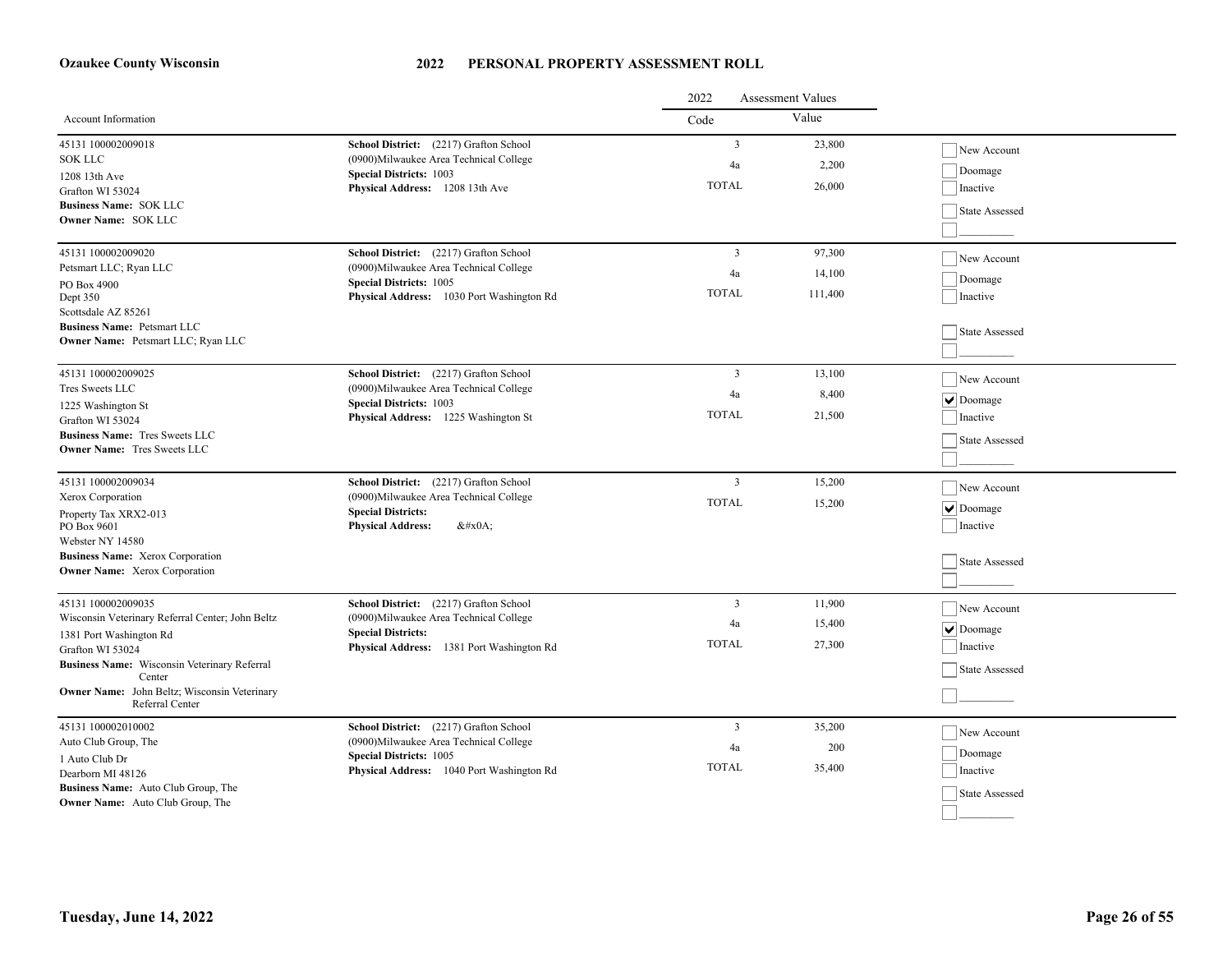|                                                                                                                                                                        |                                                                                                                     | 2022<br><b>Assessment Values</b> |                   |                               |
|------------------------------------------------------------------------------------------------------------------------------------------------------------------------|---------------------------------------------------------------------------------------------------------------------|----------------------------------|-------------------|-------------------------------|
| Account Information                                                                                                                                                    |                                                                                                                     | Code                             | Value             |                               |
| 45131 100002010003<br>Aldi's Inc (Wisconsin) OAK043; Ryan Tax<br>Compliance Dept 801                                                                                   | School District: (2217) Grafton School<br>(0900) Milwaukee Area Technical College<br><b>Special Districts: 1005</b> | $\overline{3}$<br>4a             | 305,700<br>11,300 | New Account<br>Doomage        |
| PO Box 460049<br>Houston TX 77056<br>Business Name: Aldi's Inc (Wisconsin) OAK043<br><b>Owner Name:</b> Aldi's Inc (Wisconsin) OAK043;<br>Ryan Tax Compliance Dept 801 | Physical Address: 1120 Port Washington Rd                                                                           | <b>TOTAL</b>                     | 317,000           | Inactive<br>State Assessed    |
| 45131 100002010004                                                                                                                                                     | School District: (2217) Grafton School                                                                              | $\overline{3}$                   | 9,000             | New Account                   |
| Allure Salon; Jennifer Bublitz/Crystal Olson                                                                                                                           | (0900) Milwaukee Area Technical College<br><b>Special Districts: 1003</b>                                           | 4a                               | 200               | Doomage                       |
| 1214 13th Ave<br>Grafton WI 53024                                                                                                                                      | Physical Address: 1214 13th Ave                                                                                     | <b>TOTAL</b>                     | 9,200             | Inactive                      |
| <b>Business Name:</b> Allure Salon<br>Owner Name: Allure Salon; Jennifer Bublitz/Crystal<br>Olson                                                                      |                                                                                                                     |                                  |                   | State Assessed                |
| 45131 100002010006                                                                                                                                                     | School District: (2217) Grafton School                                                                              | $\overline{3}$                   | 14,300            | New Account                   |
| Steinhafels Inc<br>W23 N1013 County Rd F                                                                                                                               | (0900)Milwaukee Area Technical College<br><b>Special Districts: 1005</b>                                            | <b>TOTAL</b>                     | 14,300            | Doomage                       |
| Waukesha WI 53186                                                                                                                                                      | Physical Address: 1048 Port Washington Rd                                                                           |                                  |                   | Inactive                      |
| <b>Business Name:</b> Steinhafels Inc.<br><b>Owner Name:</b> Steinhafels Inc                                                                                           |                                                                                                                     |                                  |                   | State Assessed                |
| 45131 100002010008                                                                                                                                                     | School District: (2217) Grafton School                                                                              | $\overline{\mathbf{3}}$          | 400               | New Account                   |
| American Family Mutual Insurance Co. S.I.<br>PO Box 4747                                                                                                               | (0900) Milwaukee Area Technical College<br><b>Special Districts: 1003</b>                                           | <b>TOTAL</b>                     | 400               | Doomage                       |
| Oak Brook IL 60522                                                                                                                                                     | Physical Address: 1011 Washington St                                                                                |                                  |                   | Inactive                      |
| <b>Business Name:</b> American Family Mutual Insurance<br>Co. S.I.                                                                                                     |                                                                                                                     |                                  |                   | State Assessed                |
| <b>Owner Name:</b> American Family Mutual Insurance<br>Co. S.I.                                                                                                        |                                                                                                                     |                                  |                   |                               |
| 45131 100002010009                                                                                                                                                     | School District: (2217) Grafton School                                                                              | $\overline{3}$                   | 2,600             | New Account                   |
| Body Renovation Physical Therapy SC; Anne Marie<br>Wagner                                                                                                              | (0900)Milwaukee Area Technical College<br><b>Special Districts:</b>                                                 | 4a                               | 1,400             | $  \vee  $ Doomage            |
| 8457 White Oak Ct<br>Cedarburg WI 53012                                                                                                                                | Physical Address: 2020 Cheyenne Ct                                                                                  | <b>TOTAL</b>                     | 4,000             | Inactive                      |
| <b>Business Name:</b> Body Renovation Physical Therapy<br>SС                                                                                                           |                                                                                                                     |                                  |                   | State Assessed                |
| Owner Name: Anne Marie Wagner; Body<br>Renovation Physical Therapy SC                                                                                                  |                                                                                                                     |                                  |                   |                               |
| 45131 100002010010                                                                                                                                                     | School District: (2217) Grafton School<br>(0900)Milwaukee Area Technical College                                    | $\overline{3}$                   |                   | New Account                   |
| Digital Edge<br>1770 Wisconsin Ave                                                                                                                                     | <b>Special Districts: 1004</b>                                                                                      | 4a                               |                   | Doomage                       |
| Grafton WI 53024                                                                                                                                                       | Physical Address: 1770 Wisconsin Ave                                                                                | <b>TOTAL</b>                     |                   | Inactive                      |
| <b>Business Name:</b> Digital Edge<br><b>Owner Name:</b> Digital Edge                                                                                                  |                                                                                                                     |                                  |                   | $ \mathbf{v} $ State Assessed |
|                                                                                                                                                                        |                                                                                                                     |                                  |                   |                               |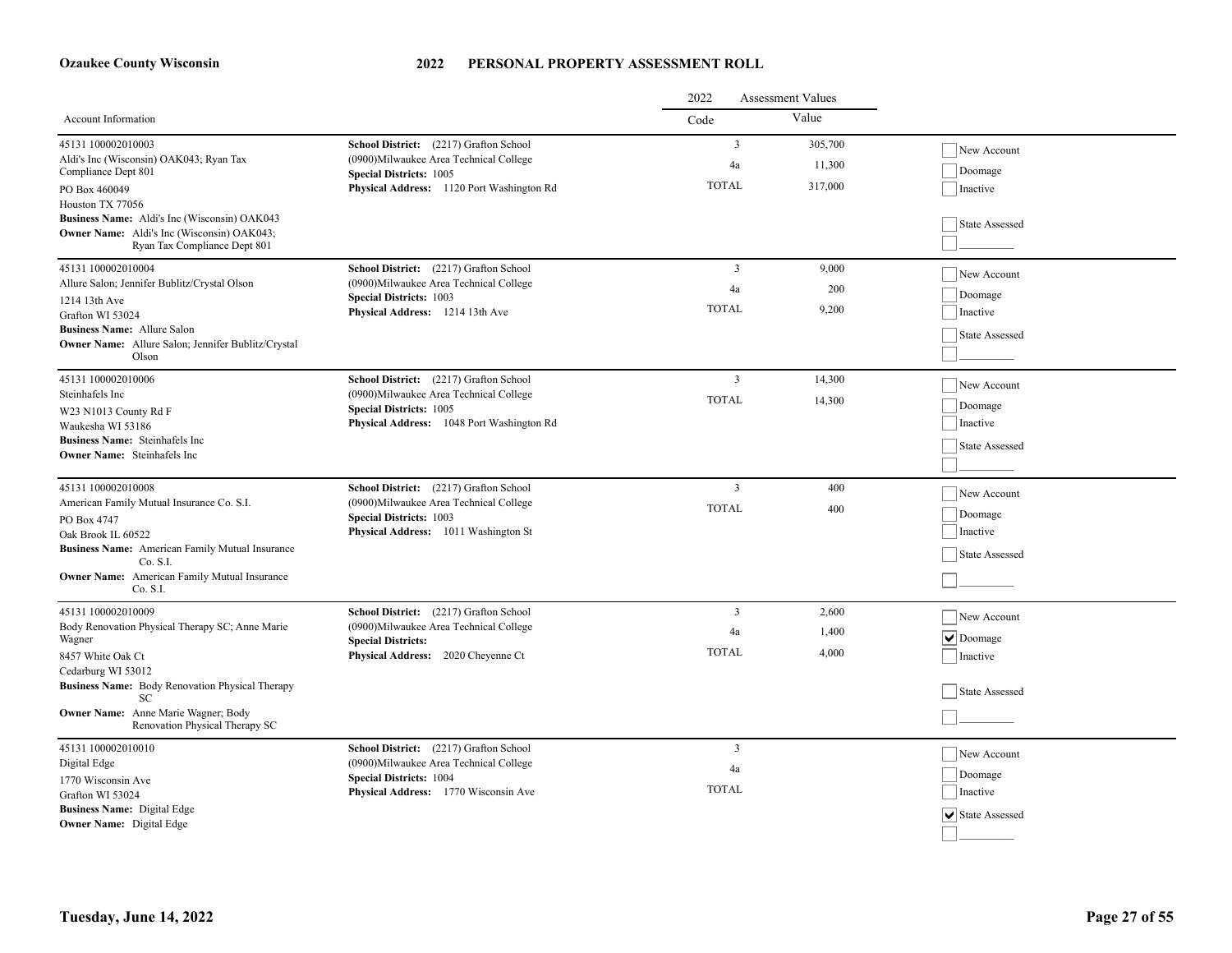|                                                                     |                                                                        | 2022<br><b>Assessment Values</b> |        |                    |
|---------------------------------------------------------------------|------------------------------------------------------------------------|----------------------------------|--------|--------------------|
| Account Information                                                 |                                                                        | Code                             | Value  |                    |
| 45131 100002010013                                                  | School District: (2217) Grafton School                                 | 3                                | 51,200 | New Account        |
| Premier Endodontics SC                                              | (0900) Milwaukee Area Technical College                                | 4a                               | 17,100 | $  \vee  $ Doomage |
| W172 N9723 Division Rd Ste A                                        | <b>Special Districts:</b><br>Physical Address: 1245 Cheyenne Ave       | <b>TOTAL</b>                     | 68,300 | Inactive           |
| Germantown WI 53022<br>Business Name: Premier Endodontics SC        |                                                                        |                                  |        |                    |
| <b>Owner Name:</b> Premier Endodontics SC                           |                                                                        |                                  |        | State Assessed     |
|                                                                     |                                                                        |                                  |        |                    |
| 45131 100002010018                                                  | School District: (2217) Grafton School                                 | 3                                | 6,000  | New Account        |
| Serenity Homes of Grafton; Owner Manager                            | (0900) Milwaukee Area Technical College                                | 4a                               | 4,500  | $  \vee  $ Doomage |
| 1706 Washington St                                                  | <b>Special Districts:</b><br>Physical Address: 1706 Washington St      | <b>TOTAL</b>                     | 10,500 | Inactive           |
| Grafton WI 53024<br>Business Name: Serenity Homes of Grafton        |                                                                        |                                  |        |                    |
| Owner Name: Owner Manager; Serenity Homes of                        |                                                                        |                                  |        | State Assessed     |
| Grafton                                                             |                                                                        |                                  |        |                    |
| 45131 100002010019                                                  | School District: (2217) Grafton School                                 | $\mathbf{3}$                     | 5,400  | New Account        |
| Royal Nails                                                         | (0900) Milwaukee Area Technical College                                | <b>TOTAL</b>                     | 5,400  | $  \vee  $ Doomage |
| 2295 Wisconsin Ave                                                  | <b>Special Districts: 1004</b><br>Physical Address: 2295 Wisconsin Ave |                                  |        | Inactive           |
| Grafton WI 53024<br><b>Business Name: Royal Nails</b>               |                                                                        |                                  |        |                    |
| <b>Owner Name:</b> Royal Nails                                      |                                                                        |                                  |        | State Assessed     |
|                                                                     |                                                                        |                                  |        |                    |
| 45131 100002010020                                                  | School District: (2217) Grafton School                                 | 3                                | 3,900  | New Account        |
| Wisconsin Convenience Store Management LLC                          | (0900)Milwaukee Area Technical College                                 | <b>TOTAL</b>                     | 3,900  | Doomage            |
| 3350 S River Dr                                                     | <b>Special Districts:</b>                                              |                                  |        | Inactive           |
| West Bend WI 53095                                                  | Physical Address: 2601 Washington St                                   |                                  |        |                    |
| <b>Business Name:</b> Wisconsin Convenience Store<br>Management LLC |                                                                        |                                  |        | State Assessed     |
| Owner Name: Wisconsin Convenience Store                             |                                                                        |                                  |        |                    |
| Management LLC                                                      |                                                                        |                                  |        |                    |
| 45131 100002010030                                                  | School District: (2217) Grafton School                                 | 4a                               | 100    | New Account        |
| Connect Cell Inc; Jeff Kerekes                                      | (0900) Milwaukee Area Technical College                                | <b>TOTAL</b>                     | 100    | Doomage            |
| 7540 Douglas Ave                                                    | <b>Special Districts:</b><br>Physical Address: 1510 Port Washington Rd |                                  |        | Inactive           |
| Racine WI 53402<br><b>Business Name:</b> Connect Cell Inc           |                                                                        |                                  |        |                    |
| Owner Name: Connect Cell Inc; Jeff Kerekes                          |                                                                        |                                  |        | State Assessed     |
|                                                                     |                                                                        |                                  |        |                    |
| 45131 100002010031                                                  | School District: (2217) Grafton School                                 | $\mathfrak{Z}$                   | 10,000 | New Account        |
| De Lage Landen Financial Services Inc; Tax Dept                     | (0900) Milwaukee Area Technical College                                | <b>TOTAL</b>                     | 10,000 | Doomage            |
| 1111 Old Eagle School Rd                                            | <b>Special Districts:</b><br>Physical Address: 2082 Cheyenne Ct        |                                  |        | Inactive           |
| Wayne PA 19087<br>Business Name: De Lage Landen Financial Services  |                                                                        |                                  |        |                    |
| <b>Inc.</b>                                                         |                                                                        |                                  |        | State Assessed     |
| Owner Name: De Lage Landen Financial Services<br>Inc; Tax Dept      |                                                                        |                                  |        |                    |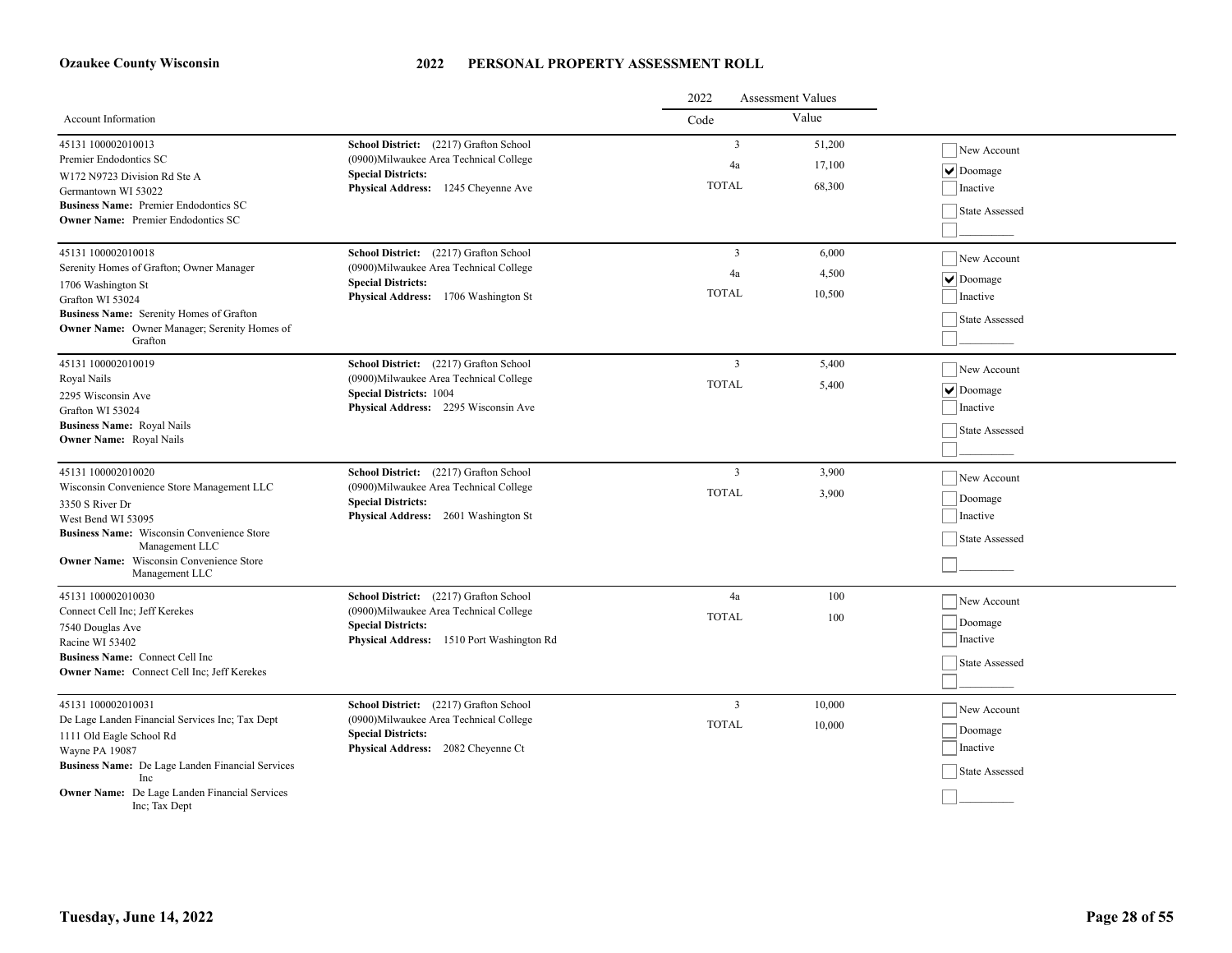|                                                                                                |                                                                        | <b>Assessment Values</b><br>2022 |         |                    |  |
|------------------------------------------------------------------------------------------------|------------------------------------------------------------------------|----------------------------------|---------|--------------------|--|
| Account Information                                                                            |                                                                        | Code                             | Value   |                    |  |
| 45131 100002010036                                                                             | School District: (2217) Grafton School                                 | $\overline{3}$                   | 70,500  | New Account        |  |
| Genuine Parts Company                                                                          | (0900) Milwaukee Area Technical College                                | 4a                               | 19,900  | Doomage            |  |
| PO Box 4907                                                                                    | <b>Special Districts: 1004</b><br>Physical Address: 1720 Wisconsin Ave | <b>TOTAL</b>                     | 90,400  | Inactive           |  |
| Norcross GA 30091<br>Business Name: Genuine Parts Company                                      |                                                                        |                                  |         |                    |  |
| <b>Owner Name:</b> Genuine Parts Company                                                       |                                                                        |                                  |         | State Assessed     |  |
|                                                                                                |                                                                        |                                  |         |                    |  |
| 45131 100002010037                                                                             | School District: (2217) Grafton School                                 | $\overline{3}$                   | 11,100  | New Account        |  |
| Grafton Auto Enterprises LLC                                                                   | (0900) Milwaukee Area Technical College                                | 4a                               | 2,400   |                    |  |
| 2055 Wisconsin Ave                                                                             | <b>Special Districts: 1004</b>                                         | <b>TOTAL</b>                     | 13,500  | Doomage            |  |
| Grafton WI 53024                                                                               | Physical Address: 2055 Wisconsin Ave                                   |                                  |         | Inactive           |  |
| Business Name: Grafton Auto Enterprises LLC<br><b>Owner Name:</b> Grafton Auto Enterprises LLC |                                                                        |                                  |         | State Assessed     |  |
|                                                                                                |                                                                        |                                  |         |                    |  |
| 45131 100002010038                                                                             | School District: (2217) Grafton School                                 | $\overline{3}$                   | 18,200  | New Account        |  |
| BMO Harris Bank N.A.                                                                           | (0900)Milwaukee Area Technical College                                 | <b>TOTAL</b>                     | 18,200  |                    |  |
| 111 W Monroe St 13W                                                                            | <b>Special Districts: 1003</b>                                         |                                  |         | Doomage            |  |
| Chicago IL 60603                                                                               | Physical Address: 1200 Washington St                                   |                                  |         | Inactive           |  |
| Business Name: BMO Harris Bank N.A.<br><b>Owner Name:</b> BMO Harris Bank N.A.                 |                                                                        |                                  |         | State Assessed     |  |
|                                                                                                |                                                                        |                                  |         |                    |  |
| 45131 100002010042                                                                             | School District: (2217) Grafton School                                 | $\overline{3}$                   | 1,800   | New Account        |  |
| National Entertainment Network LLC                                                             | (0900) Milwaukee Area Technical College                                | <b>TOTAL</b>                     | 1,800   |                    |  |
| 246 S Taylor Ave Unit 200                                                                      | <b>Special Districts:</b>                                              |                                  |         | Doomage            |  |
| Louisville CO 80027                                                                            | <b>Physical Address:</b><br>$&\#x0A;$                                  |                                  |         | Inactive           |  |
| <b>Business Name:</b> National Entertainment Network<br>LLC                                    |                                                                        |                                  |         | State Assessed     |  |
| <b>Owner Name:</b> National Entertainment Network                                              |                                                                        |                                  |         |                    |  |
| LLC                                                                                            |                                                                        |                                  |         |                    |  |
| 45131 100002010045                                                                             | School District: (2217) Grafton School                                 | $\overline{3}$                   | 4,900   | New Account        |  |
| Quizno's Subs; Dilip Tanna                                                                     | (0900)Milwaukee Area Technical College                                 | 4a                               | 800     | $  \vee  $ Doomage |  |
| 1231 Port Washington Rd                                                                        | <b>Special Districts:</b><br>Physical Address: 1231 Port Washington Rd | <b>TOTAL</b>                     | 5,700   | Inactive           |  |
| Grafton WI 53024<br><b>Business Name:</b> Quizno's Subs                                        |                                                                        |                                  |         |                    |  |
| <b>Owner Name:</b> Dilip Tanna; Quizno's Subs                                                  |                                                                        |                                  |         | State Assessed     |  |
|                                                                                                |                                                                        |                                  |         |                    |  |
| 45131 100002010051                                                                             | School District: (2217) Grafton School                                 | $\overline{3}$                   | 4,600   | New Account        |  |
| Zickuhr, Margaret G, Atty at Law                                                               | (0900)Milwaukee Area Technical College                                 | <b>TOTAL</b>                     | 4,600   | Doomage            |  |
| 1650 9th Ave                                                                                   | <b>Special Districts:</b><br>Physical Address: 1650 9th Ave            |                                  |         | Inactive           |  |
| Grafton WI 53024<br>Business Name: Zickuhr, Margaret G, Atty at Law                            |                                                                        |                                  |         |                    |  |
| <b>Owner Name:</b> Zickuhr, Margaret G, Atty at Law                                            |                                                                        |                                  |         | State Assessed     |  |
|                                                                                                |                                                                        |                                  |         |                    |  |
| 45131 100002011001                                                                             | School District: (2217) Grafton School                                 | $\overline{3}$                   | 427,400 | New Account        |  |
| Grafton Hotel Associates LLC                                                                   | (0900) Milwaukee Area Technical College                                | 4a                               | 5,400   | Doomage            |  |
| 801 E 2nd Sve Ste 200                                                                          | <b>Special Districts:</b><br>Physical Address: 1385 Gateway Dr         | <b>TOTAL</b>                     | 432,800 | Inactive           |  |
| Coralville IA 52241<br><b>Business Name:</b> Grafton Hotel Associates LLC                      |                                                                        |                                  |         |                    |  |
| <b>Owner Name:</b> Grafton Hotel Associates LLC                                                |                                                                        |                                  |         | State Assessed     |  |
|                                                                                                |                                                                        |                                  |         |                    |  |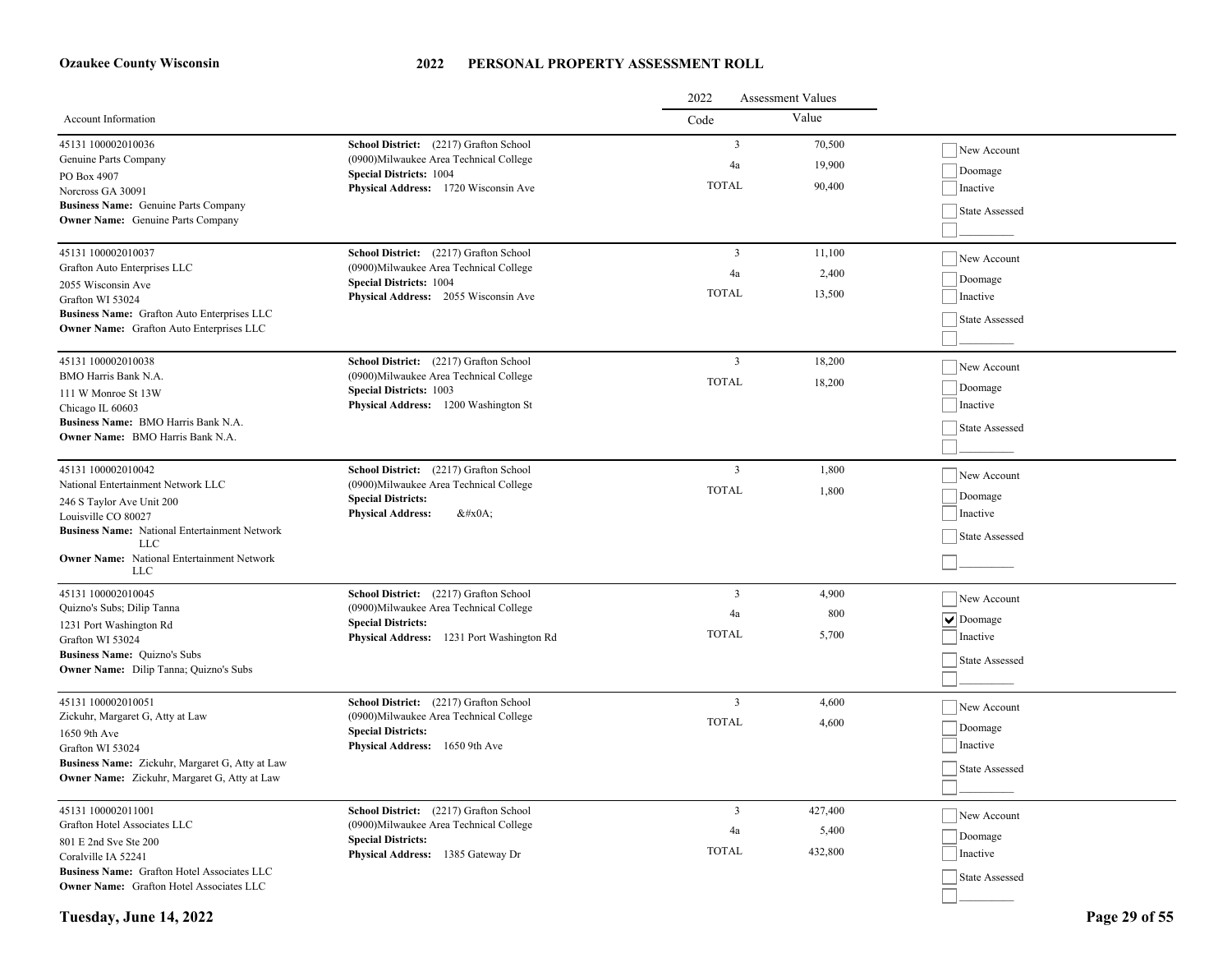|                                                                                                                                                                                                                                                     |                                                                                                                                                             | 2022                                          | <b>Assessment Values</b>    |                                                             |
|-----------------------------------------------------------------------------------------------------------------------------------------------------------------------------------------------------------------------------------------------------|-------------------------------------------------------------------------------------------------------------------------------------------------------------|-----------------------------------------------|-----------------------------|-------------------------------------------------------------|
| Account Information                                                                                                                                                                                                                                 |                                                                                                                                                             | Code                                          | Value                       |                                                             |
| 45131 100002011002<br>Water Street Brewery; WSB-Grafton Real Estate LLC<br>1122 N Edison St<br>Millwaukee WI 53202<br><b>Business Name:</b> Water Street Brewery<br>Owner Name: Water Street Brewery; WSB-Grafton<br>Real Estate LLC                | School District: (2217) Grafton School<br>(0900)Milwaukee Area Technical College<br><b>Special Districts:</b><br>Physical Address: 1251 Gateway Dr          | $\overline{3}$<br><b>TOTAL</b>                | 200,000<br>200,000          | New Account<br>$\vee$ Doomage<br>Inactive<br>State Assessed |
| 45131 100002011009<br>US Bank National Association; Tax Dept<br>1310 Madrid St Ste 100<br>Marshall MN 56258<br><b>Business Name:</b> US Bank National Association<br><b>Owner Name:</b> Tax Dept; US Bank National<br>Association                   | School District: (2217) Grafton School<br>(0900)Milwaukee Area Technical College<br><b>Special Districts:</b><br>Physical Address: 2368 Washington St       | $\overline{3}$<br>4a<br><b>TOTAL</b>          | 28,600<br>200<br>28,800     | New Account<br>Doomage<br>Inactive<br>State Assessed        |
| 45131 100002011017<br>Grafton Pre School & Child Care LLC; Janet Fussell<br>890 Badger Cir<br>Grafton WI 53024<br>Business Name: Grafton Pre School & Child Care<br>LLC<br><b>Owner Name:</b> Grafton Pre School & Child Care<br>LLC; Janet Fussell | School District: (2217) Grafton School<br>(0900) Milwaukee Area Technical College<br><b>Special Districts:</b><br>Physical Address: 890 Badger Cir          | $\overline{\mathbf{3}}$<br>4a<br><b>TOTAL</b> | 20,000<br>6,300<br>26,300   | New Account<br>Doomage<br>Inactive<br><b>State Assessed</b> |
| 45131 100002011018<br>Aurora Advanced Healthcare Inc<br>750 W Virginia St<br>PO Box 341880<br>Milwaukee WI 53234<br>Business Name: Aurora Advanced Healthcare Inc<br><b>Owner Name:</b> Aurora Advanced Healthcare Inc                              | School District: (2217) Grafton School<br>(0900)Milwaukee Area Technical College<br><b>Special Districts:</b><br>Physical Address: 975 Port Washington Rd   | $\overline{3}$<br>4a<br><b>TOTAL</b>          | 90,200<br>20,300<br>110,500 | New Account<br>Doomage<br>Inactive<br><b>State Assessed</b> |
| 45131 100002011020<br>American Greetings Corp; Tax Dept<br>One American Blvd<br>Cleveland OH 44145<br>Business Name: American Greetings Corp<br><b>Owner Name:</b> American Greetings Corp; Tax Dept                                                | School District: (2217) Grafton School<br>(0900) Milwaukee Area Technical College<br><b>Special Districts:</b><br>Physical Address: 1250 Port Washington Rd | $\mathbf{3}$<br><b>TOTAL</b>                  | 9,100<br>9,100              | New Account<br>Doomage<br>Inactive<br><b>State Assessed</b> |
| 45131 100002011021<br>Quadient Leasing USA Inc; Tax Dept<br>478 Wheelers Farms Rd<br>Milford CT 06461<br>Business Name: Quadient Leasing USA Inc<br>Owner Name: Quadient Leasing USA Inc; Tax Dept                                                  | School District: (2217) Grafton School<br>(0900) Milwaukee Area Technical College<br><b>Special Districts:</b><br><b>Physical Address:</b><br>$&\#x0A;$     | 3<br><b>TOTAL</b>                             | 1,900<br>1,900              | New Account<br>Doomage<br>Inactive<br>State Assessed        |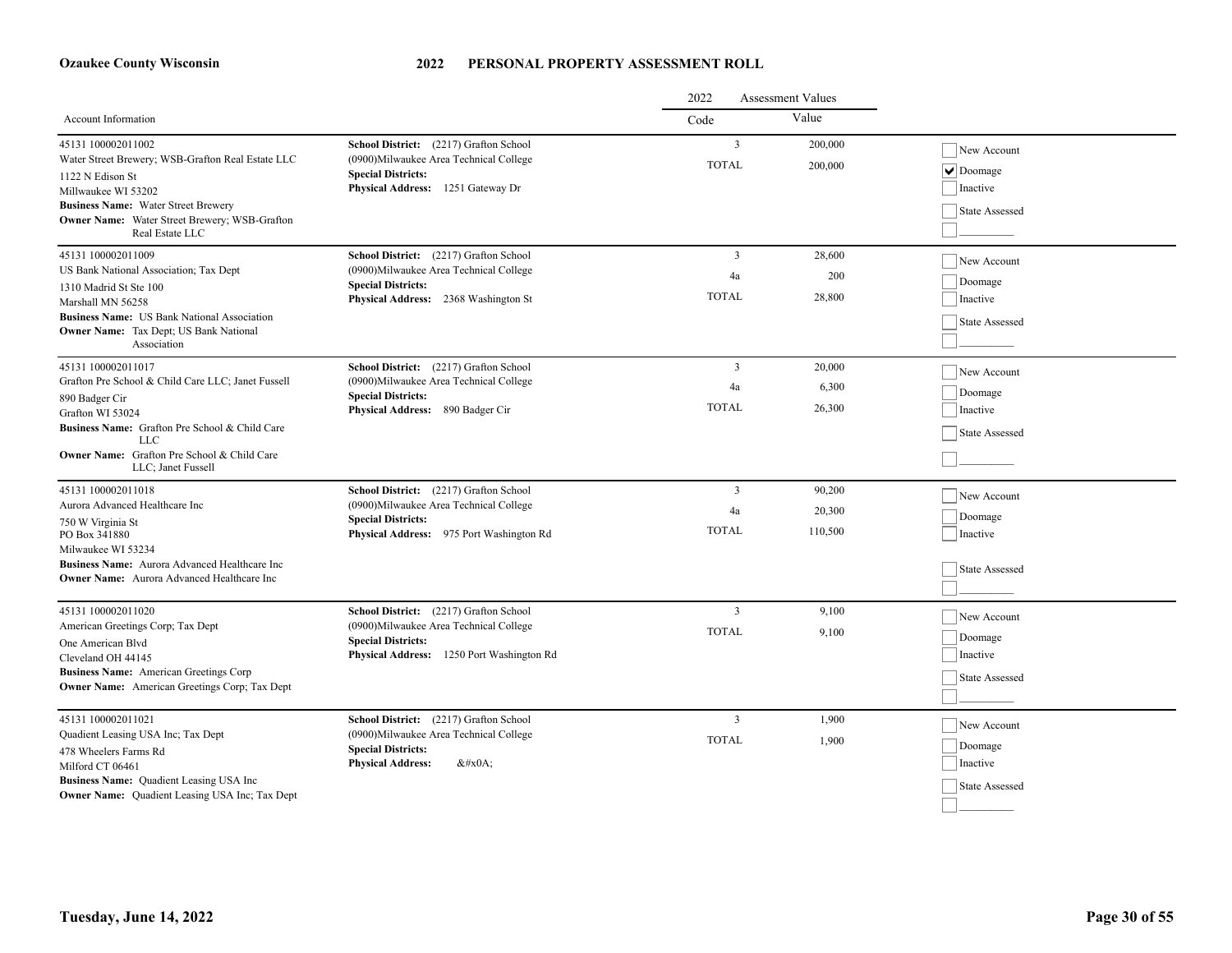|                                                                                                                                                                                                                                        |                                                                                                                                                             | 2022<br>Assessment Values                     |                           |                                                             |
|----------------------------------------------------------------------------------------------------------------------------------------------------------------------------------------------------------------------------------------|-------------------------------------------------------------------------------------------------------------------------------------------------------------|-----------------------------------------------|---------------------------|-------------------------------------------------------------|
| Account Information                                                                                                                                                                                                                    |                                                                                                                                                             | Code                                          | Value                     |                                                             |
| 45131 100002011028<br>Redbox Automated Retail LLC; Altus Group<br>PO Box 72210<br>Phoenix AZ 85050<br>Business Name: Redbox Automated Retail LLC<br>Owner Name: Altus Group; Redbox Automated<br>Retail LLC                            | School District: (2217) Grafton School<br>(0900)Milwaukee Area Technical College<br><b>Special Districts: 1004</b><br>Physical Address: 301 Falls Rd        | 4a<br><b>TOTAL</b>                            | 200<br>200                | New Account<br>Doomage<br>Inactive<br>State Assessed        |
| 45131 100002011030<br><b>Stanley Convergent Security Solutions</b><br>PO Box 1029<br>Dublin PA 18917<br><b>Business Name:</b> Stanley Convergent Security<br>Solutions<br><b>Owner Name:</b> Stanley Convergent Security<br>Solutions  | School District: (2217) Grafton School<br>(0900)Milwaukee Area Technical College<br><b>Special Districts: 1003</b><br>Physical Address: 1200 Washington St  | $\overline{3}$<br><b>TOTAL</b>                | 300<br>300                | New Account<br>Doomage<br>Inactive<br>State Assessed        |
| 45131 100002012002<br>Forefront Management LLC<br>801 York St<br>Manitowoc WI 54220<br><b>Business Name:</b> Forefront Management LLC<br><b>Owner Name:</b> Forefront Management LLC                                                   | School District: (2217) Grafton School<br>(0900) Milwaukee Area Technical College<br><b>Special Districts:</b><br>Physical Address: 1245 Cheyenne Ave       | $\overline{\mathbf{3}}$<br>4a<br><b>TOTAL</b> | 67,700<br>2,300<br>70,000 | New Account<br>Doomage<br>Inactive<br>State Assessed        |
| 45131 100002012003<br>McIlnay Button Law LLC; Bruce McIlnay<br>1971 Washington St Ste 201<br>Grafton WI 53024<br>Business Name: McIlnay Button Law LLC<br>Owner Name: Bruce McIlnay; McIlnay Button Law<br><b>LLC</b>                  | School District: (2217) Grafton School<br>(0900)Milwaukee Area Technical College<br><b>Special Districts:</b><br>Physical Address: 1971 Washington St       | 3<br>4a<br><b>TOTAL</b>                       | 2,200<br>100<br>2,300     | New Account<br>Doomage<br>Inactive<br>State Assessed        |
| 45131 100002012004<br>Health & Happiness Wellness Center; Owner/Manage<br>1215 12th Ave<br>Grafton WI 53024<br>Business Name: Health & Happiness Wellness<br>Center<br>Owner Name: Health & Happiness Wellness Center;<br>Owner/Manage | School District: (2217) Grafton School<br>(0900) Milwaukee Area Technical College<br><b>Special Districts: 1003</b><br>Physical Address: 1215 12th Ave      | $\overline{3}$<br><b>TOTAL</b>                | 1,000<br>1,000            | New Account<br>$\vee$ Doomage<br>Inactive<br>State Assessed |
| 45131 100002012010<br>Accounting Freedom, Ltd<br>1567 Wisconsin Ave<br>Grafton WI 53024<br>Business Name: Accounting Freedom, Ltd<br><b>Owner Name:</b> Accounting Freedom, Ltd                                                        | School District: (2217) Grafton School<br>(0900) Milwaukee Area Technical College<br><b>Special Districts: 1003</b><br>Physical Address: 1567 Wisconsin Ave | $\overline{3}$<br><b>TOTAL</b>                | 9.800<br>9,800            | New Account<br>Doomage<br>Inactive<br>State Assessed        |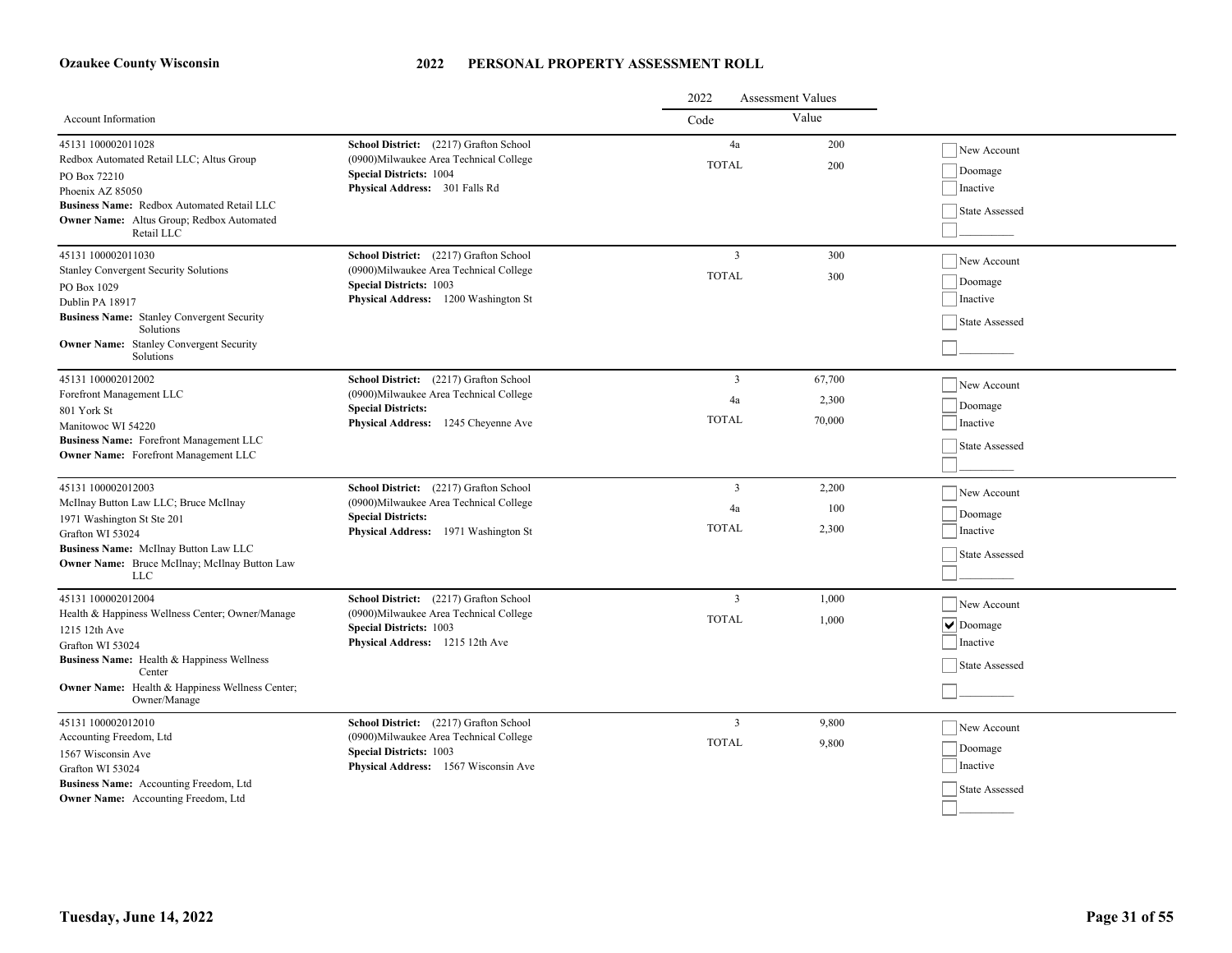|                                                                                                                                                                                       |                                                                                                                                                            | 2022<br><b>Assessment Values</b>     |                              |                                                                                   |
|---------------------------------------------------------------------------------------------------------------------------------------------------------------------------------------|------------------------------------------------------------------------------------------------------------------------------------------------------------|--------------------------------------|------------------------------|-----------------------------------------------------------------------------------|
| Account Information                                                                                                                                                                   |                                                                                                                                                            | Code                                 | Value                        |                                                                                   |
| 45131 100002012011<br>Amerigas Propane LP<br>PO Box 798                                                                                                                               | School District: (2217) Grafton School<br>(0900) Milwaukee Area Technical College<br><b>Special Districts:</b><br><b>Physical Address:</b><br>$&\#x0A$ ;   | 4a<br><b>TOTAL</b>                   | 1,300<br>1,300               | New Account<br>Doomage<br>Inactive                                                |
| Valley Forge PA 19482<br>Business Name: Amerigas Propane LP<br><b>Owner Name:</b> Amerigas Propane LP                                                                                 |                                                                                                                                                            |                                      |                              | State Assessed                                                                    |
| 45131 100002012013<br>Aurora Pharmacy Inc #1297<br>750 W Virginia St<br>2nd Floor Accounting<br>Milwaukee WI 53204                                                                    | School District: (2217) Grafton School<br>(0900) Milwaukee Area Technical College<br><b>Special Districts:</b><br>Physical Address: 975 Port Washington Rd | $\rm 4a$<br><b>TOTAL</b>             | 200<br>200                   | New Account<br>Doomage<br>Inactive                                                |
| Business Name: Aurora Pharmacy Inc #1297<br><b>Owner Name:</b> Aurora Pharmacy Inc #1297                                                                                              |                                                                                                                                                            |                                      |                              | State Assessed                                                                    |
| 45131 100002012017<br>Columbia-St Mary's - Ascension Wisconsin; Property<br>Tax<br>4040 Vincennes Cir<br>Indianapolis IN 46268                                                        | School District: (2217) Grafton School<br>(0900) Milwaukee Area Technical College<br><b>Special Districts:</b><br>Physical Address: 2061 Cheyenne Ct       | 3<br>4a<br><b>TOTAL</b>              | 169,400<br>17,600<br>187,000 | New Account<br>Doomage<br>Inactive                                                |
| Business Name: Columbia-St Mary's - Ascension<br>Wisconsin<br>Owner Name: Columbia-St Mary's - Ascension<br>Wisconsin; Property Tax                                                   |                                                                                                                                                            |                                      |                              | State Assessed                                                                    |
| 45131 100002012019<br>Edward D. Jones & Co., L.P.<br>PO Box 66528<br>St Louis MO 63166<br>Business Name: Edward D. Jones & Co., L.P.<br>Owner Name: Edward D. Jones & Co., L.P.       | School District: (2217) Grafton School<br>(0900) Milwaukee Area Technical College<br><b>Special Districts:</b><br>Physical Address: 1245 Cheyenne Ave      | $\mathfrak{Z}$<br>4a<br><b>TOTAL</b> | 1,500<br>7,700<br>9,200      | New Account<br>Doomage<br>Inactive<br><b>State Assessed</b>                       |
| 45131 100002013005<br>Silver Nails LLC; Owner/Mngr<br>373 Falls Rd<br>Grafton WI 53024<br><b>Business Name:</b> Silver Nails LLC<br>Owner Name: Owner/Mngr; Silver Nails LLC          | School District: (2217) Grafton School<br>(0900) Milwaukee Area Technical College<br><b>Special Districts: 1004</b><br>Physical Address: 373 Falls Rd      | $\overline{3}$<br><b>TOTAL</b>       | 15,500<br>15,500             | New Account<br>$\boxed{\blacktriangledown}$ Doomage<br>Inactive<br>State Assessed |
| 45131 100002013017<br><b>Bank Five Nine</b><br>155 W Wisconsin Ave<br>PO Box 1004<br>Oconomowoc WI 53066<br><b>Business Name:</b> Bank Five Nine<br><b>Owner Name:</b> Bank Five Nine | School District: (2217) Grafton School<br>(0900) Milwaukee Area Technical College<br><b>Special Districts:</b><br>Physical Address: 2300 Washington St     | 3<br>4a<br><b>TOTAL</b>              | 63,300<br>21,500<br>84,800   | New Account<br>Doomage<br>Inactive<br><b>State Assessed</b>                       |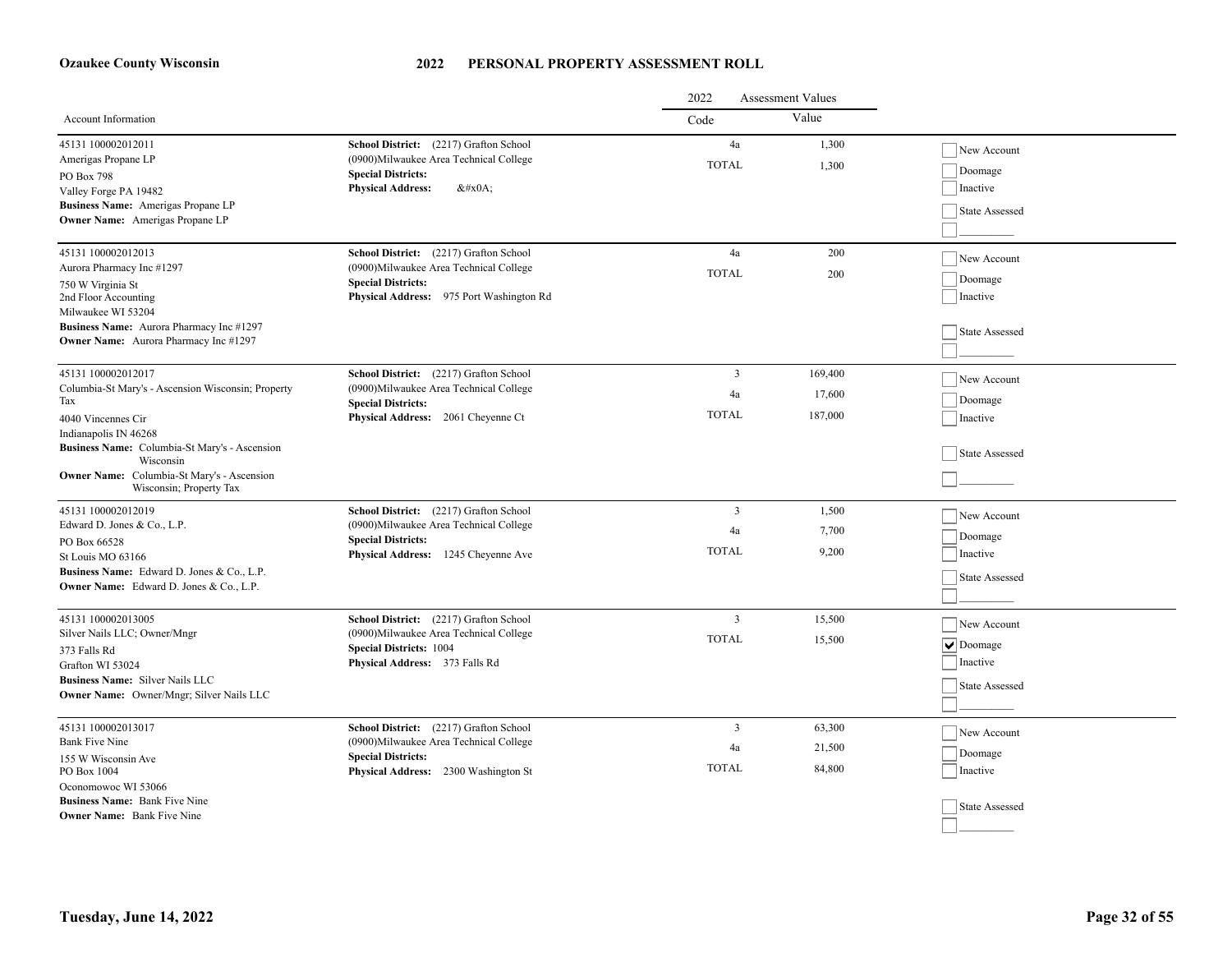|                                                                      |                                                                                  | 2022<br><b>Assessment Values</b> |         |                       |
|----------------------------------------------------------------------|----------------------------------------------------------------------------------|----------------------------------|---------|-----------------------|
| Account Information                                                  |                                                                                  | Code                             | Value   |                       |
| 45131 100002013020<br>Grayhawk Leasing, LLC                          | School District: (2217) Grafton School<br>(0900)Milwaukee Area Technical College | $\overline{3}$                   | 13,800  | New Account           |
| 1412 Main St Ste 1500                                                | <b>Special Districts:</b>                                                        | <b>TOTAL</b>                     | 13,800  | Doomage               |
| Dallas TX 75202                                                      | <b>Physical Address:</b><br>$&\#x0A;$                                            |                                  |         | Inactive              |
| Business Name: Grayhawk Leasing, LLC                                 |                                                                                  |                                  |         | <b>State Assessed</b> |
| <b>Owner Name:</b> Grayhawk Leasing, LLC                             |                                                                                  |                                  |         |                       |
| 45131 100002013021                                                   | School District: (2217) Grafton School                                           | $\overline{3}$                   | 2.800   | New Account           |
| Ice-Kold LLC                                                         | (0900) Milwaukee Area Technical College                                          | 4a                               | 3,800   | Doomage               |
| 1235 Dakota Dr Ste P                                                 | <b>Special Districts:</b><br>Physical Address: 1235 Dakota Dr                    | <b>TOTAL</b>                     | 6,600   | Inactive              |
| Grafton WI 53024<br>Business Name: Ice-Kold LLC                      |                                                                                  |                                  |         |                       |
| <b>Owner Name:</b> Ice-Kold LLC                                      |                                                                                  |                                  |         | State Assessed        |
|                                                                      |                                                                                  |                                  |         |                       |
| 45131 100002013022                                                   | School District: (2217) Grafton School                                           | $\overline{3}$                   | 201,800 | New Account           |
| K-Nation Entertainment, LLC; Jim Kacmarcik                           | (0900)Milwaukee Area Technical College<br><b>Special Districts:</b>              | <b>TOTAL</b>                     | 201,800 | Doomage               |
| 995 Badger Cir                                                       | Physical Address: 995 Badger Cir                                                 |                                  |         | Inactive              |
| Grafton WI 53024<br>Business Name: K-Nation Entertainment, LLC       |                                                                                  |                                  |         |                       |
| <b>Owner Name:</b> Jim Kacmarcik: K-Nation                           |                                                                                  |                                  |         | State Assessed        |
| Entertainment, LLC                                                   |                                                                                  |                                  |         |                       |
| 45131 100002013024                                                   | School District: (2217) Grafton School                                           | 3                                | 12,100  | New Account           |
| O'Reilly Automotive Stores Inc #4337; Ryan LLC                       | (0900) Milwaukee Area Technical College                                          | 4a                               | 5,900   | Doomage               |
| PO Box 9167                                                          | <b>Special Districts: 1004</b><br>Physical Address: 1959 Wisconsin Ave           | <b>TOTAL</b>                     | 18,000  | Inactive              |
| Springfield MO 65801                                                 |                                                                                  |                                  |         |                       |
| Business Name: O'Reilly Automotive Stores Inc<br>#4337               |                                                                                  |                                  |         | <b>State Assessed</b> |
| <b>Owner Name:</b> O'Reilly Automotive Stores Inc<br>#4337; Ryan LLC |                                                                                  |                                  |         |                       |
| 45131 100002014002                                                   | School District: (2217) Grafton School                                           | $\overline{3}$                   | 2,300   | New Account           |
| One With Nature; Natalya Vasilev                                     | (0900) Milwaukee Area Technical College<br><b>Special Districts:</b>             | 4a                               | 200     | Doomage               |
| 1511 11th Ave                                                        | Physical Address: 1511 11th Ave                                                  | <b>TOTAL</b>                     | 2,500   | Inactive              |
| Grafton WI 53024<br>Business Name: One With Nature                   |                                                                                  |                                  |         |                       |
| Owner Name: Natalya Vasilev; One With Nature                         |                                                                                  |                                  |         | State Assessed        |
|                                                                      |                                                                                  |                                  |         |                       |
| 45131 100002014006                                                   | School District: (2217) Grafton School                                           | $\overline{3}$                   | 900     | New Account           |
| Timothy Osowski Tax & Accounting LLC                                 | (0900) Milwaukee Area Technical College                                          | <b>TOTAL</b>                     | 900     | Doomage               |
| 1102 Beech St<br>Grafton WI 53024                                    | <b>Special Districts: 1003</b><br>Physical Address: 1102 Beech St                |                                  |         | Inactive              |
| Business Name: Timothy Osowski Tax &                                 |                                                                                  |                                  |         | State Assessed        |
| Accounting LLC                                                       |                                                                                  |                                  |         |                       |
| <b>Owner Name:</b> Timothy Osowski Tax & Accounting<br><b>LLC</b>    |                                                                                  |                                  |         |                       |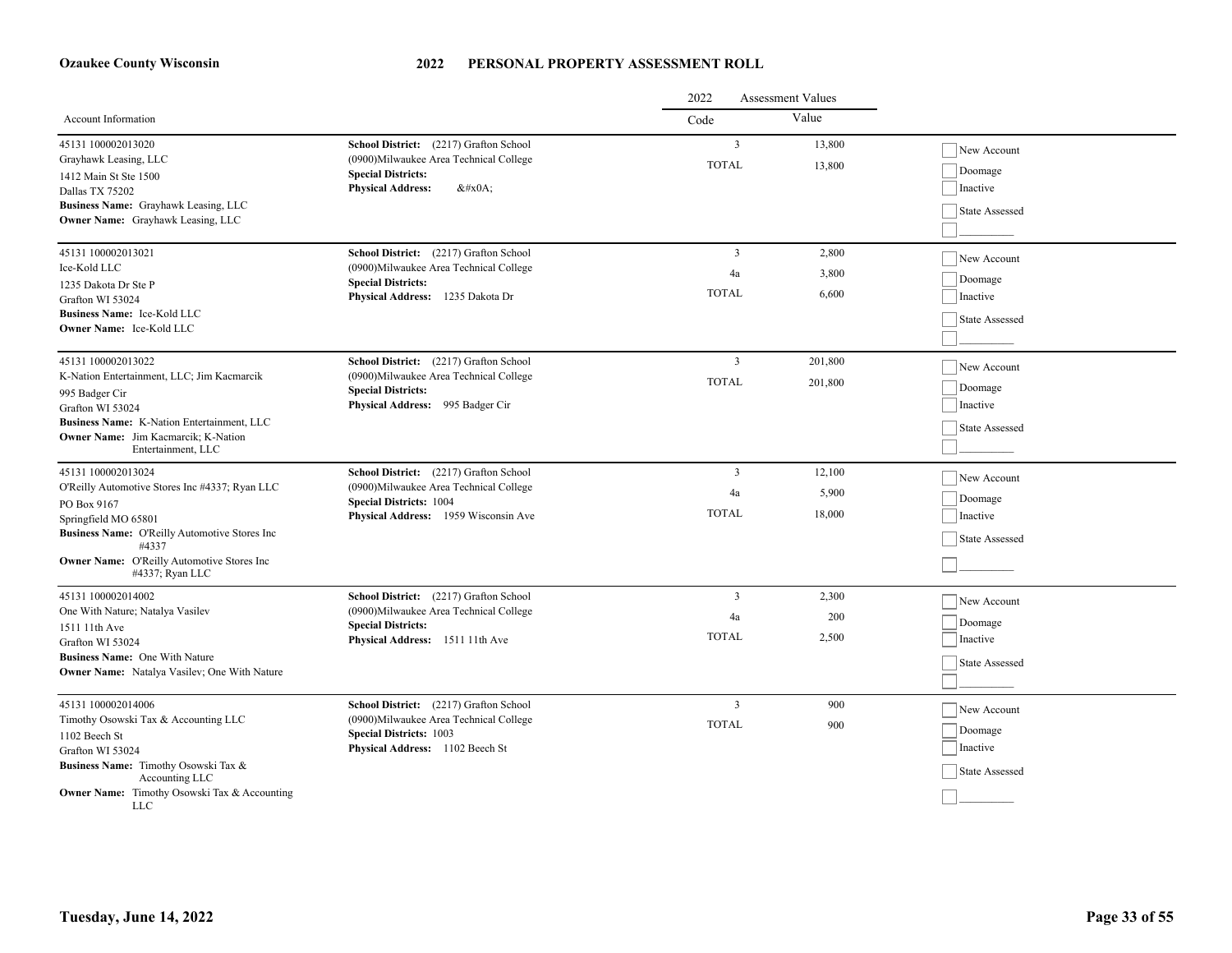|                                                                                                                                                                                                            |                                                                                                                                                             | 2022<br><b>Assessment Values</b>     |                         |                                                      |
|------------------------------------------------------------------------------------------------------------------------------------------------------------------------------------------------------------|-------------------------------------------------------------------------------------------------------------------------------------------------------------|--------------------------------------|-------------------------|------------------------------------------------------|
| Account Information                                                                                                                                                                                        |                                                                                                                                                             | Code                                 | Value                   |                                                      |
| 45131 100002014008<br>Erik's Retail Management Systems, LLC; Erik<br>Saltvold<br>550 Kasota Ave SE<br>Minneapolis MN 55414                                                                                 | School District: (2217) Grafton School<br>(0900) Milwaukee Area Technical College<br><b>Special Districts: 1003</b><br>Physical Address: 1275 Washington St | $\overline{3}$<br>4a<br><b>TOTAL</b> | 7,300<br>1,600<br>8,900 | New Account<br>Doomage<br>Inactive                   |
| Business Name: Erik's Retail Management Systems,<br><b>LLC</b><br>Owner Name: Erik Saltvold; Erik's Retail<br>Management Systems, LLC                                                                      |                                                                                                                                                             |                                      |                         | State Assessed                                       |
| 45131 100002014010                                                                                                                                                                                         | School District: (2217) Grafton School                                                                                                                      | $\overline{3}$                       | 12,400                  | New Account                                          |
| Sherwin-Williams, The<br>PO Box 6027                                                                                                                                                                       | (0900)Milwaukee Area Technical College<br><b>Special Districts: 1004</b>                                                                                    | 4a                                   | 11,800                  | Doomage                                              |
| Cleveland OH 44101                                                                                                                                                                                         | Physical Address: 2297 Wisconsin Ave                                                                                                                        | <b>TOTAL</b>                         | 24,200                  | Inactive                                             |
| Business Name: Sherwin-Williams, The<br><b>Owner Name:</b> Sherwin-Williams, The                                                                                                                           |                                                                                                                                                             |                                      |                         | State Assessed                                       |
| 45131 100002014011                                                                                                                                                                                         | School District: (2217) Grafton School                                                                                                                      | $\overline{3}$                       | 81,800                  | New Account                                          |
| Aurora Health Care Metro, Inc                                                                                                                                                                              | (0900)Milwaukee Area Technical College<br><b>Special Districts:</b><br>Physical Address: 975 Port Washington Rd                                             | 4a                                   | 500                     | Doomage                                              |
| 750 W Virginia St<br>PO Box 341880                                                                                                                                                                         |                                                                                                                                                             | <b>TOTAL</b>                         | 82,300                  | Inactive                                             |
| Milwaukee WI 53234<br>Business Name: Aurora Health Care Metro, Inc<br><b>Owner Name:</b> Aurora Health Care Metro, Inc.                                                                                    |                                                                                                                                                             |                                      |                         | State Assessed                                       |
| 45131 100002015001                                                                                                                                                                                         | School District: (2217) Grafton School                                                                                                                      | $\overline{3}$                       | 5,000                   | New Account                                          |
| Exhale Face & Body Santuary; Amy L Erffmeyer<br>1271 Washington St<br>Grafton WI 53024<br>Business Name: Exhale Face & Body Santuary<br>Owner Name: Amy L Erffmeyer; Exhale Face &<br><b>Body Santuary</b> | (0900)Milwaukee Area Technical College<br><b>Special Districts: 1003</b><br>Physical Address: 1251 Washington St                                            | <b>TOTAL</b>                         | 5,000                   | $ \mathbf{v} $ Doomage<br>Inactive<br>State Assessed |
| 45131 1000020150016                                                                                                                                                                                        | School District: (2217) Grafton School                                                                                                                      | 3                                    | 900                     | New Account                                          |
| Muzak LLC; Ryan Tax Compliance Svcs<br>PO Box 460049<br>Dept 616<br>Houston TX 77056                                                                                                                       | (0900)Milwaukee Area Technical College<br><b>Special Districts:</b><br><b>Physical Address:</b><br>$&\#x0A;$                                                | <b>TOTAL</b>                         | 900                     | Doomage<br>Inactive                                  |
| <b>Business Name: Muzak LLC</b><br><b>Owner Name:</b> Muzak LLC; Ryan Tax Compliance<br>Svcs                                                                                                               |                                                                                                                                                             |                                      |                         | State Assessed                                       |
| 45131 100002015003                                                                                                                                                                                         | School District: (2217) Grafton School                                                                                                                      | 3                                    | 8,000                   | New Account                                          |
| Insurance Innovations Inc                                                                                                                                                                                  | (0900)Milwaukee Area Technical College<br><b>Special Districts:</b>                                                                                         | 4a                                   | 100                     | Doomage                                              |
| 1245 Cheyenne Ave<br>Ste 102<br>Grafton WI 53024                                                                                                                                                           | Physical Address: 1245 Cheyenne Ave                                                                                                                         | <b>TOTAL</b>                         | 8,100                   | Inactive                                             |
| Business Name: Insurance Innovations Inc<br><b>Owner Name:</b> Insurance Innovations Inc                                                                                                                   |                                                                                                                                                             |                                      |                         | State Assessed                                       |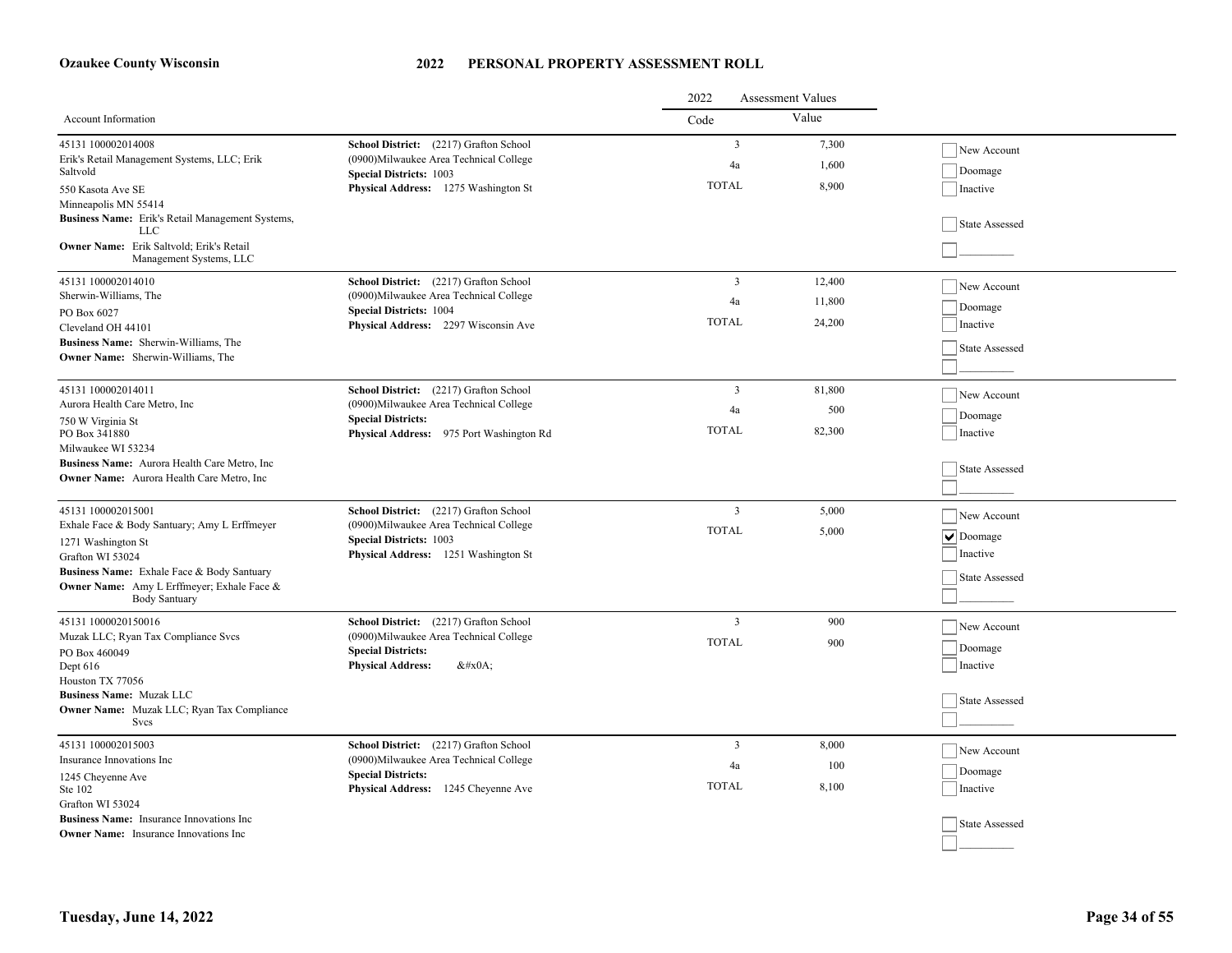#### **2022 PERSONAL PROPERTY ASSESSMENT ROLL**

|                                                                                 |                                                                      | 2022<br><b>Assessment Values</b> |         |                        |  |
|---------------------------------------------------------------------------------|----------------------------------------------------------------------|----------------------------------|---------|------------------------|--|
| <b>Account Information</b>                                                      |                                                                      | Code                             | Value   |                        |  |
| 45131 100002015005                                                              | School District: (2217) Grafton School                               | $\overline{3}$                   | 3,700   | New Account            |  |
| Tesch Global; Christina Loupee                                                  | (0900) Milwaukee Area Technical College                              | 4a                               | 1,400   |                        |  |
| 1350 14th Ave Ste 1                                                             | <b>Special Districts: 1003</b>                                       | <b>TOTAL</b>                     | 5,100   | Doomage                |  |
| Grafton WI 53024                                                                | Physical Address: 1350 14th Ave                                      |                                  |         | Inactive               |  |
| <b>Business Name: Tesch Global</b>                                              |                                                                      |                                  |         | State Assessed         |  |
| <b>Owner Name:</b> Christina Loupee; Tesch Global                               |                                                                      |                                  |         |                        |  |
| 45131 100002015008                                                              | School District: (2217) Grafton School                               | $\overline{3}$                   | 190,300 | New Account            |  |
| Regal Beloit America Inc; Tax Dept                                              | (0900)Milwaukee Area Technical College                               | 4a                               | 2,700   |                        |  |
| 200 State St                                                                    | <b>Special Districts:</b>                                            | <b>TOTAL</b>                     | 193,000 | Doomage                |  |
| Beloit WI 53511                                                                 | Physical Address: 1051 Cheyenne Ave                                  |                                  |         | Inactive               |  |
| Business Name: Regal Beloit America Inc                                         |                                                                      |                                  |         | State Assessed         |  |
| Owner Name: Regal Beloit America Inc; Tax Dept                                  |                                                                      |                                  |         |                        |  |
| 45131 100002015009                                                              | School District: (2217) Grafton School                               | $\overline{\mathbf{3}}$          | 3,800   | New Account            |  |
| Schoonenberg, Timothy S.                                                        | (0900) Milwaukee Area Technical College                              | <b>TOTAL</b>                     | 3,800   |                        |  |
| 1650 Ninth Ave                                                                  | <b>Special Districts:</b>                                            |                                  |         | Doomage                |  |
| Grafton WI 53024                                                                | Physical Address: 1650 9th Ave                                       |                                  |         | Inactive               |  |
| Business Name: Schoonenberg, Timothy S.<br>Owner Name: Schoonenberg, Timothy S. |                                                                      |                                  |         | State Assessed         |  |
|                                                                                 |                                                                      |                                  |         |                        |  |
| 45131 100002015011                                                              | School District: (2217) Grafton School                               | $\overline{3}$                   | 1,500   | New Account            |  |
| Cedarburg Coffee Company                                                        | (0900)Milwaukee Area Technical College                               | 4a                               | 9,900   |                        |  |
| W62 N603 Washington Blvd                                                        | <b>Special Districts: 1003</b>                                       | <b>TOTAL</b>                     | 11,400  | Doomage                |  |
| Cedarburg WI 53012                                                              | Physical Address: 1300 14th Ave                                      |                                  |         | Inactive               |  |
| Business Name: Cedarburg Coffee Company<br>Owner Name: Cedarburg Coffee Company |                                                                      |                                  |         | State Assessed         |  |
|                                                                                 |                                                                      |                                  |         |                        |  |
| 45131 100002015012                                                              | School District: (2217) Grafton School                               | $\overline{3}$                   | 18,100  | New Account            |  |
| CIT Finance LLC; Ryan LLC Property Tax<br>Compliance                            | (0900) Milwaukee Area Technical College                              | <b>TOTAL</b>                     | 18,100  | Doomage                |  |
| PO Box 460709                                                                   | <b>Special Districts:</b><br>Physical Address: 215 W Washington St   |                                  |         | Inactive               |  |
| Houston TX 77056                                                                |                                                                      |                                  |         |                        |  |
| <b>Business Name: CIT Finance LLC</b>                                           |                                                                      |                                  |         | State Assessed         |  |
| Owner Name: CIT Finance LLC; Ryan LLC                                           |                                                                      |                                  |         |                        |  |
| Property Tax Compliance                                                         |                                                                      |                                  |         |                        |  |
| 45131 100002015014                                                              | School District: (2217) Grafton School                               | $\overline{\mathbf{3}}$          | 1,900   | New Account            |  |
| <b>Environmental Products</b>                                                   | (0900) Milwaukee Area Technical College<br><b>Special Districts:</b> | <b>TOTAL</b>                     | 1,900   | Doomage                |  |
| 1002 11th Ave<br>Grafton WI 53024                                               | Physical Address: 1002 11th Ave                                      |                                  |         | Inactive               |  |
| <b>Business Name:</b> Environmental Products                                    |                                                                      |                                  |         |                        |  |
| <b>Owner Name:</b> Environmental Products                                       |                                                                      |                                  |         | State Assessed         |  |
|                                                                                 |                                                                      |                                  |         |                        |  |
| 45131 100002015018                                                              | School District: (2217) Grafton School                               | $\overline{\mathbf{3}}$          | 6,500   | New Account            |  |
| Rosewood Manor; Kathryn Tocco                                                   | (0900) Milwaukee Area Technical College<br><b>Special Districts:</b> | <b>TOTAL</b>                     | 6,500   | $ \mathbf{v} $ Doomage |  |
| 1515 Washington St                                                              | Physical Address: 1515 Washington St                                 |                                  |         | Inactive               |  |
| Grafton WI 53024<br><b>Business Name: Rosewood Manor</b>                        |                                                                      |                                  |         |                        |  |
| Owner Name: Kathryn Tocco; Rosewood Manor                                       |                                                                      |                                  |         | State Assessed         |  |
|                                                                                 |                                                                      |                                  |         |                        |  |

**Tuesday, June 14, 2022 Page 35 of 55**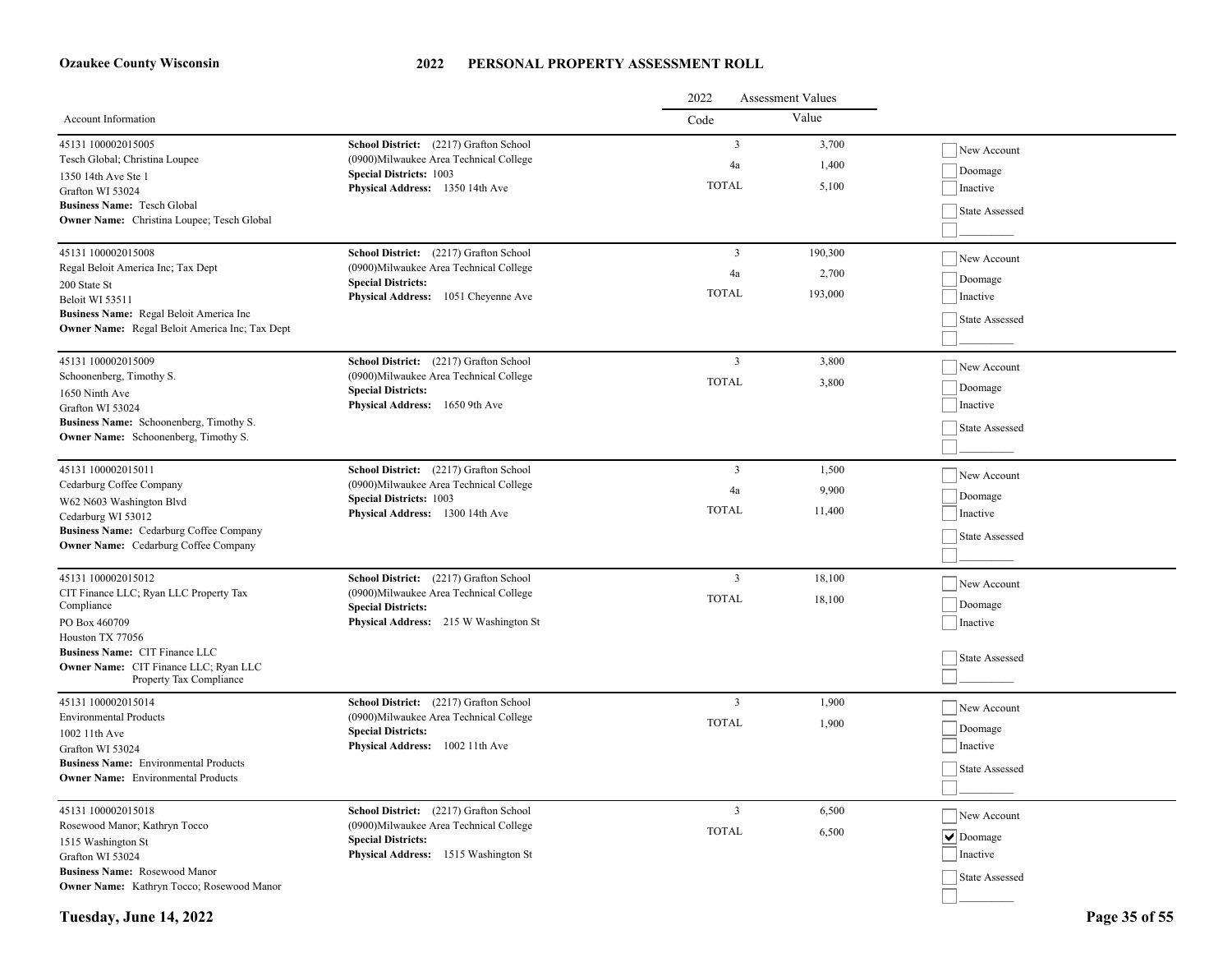|                                                                            |                                                                   | 2022<br><b>Assessment Values</b> |        |                                    |
|----------------------------------------------------------------------------|-------------------------------------------------------------------|----------------------------------|--------|------------------------------------|
| <b>Account Information</b>                                                 |                                                                   | Code                             | Value  |                                    |
| 45131 100002015020                                                         | School District: (2217) Grafton School                            | $\overline{3}$                   | 300    | New Account                        |
| Breakaway Hair; Danielle Helm                                              | (0900) Milwaukee Area Technical College                           | <b>TOTAL</b>                     | 300    | Doomage                            |
| 3483 Cty Rd O                                                              | <b>Special Districts: 1003</b><br>Physical Address: 1226 11th Ave |                                  |        | Inactive                           |
| Saukville WI 53080                                                         |                                                                   |                                  |        |                                    |
| Business Name: Breakaway Hair<br>Owner Name: Breakaway Hair; Danielle Helm |                                                                   |                                  |        | State Assessed                     |
|                                                                            |                                                                   |                                  |        |                                    |
| 45131 100002015021                                                         | School District: (2217) Grafton School                            | 3                                | 8,200  | New Account                        |
| Martini Pete's; Owner/Mngr                                                 | (0900)Milwaukee Area Technical College                            | <b>TOTAL</b>                     | 8,200  | $ \vee $ Doomage                   |
| 1315 Wisconsin Ave                                                         | <b>Special Districts: 1003</b>                                    |                                  |        |                                    |
| Grafton WI 53024                                                           | Physical Address: 1315 Wisconsin Ave                              |                                  |        | Inactive                           |
| <b>Business Name:</b> Martini Pete's                                       |                                                                   |                                  |        | State Assessed                     |
| <b>Owner Name:</b> Martini Pete's; Owner/Mngr                              |                                                                   |                                  |        |                                    |
| 45131 100002015023                                                         | School District: (2217) Grafton School                            | $\overline{3}$                   | 15,500 | New Account                        |
| Brew City Pizza Inc                                                        | (0900) Milwaukee Area Technical College                           | 4a                               | 400    |                                    |
| 11050 W Bluemound Rd                                                       | <b>Special Districts: 1004</b>                                    |                                  |        | Doomage                            |
| Wauwatosa WI 53226                                                         | Physical Address: 385 Falls Rd                                    | <b>TOTAL</b>                     | 15,900 | Inactive                           |
| Business Name: Brew City Pizza Inc                                         |                                                                   |                                  |        | <b>State Assessed</b>              |
| <b>Owner Name:</b> Brew City Pizza Inc                                     |                                                                   |                                  |        |                                    |
| 45131 100002015024                                                         | School District: (2217) Grafton School                            | $\overline{3}$                   | 23,100 | New Account                        |
| <b>Brikat Enterprises LLC</b>                                              | (0900)Milwaukee Area Technical College                            | 4a                               | 200    |                                    |
| 902 S Main St                                                              | <b>Special Districts: 1004</b>                                    |                                  |        | Doomage                            |
| Saukville WI 53080                                                         | Physical Address: 1777 Highland Dr                                | <b>TOTAL</b>                     | 23,300 | Inactive                           |
| Business Name: Brikat Enterprises LLC                                      |                                                                   |                                  |        | State Assessed                     |
| Owner Name: Brikat Enterprises LLC                                         |                                                                   |                                  |        |                                    |
| 45131 100002016002                                                         | School District: (2217) Grafton School                            | 3                                | 7,300  | New Account                        |
| Lobo's Place; Luis Calix                                                   | (0900) Milwaukee Area Technical College                           | 4a                               | 9,400  |                                    |
| 1305 Wisconsin Ave                                                         | <b>Special Districts: 1003</b>                                    |                                  |        | $\overline{\triangledown}$ Doomage |
| Grafton WI 53024                                                           | Physical Address: 1305 Wisconsin Ave                              | <b>TOTAL</b>                     | 16,700 | Inactive                           |
| Business Name: Lobo's Place                                                |                                                                   |                                  |        | State Assessed                     |
| <b>Owner Name:</b> Lobo's Place; Luis Calix                                |                                                                   |                                  |        |                                    |
| 45131 100002016003                                                         | School District: (2217) Grafton School                            | $\overline{3}$                   | 47,900 | New Account                        |
| Grafton Bp, LLC                                                            | (0900)Milwaukee Area Technical College                            | <b>TOTAL</b>                     | 47,900 |                                    |
| 1604 Wisconsin Ave                                                         | <b>Special Districts: 1003</b>                                    |                                  |        | Doomage                            |
| Grafton WI 53024                                                           | Physical Address: 1604 Wisconsin Ave                              |                                  |        | Inactive                           |
| Business Name: Grafton Bp, LLC                                             |                                                                   |                                  |        | State Assessed                     |
| Owner Name: Grafton Bp, LLC                                                |                                                                   |                                  |        |                                    |
| 45131 100002016005                                                         | School District: (2217) Grafton School                            | 3                                | 2,000  |                                    |
| Allstate Insurance Company                                                 | (0900)Milwaukee Area Technical College                            | 4a                               | 1,100  | New Account                        |
| PO Box 37945                                                               | <b>Special Districts:</b>                                         |                                  |        | Doomage                            |
| Charlotte NC 28237                                                         | Physical Address: 375 Falls Rd                                    | <b>TOTAL</b>                     | 3,100  | Inactive                           |
| <b>Business Name:</b> Allstate Insurance Company                           |                                                                   |                                  |        | State Assessed                     |
| <b>Owner Name:</b> Allstate Insurance Company                              |                                                                   |                                  |        |                                    |
|                                                                            |                                                                   |                                  |        |                                    |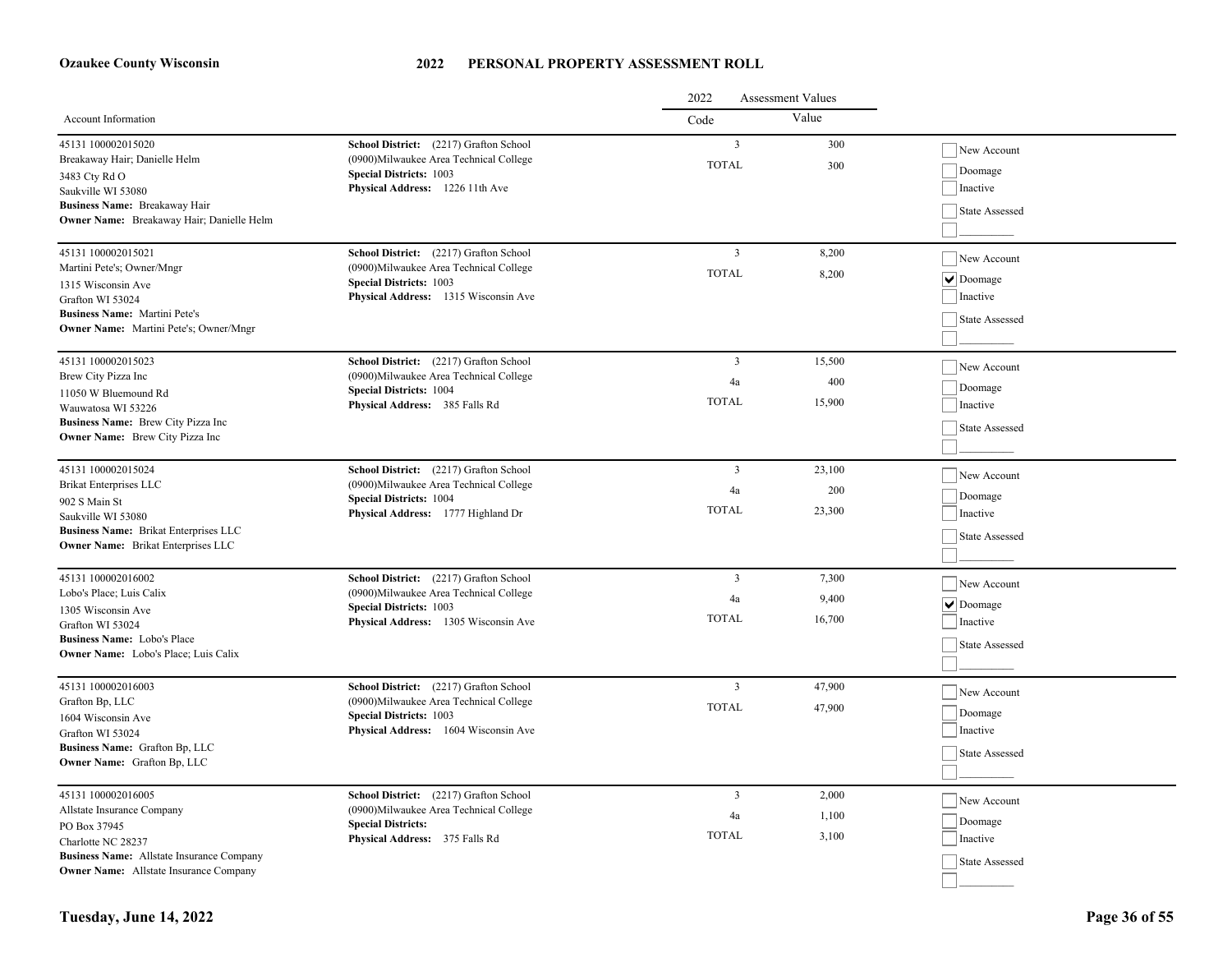|                                                                                                           |                                                                                                                     | 2022               | <b>Assessment Values</b> |                                   |
|-----------------------------------------------------------------------------------------------------------|---------------------------------------------------------------------------------------------------------------------|--------------------|--------------------------|-----------------------------------|
| Account Information                                                                                       |                                                                                                                     | Code               | Value                    |                                   |
| 45131 100002016006<br>Alsco Inc                                                                           | School District: (2217) Grafton School<br>(0900) Milwaukee Area Technical College                                   | 4a<br><b>TOTAL</b> | 1,100<br>1,100           | New Account                       |
| 505 E 200 S Ste 101<br>Salt Lake City UT 84102                                                            | <b>Special Districts:</b><br><b>Physical Address:</b><br>$&\#x0A$ :                                                 |                    |                          | Doomage<br>Inactive               |
| <b>Business Name:</b> Alsco Inc.<br><b>Owner Name:</b> Alsco Inc                                          |                                                                                                                     |                    |                          | State Assessed                    |
| 45131 100002016009<br>Gordon Flesch Co Inc                                                                | School District: (2217) Grafton School<br>(0900) Milwaukee Area Technical College                                   | 3                  | 6,300                    | New Account                       |
| 2675 Research Park Dr                                                                                     | <b>Special Districts:</b>                                                                                           | <b>TOTAL</b>       | 6,300                    | Doomage                           |
| Madison WI 53711<br>Business Name: Gordon Flesch Co Inc                                                   | Physical Address: 1706 Washington St                                                                                |                    |                          | Inactive<br><b>State Assessed</b> |
| <b>Owner Name:</b> Gordon Flesch Co Inc                                                                   |                                                                                                                     |                    |                          |                                   |
| 45131 100002016012<br>Prime Comms Retail LLC                                                              | School District: (2217) Grafton School<br>(0900) Milwaukee Area Technical College                                   | 3                  | 20,900                   | New Account                       |
| PO Box 743068                                                                                             | <b>Special Districts:</b>                                                                                           | 4a<br><b>TOTAL</b> | 200<br>21,100            | Doomage                           |
| Dallas TX 75374<br>Business Name: Prime Comms Retail LLC                                                  | Physical Address: 1217 Port Washington Rd                                                                           |                    |                          | Inactive<br>State Assessed        |
| <b>Owner Name:</b> Prime Comms Retail LLC                                                                 |                                                                                                                     |                    |                          |                                   |
| 45131 100002016013<br>Leap Electric, Inc.                                                                 | School District: (2217) Grafton School<br>(0900) Milwaukee Area Technical College<br><b>Special Districts: 1003</b> | $\overline{3}$     | 300                      | New Account                       |
| 1224 11th Ave<br>Unit #4                                                                                  |                                                                                                                     | 4a<br><b>TOTAL</b> | 100<br>400               | Doomage<br>Inactive               |
| Grafton WI 53024                                                                                          | Physical Address: 1224 11th Ave                                                                                     |                    |                          |                                   |
| Business Name: Leap Electric, Inc.<br>Owner Name: Leap Electric, Inc                                      |                                                                                                                     |                    |                          | <b>State Assessed</b>             |
| 45131 100002016015                                                                                        | School District: (2217) Grafton School                                                                              | 3                  | 2,855,600                | New Account                       |
| Meijer Stores Limited Partnership; Property Tax<br>Department                                             | (0900) Milwaukee Area Technical College<br><b>Special Districts:</b>                                                | 4a                 | 8,500                    | Doomage                           |
| 2929 Walker Ave NW<br>Grand Rapids MI 49544                                                               | <b>Physical Address:</b><br>1600 Port Washington Rd                                                                 | <b>TOTAL</b>       | 2,864,100                | Inactive                          |
| Business Name: Meijer Stores Limited Partnership<br><b>Owner Name:</b> Meijer Stores Limited Partnership; |                                                                                                                     |                    |                          | State Assessed                    |
| Property Tax Department                                                                                   |                                                                                                                     |                    |                          |                                   |
| 45131 100002016016<br>MPI Coin Inc                                                                        | School District: (2217) Grafton School<br>(0900) Milwaukee Area Technical College                                   | 3<br>4a            | 14,900<br>200            | New Account                       |
| 1235 Dakota Dr Ste G<br>Grafton WI 53024                                                                  | <b>Special Districts:</b><br><b>Physical Address:</b><br>1235 Dakota Dr                                             | <b>TOTAL</b>       | 15,100                   | Doomage<br>Inactive               |
| <b>Business Name:</b> MPI Coin Inc.                                                                       |                                                                                                                     |                    |                          | State Assessed                    |
| <b>Owner Name:</b> MPI Coin Inc                                                                           |                                                                                                                     |                    |                          |                                   |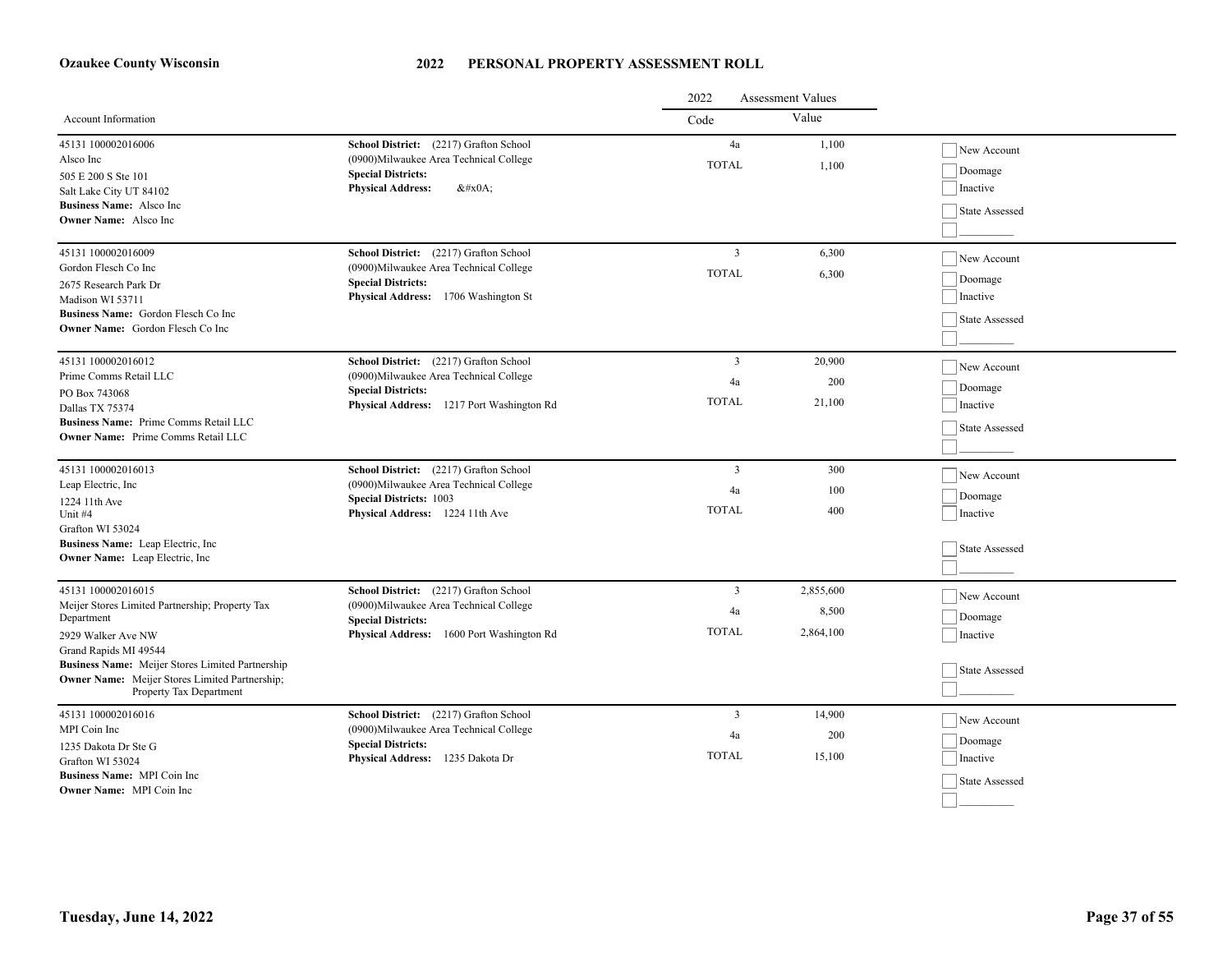|                                                                                                        |                                                                                                                   | 2022<br><b>Assessment Values</b> |                |                     |
|--------------------------------------------------------------------------------------------------------|-------------------------------------------------------------------------------------------------------------------|----------------------------------|----------------|---------------------|
| <b>Account Information</b>                                                                             |                                                                                                                   | Code                             | Value          |                     |
| 45131 100002016020<br>DS Services of America, Inc.                                                     | School District: (2217) Grafton School<br>(0900) Milwaukee Area Technical College                                 | $\overline{3}$<br><b>TOTAL</b>   | 8,200<br>8,200 | New Account         |
| 4221 W Boy Scout Blvd<br>Ste 400<br>Tampa FL 33607                                                     | <b>Special Districts:</b><br><b>Physical Address:</b><br>$&\#x0A$ :                                               |                                  |                | Doomage<br>Inactive |
| Business Name: DS Services of America, Inc.<br><b>Owner Name:</b> DS Services of America, Inc.         |                                                                                                                   |                                  |                | State Assessed      |
| 45131 100002016023                                                                                     | School District: (2217) Grafton School                                                                            | 3                                | 184,400        | New Account         |
| Ulta Salon, Cosmetics and Fragrance, Inc.                                                              | (0900)Milwaukee Area Technical College<br><b>Special Districts:</b>                                               | 4a                               | 1,600          | Doomage             |
| PO Box 4900<br>Scottsdale AZ 85261                                                                     | Physical Address: 968 Port Washington Rd                                                                          | <b>TOTAL</b>                     | 186,000        | Inactive            |
| Business Name: Ulta Salon, Cosmetics and<br>Fragrance, Inc.                                            |                                                                                                                   |                                  |                | State Assessed      |
| Owner Name: Ulta Salon, Cosmetics and Fragrance,<br>Inc                                                |                                                                                                                   |                                  |                |                     |
| 45131 100002016025                                                                                     | School District: (2217) Grafton School                                                                            | 3                                | 11,700         | New Account         |
| Wisconsin CVS Pharmacy, LLC; Altus Group US Inc                                                        | (0900) Milwaukee Area Technical College<br><b>Special Districts:</b><br>Physical Address: 1250 Port Washington Rd | 4a                               | 3,500          | Doomage             |
| PO Box 71130<br>Phoenix AZ 85050                                                                       |                                                                                                                   | <b>TOTAL</b>                     | 15,200         | Inactive            |
| Business Name: Wisconsin CVS Pharmacy, LLC                                                             |                                                                                                                   |                                  |                |                     |
| <b>Owner Name:</b> Altus Group US Inc; Wisconsin CVS<br>Pharmacy, LLC                                  |                                                                                                                   |                                  |                | State Assessed      |
| 45131 100002016026                                                                                     | School District: (2217) Grafton School                                                                            | $\mathfrak{Z}$                   | 600            | New Account         |
| Xerox Financial Services, LLC; Tax Department                                                          | (0900) Milwaukee Area Technical College                                                                           | <b>TOTAL</b>                     | 600            | $  \vee  $ Doomage  |
| PO Box 909                                                                                             | <b>Special Districts: 1005</b><br>Physical Address: 950 Port Washington Rd                                        |                                  |                | Inactive            |
| Webster NY 14580<br>Business Name: Xerox Financial Services, LLC                                       |                                                                                                                   |                                  |                |                     |
| <b>Owner Name:</b> Tax Department; Xerox Financial                                                     |                                                                                                                   |                                  |                | State Assessed      |
| Services, LLC                                                                                          |                                                                                                                   |                                  |                |                     |
| 45131 100002017001                                                                                     | School District: (2217) Grafton School                                                                            | 3                                | 338,000        | New Account         |
| <b>STKJR LLC</b><br>1722 Clarence Ct                                                                   | (0900) Milwaukee Area Technical College<br><b>Special Districts: 1005</b>                                         | 4a                               | 34,400         | Doomage             |
| West Bend WI 53095                                                                                     | Physical Address: 2570 Washington St                                                                              | <b>TOTAL</b>                     | 372,400        | Inactive            |
| <b>Business Name: STKJR LLC</b>                                                                        |                                                                                                                   |                                  |                | State Assessed      |
| Owner Name: STKJR LLC                                                                                  |                                                                                                                   |                                  |                |                     |
| 45131 100002017002                                                                                     | School District: (2217) Grafton School                                                                            | $\mathbf{3}$                     | 49,500         | New Account         |
| Dollar Tree Stores, Inc; Ryan Tax Compliance Svcs<br><b>LLC</b>                                        | (0900)Milwaukee Area Technical College<br><b>Special Districts:</b>                                               | 4a                               | 500            | Doomage             |
| PO Box 460389                                                                                          | Physical Address: 1777 Wisconsin Ave                                                                              | <b>TOTAL</b>                     | 50,000         | Inactive            |
| Dept 120                                                                                               |                                                                                                                   |                                  |                |                     |
| Houston TX 77056                                                                                       |                                                                                                                   |                                  |                |                     |
| <b>Business Name:</b> Dollar Tree Stores, Inc.<br><b>Owner Name:</b> Dollar Tree Stores, Inc; Ryan Tax |                                                                                                                   |                                  |                | State Assessed      |
| Compliance Svcs LLC                                                                                    |                                                                                                                   |                                  |                |                     |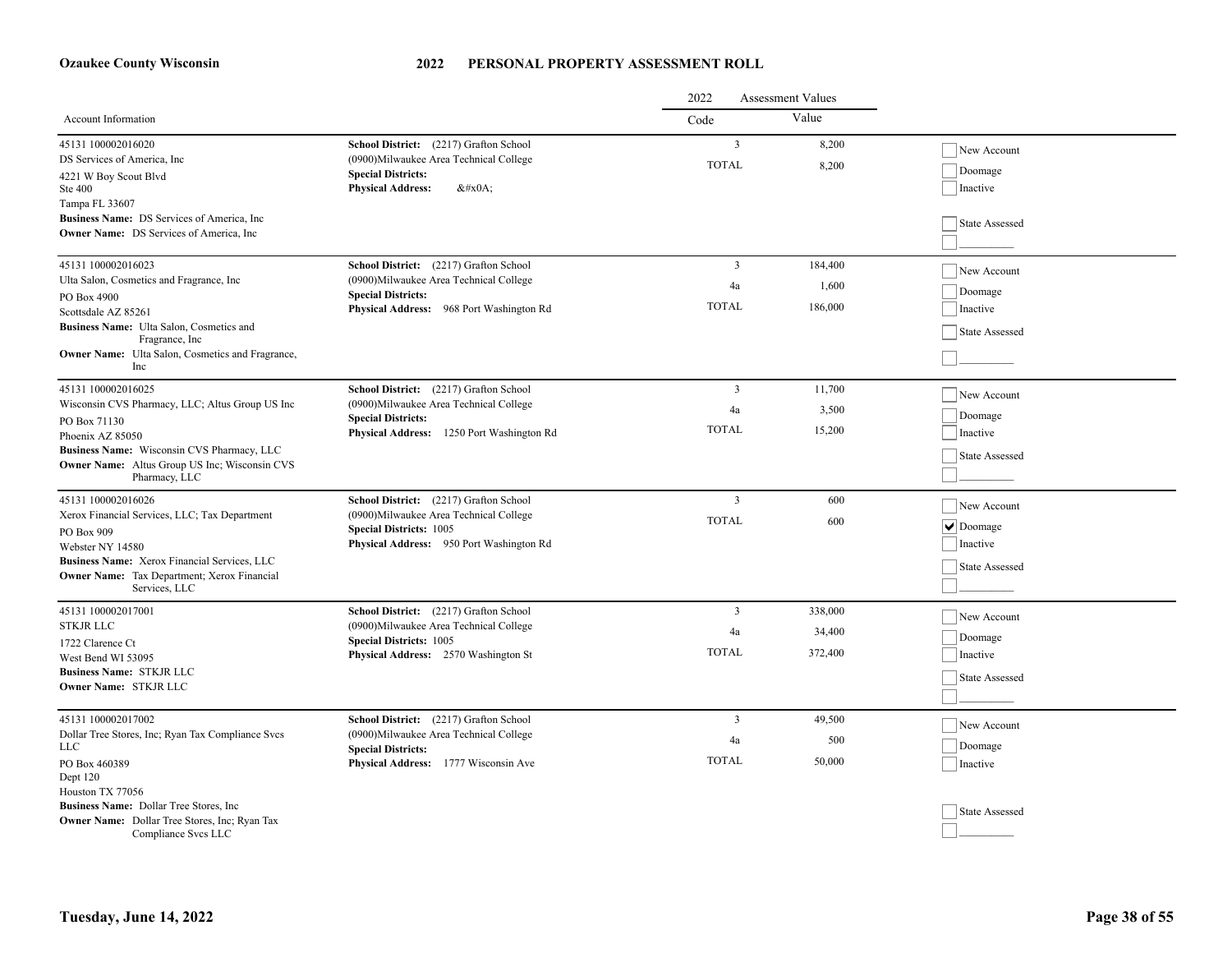|                                                                                                                                                                                                                                                                                     |                                                                                                                                                                | 2022<br><b>Assessment Values</b>        |                     |                                                                                          |
|-------------------------------------------------------------------------------------------------------------------------------------------------------------------------------------------------------------------------------------------------------------------------------------|----------------------------------------------------------------------------------------------------------------------------------------------------------------|-----------------------------------------|---------------------|------------------------------------------------------------------------------------------|
| <b>Account Information</b>                                                                                                                                                                                                                                                          |                                                                                                                                                                | Code                                    | Value               |                                                                                          |
| 45131 100002017003<br><b>ADT LLC</b><br>PO Box 54767<br>Lexington KY 40555<br><b>Business Name: ADT LLC</b><br>Owner Name: ADT LLC                                                                                                                                                  | School District: (2217) Grafton School<br>(0900)Milwaukee Area Technical College<br><b>Special Districts:</b><br><b>Physical Address:</b><br>$&\#x0A;$         | $\overline{\mathbf{3}}$<br><b>TOTAL</b> | 1,200<br>1,200      | New Account<br>Doomage<br>Inactive<br>State Assessed                                     |
| 45131 100002017004<br>ATI Physical Therapy; Advanced Property Tax<br>Compliance<br>1611 N Interstate 35E #428<br>Carrollton TX 75006<br><b>Business Name:</b> ATI Physical Therapy<br><b>Owner Name:</b> Advanced Property Tax Compliance;<br>ATI Physical Therapy                  | School District: (2217) Grafton School<br>(0900) Milwaukee Area Technical College<br><b>Special Districts:</b><br>Physical Address: 1365 Port Washington Rd    | $\overline{\mathbf{3}}$<br><b>TOTAL</b> | 49,300<br>49,300    | New Account<br>Doomage<br>Inactive<br>State Assessed                                     |
| 45131 100002017005<br>Bamboo Bistro - Asian Fusion, LLC<br>1955 Wisconsin Ave<br>Grafton WI 53024<br>Business Name: Bamboo Bistro - Asian Fusion, LLC<br><b>Owner Name:</b> Bamboo Bistro - Asian Fusion, LLC                                                                       | School District: (2217) Grafton School<br>(0900)Milwaukee Area Technical College<br><b>Special Districts: 1004</b><br>Physical Address: 1955 Wisconsin Ave     | $\overline{\mathbf{3}}$<br><b>TOTAL</b> | 17,500<br>17,500    | New Account<br>$\boxed{\blacktriangledown}$ Doomage<br>Inactive<br><b>State Assessed</b> |
| 45131 100002017006<br>First-Citizens Bank & Trust Company; Ryan Tax<br>Compliance LLC<br>PO Box 460709<br>Houston TX 77056<br>Business Name: First-Citizens Bank & Trust<br>Company<br><b>Owner Name:</b> First-Citizens Bank & Trust<br>Company; Ryan Tax Compliance<br><b>LLC</b> | School District: (2217) Grafton School<br>(0900)Milwaukee Area Technical College<br><b>Special Districts:</b><br>Physical Address: 1369 Port Washington Rd     | $\overline{\mathbf{3}}$<br><b>TOTAL</b> | 3,900<br>3,900      | New Account<br>Doomage<br>Inactive<br><b>State Assessed</b>                              |
| 45131 100002017007<br>Club Demonstration Services Inc<br>15310 Barranca Pkwy<br>Ste 100<br>Irvine CA 92618<br>Business Name: Club Demonstration Services Inc<br><b>Owner Name:</b> Club Demonstration Services Inc.                                                                 | School District: (2217) Grafton School<br>(0900)Milwaukee Area Technical College<br><b>Special Districts: 1005</b><br>Physical Address: 950 Port Washington Rd | $\overline{3}$<br>4a<br><b>TOTAL</b>    | 600<br>400<br>1.000 | New Account<br>Doomage<br>Inactive<br>State Assessed                                     |
| 45131 100002017008<br>Eye Care Center of New Holstein LLC<br>1405 Milwaukee Dr<br>New Holstein WI 53061<br>Business Name: Eye Care Center of New Holstein<br><b>LLC</b><br><b>Owner Name:</b> Eye Care Center of New Holstein<br><b>LLC</b>                                         | School District: (2217) Grafton School<br>(0900)Milwaukee Area Technical College<br><b>Special Districts: 1003</b><br>Physical Address: 1106 Washington St     | $\overline{\mathbf{3}}$<br><b>TOTAL</b> | 5,300<br>5,300      | New Account<br>Doomage<br>Inactive<br>State Assessed                                     |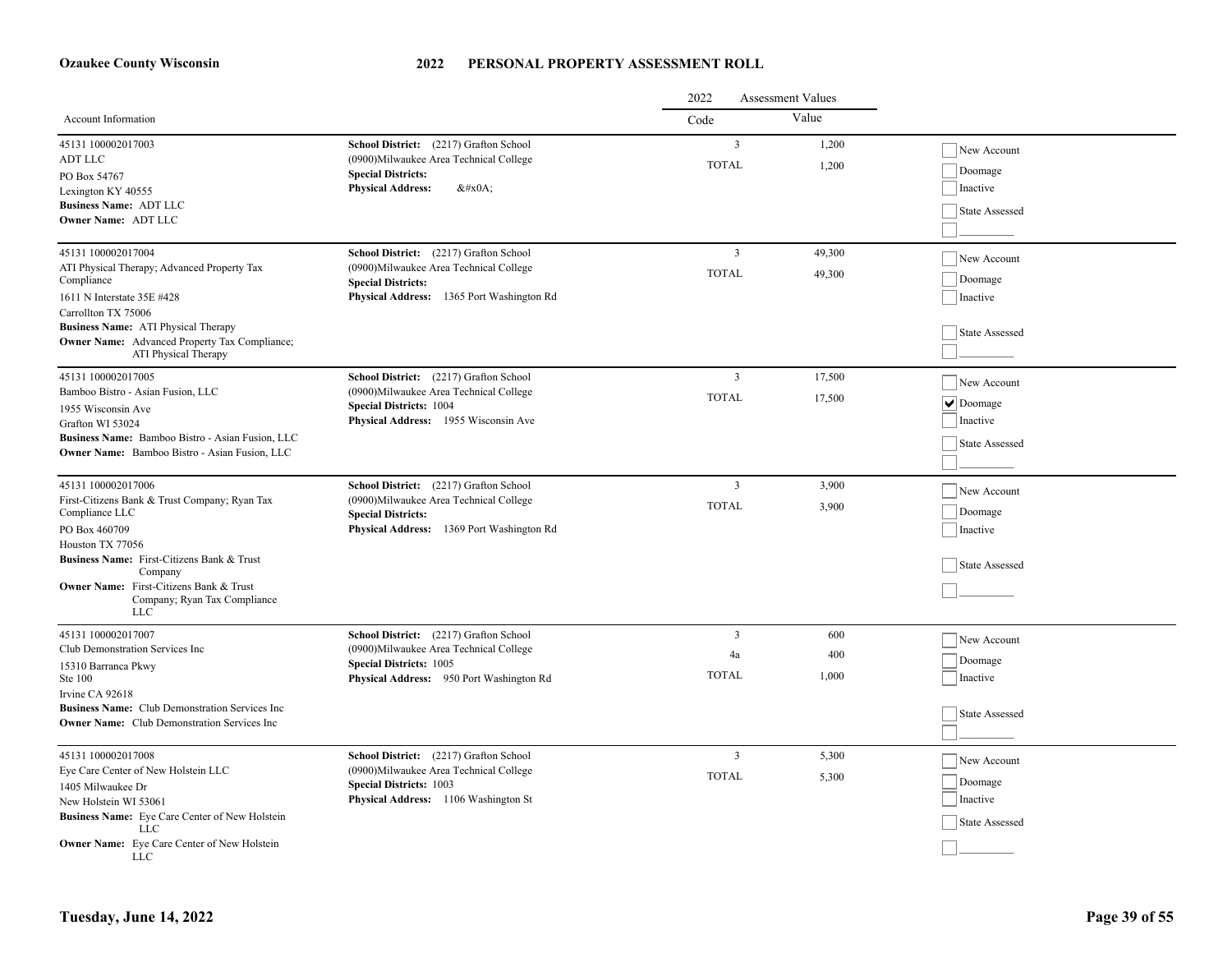|                                                                                                                                                                                                                                                                     |                                                                                                                                                             | <b>Assessment Values</b><br>2022     |                           |                                                                     |
|---------------------------------------------------------------------------------------------------------------------------------------------------------------------------------------------------------------------------------------------------------------------|-------------------------------------------------------------------------------------------------------------------------------------------------------------|--------------------------------------|---------------------------|---------------------------------------------------------------------|
| Account Information                                                                                                                                                                                                                                                 |                                                                                                                                                             | Code                                 | Value                     |                                                                     |
| 45131 100002017009<br>Great Lakes Coca-Cola Distribution, LLC; Tax Dept<br>6250 N River Rd<br>Ste 9000<br>Rosemont IL 60018<br>Business Name: Great Lakes Coca-Cola<br>Distribution, LLC<br><b>Owner Name:</b> Great Lakes Coca-Cola Distribution,<br>LLC; Tax Dept | School District: (2217) Grafton School<br>(0900) Milwaukee Area Technical College<br><b>Special Districts:</b><br><b>Physical Address:</b><br>$&\#x0A;$     | $\mathfrak{Z}$<br><b>TOTAL</b>       | 4,900<br>4,900            | New Account<br>Doomage<br>Inactive<br>State Assessed                |
| 45131 100002017011<br>The 024 LLC; Paul & Liz Alexander<br>1300 14th Ave<br>Grafton WI 53024<br>Business Name: The 024 LLC<br><b>Owner Name:</b> Paul & Liz Alexander; The 024 LLC                                                                                  | School District: (2217) Grafton School<br>(0900) Milwaukee Area Technical College<br><b>Special Districts: 1003</b><br>Physical Address: 1300 14th Ave      | $\mathfrak{Z}$<br>4a<br><b>TOTAL</b> | 1,900<br>38,900<br>40,800 | New Account<br>Doomage<br>Inactive<br>State Assessed                |
| 45131 100002017015<br>Wells Fargo Financial Leasing Inc; Tax Dept<br>PO Box 36200<br>Billings MT 59107<br>Business Name: Wells Fargo Financial Leasing Inc<br>Owner Name: Tax Dept; Wells Fargo Financial<br>Leasing Inc                                            | School District: (2217) Grafton School<br>(0900) Milwaukee Area Technical College<br><b>Special Districts: 1003</b><br>Physical Address: 1251 Washington St | 3<br><b>TOTAL</b>                    | 3,700<br>3,700            | New Account<br>Doomage<br>Inactive<br>State Assessed                |
| 45131 100002017016<br>Village Pointe Commons LLC; Capri Communities<br>20875 Crossroads Cir Ste 400<br>Waukesha WI 53186<br>Business Name: Village Pointe Commons LLC<br><b>Owner Name:</b> Capri Communities; Village Pointe<br>Commons LLC                        | School District: (2217) Grafton School<br>(0900) Milwaukee Area Technical College<br><b>Special Districts: 1004</b><br>Physical Address: 101 Walnut Cir     | $\overline{3}$<br><b>TOTAL</b>       | 2,074,200<br>2,074,200    | New Account<br>Doomage<br>Inactive<br>State Assessed                |
| 45131 100002018001<br>J2enjoy Home LLC; Sharon Erickson<br>1550 Port Wash Rd<br>Grafton WI 53024<br>Business Name: J2enjoy Home LLC<br>Owner Name: J2enjoy Home LLC; Sharon Erickson                                                                                | School District: (2217) Grafton School<br>(0900) Milwaukee Area Technical College<br><b>Special Districts:</b><br>Physical Address: 1550 Port Washington Rd | $\overline{3}$<br>4a<br><b>TOTAL</b> | 5,300<br>4,100<br>9,400   | New Account<br>$ \mathbf{v} $ Doomage<br>Inactive<br>State Assessed |
| 45131 100002018005<br>Ozaukee Community Therapies; Erin Perez<br>1245 Cheyenne Ave Unit 200<br>Grafton WI 53024<br><b>Business Name:</b> Ozaukee Community Therapies<br><b>Owner Name:</b> Erin Perez; Ozaukee Community<br>Therapies                               | School District: (2217) Grafton School<br>(0900) Milwaukee Area Technical College<br><b>Special Districts:</b><br>Physical Address: 1245 Cheyenne Ave       | $\overline{3}$<br><b>TOTAL</b>       | 600<br>600                | New Account<br>Doomage<br>Inactive<br>State Assessed                |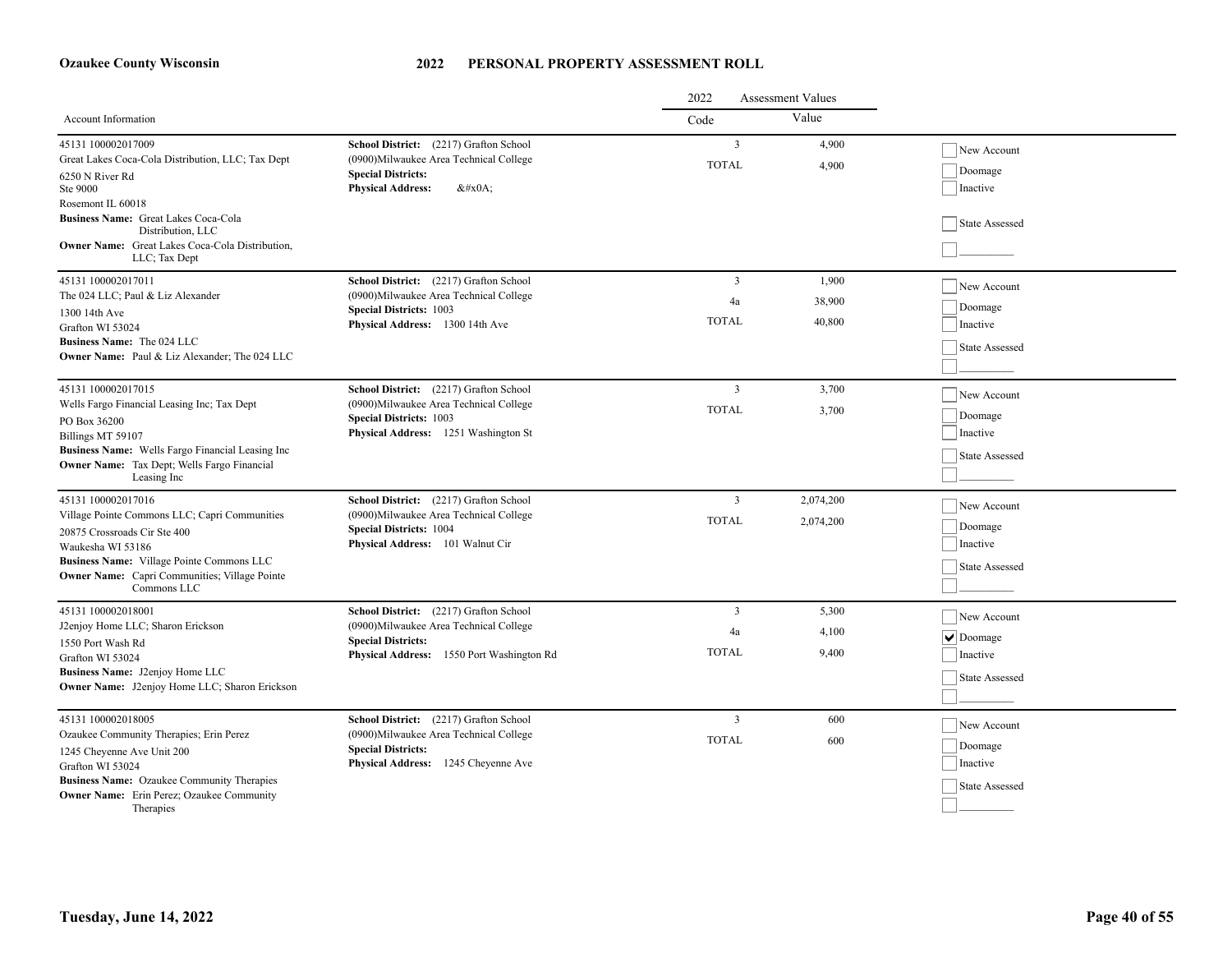|                                                                                                                                                                                                                                               |                                                                                                                                                                 | <b>Assessment Values</b><br>2022 |                  |                                                      |
|-----------------------------------------------------------------------------------------------------------------------------------------------------------------------------------------------------------------------------------------------|-----------------------------------------------------------------------------------------------------------------------------------------------------------------|----------------------------------|------------------|------------------------------------------------------|
| Account Information                                                                                                                                                                                                                           |                                                                                                                                                                 | Code                             | Value            |                                                      |
| 45131 100002018009<br>Adidas America Inc; DMA<br>PO Box 80615<br>Indanapolis IN 46280<br>Business Name: Adidas America Inc<br><b>Owner Name:</b> Adidas America Inc; DMA                                                                      | School District: (2217) Grafton School<br>(0900)Milwaukee Area Technical College<br><b>Special Districts: 1005</b><br>Physical Address: 1020 Port Washington Rd | $\overline{3}$<br><b>TOTAL</b>   | 36,700<br>36,700 | New Account<br>Doomage<br>Inactive<br>State Assessed |
| 45131 100002018015<br>GreatAmerica Financial Services Corp<br>625 First St SE Ste 800<br>Cedar Rapids IA 52401<br><b>Business Name:</b> GreatAmerica Financial Services<br>Corp<br><b>Owner Name:</b> GreatAmerica Financial Services<br>Corp | School District: (2217) Grafton School<br>(0900) Milwaukee Area Technical College<br><b>Special Districts: 1004</b><br>Physical Address: 101 Walnut Cir         | 3<br><b>TOTAL</b>                | 24,700<br>24,700 | New Account<br>Doomage<br>Inactive<br>State Assessed |
| 45131 100002018016<br>Hallmark Marketing Company LLC; Tax 407<br>PO Box 419479<br>Kansas City MO 64141<br><b>Business Name:</b> Hallmark Marketing Company LLC<br><b>Owner Name:</b> Hallmark Marketing Company LLC;<br>Tax 407               | School District: (2217) Grafton School<br>(0900)Milwaukee Area Technical College<br><b>Special Districts: 1005</b><br><b>Physical Address:</b><br>$&\#x0A;$     | 3<br><b>TOTAL</b>                | 4,200<br>4,200   | New Account<br>Doomage<br>Inactive<br>State Assessed |
| 45131 100002018018<br>James Imaging Systems Inc<br>3375 Intertech Dr<br>Brookfield WI 53045<br>Business Name: James Imaging Systems Inc<br><b>Owner Name:</b> James Imaging Systems Inc                                                       | School District: (2217) Grafton School<br>(0900) Milwaukee Area Technical College<br><b>Special Districts:</b><br>Physical Address: 215 W Washington St         | $\overline{3}$<br><b>TOTAL</b>   | 100<br>100       | New Account<br>Doomage<br>Inactive<br>State Assessed |
| 45131 100002018019<br>James Leasing LLC<br>3375 Intertech Dr<br>Brookfield WI 53045<br>Business Name: James Leasing LLC<br><b>Owner Name:</b> James Leasing LLC                                                                               | School District: (2217) Grafton School<br>(0900) Milwaukee Area Technical College<br><b>Special Districts: 1003</b><br>Physical Address: 1505 Wisconsin Ave     | $\overline{3}$<br><b>TOTAL</b>   | 5,000<br>5,000   | New Account<br>Doomage<br>Inactive<br>State Assessed |
| 45131 100002018020<br><b>LEAF Capital Funding LLC</b><br>2005 Market St FL 14<br>Philadelphia PA 19103<br>Business Name: LEAF Capital Funding LLC<br><b>Owner Name:</b> LEAF Capital Funding LLC                                              | School District: (2217) Grafton School<br>(0900)Milwaukee Area Technical College<br><b>Special Districts: 1004</b><br>Physical Address: 2090 Wisconsin Ave      | $\overline{3}$<br><b>TOTAL</b>   | 8,800<br>8,800   | New Account<br>Doomage<br>Inactive<br>State Assessed |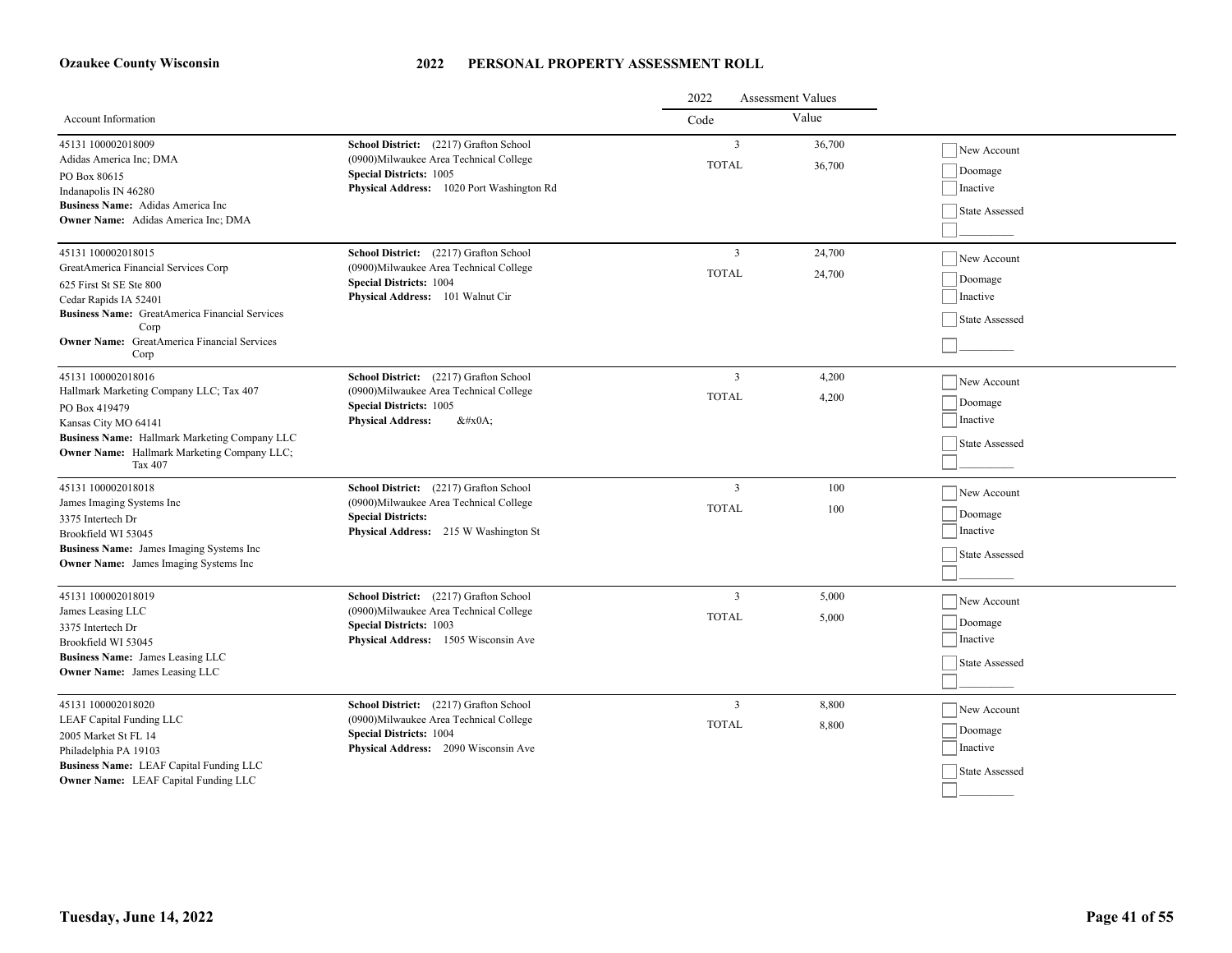#### **2022 PERSONAL PROPERTY ASSESSMENT ROLL**

|                                                                                                                                                                                                                            |                                                                                                                                                                       | 2022<br><b>Assessment Values</b> |                              |                                                      |
|----------------------------------------------------------------------------------------------------------------------------------------------------------------------------------------------------------------------------|-----------------------------------------------------------------------------------------------------------------------------------------------------------------------|----------------------------------|------------------------------|------------------------------------------------------|
| Account Information                                                                                                                                                                                                        |                                                                                                                                                                       | Code                             | Value                        |                                                      |
| 45131 100002018021<br>De Lage Landen Financial Services Inc; Tax Dept<br>1111 Old Eagle School Rd<br>Wayne PA 19087<br>Business Name: De Lage Landen Financial Services<br>Inc                                             | School District: (2217) Grafton School<br>(0900) Milwaukee Area Technical College<br><b>Special Districts: 1004</b><br>Physical Address: 1990 Wisconsin Ave           | 3<br><b>TOTAL</b>                | 1,200<br>1,200               | New Account<br>Doomage<br>Inactive<br>State Assessed |
| Owner Name: De Lage Landen Financial Services<br>Inc; Tax Dept                                                                                                                                                             |                                                                                                                                                                       |                                  |                              |                                                      |
| 45131 100002018023<br>Heartland Dental LLC<br>1200 Network Centre Dr<br>Effingham IL 62401<br><b>Business Name:</b> Heartland Dental LLC<br>Owner Name: Heartland Dental LLC                                               | School District: (2217) Grafton School<br>(0900) Milwaukee Area Technical College<br><b>Special Districts:</b><br>1580 Port Washington Rd<br><b>Physical Address:</b> | 3<br>4a<br><b>TOTAL</b>          | 42,900<br>209,100<br>252,000 | New Account<br>Doomage<br>Inactive<br>State Assessed |
| 45131 100002018024<br>PyraMax Bank, FSB<br>7001 W Edgerton Ave<br>Greenfield WI 53220<br><b>Business Name: PyraMax Bank, FSB</b><br><b>Owner Name:</b> PyraMax Bank, FSB                                                   | School District: (2217) Grafton School<br>(0900)Milwaukee Area Technical College<br><b>Special Districts: 1003</b><br>Physical Address: 1150 Washington St            | 3<br>4a<br>TOTAL                 | 20,600<br>10,800<br>31,400   | New Account<br>Doomage<br>Inactive<br>State Assessed |
| 45131 100002018026<br>DirecTV LLC; Kroll LLC<br>PO Box 2789<br>Addison TX 75001<br><b>Business Name: DirecTV LLC</b><br>Owner Name: DirecTV LLC; Kroll LLC                                                                 | School District: (2217) Grafton School<br>(0900) Milwaukee Area Technical College<br><b>Special Districts:</b><br><b>Physical Address:</b><br>$&\#x0A;$               | 3<br><b>TOTAL</b>                | 12,800<br>12,800             | New Account<br>Doomage<br>Inactive<br>State Assessed |
| 45131 100002018027<br>Smucker FoodService Inc<br>PO Box 3576<br>Chicago IL 60654<br>Business Name: Smucker FoodService Inc<br><b>Owner Name:</b> Smucker FoodService Inc                                                   | School District: (2217) Grafton School<br>(0900)Milwaukee Area Technical College<br><b>Special Districts:</b><br><b>Physical Address:</b><br>$&\#x0A;$                | 3<br><b>TOTAL</b>                | 8,100<br>8,100               | New Account<br>Doomage<br>Inactive<br>State Assessed |
| 45131 100002018028<br>The Men's Wearhouse Inc<br>6380 Rogerdale Rd<br>Houston TX 77072<br>Business Name: The Men's Wearhouse Inc<br><b>Owner Name:</b> The Men's Wearhouse Inc                                             | School District: (2217) Grafton School<br>(0900)Milwaukee Area Technical College<br><b>Special Districts:</b><br>Physical Address: 976 Port Washington Rd             | 3<br>4a<br><b>TOTAL</b>          | 20,600<br>32,100<br>52,700   | New Account<br>Doomage<br>Inactive<br>State Assessed |
| 45131 100002018030<br>US Bank National Association; Tax Dept<br>1310 Madrid St Ste 100<br>Marshall MN 56258<br><b>Business Name:</b> US Bank National Association<br>Owner Name: Tax Dept; US Bank National<br>Association | School District: (2217) Grafton School<br>(0900)Milwaukee Area Technical College<br><b>Special Districts:</b><br>Physical Address: 1971 Washington St                 | 3<br><b>TOTAL</b>                | 6,900<br>6,900               | New Account<br>Doomage<br>Inactive<br>State Assessed |

**Tuesday, June 14, 2022 Page 42 of 55**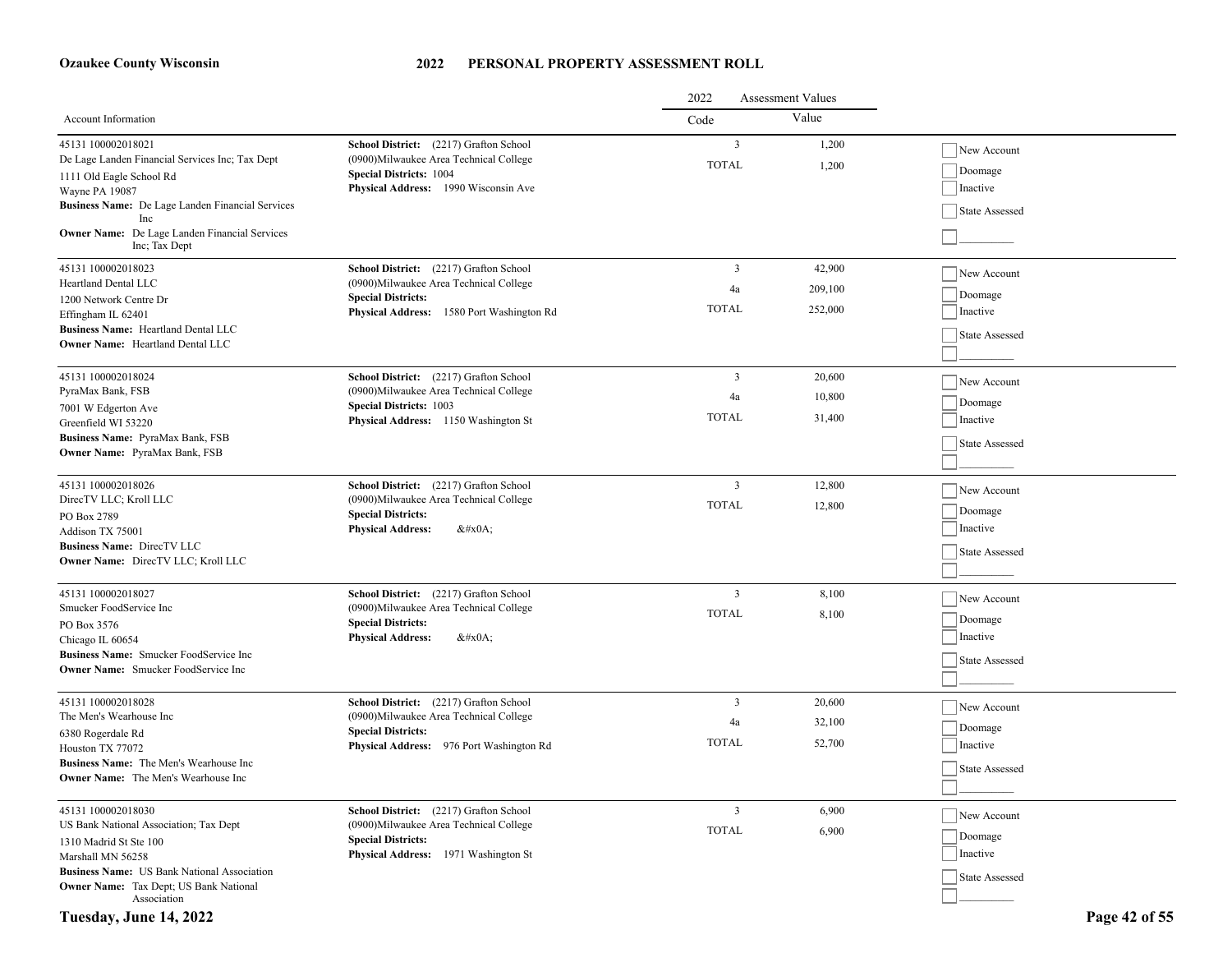#### **2022 PERSONAL PROPERTY ASSESSMENT ROLL**

|                                                                                 |                                                                        | <b>Assessment Values</b><br>2022 |        |                       |
|---------------------------------------------------------------------------------|------------------------------------------------------------------------|----------------------------------|--------|-----------------------|
| Account Information                                                             |                                                                        | Code                             | Value  |                       |
| 45131 100002019001                                                              | School District: (2217) Grafton School                                 | $\overline{3}$                   | 700    | New Account           |
| Suburban Realty; John Tillmann                                                  | (0900) Milwaukee Area Technical College                                | 4a                               | 100    | Doomage               |
| 1055 Spring St                                                                  | <b>Special Districts: 1003</b>                                         | <b>TOTAL</b>                     | 800    | Inactive              |
| Grafton WI 53024                                                                | Physical Address: 1055 Spring St                                       |                                  |        |                       |
| Business Name: Suburban Realty<br>Owner Name: John Tillmann; Suburban Realty    |                                                                        |                                  |        | State Assessed        |
|                                                                                 |                                                                        |                                  |        |                       |
| 45131 100002019003                                                              | School District: (2217) Grafton School                                 | $\overline{3}$                   | 21,000 | New Account           |
| RAH Fitness LLC; Rebecca H Haehle                                               | (0900) Milwaukee Area Technical College                                | 4a                               | 14,300 | $  \vee  $ Doomage    |
| 2118 Yuma St                                                                    | <b>Special Districts:</b>                                              | <b>TOTAL</b>                     | 35,300 |                       |
| Grafton WI 53024                                                                | Physical Address: 1359 Port Washington Rd                              |                                  |        | Inactive              |
| <b>Business Name: RAH Fitness LLC</b><br>Owner Name: RAH Fitness LLC; Rebecca H |                                                                        |                                  |        | State Assessed        |
| Haehle                                                                          |                                                                        |                                  |        |                       |
| 45131 100002019004                                                              | School District: (2217) Grafton School                                 | $\overline{3}$                   | 25,300 | New Account           |
| 1505 Grafton LLC                                                                | (0900) Milwaukee Area Technical College                                | 4a                               | 100    |                       |
| 789 N Water St #200                                                             | <b>Special Districts: 1003</b>                                         | <b>TOTAL</b>                     | 25,400 | Doomage               |
| Milwaukee WI 53202                                                              | Physical Address: 1505 Wisconsin Ave                                   |                                  |        | Inactive              |
| Business Name: 1505 Grafton LLC<br>Owner Name: 1505 Grafton LLC                 |                                                                        |                                  |        | State Assessed        |
|                                                                                 |                                                                        |                                  |        |                       |
| 45131 100002019005                                                              | School District: (2217) Grafton School                                 | $\overline{3}$                   | 3,000  | New Account           |
| NSeven Coffee                                                                   | (0900)Milwaukee Area Technical College                                 | <b>TOTAL</b>                     | 3,000  |                       |
| 1307 Wisconsin Ave                                                              | <b>Special Districts: 1003</b>                                         |                                  |        | $\vee$ Doomage        |
| Grafton WI 53024                                                                | Physical Address: 1307 Wisconsin Ave                                   |                                  |        | Inactive              |
| <b>Business Name: NSeven Coffee</b><br><b>Owner Name:</b> NSeven Coffee         |                                                                        |                                  |        | State Assessed        |
|                                                                                 |                                                                        |                                  |        |                       |
| 45131 100002019007                                                              | School District: (2217) Grafton School                                 | 4a                               | 3,600  | New Account           |
| iGPS Logistics, LLC; IAC                                                        | (0900) Milwaukee Area Technical College                                | <b>TOTAL</b>                     | 3,600  |                       |
| 6 Arrow Rd Ste 100                                                              | <b>Special Districts: 1005</b>                                         |                                  |        | Doomage<br>Inactive   |
| Ramsey NJ 07446                                                                 | Physical Address: 950 Port Washington Rd                               |                                  |        |                       |
| Business Name: iGPS Logistics, LLC<br>Owner Name: IAC; iGPS Logistics, LLC      |                                                                        |                                  |        | State Assessed        |
|                                                                                 |                                                                        |                                  |        |                       |
| 45131 100002019010                                                              | School District: (2217) Grafton School                                 | $\overline{\mathbf{3}}$          | 10,200 | New Account           |
| H & R Block Eastern Entps, Inc #46721; PP Tax                                   | (0900)Milwaukee Area Technical College                                 | 4a                               | 11,100 | Doomage               |
| One H & R Block Way                                                             | <b>Special Districts: 1004</b><br>Physical Address: 2225 Wisconsin Ave | <b>TOTAL</b>                     | 21,300 | Inactive              |
| Kansas City MO 64105<br>Business Name: H & R Block Eastern Entps, Inc.          |                                                                        |                                  |        |                       |
| #46721                                                                          |                                                                        |                                  |        | State Assessed        |
| Owner Name: H & R Block Eastern Entps, Inc                                      |                                                                        |                                  |        |                       |
| $#46721$ ; PP Tax                                                               |                                                                        |                                  |        |                       |
| 45131 100002019011                                                              | School District: (2217) Grafton School                                 | $\overline{3}$                   | 3,000  | New Account           |
| Ozcoza, LLC                                                                     | (0900) Milwaukee Area Technical College<br><b>Special Districts:</b>   | <b>TOTAL</b>                     | 3,000  | $\vee$ Doomage        |
| 372 Falls Rd<br>Grafton WI 53024                                                | Physical Address: 372 Falls Rd                                         |                                  |        | Inactive              |
| Business Name: Ozcoza, LLC                                                      |                                                                        |                                  |        |                       |
| Owner Name: Ozcoza, LLC                                                         |                                                                        |                                  |        | <b>State Assessed</b> |
|                                                                                 |                                                                        |                                  |        |                       |

**Tuesday, June 14, 2022 Page 43 of 55**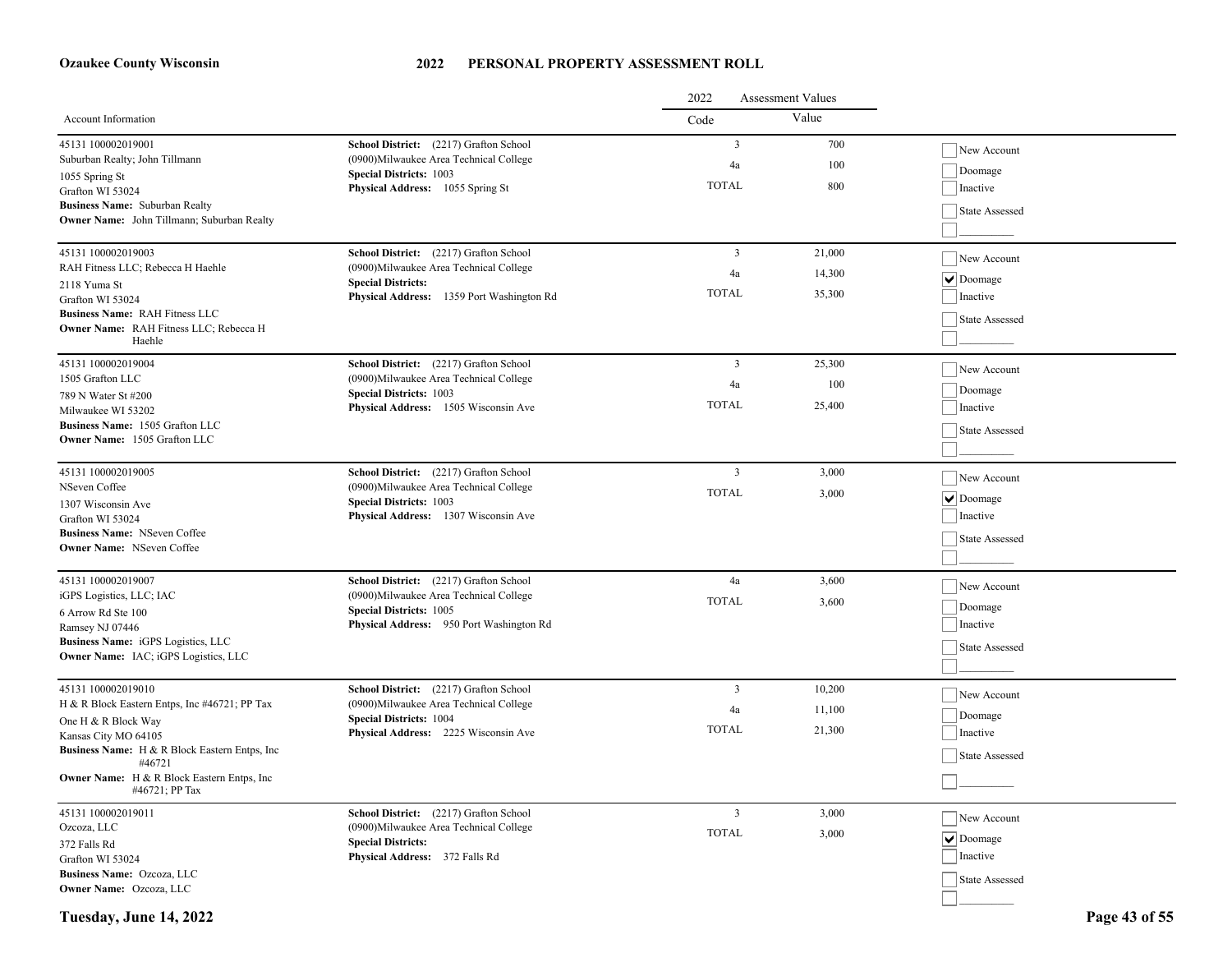|                                                                                                                                                                                                                                 |                                                                                                                                                            | 2022                                    | <b>Assessment Values</b>    |                                                      |
|---------------------------------------------------------------------------------------------------------------------------------------------------------------------------------------------------------------------------------|------------------------------------------------------------------------------------------------------------------------------------------------------------|-----------------------------------------|-----------------------------|------------------------------------------------------|
| Account Information                                                                                                                                                                                                             |                                                                                                                                                            | Code                                    | Value                       |                                                      |
| 45131 100002019012<br>Balboa Capital Corporation<br>630 N Central Expy Ste A<br>Plano TX 75074<br>Business Name: Balboa Capital Corporation<br><b>Owner Name:</b> Balboa Capital Corporation                                    | School District: (2217) Grafton School<br>(0900) Milwaukee Area Technical College<br><b>Special Districts:</b><br>Physical Address: 372 Falls Rd           | $\overline{3}$<br><b>TOTAL</b>          | 13,700<br>13,700            | New Account<br>Doomage<br>Inactive<br>State Assessed |
| 45131 100002019013<br>NuCO2 Supply LLC; Tax Dept<br>10 Riverview Dr<br>Danbury CT 06810<br>Business Name: NuCO2 Supply LLC<br>Owner Name: NuCO2 Supply LLC; Tax Dept                                                            | School District: (2217) Grafton School<br>(0900) Milwaukee Area Technical College<br><b>Special Districts:</b><br><b>Physical Address:</b><br>$&\#x0A;$    | $\overline{\mathbf{3}}$<br><b>TOTAL</b> | 1,100<br>1,100              | New Account<br>Doomage<br>Inactive<br>State Assessed |
| 45131 100002019014<br>Enterprise Rent-A-Car Co Inc; Matt Wakefield<br>S17 W22650 Lincoln Ave<br>Waukesha WI 53186<br>Business Name: Enterprise Rent-A-Car Co Inc<br>Owner Name: Enterprise Rent-A-Car Co Inc; Matt<br>Wakefield | School District: (2217) Grafton School<br>(0900) Milwaukee Area Technical College<br><b>Special Districts:</b><br>Physical Address: 1805 Wisconsin Ave     | $\overline{3}$<br>4a<br><b>TOTAL</b>    | 10,000<br>100<br>10,100     | New Account<br>Doomage<br>Inactive<br>State Assessed |
| 45131 100002019015<br>Gate Way Drive Hotel Associates<br>801 E 2nd St Ste 200<br>Coralville IA 52241<br>Business Name: Gate Way Drive Hotel Associates<br><b>Owner Name:</b> Gate Way Drive Hotel Associates                    | School District: (2217) Grafton School<br>(0900)Milwaukee Area Technical College<br><b>Special Districts:</b><br>Physical Address: 1601 Gateway Dr         | 3<br>4a<br><b>TOTAL</b>                 | 388,900<br>3,300<br>392,200 | New Account<br>Doomage<br>Inactive<br>State Assessed |
| 45131 100002019016<br>Lori's Gifts LLC<br>660 N Central Expy<br>Ste 240<br>Plano TX 75074<br>Business Name: Lori's Gifts LLC<br>Owner Name: Lori's Gifts LLC                                                                    | School District: (2217) Grafton School<br>(0900) Milwaukee Area Technical College<br><b>Special Districts:</b><br>Physical Address: 975 Port Washington Rd | 3<br><b>TOTAL</b>                       | 1,500<br>1,500              | New Account<br>Doomage<br>Inactive<br>State Assessed |
| 45131 100002019017<br>Agiliti Health, Inc<br>1301 International Pkwy #300<br>Sunrise FL 33323<br>Business Name: Agiliti Health, Inc.<br>Owner Name: Agiliti Health, Inc                                                         | School District: (2217) Grafton School<br>(0900) Milwaukee Area Technical College<br><b>Special Districts:</b><br>Physical Address: 975 Port Washington Rd | 4a<br><b>TOTAL</b>                      | 15,200<br>15,200            | New Account<br>Doomage<br>Inactive<br>State Assessed |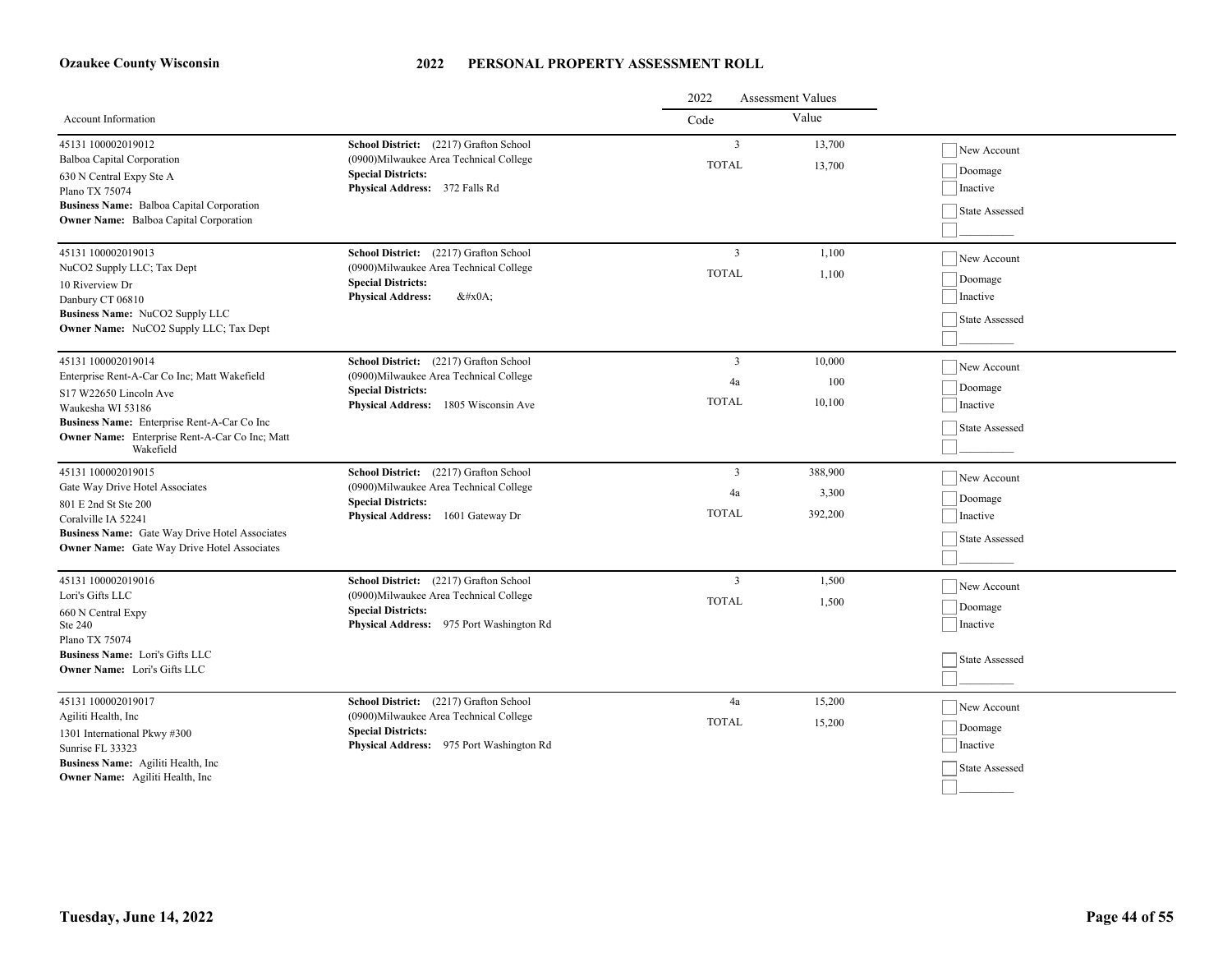#### **2022 PERSONAL PROPERTY ASSESSMENT ROLL**

|                                                                                                                                                                                                                                 |                                                                                                                                                             | <b>Assessment Values</b><br>2022 |                               |                                                      |
|---------------------------------------------------------------------------------------------------------------------------------------------------------------------------------------------------------------------------------|-------------------------------------------------------------------------------------------------------------------------------------------------------------|----------------------------------|-------------------------------|------------------------------------------------------|
| Account Information                                                                                                                                                                                                             |                                                                                                                                                             | Code                             | Value                         |                                                      |
| 45131 100002019019<br>De Lage Landen Financial Services Inc; Tax Dept<br>1111 Old Eagle School Rd<br>Wayne PA 19087<br>Business Name: De Lage Landen Financial Services                                                         | School District: (2217) Grafton School<br>(0900) Milwaukee Area Technical College<br><b>Special Districts:</b><br>Physical Address: 1051 Cheyenne Ave       | 3<br><b>TOTAL</b>                | 6,300<br>6,300                | New Account<br>Doomage<br>Inactive<br>State Assessed |
| Inc<br>Owner Name: De Lage Landen Financial Services<br>Inc; Tax Dept                                                                                                                                                           |                                                                                                                                                             |                                  |                               |                                                      |
| 45131 100002019020<br>Data Sales Co., Inc<br>3450 W Burnsville Pkwy<br>Burnsville MN 55337<br>Business Name: Data Sales Co., Inc.<br><b>Owner Name:</b> Data Sales Co., Inc.                                                    | School District: (2217) Grafton School<br>(0900)Milwaukee Area Technical College<br><b>Special Districts:</b><br><b>Physical Address:</b><br>$&\#x0A;$      | 3<br><b>TOTAL</b>                | 3,300<br>3,300                | New Account<br>Doomage<br>Inactive<br>State Assessed |
| 45131 100002019021<br>Nestle USA, Inc; Property Tax<br>PO Box 330219<br>Nashville TN 37203<br>Business Name: Nestle USA, Inc.<br>Owner Name: Nestle USA, Inc; Property Tax                                                      | School District: (2217) Grafton School<br>(0900) Milwaukee Area Technical College<br><b>Special Districts: 1004</b><br>Physical Address: 301 Falls Rd       | $\overline{3}$<br><b>TOTAL</b>   | 300<br>300                    | New Account<br>Doomage<br>Inactive<br>State Assessed |
| 45131 100002019023<br>Cellular Sales of Wisconsin; Tax Dept<br>9040 Executive Park Dr<br>Knoxville TN 37923<br><b>Business Name:</b> Cellular Sales of Wisconsin<br><b>Owner Name:</b> Cellular Sales of Wisconsin; Tax<br>Dept | School District: (2217) Grafton School<br>(0900)Milwaukee Area Technical College<br><b>Special Districts: 1005</b><br>Physical Address: 2512 Washington St  | 3<br>4a<br><b>TOTAL</b>          | 77,700<br>22,000<br>99,700    | New Account<br>Doomage<br>Inactive<br>State Assessed |
| 45131 100002019025<br>Fiddleheads Coffee<br>1505 Wisconsin Ave Ste 160<br>Grafton WI 53024<br><b>Business Name:</b> Fiddleheads Coffee<br><b>Owner Name:</b> Fiddleheads Coffee                                                 | School District: (2217) Grafton School<br>(0900) Milwaukee Area Technical College<br><b>Special Districts: 1003</b><br>Physical Address: 1505 Wisconsin Ave | 3<br>4a<br><b>TOTAL</b>          | 35,300<br>4,400<br>39,700     | New Account<br>Doomage<br>Inactive<br>State Assessed |
| 45131 100002019027<br>Select Comfort Retail<br>1001 3rd Ave S<br>Minneapolis MN 55404<br><b>Business Name:</b> Select Comfort Retail<br><b>Owner Name:</b> Select Comfort Retail                                                | School District: (2217) Grafton School<br>(0900) Milwaukee Area Technical College<br><b>Special Districts:</b><br>Physical Address: 1205 Port Washington Rd | 3<br>4a<br><b>TOTAL</b>          | 122,800<br>135,200<br>258,000 | New Account<br>Doomage<br>Inactive<br>State Assessed |
| 45131 100002019028<br>Praxair Distribution Inc; Tax Dept<br>10 Riverview Dr<br>Danbury CT 06810<br>Business Name: Praxair Distribution Inc<br><b>Owner Name:</b> Praxair Distribution Inc; Tax Dept                             | School District: (2217) Grafton School<br>(0900) Milwaukee Area Technical College<br><b>Special Districts:</b><br><b>Physical Address:</b><br>$&\#x0A;$     | 3<br><b>TOTAL</b>                | 17,400<br>17,400              | New Account<br>Doomage<br>Inactive<br>State Assessed |

**Tuesday, June 14, 2022 Page 45 of 55**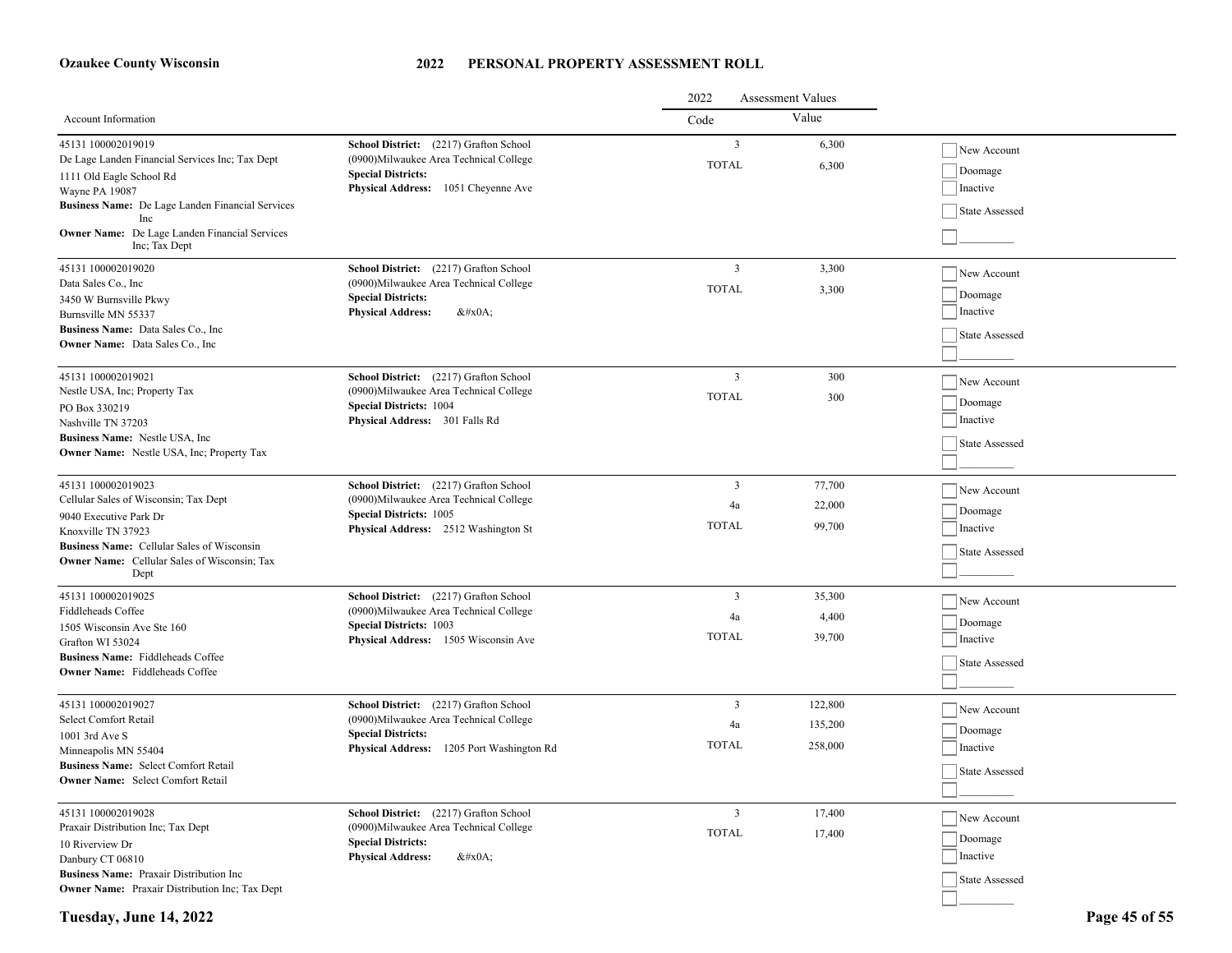|                                                                                                                                                                                                                             |                                                                                                                                                                    | 2022<br><b>Assessment Values</b> |                           |                                                             |
|-----------------------------------------------------------------------------------------------------------------------------------------------------------------------------------------------------------------------------|--------------------------------------------------------------------------------------------------------------------------------------------------------------------|----------------------------------|---------------------------|-------------------------------------------------------------|
| Account Information                                                                                                                                                                                                         |                                                                                                                                                                    | Code                             | Value                     |                                                             |
| 45131 100002019029<br>The Coca-Cola Company; Property Tax Dept - NAT 8<br>PO Box 1734<br>Atlanta GA 30301<br>Business Name: The Coca-Cola Company<br><b>Owner Name:</b> Property Tax Dept - NAT 8; The<br>Coca-Cola Company | School District: (2217) Grafton School<br>(0900)Milwaukee Area Technical College<br><b>Special Districts:</b><br>Physical Address: 1600 Port Washington Rd         | $\mathbf{3}$<br><b>TOTAL</b>     | 28,400<br>28,400          | New Account<br>Doomage<br>Inactive<br>State Assessed        |
| 45131 100002020001<br>Bentley's Pet Stuff, LLC<br>4192 Illinois Route 83<br>Unit C<br>Long Grove IL 60047<br>Business Name: Bentley's Pet Stuff, LLC<br>Owner Name: Bentley's Pet Stuff, LLC                                | School District: (2217) Grafton School<br>(0900) Milwaukee Area Technical College<br><b>Special Districts:</b><br>Physical Address: 1530 Port Washington Rd        | 3<br><b>TOTAL</b>                | 85,300<br>85,300          | New Account<br>Doomage<br>Inactive<br><b>State Assessed</b> |
| 45131 100002020002<br>CC Services; Tax Dept<br>1711 GE Rd<br>Bloomington IL 61704<br><b>Business Name: CC Services</b><br><b>Owner Name:</b> CC Services; Tax Dept                                                          | School District: (2217) Grafton School<br>(0900) Milwaukee Area Technical College<br><b>Special Districts: 1004</b><br>Physical Address: 2273 Wisconsin Ave        | $\overline{3}$<br><b>TOTAL</b>   | 7,500<br>7,500            | New Account<br>Doomage<br>Inactive<br>State Assessed        |
| 45131 100002020006<br>American Family Mutual Ins Co S.I.<br>PO Box 4747<br>Oak Book IL 60522<br>Business Name: American Family Mutual Ins Co<br>S.I.<br>Owner Name: American Family Mutual Ins Co S.I.                      | School District: (2217) Grafton School<br>(0900) Milwaukee Area Technical College<br><b>Special Districts: 1004</b><br>Physical Address: 1930 Wisconsin Ave        | 3<br><b>TOTAL</b>                | 400<br>400                | New Account<br>Doomage<br>Inactive<br>State Assessed        |
| 45131 100002020007<br>American Family Mutual Ins Co S.I.<br>PO Box 4747<br>Oak Book IL 60522<br>Business Name: American Family Mutual Ins Co<br>S.I.<br>Owner Name: American Family Mutual Ins Co S.I.                      | School District: (2217) Grafton School<br>(0900) Milwaukee Area Technical College<br><b>Special Districts: 1003</b><br>Physical Address: 1514 Wisconsin Ave        | 3<br><b>TOTAL</b>                | 300<br>300                | New Account<br>Doomage<br>Inactive<br><b>State Assessed</b> |
| 45131 100002020008<br>Athletico, Ltd; Marvin F Poer & Co<br>PO Box 802206<br>Dallas TX 75380<br>Business Name: Athletico, Ltd<br>Owner Name: Athletico, Ltd; Marvin F Poer & Co                                             | School District: (2217) Grafton School<br>(0900) Milwaukee Area Technical College<br><b>Special Districts: 1004</b><br><b>Physical Address:</b> 2225 Wisconsin Ave | 3<br>4a<br><b>TOTAL</b>          | 2,000<br>13,800<br>15,800 | New Account<br>Doomage<br>Inactive<br>State Assessed        |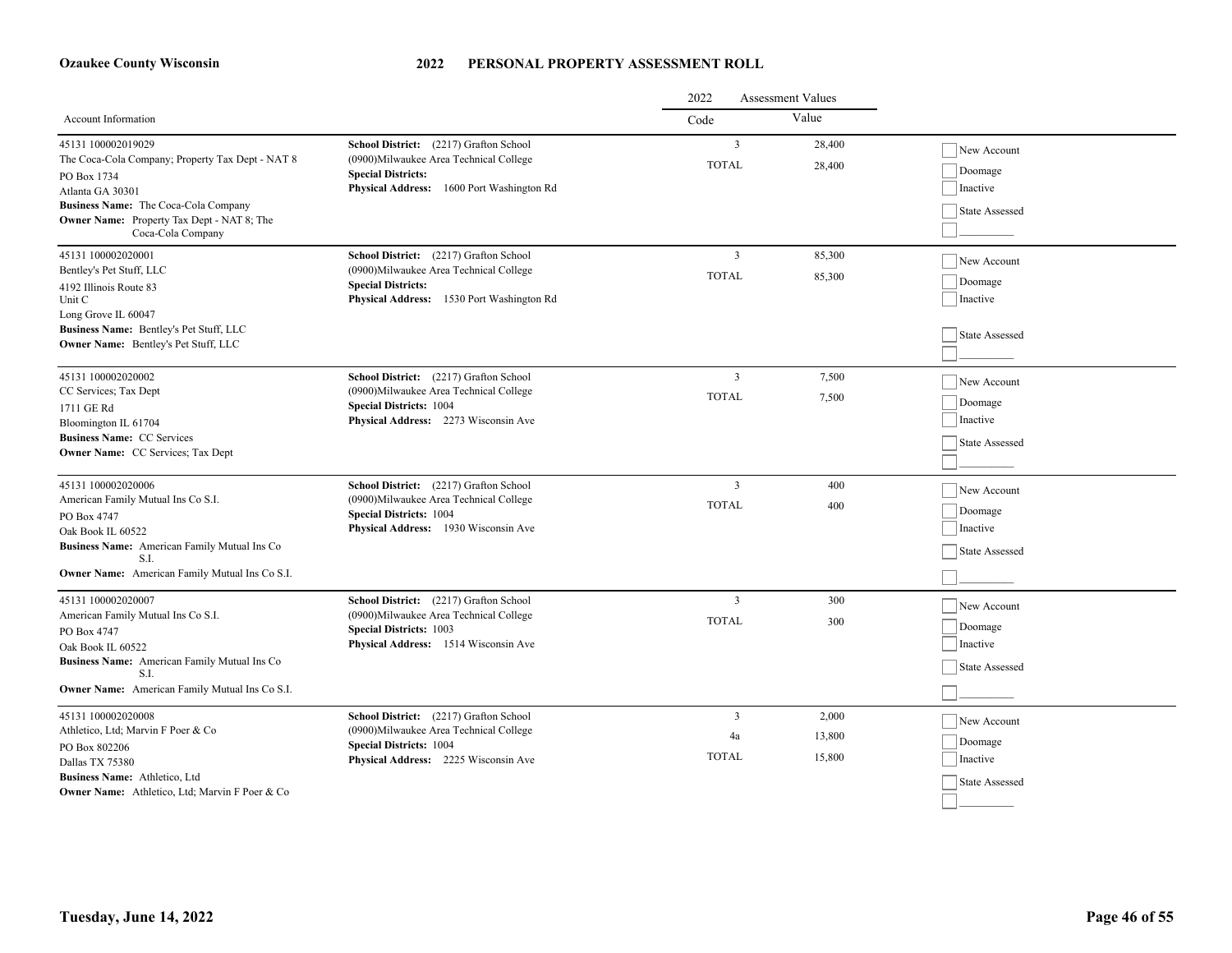|                                                                                                                                                                                                                                       |                                                                                                                                                             | <b>Assessment Values</b><br>2022              |                           |                                                                                   |
|---------------------------------------------------------------------------------------------------------------------------------------------------------------------------------------------------------------------------------------|-------------------------------------------------------------------------------------------------------------------------------------------------------------|-----------------------------------------------|---------------------------|-----------------------------------------------------------------------------------|
| Account Information                                                                                                                                                                                                                   |                                                                                                                                                             | Code                                          | Value                     |                                                                                   |
| 45131 100002020009<br>Banc Of America Leasing & Capital LLC<br>PO Box 105578<br>Atlanta GA 30348<br>Business Name: Banc Of America Leasing & Capital<br><b>LLC</b><br><b>Owner Name:</b> Banc Of America Leasing & Capital<br>LLC     | School District: (2217) Grafton School<br>(0900)Milwaukee Area Technical College<br><b>Special Districts: 1003</b><br>Physical Address: 1200 Washington St  | $\overline{3}$<br><b>TOTAL</b>                | 1,500<br>1,500            | New Account<br>Doomage<br>Inactive<br>State Assessed                              |
| 45131 100002020010<br>Kumon Math and Reading Centers of Grafton<br>1963 Wisconsin Ave<br>Grafton WI 53024<br>Business Name: Kumon Math and Reading Centers<br>of Grafton<br>Owner Name: Kumon Math and Reading Centers of<br>Grafton  | School District: (2217) Grafton School<br>(0900)Milwaukee Area Technical College<br><b>Special Districts: 1004</b><br>Physical Address: 1963 Wisconsin Ave  | $\overline{3}$<br><b>TOTAL</b>                | 2,200<br>2,200            | New Account<br>$ \mathbf{v} $ Doomage<br>Inactive<br>State Assessed               |
| 45131 100002020011<br>Edward D Jones & Co., L.P.<br>PO Box 66528<br>St Louis MO 63166<br>Business Name: Edward D Jones & Co., L.P.<br><b>Owner Name:</b> Edward D Jones & Co., L.P.                                                   | School District: (2217) Grafton School<br>(0900) Milwaukee Area Technical College<br><b>Special Districts: 1003</b><br>Physical Address: 1505 Wisconsin Ave | 3<br>4a<br><b>TOTAL</b>                       | 4,600<br>17,600<br>22,200 | New Account<br>Doomage<br>Inactive<br>State Assessed                              |
| 45131 100002020012<br>Florida's Natural Food Service Inc; Tax Dept<br>20205 Hwy 27<br>Lake Wales. FL 33853<br>Business Name: Florida's Natural Food Service Inc<br><b>Owner Name:</b> Florida's Natural Food Service Inc;<br>Tax Dept | School District: (2217) Grafton School<br>(0900) Milwaukee Area Technical College<br><b>Special Districts:</b><br>Physical Address: 2074 Washington St      | $\overline{3}$<br><b>TOTAL</b>                | 3,100<br>3,100            | New Account<br>Doomage<br>Inactive<br>State Assessed                              |
| 45131 100002020013<br>K Komfort Inc<br>1201 6th Ave<br>Grafton WI 53024<br>Business Name: K Komfort Inc.<br><b>Owner Name:</b> K Komfort Inc                                                                                          | School District: (2217) Grafton School<br>(0900)Milwaukee Area Technical College<br><b>Special Districts:</b><br>1201 6th Ave<br><b>Physical Address:</b>   | $\overline{\mathbf{3}}$<br>4a<br><b>TOTAL</b> | 6,900<br>500<br>7.400     | New Account<br>$  \vee  $ Doomage<br>Inactive<br>State Assessed                   |
| 45131 100002020014<br>Suncorp Valuations Inc<br>101 Falls Rd Ste 700<br>Grafton WI 53024<br>Business Name: Suncorp Valuations Inc<br><b>Owner Name:</b> Suncorp Valuations Inc                                                        | School District: (2217) Grafton School<br>(0900) Milwaukee Area Technical College<br><b>Special Districts:</b><br>Physical Address: 101 Falls Rd            | 3<br><b>TOTAL</b>                             | 3,500<br>3,500            | New Account<br>$\boxed{\blacktriangledown}$ Doomage<br>Inactive<br>State Assessed |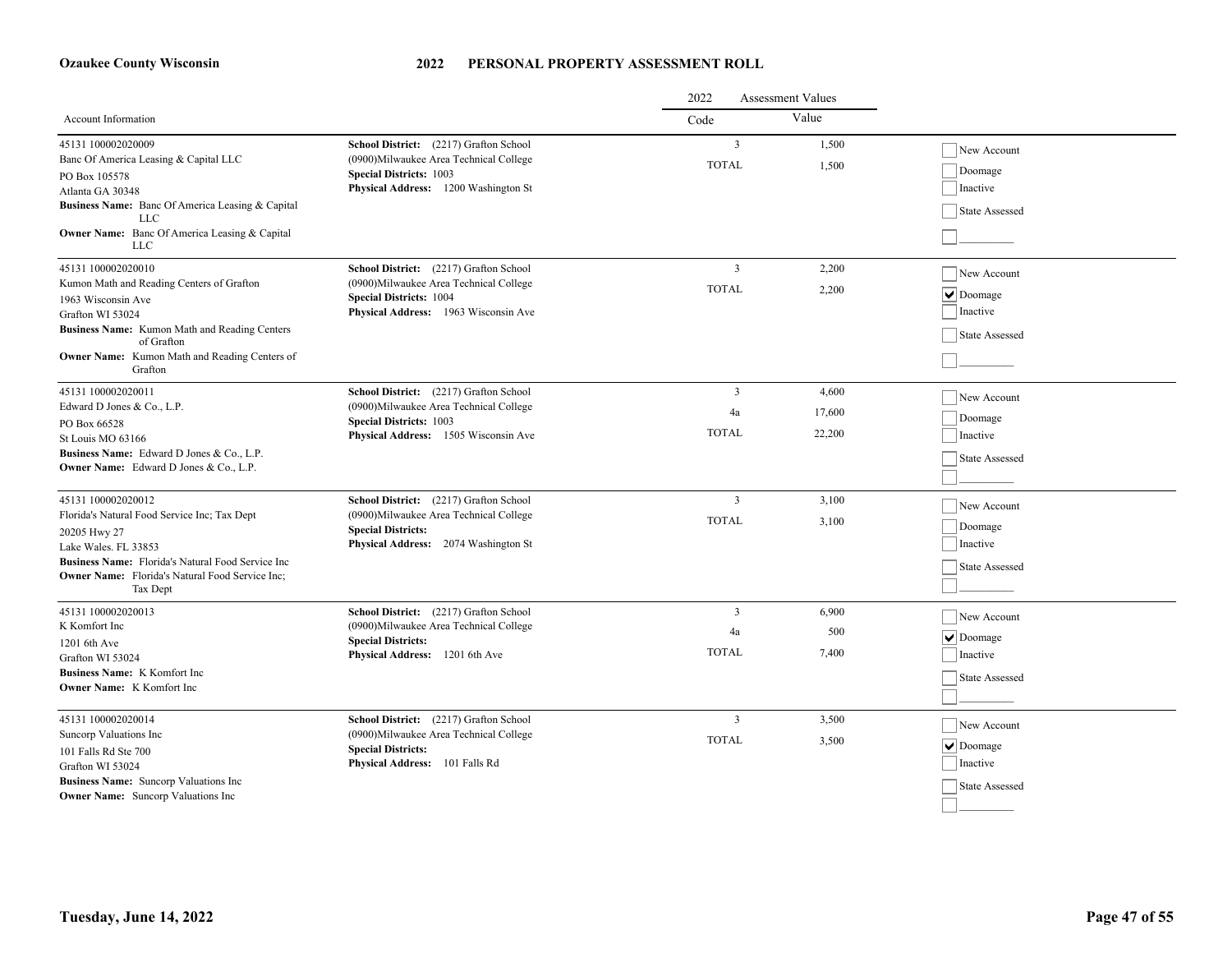|                                                                                                                                                                                                                                               |                                                                                                                                                                  | 2022<br><b>Assessment Values</b>     |                            |                                                                                          |
|-----------------------------------------------------------------------------------------------------------------------------------------------------------------------------------------------------------------------------------------------|------------------------------------------------------------------------------------------------------------------------------------------------------------------|--------------------------------------|----------------------------|------------------------------------------------------------------------------------------|
| Account Information                                                                                                                                                                                                                           |                                                                                                                                                                  | Code                                 | Value                      |                                                                                          |
| 45131 100002020017<br>Scholl's Wellness Company LLC<br>PO Box 80615<br>Indianapolis IN 76820<br>Business Name: Scholl's Wellness Company LLC<br><b>Owner Name:</b> Scholl's Wellness Company LLC                                              | School District: (2217) Grafton School<br>(0900)Milwaukee Area Technical College<br><b>Special Districts:</b><br>Physical Address: 1600 Port Washington Rd       | $\overline{3}$<br><b>TOTAL</b>       | 2.400<br>2.400             | New Account<br>$\vert$ Doomage<br>Inactive<br>State Assessed                             |
| 45131 100002020018<br>Verdant Commercial Capital LLC<br>625 1st St SE<br>Cedar Rapids IA 52401<br>Business Name: Verdant Commercial Capital LLC<br><b>Owner Name:</b> Verdant Commercial Capital LLC                                          | School District: (2217) Grafton School<br>(0900)Milwaukee Area Technical College<br><b>Special Districts:</b><br>Physical Address: 1365 Port Washington Rd       | 3<br><b>TOTAL</b>                    | 3,100<br>3,100             | New Account<br>Doomage<br>Inactive<br><b>State Assessed</b>                              |
| 45131 100002020019<br>Charming Paws II LLC; Kay M. Gnat-Schaefer<br>1730 1st Ave<br>Grafton WI 53024<br>Business Name: Charming Paws II LLC<br>Owner Name: Charming Paws II LLC; Kay M. Gnat<br>-Schaefer                                     | School District: (2217) Grafton School<br>(0900)Milwaukee Area Technical College<br><b>Special Districts: 1004</b><br>Physical Address: 1754 Wisconsin Ave       | $\overline{3}$<br>4a<br><b>TOTAL</b> | 10,700<br>14,400<br>25,100 | New Account<br>Doomage<br>Inactive<br>State Assessed                                     |
| 45131 100002020020<br>GreatAmerica Financial Services Corp<br>625 First St SE Ste 800<br>Cedar Rapids IA 52401<br><b>Business Name:</b> GreatAmerica Financial Services<br>Corp<br><b>Owner Name:</b> GreatAmerica Financial Services<br>Corp | School District: (2217) Grafton School<br>(0900) Milwaukee Area Technical College<br><b>Special Districts: 1003</b><br>Physical Address: 1507 Wisconsin Ave      | 3<br><b>TOTAL</b>                    | 11,700<br>11,700           | New Account<br>Doomage<br>Inactive<br>State Assessed                                     |
| 45131 100002020021<br>The Bottle Shop of Grafton, Inc; Hertejvir Singh<br>1237 12th Ave<br>Grafton WI 53024<br>Business Name: The Bottle Shop of Grafton, Inc.<br><b>Owner Name:</b> Hertejvir Singh; The Bottle Shop of<br>Grafton, Inc.     | School District: (2217) Grafton School<br>(0900) Milwaukee Area Technical College<br><b>Special Districts: 1003</b><br>Physical Address: 1237 12th Ave           | 3<br><b>TOTAL</b>                    | 20,000<br>20,000           | New Account<br>$\boxed{\blacktriangledown}$ Doomage<br>Inactive<br><b>State Assessed</b> |
| 45131 100002021000<br>Five Below, Inc; Tax Dept<br>701 Market St Ste 200<br>Philadelphia PA 19106<br>Business Name: Five Below, Inc.<br><b>Owner Name:</b> Five Below, Inc; Tax Dept                                                          | School District: (2217) Grafton School<br>(0900) Milwaukee Area Technical College<br><b>Special Districts: 1005</b><br>Physical Address: 1070 Port Washington Rd | 3<br>4a<br><b>TOTAL</b>              | 82,100<br>11,100<br>93,200 | New Account<br>Doomage<br>Inactive<br>State Assessed                                     |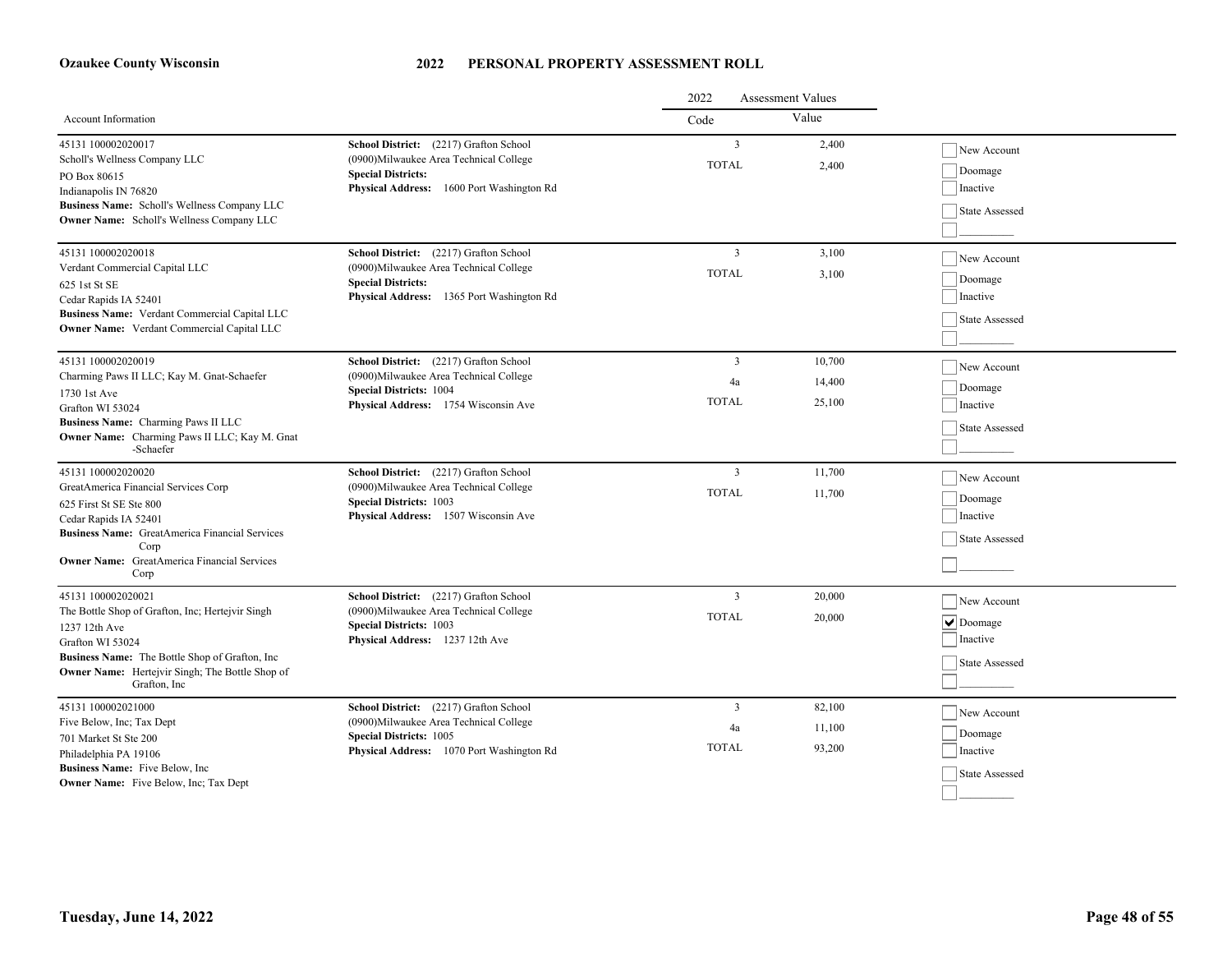|                                                                        |                                                                                   | 2022<br><b>Assessment Values</b> |         |                |
|------------------------------------------------------------------------|-----------------------------------------------------------------------------------|----------------------------------|---------|----------------|
| Account Information                                                    |                                                                                   | Code                             | Value   |                |
| 45131 100002021001                                                     | School District: (2217) Grafton School                                            | $\overline{3}$                   | 2,500   | New Account    |
| Harrigan Development Service, LLC; Andy Harrigan                       | (0900)Milwaukee Area Technical College<br><b>Special Districts: 1003</b>          | 4a                               | 600     | Doomage        |
| 1416 Wisconsin Ave<br>Grafton WI 53024                                 | Physical Address: 1416 Wisconsin Ave                                              | <b>TOTAL</b>                     | 3,100   | Inactive       |
| Business Name: Harrigan Development Service,                           |                                                                                   |                                  |         |                |
| <b>LLC</b>                                                             |                                                                                   |                                  |         | State Assessed |
| <b>Owner Name:</b> Andy Harrigan; Harrigan<br>Development Service, LLC |                                                                                   |                                  |         |                |
| 45131 100002021002                                                     | School District: (2217) Grafton School                                            | 4a                               | 44,700  | New Account    |
| CHEP USA; Indirect Tax                                                 | (0900) Milwaukee Area Technical College                                           | <b>TOTAL</b>                     | 44,700  | Doomage        |
| 5897 Windward Pkwy                                                     | <b>Special Districts:</b><br><b>Physical Address:</b>                             |                                  |         | Inactive       |
| Alpharetta GA 30005<br><b>Business Name: CHEP USA</b>                  | $&\#x0A;$                                                                         |                                  |         |                |
| Owner Name: CHEP USA; Indirect Tax                                     |                                                                                   |                                  |         | State Assessed |
|                                                                        |                                                                                   |                                  |         |                |
| 45131 100002021003                                                     | School District: (2217) Grafton School                                            | $\overline{3}$                   | 10,000  | New Account    |
| Wireless Advocates LLC                                                 | (0900) Milwaukee Area Technical College                                           | 4a                               | 100     | Doomage        |
| 400 Fairview Ave N                                                     | <b>Special Districts: 1005</b>                                                    | <b>TOTAL</b>                     | 10,100  |                |
| Ste 900<br>Seattle WA 98109                                            | Physical Address: 950 Port Washington Rd                                          |                                  |         | Inactive       |
| <b>Business Name:</b> Wireless Advocates LLC                           |                                                                                   |                                  |         |                |
| <b>Owner Name:</b> Wireless Advocates LLC                              |                                                                                   |                                  |         | State Assessed |
|                                                                        |                                                                                   |                                  |         |                |
| 45131 100002021004                                                     | School District: (2217) Grafton School                                            | 3                                | 900     | New Account    |
| S&D Coffee Inc                                                         | (0900) Milwaukee Area Technical College                                           | <b>TOTAL</b>                     | 900     | Doomage        |
| 2500 Westfield Dr Bldg 1<br>Ste 202G                                   | <b>Special Districts:</b><br>Physical Address: 1415 Port Washington Rd            |                                  |         | Inactive       |
| Elgin IL 60124                                                         |                                                                                   |                                  |         |                |
| Business Name: S&D Coffee Inc                                          |                                                                                   |                                  |         | State Assessed |
| <b>Owner Name:</b> S&D Coffee Inc                                      |                                                                                   |                                  |         |                |
|                                                                        |                                                                                   |                                  |         |                |
| 45131 100002021005<br>Johnson Controls Security Soluntions             | School District: (2217) Grafton School<br>(0900) Milwaukee Area Technical College | $\overline{3}$                   | 100     | New Account    |
| PO Box 5006                                                            | <b>Special Districts:</b>                                                         | <b>TOTAL</b>                     | 100     | Doomage        |
| Boca Raton FL 33431                                                    | <b>Physical Address:</b><br>$&\#x0A$ :                                            |                                  |         | Inactive       |
| Business Name: Johnson Controls Security                               |                                                                                   |                                  |         | State Assessed |
| Soluntions                                                             |                                                                                   |                                  |         |                |
| <b>Owner Name:</b> Johnson Controls Security Soluntions                |                                                                                   |                                  |         |                |
| 45131 100002021006                                                     | School District: (2217) Grafton School                                            | 3                                | 94,900  | New Account    |
| Autozone Parts, Inc                                                    | (0900) Milwaukee Area Technical College                                           | 4a                               | 44,500  |                |
| 11000 Richmond Ave                                                     | <b>Special Districts: 1004</b>                                                    | <b>TOTAL</b>                     | 139,400 | Doomage        |
| Ste 350<br>Houston TX 77042                                            | Physical Address: 588 Falls Rd                                                    |                                  |         | Inactive       |
| Business Name: Autozone Parts, Inc.                                    |                                                                                   |                                  |         |                |
| <b>Owner Name:</b> Autozone Parts, Inc.                                |                                                                                   |                                  |         | State Assessed |
|                                                                        |                                                                                   |                                  |         |                |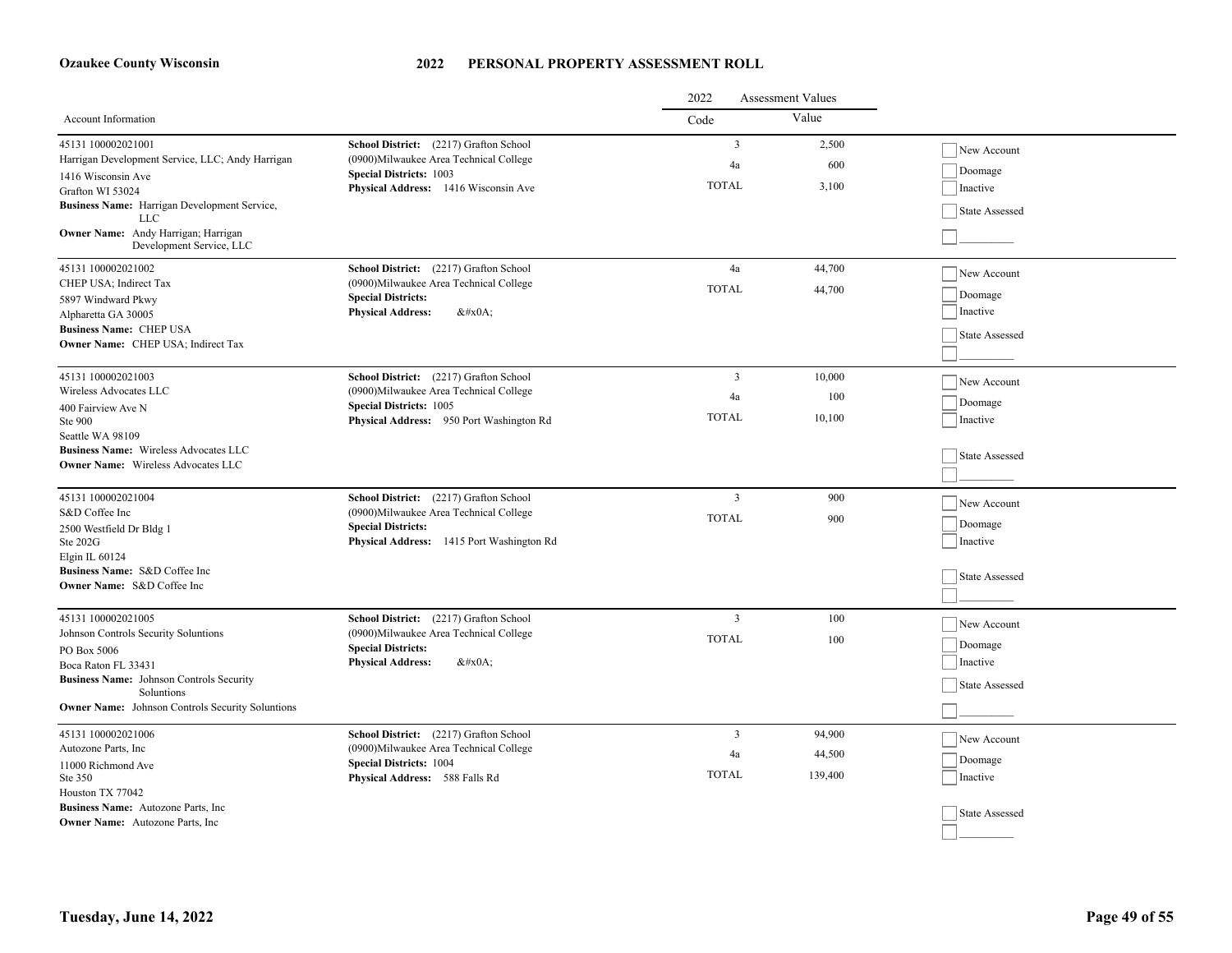|                                                                                                                                                                                                                                                                                     |                                                                                                                                                             | 2022<br><b>Assessment Values</b> |                  |                                                      |
|-------------------------------------------------------------------------------------------------------------------------------------------------------------------------------------------------------------------------------------------------------------------------------------|-------------------------------------------------------------------------------------------------------------------------------------------------------------|----------------------------------|------------------|------------------------------------------------------|
| Account Information                                                                                                                                                                                                                                                                 |                                                                                                                                                             | Code                             | Value            |                                                      |
| 45131 100002021007<br>First-Citizens Bank & Trust Company; Ryan Tax<br>Compliance LLC<br>PO Box 460709<br>Houston TX 77056<br>Business Name: First-Citizens Bank & Trust<br>Company<br>Owner Name: First-Citizens Bank & Trust<br>Company; Ryan Tax Compliance<br><b>LLC</b>        | School District: (2217) Grafton School<br>(0900)Milwaukee Area Technical College<br><b>Special Districts:</b><br>Physical Address: 215 W Washington St      | $\overline{3}$<br><b>TOTAL</b>   | 6,900<br>6,900   | New Account<br>Doomage<br>Inactive<br>State Assessed |
| 45131 100002021008<br>First-Citizens Bank & Trust Company; Ryan Tax<br>Compliance LLC<br>PO Box 460709<br>Houston TX 77056<br>Business Name: First-Citizens Bank & Trust<br>Company<br><b>Owner Name:</b> First-Citizens Bank & Trust<br>Company; Ryan Tax Compliance<br><b>LLC</b> | School District: (2217) Grafton School<br>(0900) Milwaukee Area Technical College<br><b>Special Districts: 1004</b><br>Physical Address: 361 Falls Rd       | 3<br><b>TOTAL</b>                | 24,300<br>24,300 | New Account<br>Doomage<br>Inactive<br>State Assessed |
| 45131 100002021009<br>Huntington Technology Finance<br>2285 Franklin Rd<br>PO Box 2017<br>Bloomfield Hills MI 48302<br><b>Business Name:</b> Huntington Technology Finance<br><b>Owner Name:</b> Huntington Technology Finance                                                      | School District: (2217) Grafton School<br>(0900) Milwaukee Area Technical College<br><b>Special Districts:</b><br>Physical Address: 1217 Port Washington Rd | 3<br><b>TOTAL</b>                | 4,900<br>4,900   | New Account<br>Doomage<br>Inactive<br>State Assessed |
| 45131 100002021010<br>Huntington Technology Finance<br>2285 Franklin Rd<br>PO Box 2017<br>Bloomfield Hills MI 48302<br><b>Business Name:</b> Huntington Technology Finance<br><b>Owner Name:</b> Huntington Technology Finance                                                      | School District: (2217) Grafton School<br>(0900)Milwaukee Area Technical College<br><b>Special Districts: 1004</b><br>Physical Address: 2195 1st Ave        | $\overline{3}$<br><b>TOTAL</b>   | 10,100<br>10,100 | New Account<br>Doomage<br>Inactive<br>State Assessed |
| 45131 100002021011<br>Nestle USA, Inc; Property Tax<br>PO Box 330219<br>Nashville TN 37203<br>Business Name: Nestle USA, Inc.<br>Owner Name: Nestle USA, Inc; Property Tax                                                                                                          | School District: (2217) Grafton School<br>(0900) Milwaukee Area Technical College<br><b>Special Districts:</b><br>Physical Address: 1600 Port Washington Rd | $\overline{3}$<br><b>TOTAL</b>   | 4,900<br>4,900   | New Account<br>Doomage<br>Inactive<br>State Assessed |
| 45131 100002021012<br>The Coca-Cola Company; Property Tax Dept - NAT 8<br>PO Box 1734<br>Atlanta GA 30301<br>Business Name: The Coca-Cola Company<br><b>Owner Name:</b> Property Tax Dept - NAT 8; The<br>Coca-Cola Company                                                         | School District: (2217) Grafton School<br>(0900) Milwaukee Area Technical College<br><b>Special Districts: 1004</b><br>Physical Address: 1961 Wisconsin Ave | $\overline{3}$<br><b>TOTAL</b>   | 3,100<br>3,100   | New Account<br>Doomage<br>Inactive<br>State Assessed |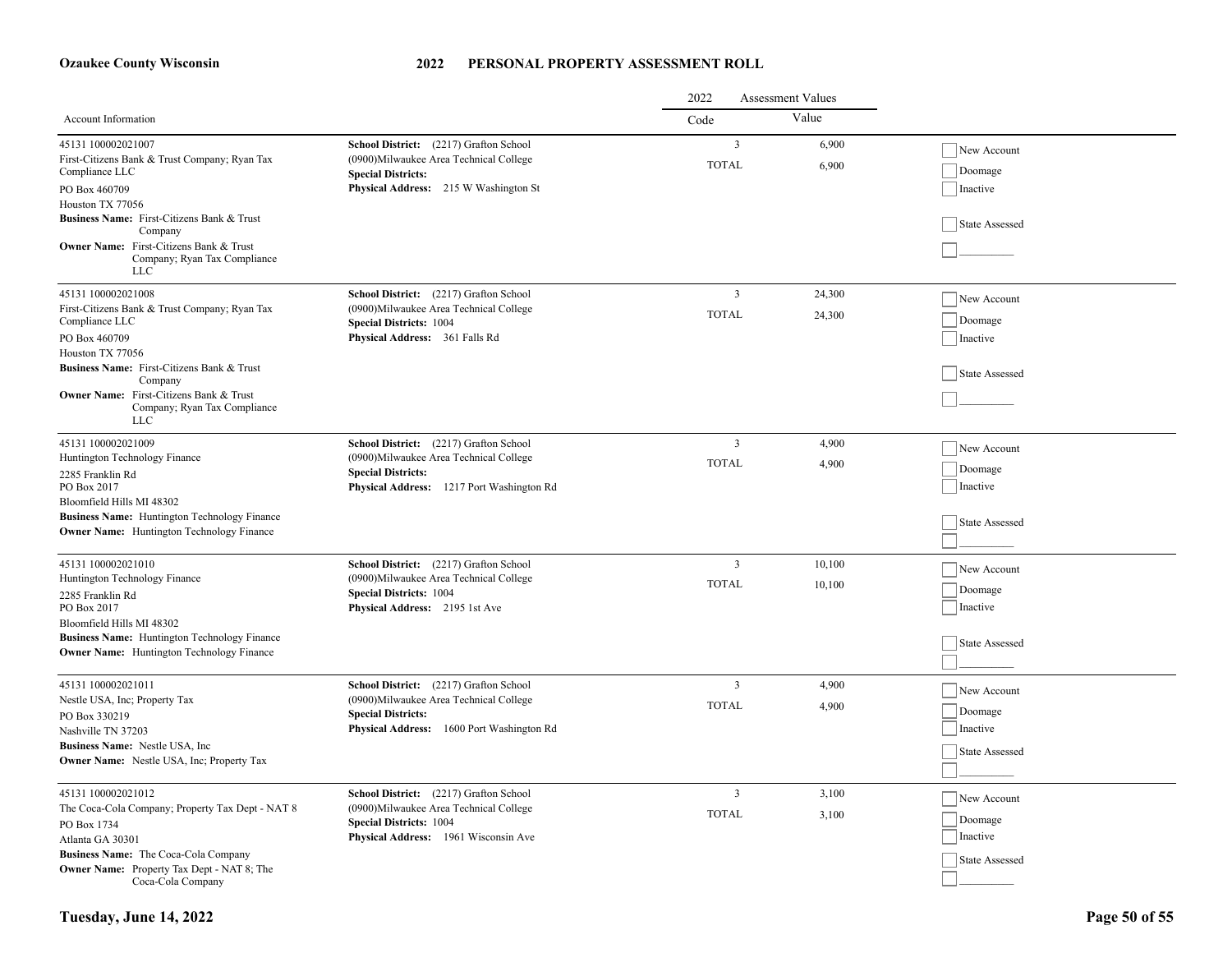|                                                                                                                        | 2022<br><b>Assessment Values</b>                                                  |                         |                |                            |
|------------------------------------------------------------------------------------------------------------------------|-----------------------------------------------------------------------------------|-------------------------|----------------|----------------------------|
| Account Information                                                                                                    |                                                                                   | Code                    | Value          |                            |
| 45131 100002022000<br>Dollar Tree Stores, Inc; Ryan Tax Compliance Svcs                                                | School District: (2217) Grafton School<br>(0900) Milwaukee Area Technical College | $\mathbf{3}$<br>4a      | 147,000<br>500 | $ \mathbf{v} $ New Account |
| LLC                                                                                                                    | <b>Special Districts:</b>                                                         |                         |                | Doomage                    |
| PO Box 460389<br>Dept 120                                                                                              | Physical Address: 984 Port Washington Rd                                          | <b>TOTAL</b>            | 147,500        | Inactive                   |
| Houston TX 77056                                                                                                       |                                                                                   |                         |                |                            |
| Business Name: Dollar Tree Stores, Inc.<br><b>Owner Name:</b> Dollar Tree Stores, Inc; Ryan Tax<br>Compliance Svcs LLC |                                                                                   |                         |                | State Assessed             |
| 45131 100002022001                                                                                                     | School District: (2217) Grafton School                                            | 4a                      | 100            | $ \mathbf{v} $ New Account |
| Aurora Medical Group Inc (C273: Grafton ED)                                                                            | (0900) Milwaukee Area Technical College                                           | <b>TOTAL</b>            | 100            |                            |
| 750 W Virginia St                                                                                                      | <b>Special Districts:</b>                                                         |                         |                | Doomage                    |
| PO Box 341880<br>Milwaukee WI 53234                                                                                    | Physical Address: 975 Port Washington Rd                                          |                         |                | Inactive                   |
| Business Name: Aurora Medical Group Inc (C273:<br>Grafton ED)                                                          |                                                                                   |                         |                | State Assessed             |
| Owner Name: Aurora Medical Group Inc (C273:<br>Grafton ED)                                                             |                                                                                   |                         |                |                            |
| 45131 100002022002                                                                                                     | School District: (2217) Grafton School                                            | $\overline{3}$          | 800            | $ \mathbf{v} $ New Account |
| Ravenswood Clinic Inc.                                                                                                 | (0900) Milwaukee Area Technical College                                           | 4a                      | 800            |                            |
| 101 Falls Rd Stet 604                                                                                                  | <b>Special Districts:</b>                                                         | <b>TOTAL</b>            | 1.600          | Doomage                    |
| Grafton WI 53024                                                                                                       | Physical Address: 101 Falls Rd                                                    |                         |                | Inactive                   |
| Business Name: Ravenswood Clinic Inc.<br>Owner Name: Ravenswood Clinic Inc.                                            |                                                                                   |                         |                | State Assessed             |
|                                                                                                                        |                                                                                   |                         |                |                            |
| 45131 100002022003                                                                                                     | School District: (2217) Grafton School                                            | $\overline{\mathbf{3}}$ | 4,000          | $ \mathbf{v} $ New Account |
| DD Nails & Spa, LLC                                                                                                    | (0900)Milwaukee Area Technical College                                            | <b>TOTAL</b>            | 4,000          | $  \vee  $ Doomage         |
| 1013 Washington Ave                                                                                                    | <b>Special Districts: 1003</b>                                                    |                         |                |                            |
| Grafton WI 53024                                                                                                       | Physical Address: 1013 Washington St                                              |                         |                | Inactive                   |
| Business Name: DD Nails & Spa, LLC<br>Owner Name: DD Nails & Spa, LLC                                                  |                                                                                   |                         |                | State Assessed             |
|                                                                                                                        |                                                                                   |                         |                |                            |
| 45131 100002022004                                                                                                     | School District: (2217) Grafton School                                            | $\overline{3}$          | 268,900        | $ \mathbf{v} $ New Account |
| The TJX Companies                                                                                                      | (0900)Milwaukee Area Technical College                                            | 4a                      | 2,300          | Doomage                    |
| PO Box 5369                                                                                                            | <b>Special Districts: 1005</b><br>Physical Address: 1080 Port Washington Rd       | <b>TOTAL</b>            | 271,200        | Inactive                   |
| Wayland MA 01778<br><b>Business Name:</b> The TJX Companies                                                            |                                                                                   |                         |                |                            |
| <b>Owner Name:</b> The TJX Companies                                                                                   |                                                                                   |                         |                | State Assessed             |
|                                                                                                                        |                                                                                   |                         |                |                            |
| 45131 100002022005                                                                                                     | School District: (2217) Grafton School                                            | 4a                      | 500            | $ \mathbf{v} $ New Account |
| D and D Cards & Gifts; Suzette Zikmund                                                                                 | (0900) Milwaukee Area Technical College                                           | <b>TOTAL</b>            | 500            | Doomage                    |
| 1007 Washington St                                                                                                     | <b>Special Districts: 1003</b><br>Physical Address: 1007 Washington St            |                         |                | Inactive                   |
| Grafton WI 53024<br><b>Business Name:</b> D and D Cards & Gifts                                                        |                                                                                   |                         |                |                            |
| Owner Name: D and D Cards & Gifts; Suzette                                                                             |                                                                                   |                         |                | State Assessed             |
| Zikmund                                                                                                                |                                                                                   |                         |                |                            |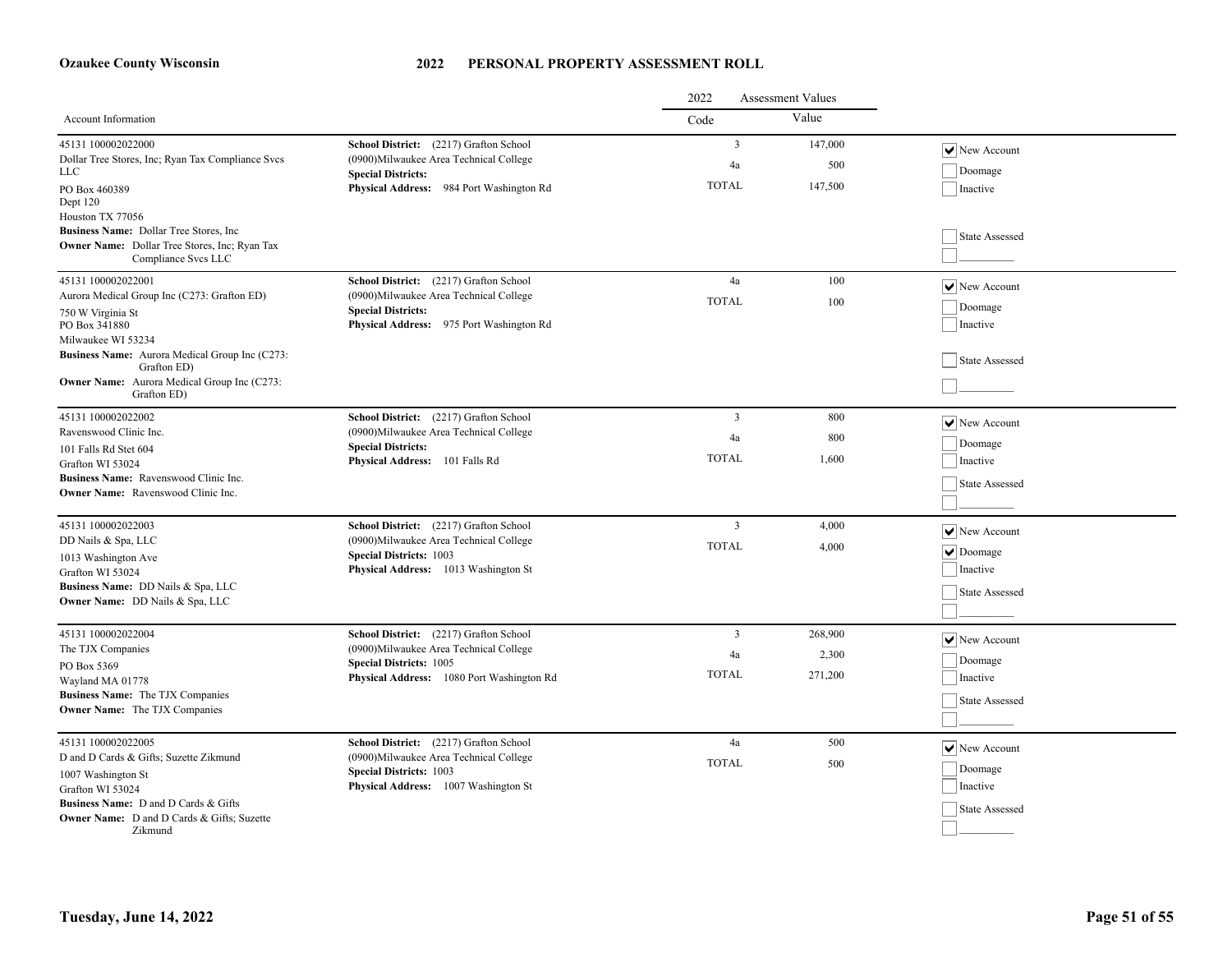|                                                                                                                                                            |                                                                                                                                                        | 2022<br><b>Assessment Values</b>        |                |                                                              |
|------------------------------------------------------------------------------------------------------------------------------------------------------------|--------------------------------------------------------------------------------------------------------------------------------------------------------|-----------------------------------------|----------------|--------------------------------------------------------------|
| Account Information                                                                                                                                        |                                                                                                                                                        | Code                                    | Value          |                                                              |
| 45131 100002022006<br><b>Resilient Nutrition</b><br>1207 11th Ave<br>Grafton WI 53024                                                                      | School District: (2217) Grafton School<br>(0900) Milwaukee Area Technical College<br><b>Special Districts: 1003</b><br>Physical Address: 1207 11th Ave | $\overline{\mathbf{3}}$<br><b>TOTAL</b> | 4,000<br>4,000 | $ \mathbf{v} $ New Account<br>$  \vee  $ Doomage<br>Inactive |
| <b>Business Name:</b> Resilient Nutrition<br><b>Owner Name:</b> Resilient Nutrition                                                                        |                                                                                                                                                        |                                         |                | State Assessed                                               |
| 45131 100002022007<br>Lakeshore Realtors Association, Inc.                                                                                                 | School District: (2217) Grafton School<br>(0900) Milwaukee Area Technical College                                                                      | $\overline{3}$                          | 4,000          | $ \mathbf{v} $ New Account                                   |
| 2360 Dakota Dr Ste E<br>Grafton WI 53024<br>Business Name: Lakeshore Realtors Association, Inc.<br><b>Owner Name:</b> Lakeshore Realtors Association, Inc. | <b>Special Districts:</b><br>Physical Address: 2360 Dakota Dr                                                                                          | <b>TOTAL</b>                            | 4,000          | $  \vee  $ Doomage<br>Inactive<br>State Assessed             |
|                                                                                                                                                            |                                                                                                                                                        |                                         |                |                                                              |
| 45131 100002022008<br>Paluchniak Physical Therapy LLC                                                                                                      | School District: (2217) Grafton School<br>(0900)Milwaukee Area Technical College                                                                       | $\overline{\mathbf{3}}$<br>4a           | 700<br>700     | $ \mathbf{v} $ New Account                                   |
| 1930 Wisconsin Ave Ste 031<br>Grafton WI 53024                                                                                                             | <b>Special Districts: 1004</b><br>Physical Address: 1930 Wisconsin Ave                                                                                 | <b>TOTAL</b>                            | 1.400          | Doomage<br>Inactive                                          |
| Business Name: Paluchniak Physical Therapy LLC<br><b>Owner Name:</b> Paluchniak Physical Therapy LLC                                                       |                                                                                                                                                        |                                         |                | State Assessed                                               |
| 45131 100002022009<br>Associated Bank, Inc.                                                                                                                | School District: (2217) Grafton School<br>(0900) Milwaukee Area Technical College<br><b>Special Districts:</b><br>Physical Address: 2030 Wisconsin Ave | $\overline{3}$                          | 181,600        | $ \mathbf{v} $ New Account                                   |
| 443 Main St<br>MS#8227                                                                                                                                     |                                                                                                                                                        | <b>TOTAL</b>                            | 181,600        | Doomage<br>Inactive                                          |
| Green Bay WI 54301<br>Business Name: Associated Bank, Inc.<br><b>Owner Name:</b> Associated Bank, Inc.                                                     |                                                                                                                                                        |                                         |                | State Assessed                                               |
| 45131 100002022010<br>ADT Commercial, LLC                                                                                                                  | School District: (2217) Grafton School<br>(0900) Milwaukee Area Technical College                                                                      | $\overline{3}$                          | 100            | $ \mathbf{v} $ New Account                                   |
| PO Box 54767<br>Lexington KY 40555<br>Business Name: ADT Commercial, LLC<br>Owner Name: ADT Commercial, LLC                                                | <b>Special Districts:</b><br><b>Physical Address:</b><br>$&\#x0A;$                                                                                     | <b>TOTAL</b>                            | 100            | Doomage<br>Inactive                                          |
|                                                                                                                                                            |                                                                                                                                                        |                                         |                | State Assessed                                               |
| 45131 100002022011                                                                                                                                         | School District: (2217) Grafton School<br>(0900)Milwaukee Area Technical College                                                                       | 4a                                      | 1,000          | $\vert\bm{\mathsf{v}}\vert$ New Account                      |
| Jim's Maintenance Service, Inc.<br>801 Beech St Unit B                                                                                                     | <b>Special Districts:</b>                                                                                                                              | <b>TOTAL</b>                            | 1,000          | $  \vee  $ Doomage<br>Inactive                               |
| Grafton WI 53024<br>Business Name: Jim's Maintenance Service, Inc.<br><b>Owner Name:</b> Jim's Maintenance Service, Inc.                                   | Physical Address: 801 Beech St                                                                                                                         |                                         |                | State Assessed                                               |
| 45131 100002022012                                                                                                                                         | School District: (2217) Grafton School                                                                                                                 | 4a                                      | 2,000          | $\vert\bm{\mathsf{v}}\vert$ New Account                      |
| Contour Tool & Machining<br>801 Beech St Unit A                                                                                                            | (0900)Milwaukee Area Technical College<br><b>Special Districts:</b><br>Physical Address: 801 Beech St                                                  | <b>TOTAL</b>                            | 2,000          | $  \vee  $ Doomage<br>Inactive                               |
| Grafton WI 53024<br>Business Name: Contour Tool & Machining                                                                                                |                                                                                                                                                        |                                         |                | State Assessed                                               |
| <b>Owner Name:</b> Contour Tool & Machining                                                                                                                |                                                                                                                                                        |                                         |                |                                                              |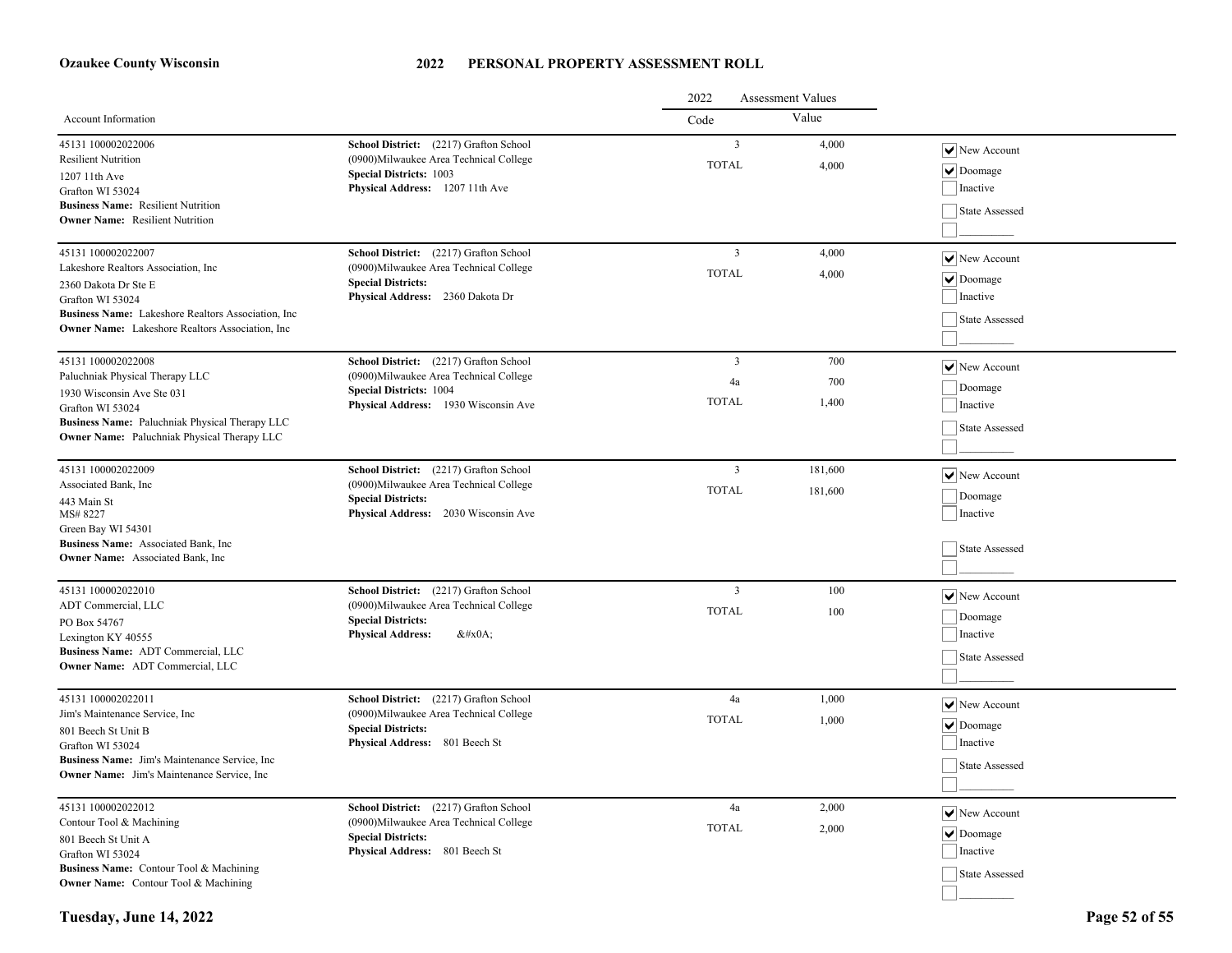|                                                                                                                                                                                                                                   |                                                                                                                                                                | 2022<br><b>Assessment Values</b>        |                           |                                                                                      |
|-----------------------------------------------------------------------------------------------------------------------------------------------------------------------------------------------------------------------------------|----------------------------------------------------------------------------------------------------------------------------------------------------------------|-----------------------------------------|---------------------------|--------------------------------------------------------------------------------------|
| Account Information                                                                                                                                                                                                               |                                                                                                                                                                | Code                                    | Value                     |                                                                                      |
| 45131 100002022014<br>Crumbl Cookies, LLC<br>1258 Port Washington Rd<br>Grafton WI 53024<br>Business Name: Crumbl Cookies, LLC<br>Owner Name: Crumbl Cookies, LLC                                                                 | School District: (2217) Grafton School<br>(0900)Milwaukee Area Technical College<br><b>Special Districts:</b><br>Physical Address: 1258 Port Washington Rd     | $\overline{3}$<br><b>TOTAL</b>          | 5,000<br>5,000            | $ \mathbf{v} $ New Account<br>$\triangledown$ Doomage<br>Inactive<br>State Assessed  |
| 45131 100002022015<br>Proper Enterprises<br>W82 N935 Stony Kettle Dr<br>Cedarburg WI 53012<br><b>Business Name: Proper Enterprises</b><br><b>Owner Name:</b> Proper Enterprises                                                   | School District: (2217) Grafton School<br>(0900)Milwaukee Area Technical College<br><b>Special Districts:</b><br>Physical Address: 1262 Port Washington Rd     | $\overline{\mathbf{3}}$<br><b>TOTAL</b> | 7,000<br>7,000            | $\triangledown$ New Account<br>Doomage<br>Inactive<br>State Assessed                 |
| 45131 100002022016<br>Heska Corporation<br>3760 Rocky Mountain Ave<br>Loveland CO 80538<br><b>Business Name:</b> Heska Corporation<br><b>Owner Name:</b> Heska Corporation                                                        | School District: (2217) Grafton School<br>(0900) Milwaukee Area Technical College<br><b>Special Districts:</b><br>Physical Address: 1381 Port Washington Rd    | $\overline{3}$<br><b>TOTAL</b>          | 23,600<br>23,600          | $\overline{\blacktriangledown}$ New Account<br>Doomage<br>Inactive<br>State Assessed |
| 45131 100002022017<br>US Bank National Association; Tax Dept<br>1310 Madrid St Ste 100<br>Marshall MN 56258<br><b>Business Name:</b> US Bank National Association<br>Owner Name: Tax Dept; US Bank National<br>Association        | School District: (2217) Grafton School<br>(0900)Milwaukee Area Technical College<br><b>Special Districts: 1005</b><br>Physical Address: 950 Port Washington Rd | $\overline{\mathbf{3}}$<br><b>TOTAL</b> | 400<br>400                | $\sqrt{\phantom{a}}$ New Account<br>Doomage<br>Inactive<br>State Assessed            |
| 45131 100002022018<br>US Bank National Association; Tax Dept<br>1310 Madrid St Ste 100<br>Marshall MN 56258<br><b>Business Name:</b> US Bank National Association<br><b>Owner Name:</b> Tax Dept; US Bank National<br>Association | School District: (2217) Grafton School<br>(0900)Milwaukee Area Technical College<br><b>Special Districts:</b><br>Physical Address: 1381 Port Washington Rd     | $\overline{\mathbf{3}}$<br><b>TOTAL</b> | 15,200<br>15,200          | $\vert\bm{\mathsf{v}}\vert$ New Account<br>Doomage<br>Inactive<br>State Assessed     |
| 45131 100002022019<br>CHEP USA; Indirect Tax<br>5897 Windward Pkwy<br>Alpharetta GA 30005<br><b>Business Name: CHEP USA</b><br>Owner Name: CHEP USA; Indirect Tax                                                                 | School District: (2217) Grafton School<br>(0900) Milwaukee Area Technical College<br><b>Special Districts: 1003</b><br>Physical Address: 1239 12th Ave         | 4a<br><b>TOTAL</b>                      | 9,800<br>9,800            | $ \mathbf{v} $ New Account<br>Doomage<br>Inactive<br>State Assessed                  |
| 45131 100002022020<br>Community Veterinary Clinics LLC<br>PO Box 4900<br>Scottsdale AZ 85261<br>Business Name: Community Veterinary Clinics LLC<br><b>Owner Name:</b> Community Veterinary Clinics LLC                            | School District: (2217) Grafton School<br>(0900) Milwaukee Area Technical College<br><b>Special Districts:</b><br>Physical Address: 1600 Port Washington Rd    | $\overline{3}$<br>4a<br><b>TOTAL</b>    | 1,800<br>97,900<br>99,700 | $ \mathbf{v} $ New Account<br>Doomage<br>Inactive<br>State Assessed                  |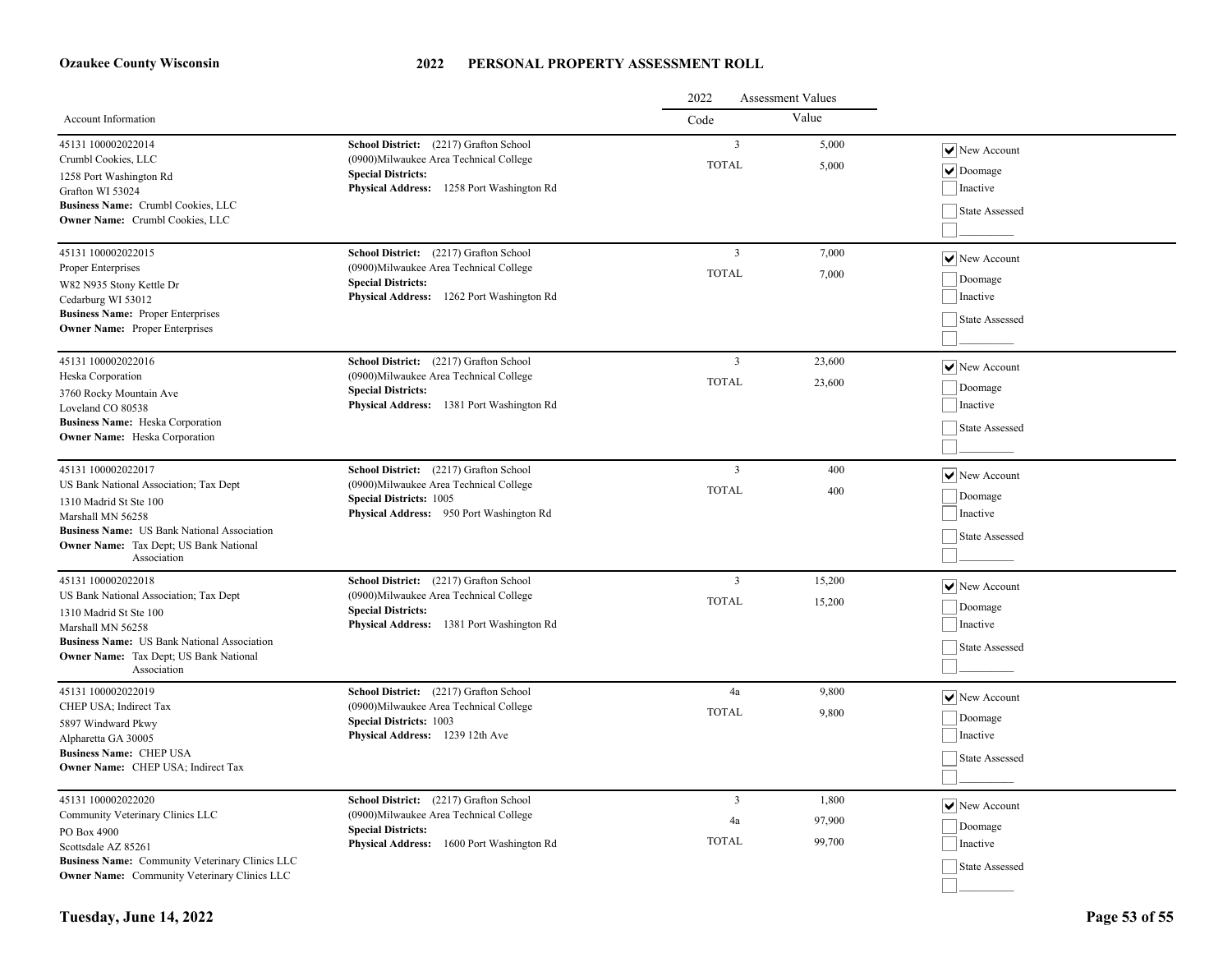|                                                                                                                                                                                                                                                            |                                                                                                                                                                    | 2022<br><b>Assessment Values</b>     |                           |                                                                                   |
|------------------------------------------------------------------------------------------------------------------------------------------------------------------------------------------------------------------------------------------------------------|--------------------------------------------------------------------------------------------------------------------------------------------------------------------|--------------------------------------|---------------------------|-----------------------------------------------------------------------------------|
| <b>Account Information</b>                                                                                                                                                                                                                                 |                                                                                                                                                                    | Code                                 | Value                     |                                                                                   |
| 45131 100002022021<br>Hallmark Marketing Company LLC; Tax 407<br>PO Box 419479<br>Kansas City MO 64141<br>Business Name: Hallmark Marketing Company LLC<br><b>Owner Name:</b> Hallmark Marketing Company LLC;<br>Tax 407                                   | School District: (2217) Grafton School<br>(0900) Milwaukee Area Technical College<br><b>Special Districts:</b><br>Physical Address: 984 Port Washington Rd         | $\overline{3}$<br><b>TOTAL</b>       | 2,000<br>2,000            | $\overline{\triangledown}$ New Account<br>Doomage<br>Inactive<br>State Assessed   |
| 45131 100002022022<br>Lytx Inc<br>PO Box 80615<br>Indianapolis IN 46280<br><b>Business Name:</b> Lytx Inc<br><b>Owner Name:</b> Lytx Inc                                                                                                                   | School District: (2217) Grafton School<br>(0900) Milwaukee Area Technical College<br><b>Special Districts: 1004</b><br><b>Physical Address:</b> 1720 Wisconsin Ave | $\overline{3}$<br><b>TOTAL</b>       | 1,200<br>1,200            | $ \mathbf{v} $ New Account<br>Doomage<br>Inactive<br>State Assessed               |
| 45131 100002022023<br>Northshore Insurance & Financial Services LLC<br>411 Falls Rd Unit 400<br>Grafton WI 53024<br>Business Name: Northshore Insurance & Financial<br>Services LLC<br><b>Owner Name:</b> Northshore Insurance & Financial<br>Services LLC | School District: (2217) Grafton School<br>(0900) Milwaukee Area Technical College<br><b>Special Districts: 1004</b><br>Physical Address: 411 Falls Rd              | $\overline{3}$<br>4a<br><b>TOTAL</b> | 2,100<br>100<br>2,200     | $\sqrt{\phantom{a}}$ New Account<br>Doomage<br>Inactive<br>State Assessed         |
| 45131 100002022025<br>Canon Financial Services Inc<br>158 Gaither Dr<br>PO Box 5008<br>Mount Laurel NJ 08054<br>Business Name: Canon Financial Services Inc.<br><b>Owner Name:</b> Canon Financial Services Inc                                            | School District: (2217) Grafton School<br>(0900)Milwaukee Area Technical College<br><b>Special Districts:</b><br>Physical Address: 1327 6th Ave                    | $\overline{3}$<br><b>TOTAL</b>       | 4,200<br>4,200            | $\boxed{\blacktriangledown}$ New Account<br>Doomage<br>Inactive<br>State Assessed |
| 45131 100002022026<br>Eagle Disposal<br>21107 Omega Cir<br>Franksville WI 53126<br><b>Business Name:</b> Eagle Disposal<br><b>Owner Name:</b> Eagle Disposal                                                                                               | School District: (2217) Grafton School<br>(0900)Milwaukee Area Technical College<br><b>Special Districts:</b><br><b>Physical Address:</b><br>$&\#x0A$ :            | $\overline{3}$<br><b>TOTAL</b>       | 17,600<br>17,600          | $\boxed{\blacktriangledown}$ New Account<br>Doomage<br>Inactive<br>State Assessed |
| 45131 100002022027<br>Caliber Collision Center<br>PO Box 800729<br>Dallas TX 75380<br><b>Business Name:</b> Caliber Collision Center<br><b>Owner Name:</b> Caliber Collision Center                                                                        | School District: (2217) Grafton School<br>(0900)Milwaukee Area Technical College<br><b>Special Districts:</b><br>Physical Address: 2360 Dakota Dr                  | $\overline{3}$<br>4a<br><b>TOTAL</b> | 8,300<br>17,700<br>26,000 | $\vert\bm{\mathsf{v}}\vert$ New Account<br>Doomage<br>Inactive<br>State Assessed  |

**Total Accounts:** 338 **Total Value:**